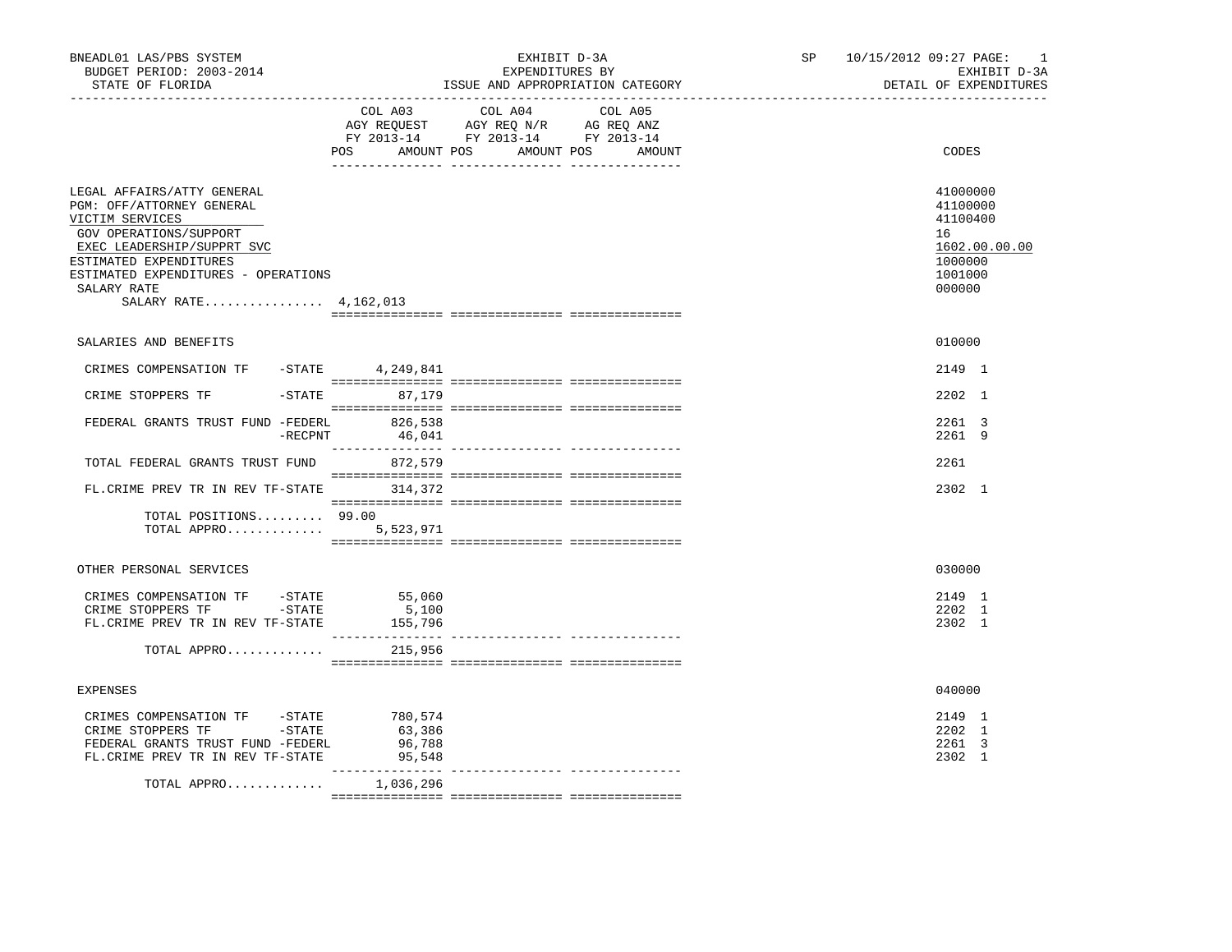| BNEADL01 LAS/PBS SYSTEM<br>BUDGET PERIOD: 2003-2014<br>STATE OF FLORIDA                                                                                                                                                         |                             | EXHIBIT D-3A<br>EXPENDITURES BY<br>ISSUE AND APPROPRIATION CATEGORY                                                               | SP 10/15/2012 09:27 PAGE: | $\overline{2}$<br>EXHIBIT D-3A<br>DETAIL OF EXPENDITURES                                |
|---------------------------------------------------------------------------------------------------------------------------------------------------------------------------------------------------------------------------------|-----------------------------|-----------------------------------------------------------------------------------------------------------------------------------|---------------------------|-----------------------------------------------------------------------------------------|
|                                                                                                                                                                                                                                 | POS                         | COL A03 COL A04 COL A05<br>AGY REQUEST AGY REQ N/R AG REQ ANZ<br>FY 2013-14 FY 2013-14 FY 2013-14<br>AMOUNT POS AMOUNT POS AMOUNT |                           | CODES                                                                                   |
| LEGAL AFFAIRS/ATTY GENERAL<br>PGM: OFF/ATTORNEY GENERAL<br>VICTIM SERVICES<br>GOV OPERATIONS/SUPPORT<br>EXEC LEADERSHIP/SUPPRT SVC<br>ESTIMATED EXPENDITURES<br>ESTIMATED EXPENDITURES - OPERATIONS<br>OPERATING CAPITAL OUTLAY |                             |                                                                                                                                   |                           | 41000000<br>41100000<br>41100400<br>16<br>1602.00.00.00<br>1000000<br>1001000<br>060000 |
| CRIMES COMPENSATION TF - STATE 123,407<br>CRIME STOPPERS TF -STATE<br>FEDERAL GRANTS TRUST FUND -FEDERL<br>FL. CRIME PREV TR IN REV TF-STATE                                                                                    | 2,380<br>2,286<br>7,695     |                                                                                                                                   |                           | 2149 1<br>2202 1<br>2261 3<br>2302 1                                                    |
| TOTAL APPRO $135,768$                                                                                                                                                                                                           |                             |                                                                                                                                   |                           |                                                                                         |
| SPECIAL CATEGORIES<br>AWARDS TO CLAIMANTS                                                                                                                                                                                       |                             |                                                                                                                                   |                           | 100000<br>100189                                                                        |
| CRIMES COMPENSATION TF -STATE 24,842,082<br>FEDERAL GRANTS TRUST FUND -FEDERL 13,192,000                                                                                                                                        |                             |                                                                                                                                   |                           | 2149 1<br>2261 3                                                                        |
| TOTAL APPRO 38,034,082                                                                                                                                                                                                          |                             |                                                                                                                                   |                           |                                                                                         |
| VICTIM SERVICES                                                                                                                                                                                                                 |                             |                                                                                                                                   |                           | 100321                                                                                  |
| GENERAL REVENUE FUND -STATE 500,000                                                                                                                                                                                             |                             |                                                                                                                                   |                           | 1000 1                                                                                  |
| CONTRACTED SERVICES                                                                                                                                                                                                             |                             |                                                                                                                                   |                           | 100777                                                                                  |
| GENERAL REVENUE FUND -STATE 481,192<br>CRIMES COMPENSATION TF -STATE<br>FEDERAL GRANTS TRUST FUND -FEDERL<br>FL.CRIME PREV TR IN REV TF-STATE                                                                                   | 45,243<br>30,000<br>108,408 |                                                                                                                                   |                           | 1000 1<br>2149 1<br>2261 3<br>2302 1                                                    |
| TOTAL APPRO                                                                                                                                                                                                                     | 664,843                     |                                                                                                                                   |                           |                                                                                         |
| G/A-MINORITY CRIME PREV.                                                                                                                                                                                                        |                             |                                                                                                                                   |                           | 102015                                                                                  |
| GENERAL REVENUE FUND                                                                                                                                                                                                            | $-$ STATE 4, 389, 055       |                                                                                                                                   |                           | 1000 1                                                                                  |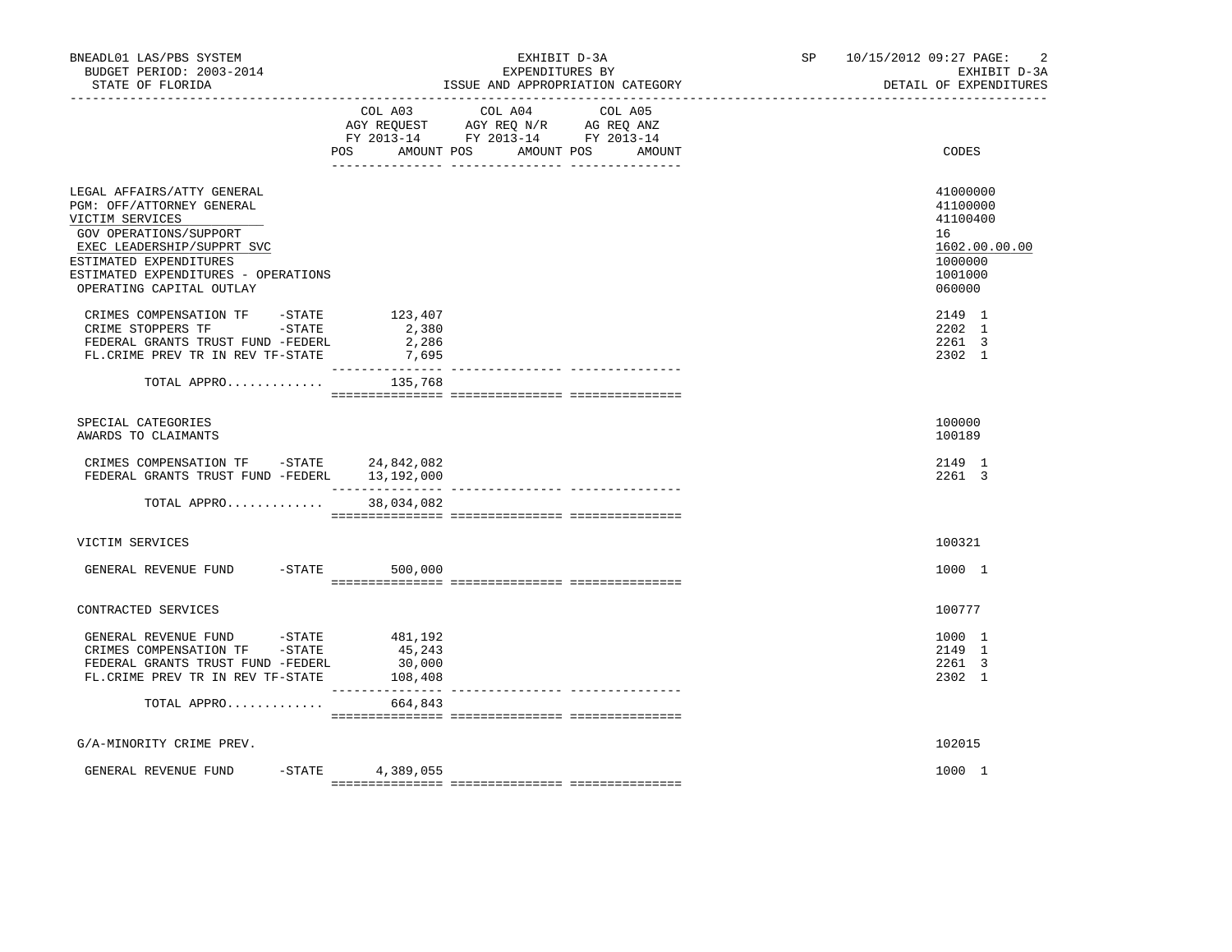| BNEADL01 LAS/PBS SYSTEM<br>BUDGET PERIOD: 2003-2014<br>STATE OF FLORIDA                                                                                                                                                                         |                                                     | EXHIBIT D-3A<br>EXPENDITURES BY<br>ISSUE AND APPROPRIATION CATEGORY                                                                      | SP 10/15/2012 09:27 PAGE:<br>$\overline{\mathbf{3}}$<br>EXHIBIT D-3A<br>DETAIL OF EXPENDITURES    |
|-------------------------------------------------------------------------------------------------------------------------------------------------------------------------------------------------------------------------------------------------|-----------------------------------------------------|------------------------------------------------------------------------------------------------------------------------------------------|---------------------------------------------------------------------------------------------------|
|                                                                                                                                                                                                                                                 |                                                     | COL A03 COL A04 COL A05<br>AGY REQUEST AGY REQ N/R AG REQ ANZ<br>FY 2013-14 FY 2013-14 FY 2013-14<br>POS AMOUNT POS AMOUNT POS<br>AMOUNT | CODES                                                                                             |
| LEGAL AFFAIRS/ATTY GENERAL<br>PGM: OFF/ATTORNEY GENERAL<br>VICTIM SERVICES<br>GOV OPERATIONS/SUPPORT<br>EXEC LEADERSHIP/SUPPRT SVC<br>ESTIMATED EXPENDITURES<br>ESTIMATED EXPENDITURES - OPERATIONS<br>SPECIAL CATEGORIES<br>G/A-CRIME STOPPERS |                                                     |                                                                                                                                          | 41000000<br>41100000<br>41100400<br>16<br>1602.00.00.00<br>1000000<br>1001000<br>100000<br>102700 |
| CRIME STOPPERS TF                                                                                                                                                                                                                               | -STATE 4,500,000                                    |                                                                                                                                          | 2202 1                                                                                            |
| RISK MANAGEMENT INSURANCE                                                                                                                                                                                                                       |                                                     |                                                                                                                                          | 103241                                                                                            |
| CRIMES COMPENSATION TF -STATE 55,304<br>CRIME STOPPERS TF -STATE<br>FL.CRIME PREV TR IN REV TF-STATE                                                                                                                                            | 1,183<br>1,353                                      |                                                                                                                                          | 2149 1<br>2202 1<br>2302 1                                                                        |
| TOTAL APPRO                                                                                                                                                                                                                                     | 57,840                                              |                                                                                                                                          |                                                                                                   |
| G/A-VICTIM ASSISTANCE SVCS                                                                                                                                                                                                                      |                                                     |                                                                                                                                          | 104133                                                                                            |
| FEDERAL GRANTS TRUST FUND -FEDERL 25,000,000                                                                                                                                                                                                    |                                                     |                                                                                                                                          | 2261 3                                                                                            |
| LEASE/PURCHASE/EOUIPMENT                                                                                                                                                                                                                        |                                                     |                                                                                                                                          | 105281                                                                                            |
| CRIMES COMPENSATION TF -STATE<br>FEDERAL GRANTS TRUST FUND -FEDERL<br>FL. CRIME PREV TR IN REV TF-STATE                                                                                                                                         | 641<br>11,901<br>3,999                              |                                                                                                                                          | 2149 1<br>2261 3<br>2302 1                                                                        |
| TOTAL APPRO                                                                                                                                                                                                                                     | 16,541                                              |                                                                                                                                          |                                                                                                   |
| TR/DMS/HR SVCS/STW CONTRCT                                                                                                                                                                                                                      |                                                     |                                                                                                                                          | 107040                                                                                            |
| CRIMES COMPENSATION TF - STATE<br>$-STATE$<br>CRIME STOPPERS TF<br>FEDERAL GRANTS TRUST FUND -FEDERL<br>FL. CRIME PREV TR IN REV TF-STATE                                                                                                       | 28,886<br>256<br>3,009<br>1,958<br>________________ |                                                                                                                                          | 2149 1<br>2202 1<br>2261 3<br>2302 1                                                              |
| TOTAL APPRO                                                                                                                                                                                                                                     | 34,109                                              |                                                                                                                                          |                                                                                                   |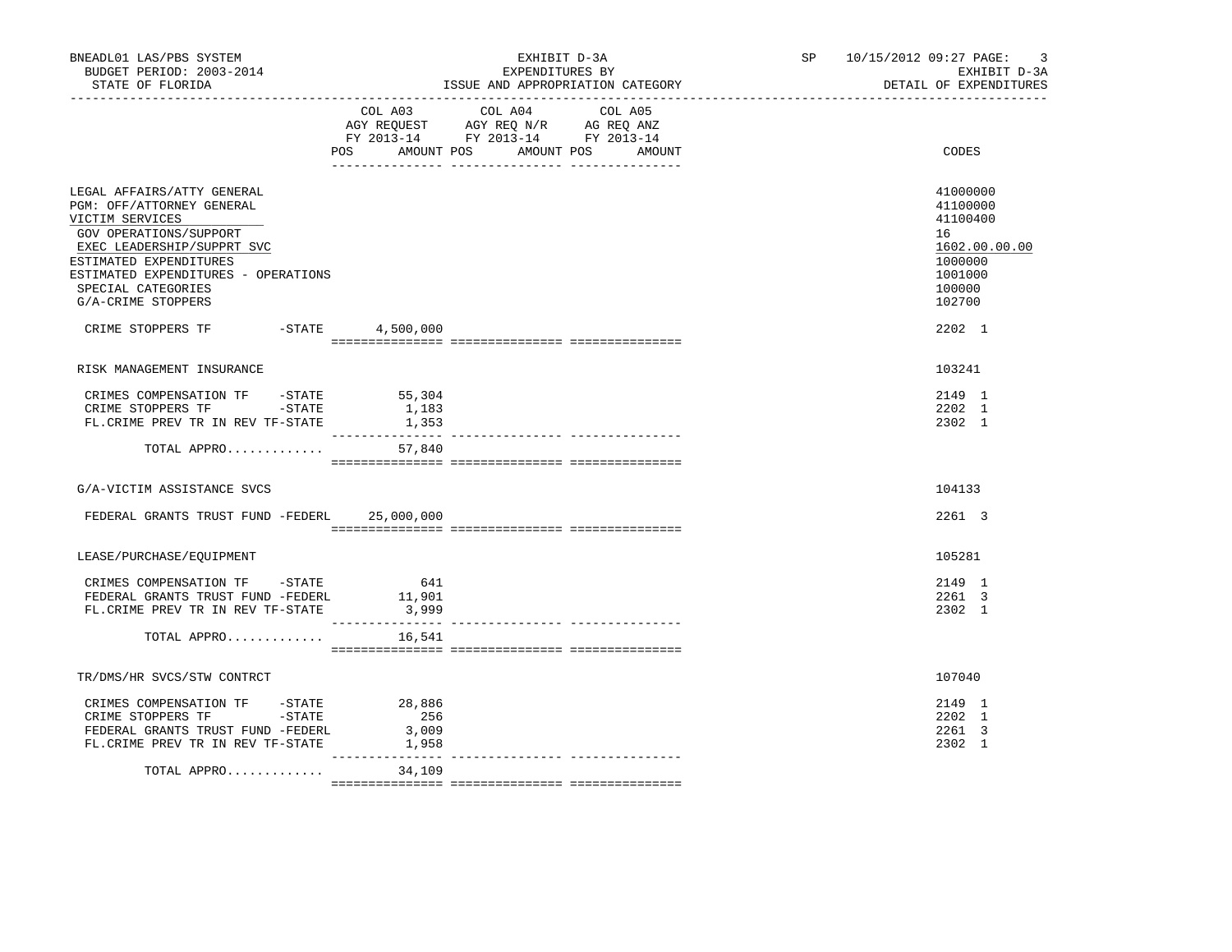| BNEADL01 LAS/PBS SYSTEM<br>BUDGET PERIOD: 2003-2014<br>STATE OF FLORIDA                                                                                                                                                                                                         | EXHIBIT D-3A<br>EXPENDITURES BY<br>ISSUE AND APPROPRIATION CATEGORY                                                                                  | 10/15/2012 09:27 PAGE:<br>SP <sub>2</sub><br>$\overline{4}$<br>EXHIBIT D-3A<br>DETAIL OF EXPENDITURES       |
|---------------------------------------------------------------------------------------------------------------------------------------------------------------------------------------------------------------------------------------------------------------------------------|------------------------------------------------------------------------------------------------------------------------------------------------------|-------------------------------------------------------------------------------------------------------------|
|                                                                                                                                                                                                                                                                                 | COL A03<br>COL A04<br>COL A05<br>AGY REQUEST AGY REQ N/R AG REQ ANZ<br>FY 2013-14 FY 2013-14 FY 2013-14<br>POS<br>AMOUNT POS<br>AMOUNT POS<br>AMOUNT | CODES                                                                                                       |
| LEGAL AFFAIRS/ATTY GENERAL<br>PGM: OFF/ATTORNEY GENERAL<br>VICTIM SERVICES<br>GOV OPERATIONS/SUPPORT<br>EXEC LEADERSHIP/SUPPRT SVC<br>ESTIMATED EXPENDITURES<br>ESTIMATED EXPENDITURES - OPERATIONS<br>SPECIAL CATEGORIES<br>RELOCATION/VICTIMS/SEX BAT<br>GENERAL REVENUE FUND | $-$ STATE $1,500,000$                                                                                                                                | 41000000<br>41100000<br>41100400<br>16<br>1602.00.00.00<br>1000000<br>1001000<br>100000<br>107830<br>1000 1 |
| TOTAL: ESTIMATED EXPENDITURES - OPERATIONS<br>TOTAL POSITIONS 99.00<br>TOTAL ISSUE 81,608,461<br>TOTAL SALARY RATE $4,162,013$                                                                                                                                                  |                                                                                                                                                      | 1001000                                                                                                     |
| CASUALTY INSURANCE PREMIUM<br>ADJUSTMENT<br>SPECIAL CATEGORIES<br>RISK MANAGEMENT INSURANCE                                                                                                                                                                                     |                                                                                                                                                      | 1001090<br>100000<br>103241                                                                                 |
| CRIMES COMPENSATION TF<br>-STATE                                                                                                                                                                                                                                                | 477                                                                                                                                                  | 2149 1                                                                                                      |
| FLORIDA RETIREMENT SYSTEM<br>CONTRIBUTION ADJUSTMENT FOR<br>FISCAL YEAR 2012-2013<br>SALARIES AND BENEFITS                                                                                                                                                                      |                                                                                                                                                      | 1001240<br>010000                                                                                           |
| CRIMES COMPENSATION TF -STATE 9,097                                                                                                                                                                                                                                             |                                                                                                                                                      | 2149 1                                                                                                      |
| CRIME STOPPERS TF<br>$-$ STATE                                                                                                                                                                                                                                                  | 187                                                                                                                                                  | 2202 1                                                                                                      |
| FEDERAL GRANTS TRUST FUND -FEDERL<br>$-$ RECPNT                                                                                                                                                                                                                                 | 1,769<br>99                                                                                                                                          | 2261 3<br>2261 9                                                                                            |
| TOTAL FEDERAL GRANTS TRUST FUND                                                                                                                                                                                                                                                 | 1,868                                                                                                                                                | 2261                                                                                                        |
| FL. CRIME PREV TR IN REV TF-STATE                                                                                                                                                                                                                                               | 673                                                                                                                                                  | 2302 1                                                                                                      |
| TOTAL APPRO                                                                                                                                                                                                                                                                     | 11,825                                                                                                                                               |                                                                                                             |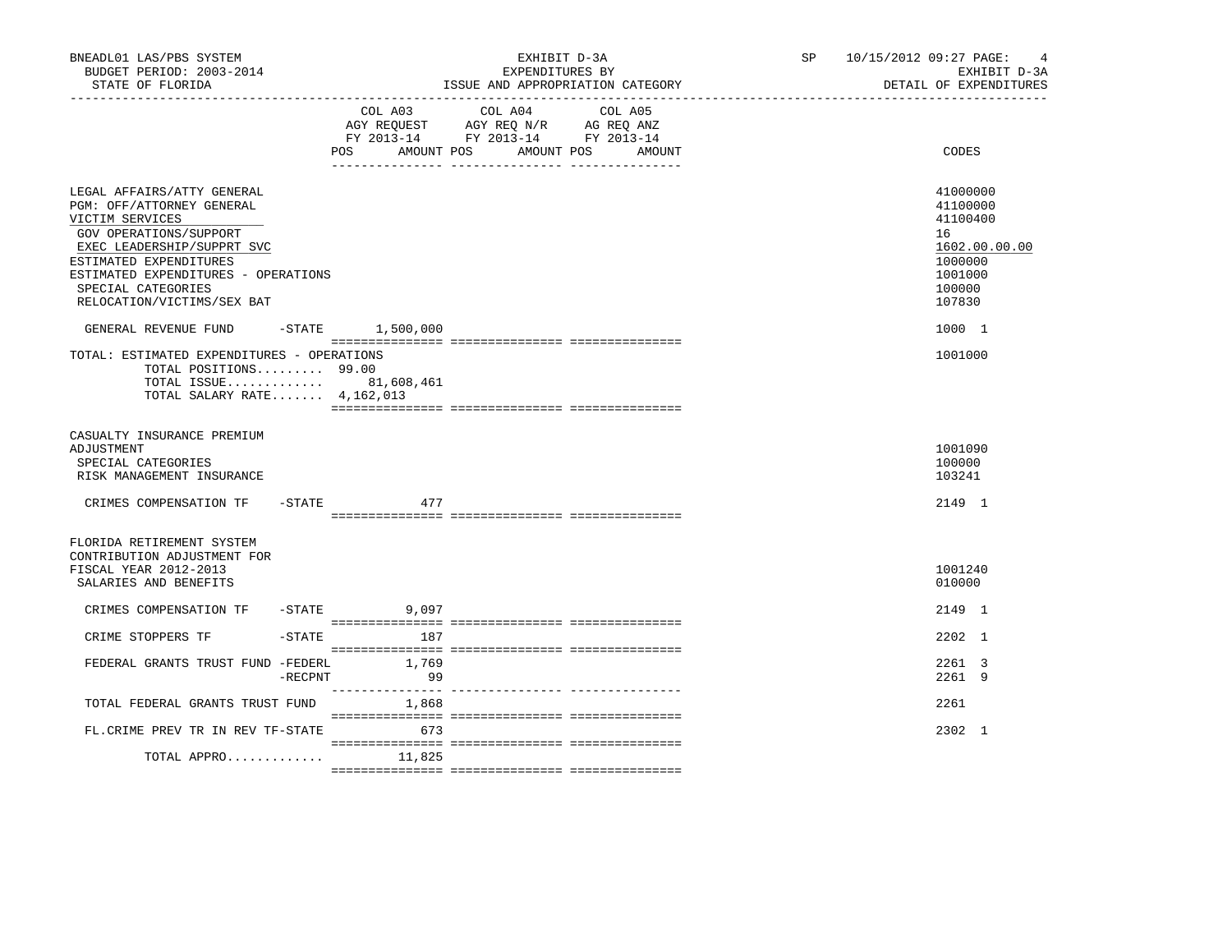| BNEADL01 LAS/PBS SYSTEM<br>BUDGET PERIOD: 2003-2014<br>STATE OF FLORIDA                                                                                                                                                        |                         | EXHIBIT D-3A<br>EXPENDITURES BY<br>ISSUE AND APPROPRIATION CATEGORY                                                                                                                                                                                                                                                                                         | SP 10/15/2012 09:27 PAGE: 5<br>EXHIBIT D-3A<br>DETAIL OF EXPENDITURES |
|--------------------------------------------------------------------------------------------------------------------------------------------------------------------------------------------------------------------------------|-------------------------|-------------------------------------------------------------------------------------------------------------------------------------------------------------------------------------------------------------------------------------------------------------------------------------------------------------------------------------------------------------|-----------------------------------------------------------------------|
|                                                                                                                                                                                                                                |                         | $\begin{tabular}{lllllllllllll} &\multicolumn{4}{c}{\text{COL A03}} &\multicolumn{4}{c}{\text{COL A04}} &\multicolumn{4}{c}{\text{COL A05}} \\ \multicolumn{4}{c}{\text{AGY REQUEST}} &\multicolumn{4}{c}{\text{AGY REQ N/R}} &\multicolumn{4}{c}{\text{AG REQ ANZ}} \end{tabular}$<br>FY 2013-14 FY 2013-14 FY 2013-14<br>POS AMOUNT POS AMOUNT POS AMOUNT | CODES                                                                 |
| LEGAL AFFAIRS/ATTY GENERAL<br>PGM: OFF/ATTORNEY GENERAL<br>VICTIM SERVICES<br>GOV OPERATIONS/SUPPORT<br>EXEC LEADERSHIP/SUPPRT SVC<br>ESTIMATED EXPENDITURES<br>ADJUSTMENT TO STATE HEALTH<br>INSURANCE PREMIUM CONTRIBUTION - |                         |                                                                                                                                                                                                                                                                                                                                                             | 41000000<br>41100000<br>41100400<br>16<br>1602.00.00.00<br>1000000    |
| FISCAL YEAR 2012-13<br>SALARIES AND BENEFITS                                                                                                                                                                                   |                         |                                                                                                                                                                                                                                                                                                                                                             | 1001830<br>010000                                                     |
| CRIMES COMPENSATION TF -STATE 9,198                                                                                                                                                                                            |                         |                                                                                                                                                                                                                                                                                                                                                             | 2149 1                                                                |
| CRIME STOPPERS TF                                                                                                                                                                                                              | $-STATE$ 189            |                                                                                                                                                                                                                                                                                                                                                             | 2202 1                                                                |
| FEDERAL GRANTS TRUST FUND -FEDERL 1,789<br>-RECPNT                                                                                                                                                                             | 100                     |                                                                                                                                                                                                                                                                                                                                                             | 2261 3<br>2261 9                                                      |
| TOTAL FEDERAL GRANTS TRUST FUND 1,889                                                                                                                                                                                          |                         |                                                                                                                                                                                                                                                                                                                                                             | 2261                                                                  |
| FL. CRIME PREV TR IN REV TF-STATE 680                                                                                                                                                                                          |                         |                                                                                                                                                                                                                                                                                                                                                             | 2302 1                                                                |
| TOTAL APPRO $11,956$                                                                                                                                                                                                           |                         |                                                                                                                                                                                                                                                                                                                                                             |                                                                       |
| REALLOCATION OF HUMAN RESOURCES<br>OUTSOURCING<br>SPECIAL CATEGORIES<br>TR/DMS/HR SVCS/STW CONTRCT                                                                                                                             |                         |                                                                                                                                                                                                                                                                                                                                                             | 1005900<br>100000<br>107040                                           |
| CRIMES COMPENSATION TF -STATE 94-<br>CRIME STOPPERS TF -STATE<br>FEDERAL GRANTS TRUST FUND -FEDERL<br>FL. CRIME PREV TR IN REV TF-STATE                                                                                        | $1 -$<br>$10-$<br>$6 -$ |                                                                                                                                                                                                                                                                                                                                                             | 2149 1<br>2202 1<br>2261 3<br>2302 1                                  |
| TOTAL APPRO                                                                                                                                                                                                                    | 111-                    |                                                                                                                                                                                                                                                                                                                                                             |                                                                       |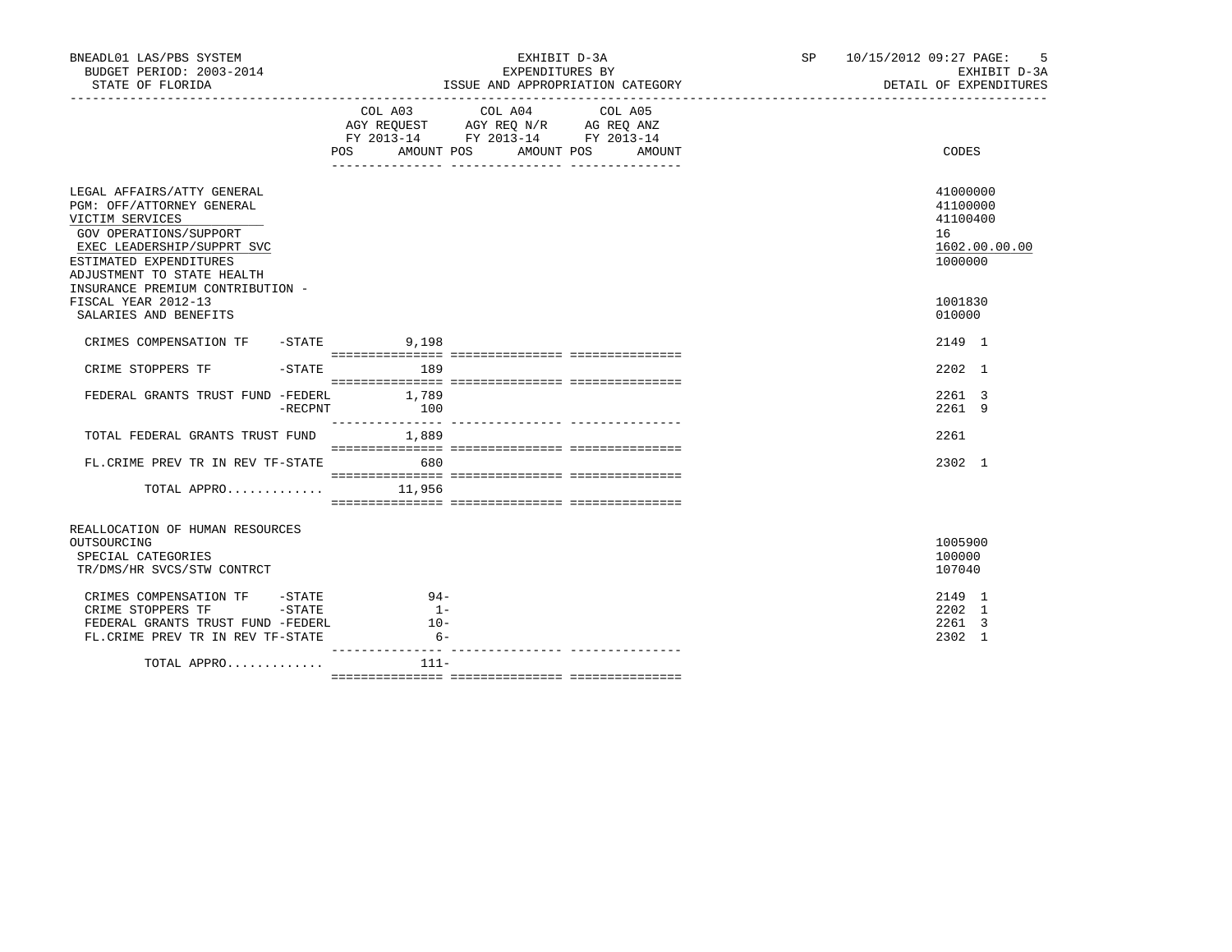| BNEADL01 LAS/PBS SYSTEM<br>BUDGET PERIOD: 2003-2014<br>STATE OF FLORIDA                                                                                                                                                                                                                            |     | EXHIBIT D-3A                                                                                                                                                                                   | EXPENDITURES BY | EXPENDITURES BY<br>ISSUE AND APPROPRIATION CATEGORY | SP 10/15/2012 09:27 PAGE: | 6<br>EXHIBIT D-3A<br>DETAIL OF EXPENDITURES             |
|----------------------------------------------------------------------------------------------------------------------------------------------------------------------------------------------------------------------------------------------------------------------------------------------------|-----|------------------------------------------------------------------------------------------------------------------------------------------------------------------------------------------------|-----------------|-----------------------------------------------------|---------------------------|---------------------------------------------------------|
|                                                                                                                                                                                                                                                                                                    |     | $\begin{tabular}{lcccc} COL A03 & COL A04 & COL A05 \\ AGY REQUEST & AGY REQ N/R & AG REQ ANZ \\ FY & 2013-14 & FY & 2013-14 & FY & 2013-14 \end{tabular}$<br>POS AMOUNT POS AMOUNT POS AMOUNT |                 |                                                     |                           | CODES                                                   |
|                                                                                                                                                                                                                                                                                                    |     |                                                                                                                                                                                                |                 |                                                     |                           |                                                         |
| LEGAL AFFAIRS/ATTY GENERAL<br>PGM: OFF/ATTORNEY GENERAL<br>VICTIM SERVICES<br>GOV OPERATIONS/SUPPORT<br>EXEC LEADERSHIP/SUPPRT SVC<br>ADJUSTMENTS TO CURRENT YEAR                                                                                                                                  |     |                                                                                                                                                                                                |                 |                                                     |                           | 41000000<br>41100000<br>41100400<br>16<br>1602.00.00.00 |
| ESTIMATED EXPENDITURES<br>TRANSFER OF FUND TO REALIGN BUDGET                                                                                                                                                                                                                                       |     |                                                                                                                                                                                                |                 |                                                     |                           | 1600000                                                 |
| TO APPROPRIATE APPROPRIATION<br>CATEGORIES - EOG#7113 - ADD<br>EXPENSES                                                                                                                                                                                                                            |     |                                                                                                                                                                                                |                 |                                                     |                           | 160F130<br>040000                                       |
| CRIMES COMPENSATION TF -STATE<br>EDERAL GRANTS TRUST FUND -FEDERL 11,901<br>FL.CRIME PREV TR IN REV TF-STATE 3,999                                                                                                                                                                                 | 641 |                                                                                                                                                                                                |                 |                                                     |                           | 2149 1<br>2261 3<br>2302 1                              |
| TOTAL APPRO $16,541$                                                                                                                                                                                                                                                                               |     |                                                                                                                                                                                                |                 |                                                     |                           |                                                         |
| SPECIAL CATEGORIES<br>CONTRACTED SERVICES                                                                                                                                                                                                                                                          |     |                                                                                                                                                                                                |                 |                                                     |                           | 100000<br>100777                                        |
| FL. CRIME PREV TR IN REV TF-STATE 100,000                                                                                                                                                                                                                                                          |     |                                                                                                                                                                                                |                 |                                                     |                           | 2302 1                                                  |
| TOTAL: TRANSFER OF FUND TO REALIGN BUDGET<br>TO APPROPRIATE APPROPRIATION<br>CATEGORIES - EOG#7113 - ADD                                                                                                                                                                                           |     |                                                                                                                                                                                                |                 |                                                     |                           | 160F130                                                 |
| TOTAL ISSUE $116,541$                                                                                                                                                                                                                                                                              |     |                                                                                                                                                                                                |                 |                                                     |                           |                                                         |
|                                                                                                                                                                                                                                                                                                    |     |                                                                                                                                                                                                |                 |                                                     |                           |                                                         |
| AGENCY ISSUE NARRATIVE:<br>2013-2014 BUDGET YEAR NARRATIVE:<br>LEGISLATIVE BUDGET REQUEST FY 2013-2014                                                                                                                                                                                             |     |                                                                                                                                                                                                |                 | IT COMPONENT? NO                                    |                           |                                                         |
| BUDGET ENTITY: Victim Services<br>ISSUE TITLE: TRANSFER OF FUND TO REALIGN BUDGET TO APPROPRIATE APPROPRIATION CATEGORIES - EOG#7113                                                                                                                                                               |     |                                                                                                                                                                                                |                 |                                                     |                           |                                                         |
| The Office of the Attorney General is requesting continuation of Budget Amendment EOG#7113. This amendment realigned<br>budget into correct categories.                                                                                                                                            |     |                                                                                                                                                                                                |                 |                                                     |                           |                                                         |
| The following funds were transferred for the realignment of the Lease Purchase Equipment Category to more accurately<br>reflect spending:                                                                                                                                                          |     |                                                                                                                                                                                                |                 |                                                     |                           |                                                         |
| Victims Services<br>\$641 in Crimes Compensation TF from Lease Purchase Equipment Category to Expense<br>\$11,901 in Federal Grants TF from Lease Purchase Equipment Category to Expense<br>\$3,999 in FL Crime Prevention Training Institute TF from Lease Purchase Equipment Category to Expense |     |                                                                                                                                                                                                |                 |                                                     |                           |                                                         |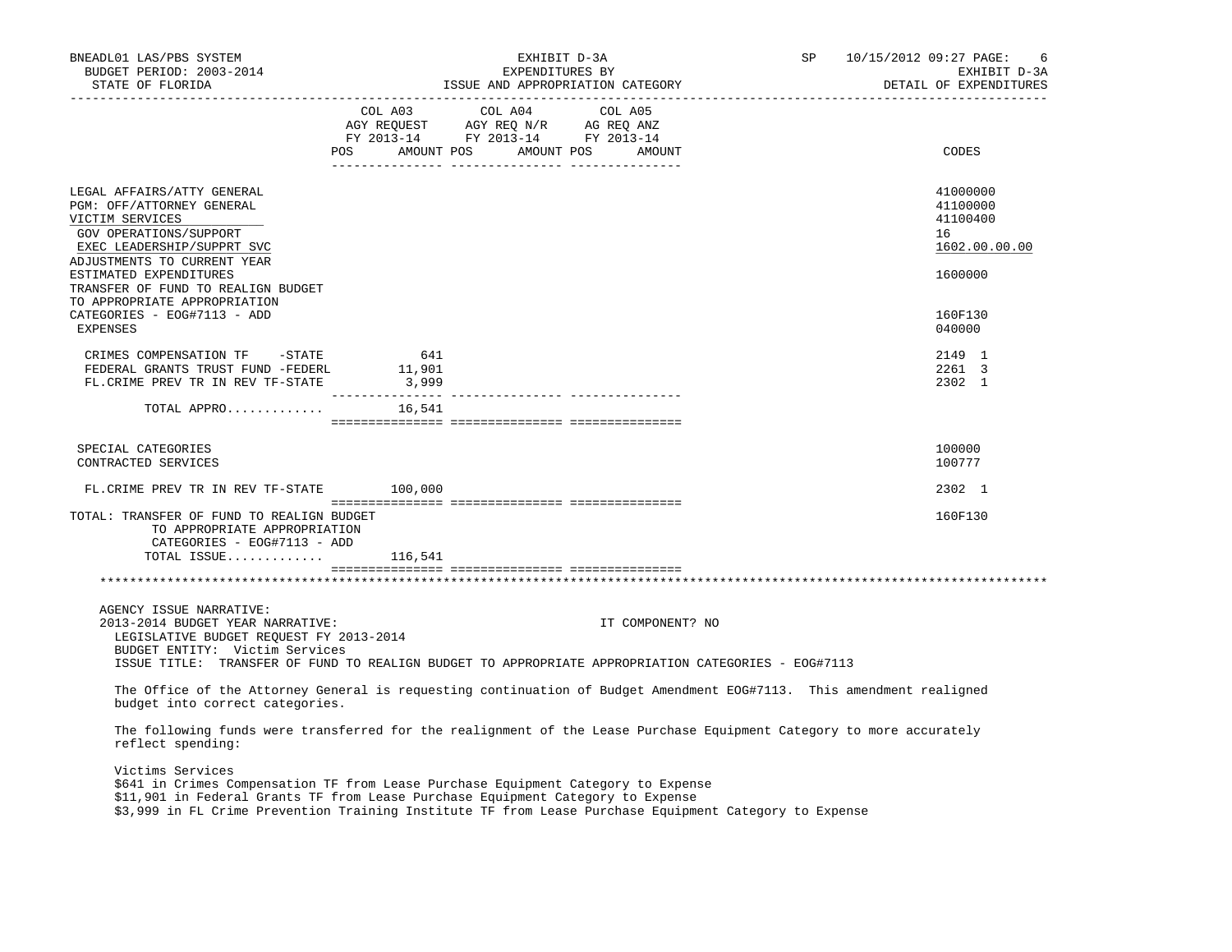| BNEADL01 LAS/PBS SYSTEM<br>BUDGET PERIOD: 2003-2014<br>STATE OF FLORIDA                                                                                                                                                                                           | EXHIBIT D-3A<br>EXPENDITURES BY<br>ISSUE AND APPROPRIATION CATEGORY                                                                                                                                                                                                                                                                                                                                                                                                                                                                                                                                                                                                                                                                                                                                                 | SP<br>10/15/2012 09:27 PAGE:<br>-7<br>EXHIBIT D-3A<br>DETAIL OF EXPENDITURES |
|-------------------------------------------------------------------------------------------------------------------------------------------------------------------------------------------------------------------------------------------------------------------|---------------------------------------------------------------------------------------------------------------------------------------------------------------------------------------------------------------------------------------------------------------------------------------------------------------------------------------------------------------------------------------------------------------------------------------------------------------------------------------------------------------------------------------------------------------------------------------------------------------------------------------------------------------------------------------------------------------------------------------------------------------------------------------------------------------------|------------------------------------------------------------------------------|
|                                                                                                                                                                                                                                                                   | $\begin{tabular}{lcccc} COL A03 & COL A04 & COL A05 \\ AGY REQUEST & AGY REQ N/R & AG REQ ANZ \\ FY & 2013-14 & FY & 2013-14 & FY & 2013-14 \end{tabular}$<br>POS AMOUNT POS AMOUNT POS AMOUNT                                                                                                                                                                                                                                                                                                                                                                                                                                                                                                                                                                                                                      | CODES                                                                        |
| LEGAL AFFAIRS/ATTY GENERAL<br>PGM: OFF/ATTORNEY GENERAL<br>VICTIM SERVICES<br>GOV OPERATIONS/SUPPORT<br>EXEC LEADERSHIP/SUPPRT SVC<br>ADJUSTMENTS TO CURRENT YEAR<br>ESTIMATED EXPENDITURES<br>TRANSFER OF FUND TO REALIGN BUDGET<br>TO APPROPRIATE APPROPRIATION |                                                                                                                                                                                                                                                                                                                                                                                                                                                                                                                                                                                                                                                                                                                                                                                                                     | 41000000<br>41100000<br>41100400<br>16<br>1602.00.00.00<br>1600000           |
| CATEGORIES - EOG#7113 - ADD                                                                                                                                                                                                                                       |                                                                                                                                                                                                                                                                                                                                                                                                                                                                                                                                                                                                                                                                                                                                                                                                                     | 160F130                                                                      |
| Executive Direction<br>Criminal and Civil Litigation<br>Criminal and Civil Litigation<br>Investigations<br>Victim Services                                                                                                                                        | \$3,572 in Administrative TF from Expense to Lease Purchase Equipment Category<br>\$4,268 in General Revenue from Lease Purchase Equipment Category to Expense<br>\$654 in Federal Grants TF from Lease Purchase Equipment Category to Expense<br>\$4,533 in Legal Services TF from Lease Purchase Equipment Category to Expense<br>\$30 in Motor Vehicle Warranty TF from Lease Purchase Equipment Category to Expense<br>The following funds were transferred to realign the budget to the appropriate appropriation category:<br>\$57,477 in Legal Affairs Revolving TF from Expense and OCO to Economic Crimes Litigation<br>\$7,448 in Legal Affairs Revolving TF from Data Processing Services TRC DMS to Antitrust<br>\$100,000 in FL Crime Prevention Training Institute TF from OPS to Contracted Services |                                                                              |
| TRANSFER OF FUND TO REALIGN BUDGET<br>TO APPROPRIATE APPROPRIATION<br>CATEGORIES - EOG#7113 - DEDUCT<br>OTHER PERSONAL SERVICES                                                                                                                                   |                                                                                                                                                                                                                                                                                                                                                                                                                                                                                                                                                                                                                                                                                                                                                                                                                     | 160F140<br>030000                                                            |
| FL. CRIME PREV TR IN REV TF-STATE 100,000-                                                                                                                                                                                                                        |                                                                                                                                                                                                                                                                                                                                                                                                                                                                                                                                                                                                                                                                                                                                                                                                                     | 2302 1                                                                       |
| SPECIAL CATEGORIES<br>LEASE/PURCHASE/EQUIPMENT                                                                                                                                                                                                                    |                                                                                                                                                                                                                                                                                                                                                                                                                                                                                                                                                                                                                                                                                                                                                                                                                     | 100000<br>105281                                                             |
| CRIMES COMPENSATION TF -STATE<br>FEDERAL GRANTS TRUST FUND -FEDERL 11,901-<br>FL.CRIME PREV TR IN REV TF-STATE 3,999-                                                                                                                                             | 641-                                                                                                                                                                                                                                                                                                                                                                                                                                                                                                                                                                                                                                                                                                                                                                                                                | 2149 1<br>2261 3<br>2302 1                                                   |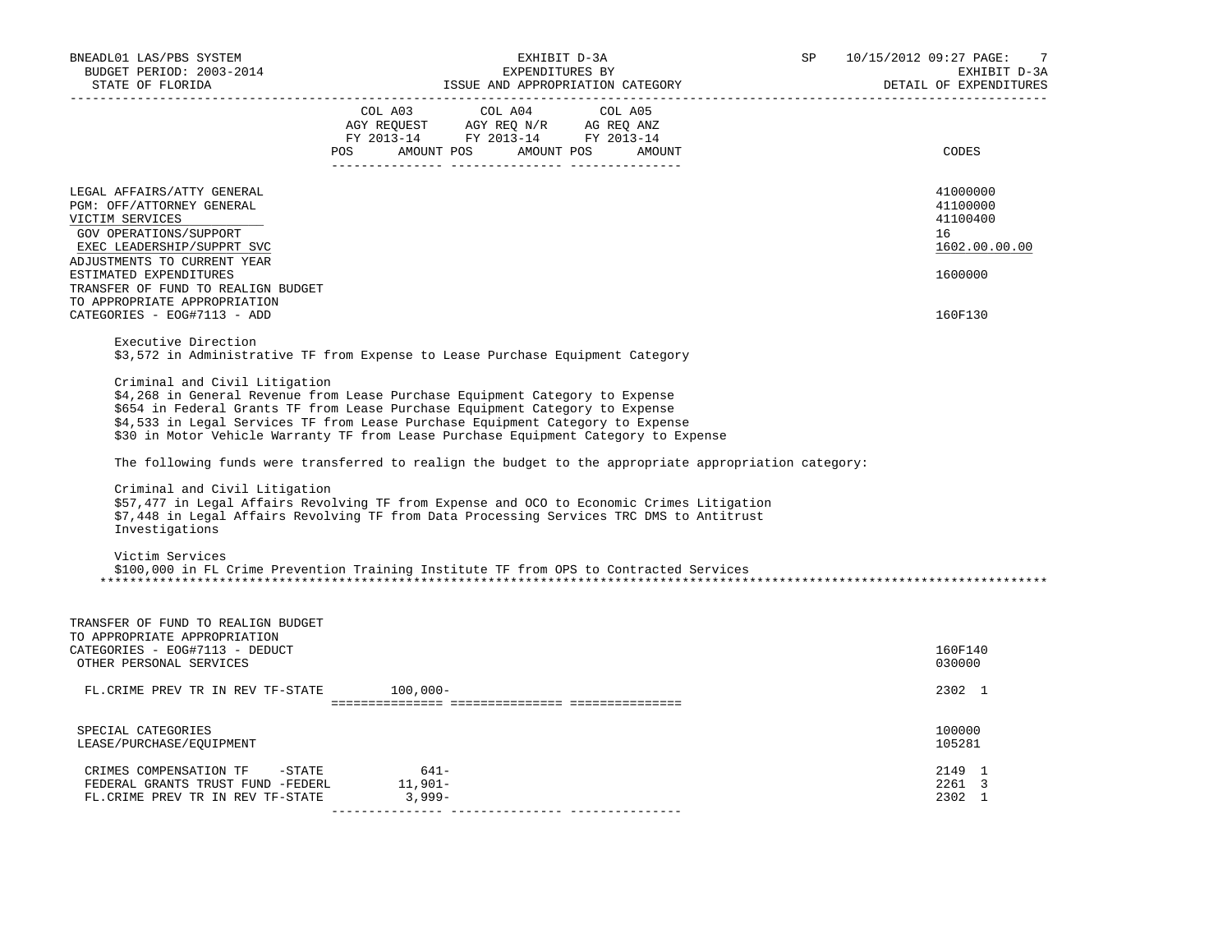| BNEADL01 LAS/PBS SYSTEM                                                                                                                                           | NEADL01 LAS/PBS SYSTEM EXHIBIT D-3A<br>BUDGET PERIOD: 2003-2014 EXPENDITURES BY<br>STATE OF FLORIDA STATE OF STATE OF STATE AND APPROPRIATION CATEGORY                                                                                                                                                                                                                                                                                                                 |                  | SP 10/15/2012 09:27 PAGE:<br>EXHIBIT D-3A<br>DETAIL OF EXPENDITURES |
|-------------------------------------------------------------------------------------------------------------------------------------------------------------------|------------------------------------------------------------------------------------------------------------------------------------------------------------------------------------------------------------------------------------------------------------------------------------------------------------------------------------------------------------------------------------------------------------------------------------------------------------------------|------------------|---------------------------------------------------------------------|
|                                                                                                                                                                   | $\begin{tabular}{lllllllllll} &\multicolumn{4}{c}{\text{COL A03}} &\multicolumn{4}{c}{\text{COL A04}} &\multicolumn{4}{c}{\text{COL A05}}\\ \multicolumn{4}{c}{\text{AGY REQUEST}} &\multicolumn{4}{c}{\text{AGY REQ N/R}} &\multicolumn{4}{c}{\text{AG REC ANZ}}\\ \multicolumn{4}{c}{\text{FY 2013--14}} &\multicolumn{4}{c}{\text{FY 2013--14}} &\multicolumn{4}{c}{\text{FY 2013--14}}\\ \multicolumn{4}{c}{\text{FY 2013--14$<br>POS AMOUNT POS AMOUNT POS AMOUNT |                  | CODES                                                               |
| LEGAL AFFAIRS/ATTY GENERAL<br>PGM: OFF/ATTORNEY GENERAL<br>VICTIM SERVICES<br>GOV OPERATIONS/SUPPORT<br>EXEC LEADERSHIP/SUPPRT SVC<br>ADJUSTMENTS TO CURRENT YEAR |                                                                                                                                                                                                                                                                                                                                                                                                                                                                        |                  | 41000000<br>41100000<br>41100400<br>16<br>1602.00.00.00             |
| ESTIMATED EXPENDITURES<br>TRANSFER OF FUND TO REALIGN BUDGET<br>TO APPROPRIATE APPROPRIATION                                                                      |                                                                                                                                                                                                                                                                                                                                                                                                                                                                        |                  | 1600000                                                             |
| CATEGORIES - EOG#7113 - DEDUCT<br>SPECIAL CATEGORIES<br>LEASE/PURCHASE/EQUIPMENT<br>TOTAL APPRO $\dots\dots\dots\dots$ 16,541-                                    |                                                                                                                                                                                                                                                                                                                                                                                                                                                                        |                  | 160F140<br>100000<br>105281                                         |
| TOTAL: TRANSFER OF FUND TO REALIGN BUDGET<br>TO APPROPRIATE APPROPRIATION<br>CATEGORIES - EOG#7113 - DEDUCT<br>TOTAL ISSUE $116,541-$                             |                                                                                                                                                                                                                                                                                                                                                                                                                                                                        |                  | 160F140                                                             |
|                                                                                                                                                                   |                                                                                                                                                                                                                                                                                                                                                                                                                                                                        |                  |                                                                     |
| AGENCY ISSUE NARRATIVE:<br>2013-2014 BUDGET YEAR NARRATIVE:<br>LEGISLATIVE BUDGET REQUEST FY 2013-2014<br>BUDGET ENTITY: Victim Services                          | ISSUE TITLE: TRANSFER OF FUND TO REALIGN BUDGET TO APPROPRIATE APPROPRIATION CATEGORIES - EOG#7113                                                                                                                                                                                                                                                                                                                                                                     | IT COMPONENT? NO |                                                                     |
| budget into correct categories.                                                                                                                                   | The Office of the Attorney General is requesting continuation of Budget Amendment EOG#7113. This amendment realigned                                                                                                                                                                                                                                                                                                                                                   |                  |                                                                     |
| reflect spending:                                                                                                                                                 | The following funds were transferred for the realignment of the Lease Purchase Equipment Category to more accurately                                                                                                                                                                                                                                                                                                                                                   |                  |                                                                     |
| Victims Services                                                                                                                                                  | \$641 in Crimes Compensation TF from Lease Purchase Equipment Category to Expense<br>\$11,901 in Federal Grants TF from Lease Purchase Equipment Category to Expense<br>\$3,999 in FL Crime Prevention Training Institute TF from Lease Purchase Equipment Category to Expense                                                                                                                                                                                         |                  |                                                                     |
| Executive Direction                                                                                                                                               | \$3,572 in Administrative TF from Expense to Lease Purchase Equipment Category                                                                                                                                                                                                                                                                                                                                                                                         |                  |                                                                     |
| Criminal and Civil Litigation                                                                                                                                     | \$4,268 in General Revenue from Lease Purchase Equipment Category to Expense<br>\$654 in Federal Grants TF from Lease Purchase Equipment Category to Expense<br>\$4,533 in Legal Services TF from Lease Purchase Equipment Category to Expense<br>\$30 in Motor Vehicle Warranty TF from Lease Purchase Equipment Category to Expense                                                                                                                                  |                  |                                                                     |
|                                                                                                                                                                   | The following funds were transferred to realign the budget to the appropriate appropriation category:                                                                                                                                                                                                                                                                                                                                                                  |                  |                                                                     |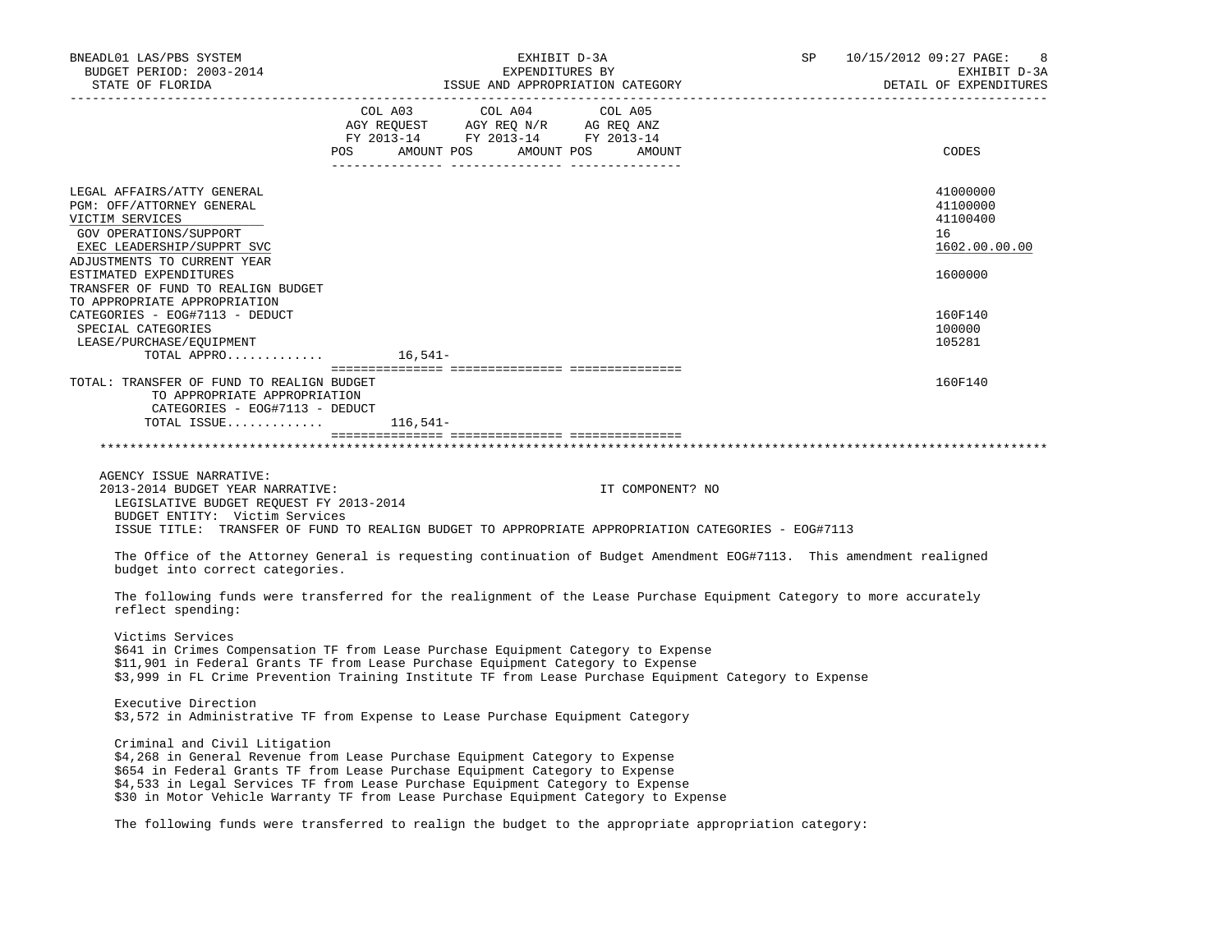| BNEADL01 LAS/PBS SYSTEM                                       | EXHIBIT D-3A                                                                                                                                                                                                                                                                                                                                                                                                                                                                                       |                  | SP                      | 10/15/2012 09:27 PAGE:<br>9            |
|---------------------------------------------------------------|----------------------------------------------------------------------------------------------------------------------------------------------------------------------------------------------------------------------------------------------------------------------------------------------------------------------------------------------------------------------------------------------------------------------------------------------------------------------------------------------------|------------------|-------------------------|----------------------------------------|
| BUDGET PERIOD: 2003-2014<br>STATE OF FLORIDA                  | EXPENDITURES BY<br>ISSUE AND APPROPRIATION CATEGORY                                                                                                                                                                                                                                                                                                                                                                                                                                                |                  |                         | EXHIBIT D-3A<br>DETAIL OF EXPENDITURES |
|                                                               |                                                                                                                                                                                                                                                                                                                                                                                                                                                                                                    |                  | _______________________ |                                        |
|                                                               | COL A03 COL A04 COL A05                                                                                                                                                                                                                                                                                                                                                                                                                                                                            |                  |                         |                                        |
|                                                               | AGY REQUEST AGY REQ N/R AG REQ ANZ<br>FY 2013-14 FY 2013-14 FY 2013-14                                                                                                                                                                                                                                                                                                                                                                                                                             |                  |                         |                                        |
|                                                               | POS AMOUNT POS AMOUNT POS                                                                                                                                                                                                                                                                                                                                                                                                                                                                          | AMOUNT           |                         | CODES                                  |
|                                                               |                                                                                                                                                                                                                                                                                                                                                                                                                                                                                                    |                  |                         |                                        |
|                                                               |                                                                                                                                                                                                                                                                                                                                                                                                                                                                                                    |                  |                         | 41000000                               |
| LEGAL AFFAIRS/ATTY GENERAL<br>PGM: OFF/ATTORNEY GENERAL       |                                                                                                                                                                                                                                                                                                                                                                                                                                                                                                    |                  |                         | 41100000                               |
| VICTIM SERVICES                                               |                                                                                                                                                                                                                                                                                                                                                                                                                                                                                                    |                  |                         | 41100400                               |
| GOV OPERATIONS/SUPPORT                                        |                                                                                                                                                                                                                                                                                                                                                                                                                                                                                                    |                  |                         | 16                                     |
| EXEC LEADERSHIP/SUPPRT SVC                                    |                                                                                                                                                                                                                                                                                                                                                                                                                                                                                                    |                  |                         | 1602.00.00.00                          |
| ADJUSTMENTS TO CURRENT YEAR                                   |                                                                                                                                                                                                                                                                                                                                                                                                                                                                                                    |                  |                         |                                        |
| ESTIMATED EXPENDITURES                                        |                                                                                                                                                                                                                                                                                                                                                                                                                                                                                                    |                  |                         | 1600000                                |
| TRANSFER OF FUND TO REALIGN BUDGET                            |                                                                                                                                                                                                                                                                                                                                                                                                                                                                                                    |                  |                         |                                        |
| TO APPROPRIATE APPROPRIATION                                  |                                                                                                                                                                                                                                                                                                                                                                                                                                                                                                    |                  |                         |                                        |
| CATEGORIES - EOG#7113 - DEDUCT                                |                                                                                                                                                                                                                                                                                                                                                                                                                                                                                                    |                  |                         | 160F140                                |
|                                                               |                                                                                                                                                                                                                                                                                                                                                                                                                                                                                                    |                  |                         |                                        |
| Investigations<br>Victim Services                             | \$57,477 in Legal Affairs Revolving TF from Expense and OCO to Economic Crimes Litigation<br>\$7,448 in Legal Affairs Revolving TF from Data Processing Services TRC DMS to Antitrust<br>\$100,000 in FL Crime Prevention Training Institute TF from OPS to Contracted Services                                                                                                                                                                                                                    |                  |                         |                                        |
| REALIGNMENT OF HUMAN RESOURCE<br>SERVICES ASSESSMENT - DEDUCT |                                                                                                                                                                                                                                                                                                                                                                                                                                                                                                    |                  |                         | 1601600                                |
| SPECIAL CATEGORIES                                            |                                                                                                                                                                                                                                                                                                                                                                                                                                                                                                    |                  |                         | 100000                                 |
| TR/DMS/HR SVCS/STW CONTRCT                                    |                                                                                                                                                                                                                                                                                                                                                                                                                                                                                                    |                  |                         | 107040                                 |
| FEDERAL GRANTS TRUST FUND -FEDERL                             | $2.999 -$                                                                                                                                                                                                                                                                                                                                                                                                                                                                                          |                  |                         | 2261 3                                 |
|                                                               |                                                                                                                                                                                                                                                                                                                                                                                                                                                                                                    |                  |                         |                                        |
|                                                               |                                                                                                                                                                                                                                                                                                                                                                                                                                                                                                    |                  |                         |                                        |
| AGENCY ISSUE NARRATIVE:                                       |                                                                                                                                                                                                                                                                                                                                                                                                                                                                                                    |                  |                         |                                        |
| 2013-2014 BUDGET YEAR NARRATIVE:                              |                                                                                                                                                                                                                                                                                                                                                                                                                                                                                                    | IT COMPONENT? NO |                         |                                        |
| Legislative Budget Request FY 2013-2014                       |                                                                                                                                                                                                                                                                                                                                                                                                                                                                                                    |                  |                         |                                        |
| Budget Entity: Victims Services                               |                                                                                                                                                                                                                                                                                                                                                                                                                                                                                                    |                  |                         |                                        |
|                                                               | Issue Title: Realignment of Human Resource Services Assessment                                                                                                                                                                                                                                                                                                                                                                                                                                     |                  |                         |                                        |
|                                                               | The Office of the Attorney General is requesting the realignment of \$2,999 in Special Category Transfer to the Department<br>of Management Services for Human Resources Services Statewide Contract. The Federal Victims Assistance and Federal<br>Victims Compensation Grants do not allow these types of expenditures. Therefore, the Human Resource Services Contract<br>needs to be appropriated and paid out of the Crimes Compensation Trust Fund. EOG# B7066 for Fiscal Year 2012-2013 and |                  |                         |                                        |

 EOG# B7059 for Fiscal Year 2011-2012 requested an increase in the Crimes Compensation Trust Fund to pay the Human Resources Services Statewide Contract. \*\*\*\*\*\*\*\*\*\*\*\*\*\*\*\*\*\*\*\*\*\*\*\*\*\*\*\*\*\*\*\*\*\*\*\*\*\*\*\*\*\*\*\*\*\*\*\*\*\*\*\*\*\*\*\*\*\*\*\*\*\*\*\*\*\*\*\*\*\*\*\*\*\*\*\*\*\*\*\*\*\*\*\*\*\*\*\*\*\*\*\*\*\*\*\*\*\*\*\*\*\*\*\*\*\*\*\*\*\*\*\*\*\*\*\*\*\*\*\*\*\*\*\*\*\*\*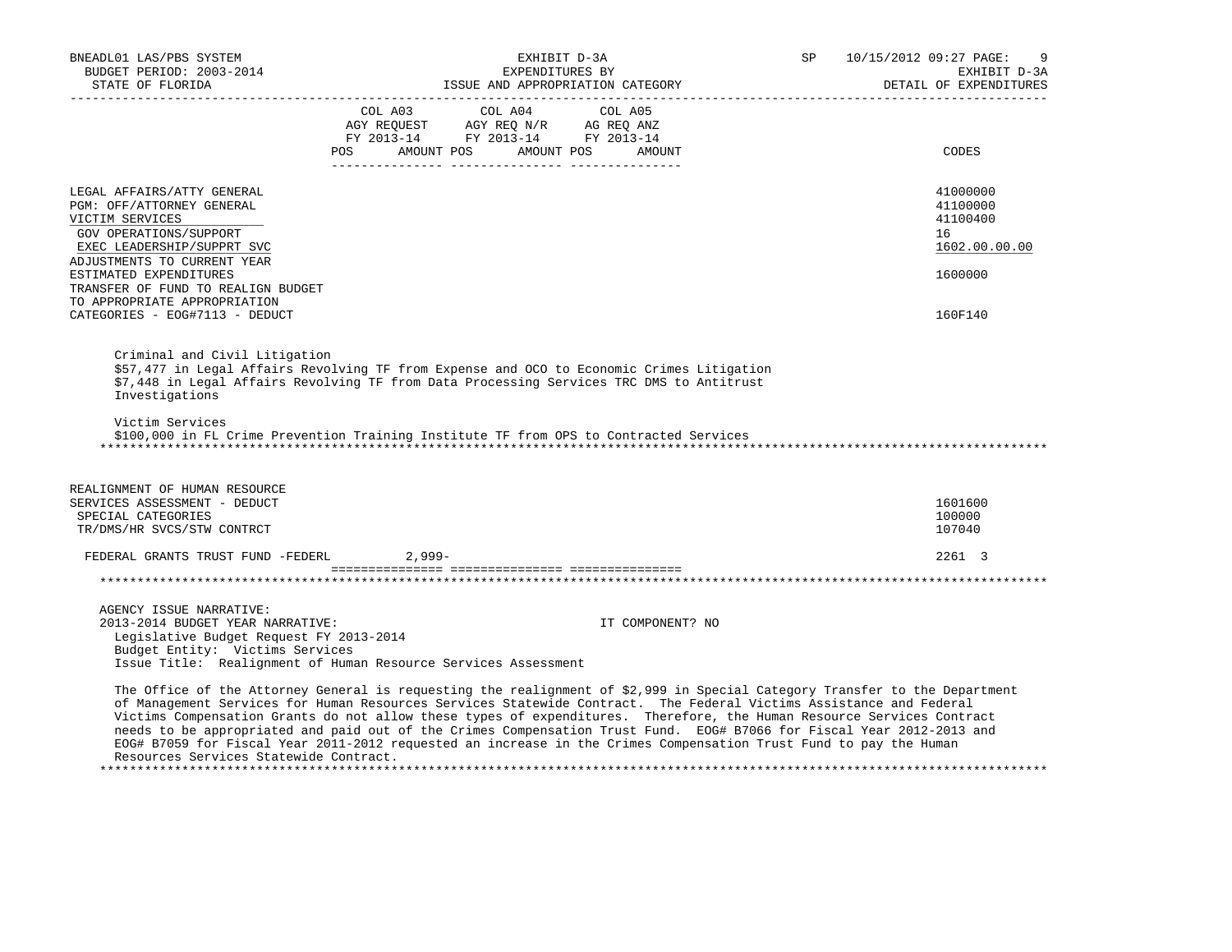| BNEADL01 LAS/PBS SYSTEM<br>BUDGET PERIOD: 2003-2014<br>STATE OF FLORIDA                                                                                                                                                                                                                                                                                                                                                                                                                                                                                                                                                                                                                                                                                                                                                                                                          |            | SP<br>EXHIBIT D-3A<br>EXPENDITURES BY<br>ISSUE AND APPROPRIATION CATEGORY         |                  |  | 10/15/2012 09:27 PAGE: 10<br>EXHIBIT D-3A<br>DETAIL OF EXPENDITURES |  |
|----------------------------------------------------------------------------------------------------------------------------------------------------------------------------------------------------------------------------------------------------------------------------------------------------------------------------------------------------------------------------------------------------------------------------------------------------------------------------------------------------------------------------------------------------------------------------------------------------------------------------------------------------------------------------------------------------------------------------------------------------------------------------------------------------------------------------------------------------------------------------------|------------|-----------------------------------------------------------------------------------|------------------|--|---------------------------------------------------------------------|--|
|                                                                                                                                                                                                                                                                                                                                                                                                                                                                                                                                                                                                                                                                                                                                                                                                                                                                                  | COL A03    | COL A04<br>AGY REQUEST AGY REQ N/R AG REQ ANZ<br>FY 2013-14 FY 2013-14 FY 2013-14 | COL A05          |  |                                                                     |  |
|                                                                                                                                                                                                                                                                                                                                                                                                                                                                                                                                                                                                                                                                                                                                                                                                                                                                                  | <b>POS</b> | AMOUNT POS AMOUNT POS                                                             | AMOUNT           |  | CODES                                                               |  |
| LEGAL AFFAIRS/ATTY GENERAL<br>PGM: OFF/ATTORNEY GENERAL<br>VICTIM SERVICES<br>GOV OPERATIONS/SUPPORT<br>EXEC LEADERSHIP/SUPPRT SVC                                                                                                                                                                                                                                                                                                                                                                                                                                                                                                                                                                                                                                                                                                                                               |            |                                                                                   |                  |  | 41000000<br>41100000<br>41100400<br>16<br>1602.00.00.00             |  |
| ADJUSTMENTS TO CURRENT YEAR<br>ESTIMATED EXPENDITURES<br>REALIGNMENT OF HUMAN RESOURCE                                                                                                                                                                                                                                                                                                                                                                                                                                                                                                                                                                                                                                                                                                                                                                                           |            |                                                                                   |                  |  | 1600000                                                             |  |
| SERVICES ASSESSMENT - ADD<br>SPECIAL CATEGORIES<br>TR/DMS/HR SVCS/STW CONTRCT                                                                                                                                                                                                                                                                                                                                                                                                                                                                                                                                                                                                                                                                                                                                                                                                    |            |                                                                                   |                  |  | 1601610<br>100000<br>107040                                         |  |
| CRIMES COMPENSATION TF<br>$-$ STATE                                                                                                                                                                                                                                                                                                                                                                                                                                                                                                                                                                                                                                                                                                                                                                                                                                              | 2,999      |                                                                                   |                  |  | 2149 1                                                              |  |
|                                                                                                                                                                                                                                                                                                                                                                                                                                                                                                                                                                                                                                                                                                                                                                                                                                                                                  |            |                                                                                   |                  |  |                                                                     |  |
| AGENCY ISSUE NARRATIVE:<br>2013-2014 BUDGET YEAR NARRATIVE:<br>Legislative Budget Request FY 2013-2014<br>Budget Entity: Victims Services<br>Issue Title: Realignment of Human Resource Services Assessment<br>The Office of the Attorney General is requesting the realignment of \$2,999 in Special Category Transfer to the Department<br>of Management Services for Human Resources Services Statewide Contract. The Federal Victims Assistance and Federal<br>Victims Compensation Grants do not allow these types of expenditures. Therefore, the Human Resource Services Contract<br>needs to be appropriated and paid out of the Crimes Compensation Trust Fund. EOG# B7066 for Fiscal Year 2012-2013 and<br>EOG# B7059 for Fiscal Year 2011-2012 requested an increase in the Crimes Compensation Trust Fund to pay the Human<br>Resources Services Statewide Contract. |            |                                                                                   | IT COMPONENT? NO |  |                                                                     |  |
|                                                                                                                                                                                                                                                                                                                                                                                                                                                                                                                                                                                                                                                                                                                                                                                                                                                                                  |            |                                                                                   |                  |  |                                                                     |  |
| ESTIMATED EXPENDITURES REALIGNMENT<br>CORRECT APPROPRIATION CATEGORY -                                                                                                                                                                                                                                                                                                                                                                                                                                                                                                                                                                                                                                                                                                                                                                                                           |            |                                                                                   |                  |  | 2000000                                                             |  |
| <b>DEDUCT</b><br><b>EXPENSES</b>                                                                                                                                                                                                                                                                                                                                                                                                                                                                                                                                                                                                                                                                                                                                                                                                                                                 |            |                                                                                   |                  |  | 2001000<br>040000                                                   |  |
| $-$ STATE<br>CRIME STOPPERS TF                                                                                                                                                                                                                                                                                                                                                                                                                                                                                                                                                                                                                                                                                                                                                                                                                                                   | $1,000-$   |                                                                                   |                  |  | 2202 1                                                              |  |
|                                                                                                                                                                                                                                                                                                                                                                                                                                                                                                                                                                                                                                                                                                                                                                                                                                                                                  |            |                                                                                   |                  |  |                                                                     |  |
| AGENCY ISSUE NARRATIVE:<br>2013-2014 BUDGET YEAR NARRATIVE:<br>Legislative Budget Request FY 2013-2014<br>Budget Entity: Victims Services<br>Issue Title: Correct Appropriation Category                                                                                                                                                                                                                                                                                                                                                                                                                                                                                                                                                                                                                                                                                         |            |                                                                                   | IT COMPONENT? NO |  |                                                                     |  |

 The Office of the Attorney General is requesting the realignment of \$1,000 in the Crime Stoppers Trust Fund from Expense to Contracted Services. The Crime Stoppers program routinely has expenditures that need to be paid from contracted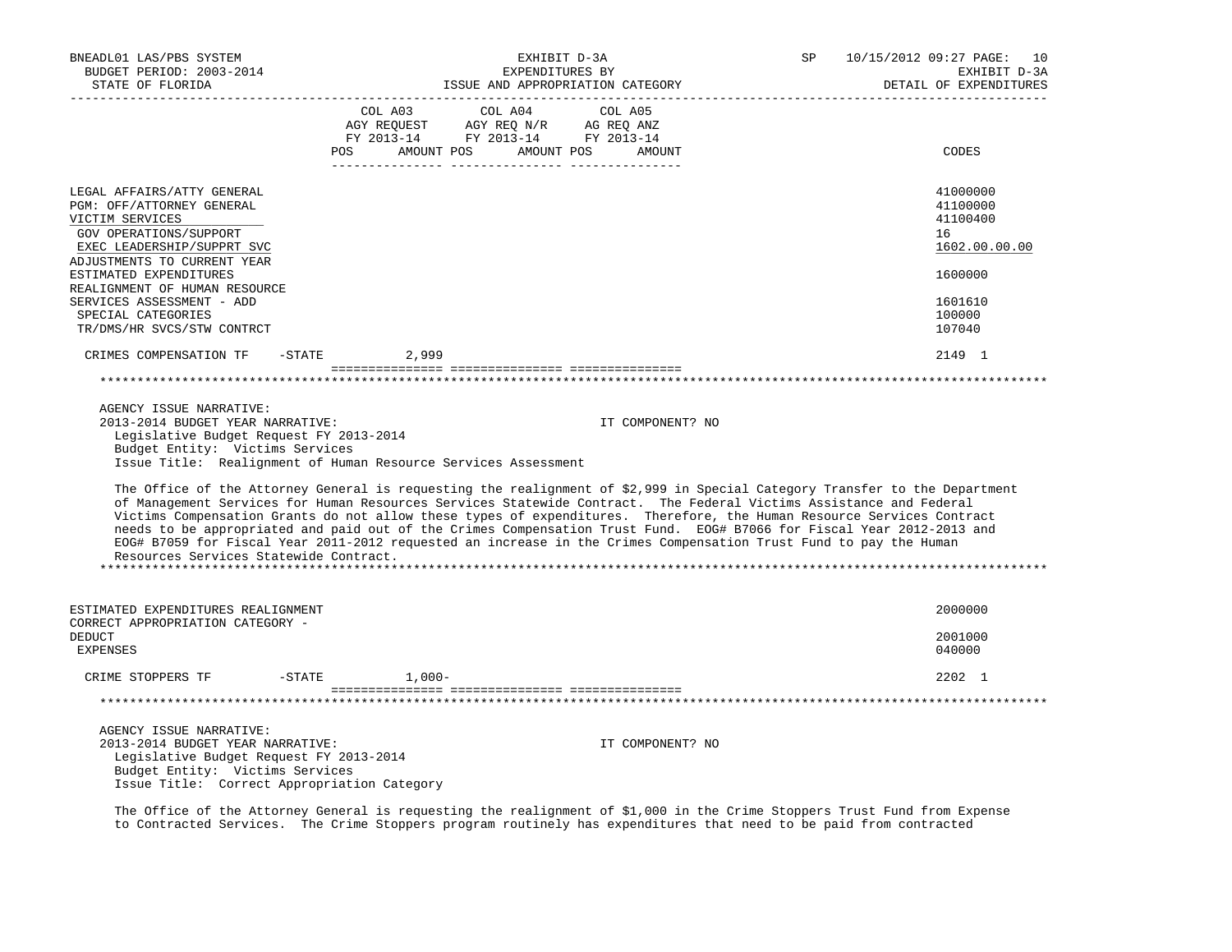| BNEADL01 LAS/PBS SYSTEM<br>BUDGET PERIOD: 2003-2014<br>STATE OF FLORIDA<br>___________________                                                                                                                                                                                                                         |                                              | EXHIBIT D-3A<br>EXPENDITURES BY                                                     | ISSUE AND APPROPRIATION CATEGORY | SP | 10/15/2012 09:27 PAGE:<br>-11<br>EXHIBIT D-3A<br>DETAIL OF EXPENDITURES       |
|------------------------------------------------------------------------------------------------------------------------------------------------------------------------------------------------------------------------------------------------------------------------------------------------------------------------|----------------------------------------------|-------------------------------------------------------------------------------------|----------------------------------|----|-------------------------------------------------------------------------------|
|                                                                                                                                                                                                                                                                                                                        | COL A03<br>AGY REQUEST<br>AMOUNT POS<br>POS. | COL A04<br>AGY REQ N/R AG REQ ANZ<br>FY 2013-14 FY 2013-14 FY 2013-14<br>AMOUNT POS | COL A05<br>AMOUNT                |    | CODES                                                                         |
| LEGAL AFFAIRS/ATTY GENERAL<br>PGM: OFF/ATTORNEY GENERAL<br>VICTIM SERVICES<br>GOV OPERATIONS/SUPPORT<br>EXEC LEADERSHIP/SUPPRT SVC<br>ESTIMATED EXPENDITURES REALIGNMENT<br>CORRECT APPROPRIATION CATEGORY -<br><b>DEDUCT</b><br>services and there is not a current appropriation in that category.                   |                                              |                                                                                     |                                  |    | 41000000<br>41100000<br>41100400<br>16<br>1602.00.00.00<br>2000000<br>2001000 |
|                                                                                                                                                                                                                                                                                                                        |                                              |                                                                                     |                                  |    |                                                                               |
| CORRECT APPROPRIATION CATEGORY -<br>ADD<br>SPECIAL CATEGORIES<br>CONTRACTED SERVICES                                                                                                                                                                                                                                   |                                              |                                                                                     |                                  |    | 2002000<br>100000<br>100777                                                   |
| $-$ STATE<br>CRIME STOPPERS TF                                                                                                                                                                                                                                                                                         | 1,000                                        |                                                                                     |                                  |    | $2202 \quad 1$                                                                |
|                                                                                                                                                                                                                                                                                                                        |                                              |                                                                                     |                                  |    |                                                                               |
| AGENCY ISSUE NARRATIVE:<br>2013-2014 BUDGET YEAR NARRATIVE:<br>Legislative Budget Request FY 2013-2014<br>Budget Entity: Victims Services<br>Issue Title: Correct Appropriation Category                                                                                                                               |                                              |                                                                                     | IT COMPONENT? NO                 |    |                                                                               |
| The Office of the Attorney General is requesting the realignment of \$1,000 in the Crime Stoppers Trust Fund from Expense<br>to Contracted Services. The Crime Stoppers program routinely has expenditures that need to be paid from contracted<br>services and there is not a current appropriation in that category. |                                              |                                                                                     |                                  |    |                                                                               |
| NONRECURRING EXPENDITURES<br>COUNCIL ON THE SOCIAL STATUS OF                                                                                                                                                                                                                                                           |                                              |                                                                                     |                                  |    | 2100000                                                                       |
| BLACK MEN AND BOYS<br>SPECIAL CATEGORIES<br>CONTRACTED SERVICES                                                                                                                                                                                                                                                        |                                              |                                                                                     |                                  |    | 2103021<br>100000<br>100777                                                   |
| GENERAL REVENUE FUND<br>$-$ STATE                                                                                                                                                                                                                                                                                      | 100,000-                                     |                                                                                     |                                  |    | 1000 1                                                                        |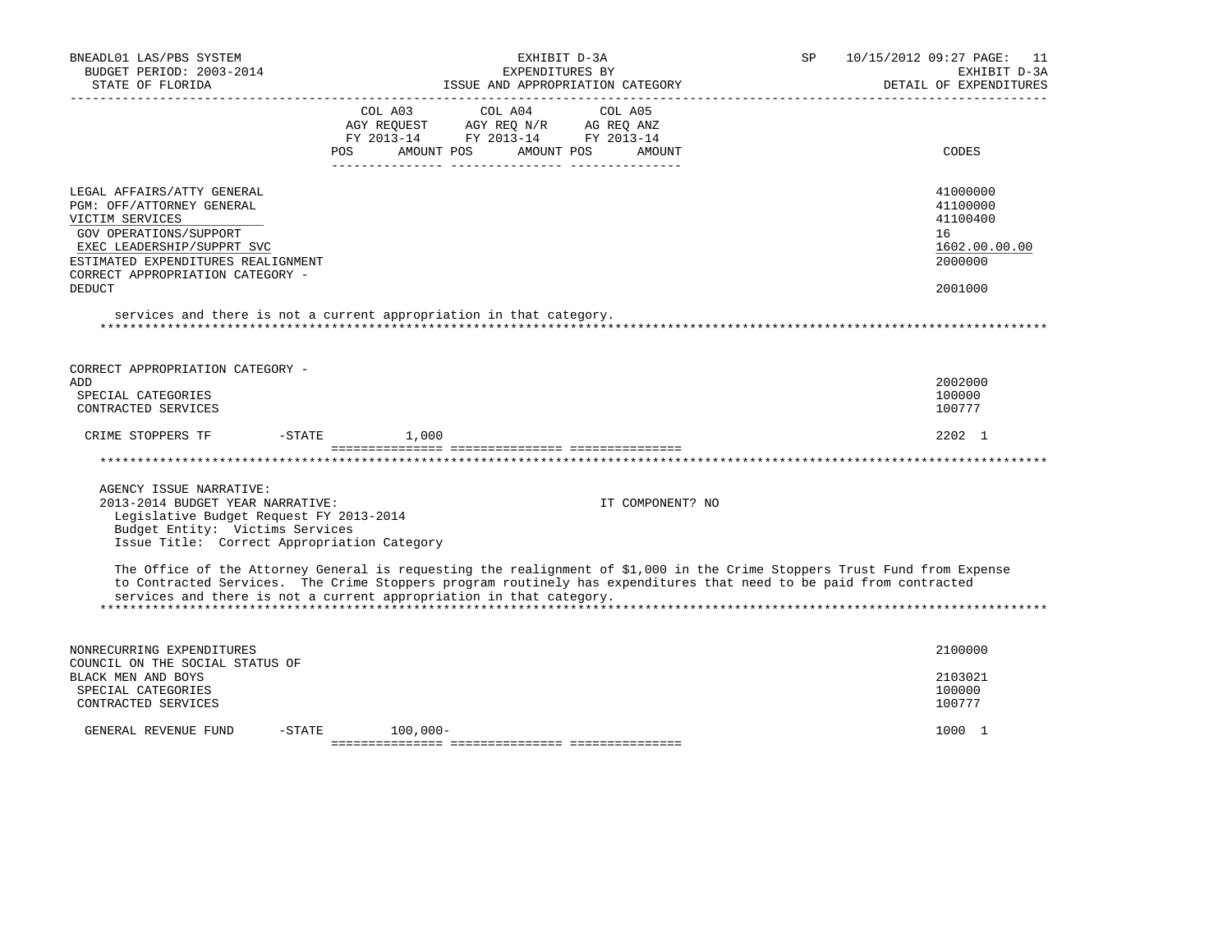| BNEADL01 LAS/PBS SYSTEM<br>BUDGET PERIOD: 2003-2014<br>STATE OF FLORIDA                                                                                                                                                                                                               |                            | EXHIBIT D-3A<br>EXPENDITURES BY<br>ISSUE AND APPROPRIATION CATEGORY                                                          | SP | 10/15/2012 09:27 PAGE: 12<br>EXHIBIT D-3A<br>DETAIL OF EXPENDITURES                               |
|---------------------------------------------------------------------------------------------------------------------------------------------------------------------------------------------------------------------------------------------------------------------------------------|----------------------------|------------------------------------------------------------------------------------------------------------------------------|----|---------------------------------------------------------------------------------------------------|
|                                                                                                                                                                                                                                                                                       | <b>POS</b><br>AMOUNT POS   | COL A03 COL A04<br>COL A05<br>AGY REQUEST AGY REQ N/R AG REQ ANZ<br>FY 2013-14 FY 2013-14 FY 2013-14<br>AMOUNT POS<br>AMOUNT |    | CODES                                                                                             |
| LEGAL AFFAIRS/ATTY GENERAL<br>PGM: OFF/ATTORNEY GENERAL<br>VICTIM SERVICES<br>GOV OPERATIONS/SUPPORT<br>EXEC LEADERSHIP/SUPPRT SVC<br>NONRECURRING EXPENDITURES<br>PROTECTION OF VULNERABLE PERSONS<br>CH 2012-155, LOF (HB 1355)<br>SPECIAL CATEGORIES<br>RELOCATION/VICTIMS/SEX BAT |                            |                                                                                                                              |    | 41000000<br>41100000<br>41100400<br>16<br>1602.00.00.00<br>2100000<br>2103042<br>100000<br>107830 |
| GENERAL REVENUE FUND -STATE 1,500,000-                                                                                                                                                                                                                                                |                            |                                                                                                                              |    | 1000 1                                                                                            |
| ANNUALIZATION OF ADMINISTERED<br>FUNDS APPROPRIATIONS<br>STATE HEALTH INSURANCE ADJUSTMENT<br>FOR FY 2012-13 - 10 MONTHS<br><b>ANNUALIZATION</b><br>SALARIES AND BENEFITS                                                                                                             |                            |                                                                                                                              |    | 26A0000<br>26A1830<br>010000                                                                      |
| CRIMES COMPENSATION TF -STATE 45,990                                                                                                                                                                                                                                                  |                            |                                                                                                                              |    | 2149 1                                                                                            |
| CRIME STOPPERS TF                                                                                                                                                                                                                                                                     | $-$ STATE<br>945           |                                                                                                                              |    | 2202 1                                                                                            |
| FEDERAL GRANTS TRUST FUND -FEDERL                                                                                                                                                                                                                                                     | 8,945<br>$-$ RECPNT<br>500 |                                                                                                                              |    | 2261 3<br>2261 9                                                                                  |
| TOTAL FEDERAL GRANTS TRUST FUND 9,445                                                                                                                                                                                                                                                 |                            |                                                                                                                              |    | 2261                                                                                              |
| FL. CRIME PREV TR IN REV TF-STATE                                                                                                                                                                                                                                                     | 3,400                      |                                                                                                                              |    | 2302 1                                                                                            |
| TOTAL APPRO                                                                                                                                                                                                                                                                           | 59,780                     |                                                                                                                              |    |                                                                                                   |
| TOTAL: EXEC LEADERSHIP/SUPPRT SVC<br>BY FUND TYPE<br>GENERAL REVENUE FUND<br>TRUST FUNDS                                                                                                                                                                                              | 5,270,247<br>74,822,141    |                                                                                                                              |    | 1602.00.00.00<br>1000<br>2000                                                                     |
| TOTAL POSITIONS 99.00<br>TOTAL PROG COMP 80,092,388<br>TOTAL SALARY RATE 4, 162, 013                                                                                                                                                                                                  |                            |                                                                                                                              |    |                                                                                                   |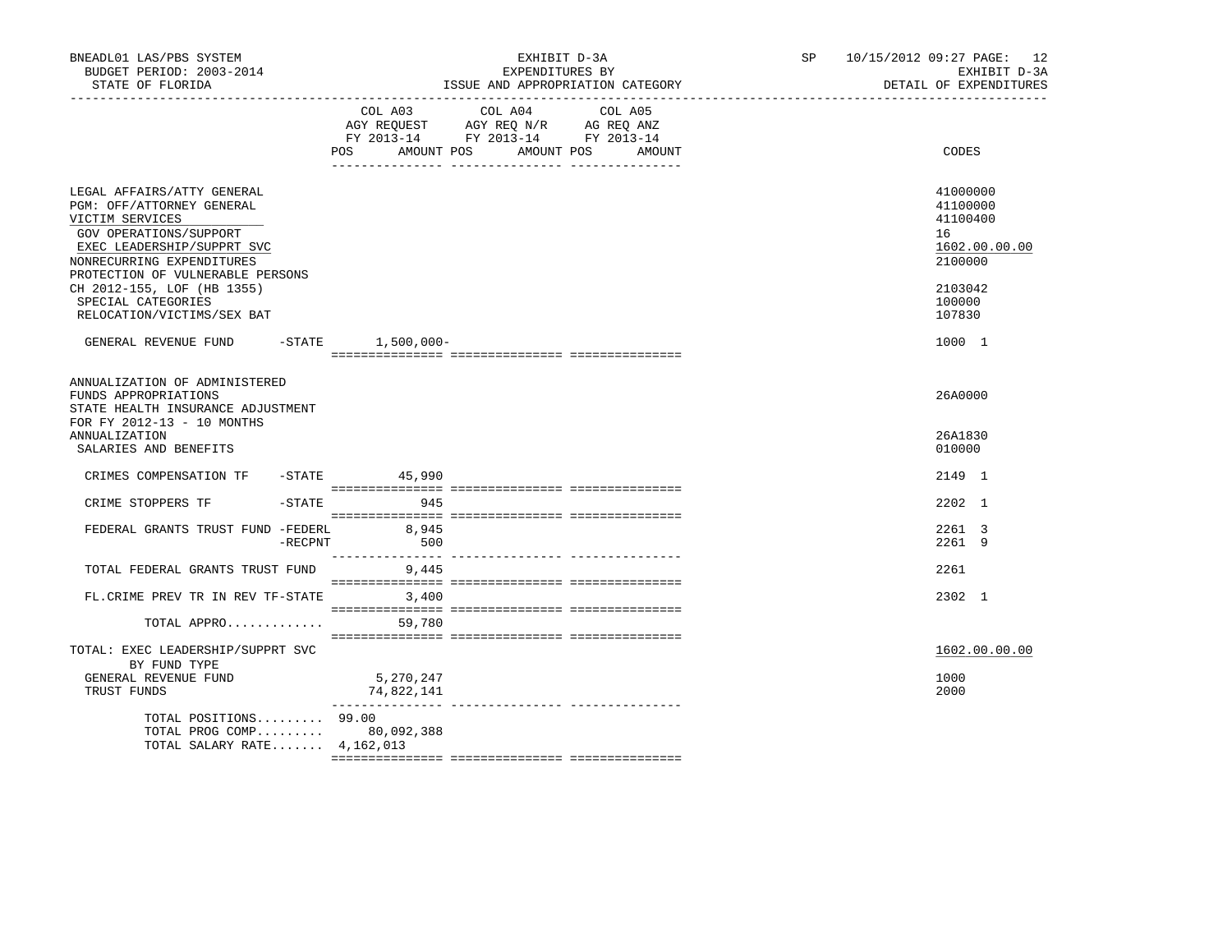| BNEADL01 LAS/PBS SYSTEM<br>BUDGET PERIOD: 2003-2014<br>STATE OF FLORIDA                                                                                                                                                                   | EXHIBIT D-3A<br>EXPENDITURES BY<br>ISSUE AND APPROPRIATION CATEGORY                                                            | SP <sub>2</sub> | 10/15/2012 09:27 PAGE: 13<br>EXHIBIT D-3A<br>DETAIL OF EXPENDITURES                     |  |
|-------------------------------------------------------------------------------------------------------------------------------------------------------------------------------------------------------------------------------------------|--------------------------------------------------------------------------------------------------------------------------------|-----------------|-----------------------------------------------------------------------------------------|--|
|                                                                                                                                                                                                                                           | COL A03 COL A04 COL A05<br>AGY REQUEST AGY REQ N/R AG REQ ANZ<br>FY 2013-14 FY 2013-14 FY 2013-14<br>POS AMOUNT POS AMOUNT POS | AMOUNT          | CODES                                                                                   |  |
| LEGAL AFFAIRS/ATTY GENERAL<br>PGM: OFF/ATTORNEY GENERAL<br>EXECUTIVE DIR/SUPPORT SVCS<br>PUBLIC PROTECTION<br>LEGAL REPRESENTATION<br>ESTIMATED EXPENDITURES<br>ESTIMATED EXPENDITURES - OPERATIONS<br>SALARY RATE<br>SALARY RATE $6.894$ |                                                                                                                                |                 | 41000000<br>41100000<br>41100500<br>12<br>1203.00.00.00<br>1000000<br>1001000<br>000000 |  |
|                                                                                                                                                                                                                                           |                                                                                                                                |                 |                                                                                         |  |
| SALARIES AND BENEFITS                                                                                                                                                                                                                     |                                                                                                                                |                 | 010000                                                                                  |  |
| OPERATING TRUST FUND -STATE 7,688                                                                                                                                                                                                         |                                                                                                                                |                 | 2510 1                                                                                  |  |
| TOTAL: ESTIMATED EXPENDITURES - OPERATIONS<br>TOTAL SALARY RATE 6,894                                                                                                                                                                     |                                                                                                                                |                 | 1001000                                                                                 |  |
| TOTAL: LEGAL REPRESENTATION                                                                                                                                                                                                               |                                                                                                                                |                 | 1203.00.00.00                                                                           |  |
| BY FUND TYPE<br>SALARY RATE $6,894$                                                                                                                                                                                                       |                                                                                                                                |                 | 2000                                                                                    |  |
|                                                                                                                                                                                                                                           |                                                                                                                                |                 |                                                                                         |  |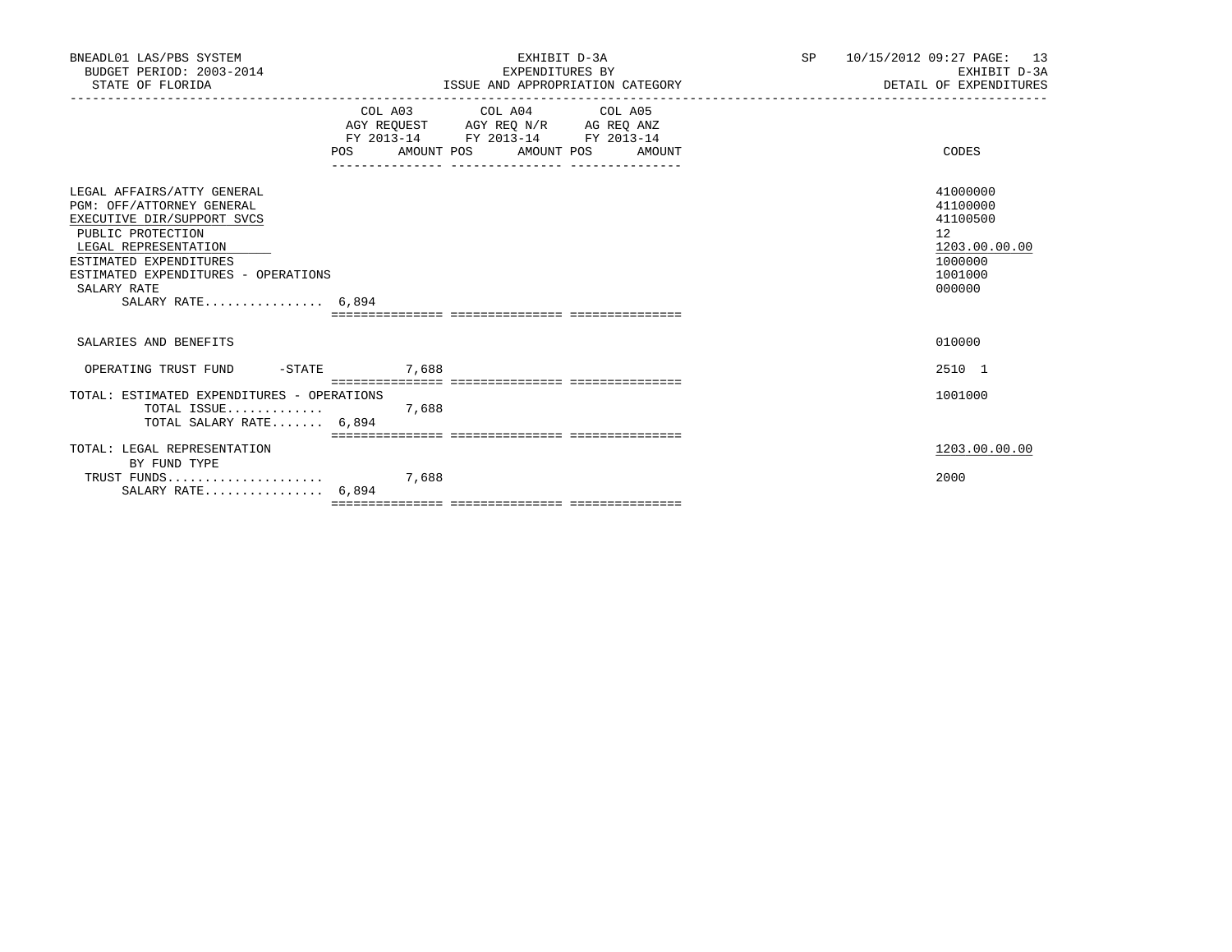| BNEADL01 LAS/PBS SYSTEM<br>BUDGET PERIOD: 2003-2014<br>STATE OF FLORIDA                                                                                                                                                                                |                                                 | EXHIBIT D-3A<br>EXPENDITURES BY<br>ISSUE AND APPROPRIATION CATEGORY                                                                   | SP 10/15/2012 09:27 PAGE: 14<br>EXHIBIT D-3A<br>DETAIL OF EXPENDITURES                  |
|--------------------------------------------------------------------------------------------------------------------------------------------------------------------------------------------------------------------------------------------------------|-------------------------------------------------|---------------------------------------------------------------------------------------------------------------------------------------|-----------------------------------------------------------------------------------------|
|                                                                                                                                                                                                                                                        |                                                 | COL A03 COL A04 COL A05<br>AGY REQUEST AGY REQ N/R AG REQ ANZ<br>FY 2013-14 FY 2013-14 FY 2013-14<br>POS AMOUNT POS AMOUNT POS AMOUNT | CODES                                                                                   |
| LEGAL AFFAIRS/ATTY GENERAL<br>PGM: OFF/ATTORNEY GENERAL<br>EXECUTIVE DIR/SUPPORT SVCS<br>GOV OPERATIONS/SUPPORT<br>EXEC LEADERSHIP/SUPPRT SVC<br>ESTIMATED EXPENDITURES<br>ESTIMATED EXPENDITURES - OPERATIONS<br>SALARY RATE<br>SALARY RATE 6,427,726 |                                                 |                                                                                                                                       | 41000000<br>41100000<br>41100500<br>16<br>1602.00.00.00<br>1000000<br>1001000<br>000000 |
| SALARIES AND BENEFITS                                                                                                                                                                                                                                  |                                                 |                                                                                                                                       | 010000                                                                                  |
| GENERAL REVENUE FUND -STATE<br>ADMINISTRATIVE TRUST FUND -STATE<br>CRIMES COMPENSATION TF -STATE<br>LEGAL SERVICES TRUST FUND -STATE<br>OPERATING TRUST FUND -STATE                                                                                    | 5,526,166<br>3,083,102<br>1,923<br>460<br>1,954 |                                                                                                                                       | 1000 1<br>2021 1<br>2149 1<br>2438 1<br>2510 1                                          |
| TOTAL POSITIONS 133.00<br>TOTAL APPRO 8,613,605                                                                                                                                                                                                        |                                                 |                                                                                                                                       |                                                                                         |
| OTHER PERSONAL SERVICES                                                                                                                                                                                                                                |                                                 |                                                                                                                                       | 030000                                                                                  |
| GENERAL REVENUE FUND - STATE<br>ADMINISTRATIVE TRUST FUND -STATE                                                                                                                                                                                       | 50,000<br>140,826                               |                                                                                                                                       | 1000 1<br>2021 1                                                                        |
| TOTAL APPRO                                                                                                                                                                                                                                            | 190,826                                         |                                                                                                                                       |                                                                                         |
| <b>EXPENSES</b>                                                                                                                                                                                                                                        |                                                 |                                                                                                                                       | 040000                                                                                  |
| GENERAL REVENUE FUND -STATE<br>ADMINISTRATIVE TRUST FUND -STATE 934,830                                                                                                                                                                                | 286,713                                         |                                                                                                                                       | 1000 1<br>2021 1                                                                        |
| TOTAL APPRO $1,221,543$                                                                                                                                                                                                                                |                                                 |                                                                                                                                       |                                                                                         |
| OPERATING CAPITAL OUTLAY                                                                                                                                                                                                                               |                                                 |                                                                                                                                       | 060000                                                                                  |
| GENERAL REVENUE FUND -STATE 62,461<br>ADMINISTRATIVE TRUST FUND -STATE                                                                                                                                                                                 | 472,801<br>_________________                    |                                                                                                                                       | 1000 1<br>2021 1                                                                        |
| TOTAL APPRO                                                                                                                                                                                                                                            | 535,262                                         |                                                                                                                                       |                                                                                         |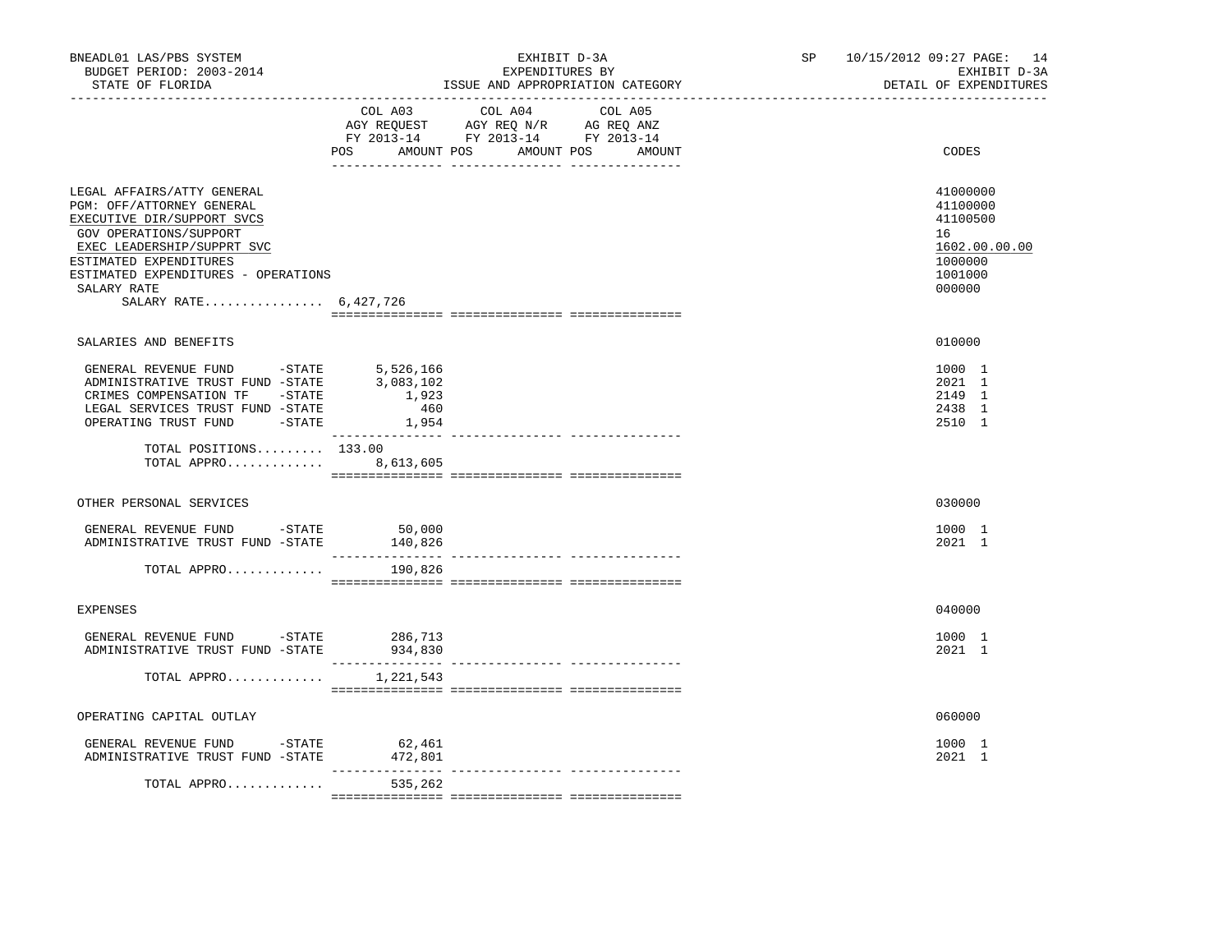| BNEADL01 LAS/PBS SYSTEM<br>BUDGET PERIOD: 2003-2014<br>STATE OF FLORIDA                                                                                                                                                                                            | ________________________________ | EXHIBIT D-3A<br>EXPENDITURES BY<br>ISSUE AND APPROPRIATION CATEGORY                                                              | SP 10/15/2012 09:27 PAGE: 15<br>EXHIBIT D-3A<br>DETAIL OF EXPENDITURES                            |
|--------------------------------------------------------------------------------------------------------------------------------------------------------------------------------------------------------------------------------------------------------------------|----------------------------------|----------------------------------------------------------------------------------------------------------------------------------|---------------------------------------------------------------------------------------------------|
|                                                                                                                                                                                                                                                                    | COL A03                          | COL A04<br>COL A05<br>AGY REQUEST AGY REQ N/R AG REQ ANZ<br>FY 2013-14 FY 2013-14 FY 2013-14<br>POS AMOUNT POS AMOUNT POS AMOUNT | CODES                                                                                             |
| LEGAL AFFAIRS/ATTY GENERAL<br>PGM: OFF/ATTORNEY GENERAL<br>EXECUTIVE DIR/SUPPORT SVCS<br>GOV OPERATIONS/SUPPORT<br>EXEC LEADERSHIP/SUPPRT SVC<br>ESTIMATED EXPENDITURES<br>ESTIMATED EXPENDITURES - OPERATIONS<br>SPECIAL CATEGORIES<br>ATTY GENERAL'S LAW LIBRARY |                                  |                                                                                                                                  | 41000000<br>41100000<br>41100500<br>16<br>1602.00.00.00<br>1000000<br>1001000<br>100000<br>100001 |
| GENERAL REVENUE FUND                                                                                                                                                                                                                                               | -STATE 282,676                   |                                                                                                                                  | 1000 1                                                                                            |
| COMMISSION/STATUS OF WOMEN                                                                                                                                                                                                                                         |                                  |                                                                                                                                  | 100120                                                                                            |
| GENERAL REVENUE FUND                                                                                                                                                                                                                                               | $-STATE$ 105,827                 |                                                                                                                                  | 1000 1                                                                                            |
| CONTRACTED SERVICES                                                                                                                                                                                                                                                |                                  |                                                                                                                                  | 100777                                                                                            |
| GENERAL REVENUE FUND -STATE 175,528<br>ADMINISTRATIVE TRUST FUND -STATE                                                                                                                                                                                            | 55,268                           |                                                                                                                                  | 1000 1<br>2021 1                                                                                  |
| TOTAL APPRO                                                                                                                                                                                                                                                        | 230,796                          |                                                                                                                                  |                                                                                                   |
| RISK MANAGEMENT INSURANCE                                                                                                                                                                                                                                          |                                  |                                                                                                                                  | 103241                                                                                            |
| GENERAL REVENUE FUND -STATE 62,801<br>ADMINISTRATIVE TRUST FUND -STATE                                                                                                                                                                                             | 32,513                           |                                                                                                                                  | 1000 1<br>2021 1                                                                                  |
| TOTAL APPRO                                                                                                                                                                                                                                                        | 95,314                           | ______________________________________                                                                                           |                                                                                                   |
| LEASE/PURCHASE/EQUIPMENT                                                                                                                                                                                                                                           |                                  |                                                                                                                                  | 105281                                                                                            |
| GENERAL REVENUE FUND -STATE<br>ADMINISTRATIVE TRUST FUND -STATE                                                                                                                                                                                                    | 292<br>124                       |                                                                                                                                  | 1000 1<br>2021 1                                                                                  |
| TOTAL APPRO                                                                                                                                                                                                                                                        | 416                              |                                                                                                                                  |                                                                                                   |
| TR/DMS/HR SVCS/STW CONTRCT                                                                                                                                                                                                                                         |                                  |                                                                                                                                  | 107040                                                                                            |
| GENERAL REVENUE FUND -STATE<br>ADMINISTRATIVE TRUST FUND -STATE                                                                                                                                                                                                    | 36,538<br>13,405                 |                                                                                                                                  | 1000 1<br>2021 1                                                                                  |
|                                                                                                                                                                                                                                                                    |                                  |                                                                                                                                  |                                                                                                   |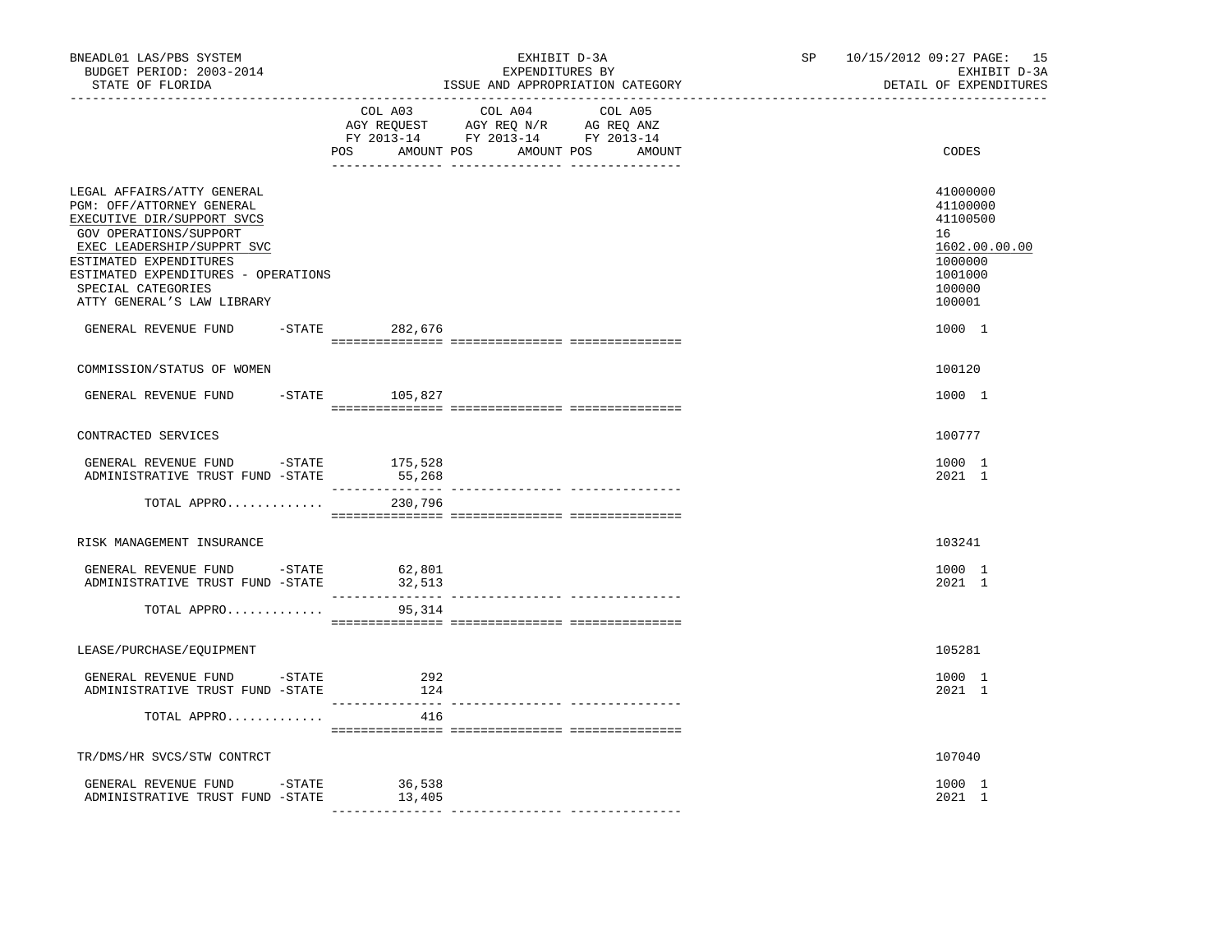| BNEADL01 LAS/PBS SYSTEM<br>BUDGET PERIOD: 2003-2014<br>STATE OF FLORIDA                                                                                                                                                                                                           |                                             | EXHIBIT D-3A<br>EXPENDITURES BY<br>ISSUE AND APPROPRIATION CATEGORY                                                                   | SP <sub>2</sub> | 10/15/2012 09:27 PAGE: 16<br>EXHIBIT D-3A<br>DETAIL OF EXPENDITURES                               |
|-----------------------------------------------------------------------------------------------------------------------------------------------------------------------------------------------------------------------------------------------------------------------------------|---------------------------------------------|---------------------------------------------------------------------------------------------------------------------------------------|-----------------|---------------------------------------------------------------------------------------------------|
|                                                                                                                                                                                                                                                                                   |                                             | COL A03 COL A04 COL A05<br>AGY REQUEST AGY REQ N/R AG REQ ANZ<br>FY 2013-14 FY 2013-14 FY 2013-14<br>POS AMOUNT POS AMOUNT POS AMOUNT |                 | CODES                                                                                             |
| LEGAL AFFAIRS/ATTY GENERAL<br>PGM: OFF/ATTORNEY GENERAL<br>EXECUTIVE DIR/SUPPORT SVCS<br>GOV OPERATIONS/SUPPORT<br>EXEC LEADERSHIP/SUPPRT SVC<br>ESTIMATED EXPENDITURES<br>ESTIMATED EXPENDITURES - OPERATIONS<br>SPECIAL CATEGORIES<br>TR/DMS/HR SVCS/STW CONTRCT<br>TOTAL APPRO | 49,943                                      |                                                                                                                                       |                 | 41000000<br>41100000<br>41100500<br>16<br>1602.00.00.00<br>1000000<br>1001000<br>100000<br>107040 |
| DATA PROCESSING SERVICES<br>OTHER DATA PROCESSING SVCS                                                                                                                                                                                                                            |                                             |                                                                                                                                       |                 | 210000<br>210014                                                                                  |
| GENERAL REVENUE FUND -STATE<br>ADMINISTRATIVE TRUST FUND -STATE 157,876                                                                                                                                                                                                           | 135,441                                     |                                                                                                                                       |                 | 1000 1<br>2021 1                                                                                  |
| TOTAL APPRO                                                                                                                                                                                                                                                                       | 293,317                                     |                                                                                                                                       |                 |                                                                                                   |
| TOTAL: ESTIMATED EXPENDITURES - OPERATIONS<br>TOTAL POSITIONS 133.00<br>TOTAL ISSUE 11,619,525<br>TOTAL SALARY RATE $6,427,726$                                                                                                                                                   |                                             |                                                                                                                                       |                 | 1001000                                                                                           |
| CASUALTY INSURANCE PREMIUM<br>ADJUSTMENT<br>SPECIAL CATEGORIES<br>RISK MANAGEMENT INSURANCE                                                                                                                                                                                       |                                             |                                                                                                                                       |                 | 1001090<br>100000<br>103241                                                                       |
| GENERAL REVENUE FUND -STATE                                                                                                                                                                                                                                                       | 540                                         |                                                                                                                                       |                 | 1000 1                                                                                            |
| FLORIDA RETIREMENT SYSTEM<br>CONTRIBUTION ADJUSTMENT FOR<br>FISCAL YEAR 2012-2013<br>SALARIES AND BENEFITS                                                                                                                                                                        |                                             |                                                                                                                                       |                 | 1001240<br>010000                                                                                 |
| GENERAL REVENUE FUND - STATE<br>ADMINISTRATIVE TRUST FUND -STATE<br>CRIMES COMPENSATION TF -STATE<br>LEGAL SERVICES TRUST FUND -STATE<br>OPERATING TRUST FUND -STATE                                                                                                              | 12,107<br>6,754<br>$\overline{4}$<br>2<br>4 |                                                                                                                                       |                 | 1000 1<br>2021 1<br>2149 1<br>2438 1<br>2510 1                                                    |
| TOTAL APPRO                                                                                                                                                                                                                                                                       | 18,871                                      |                                                                                                                                       |                 |                                                                                                   |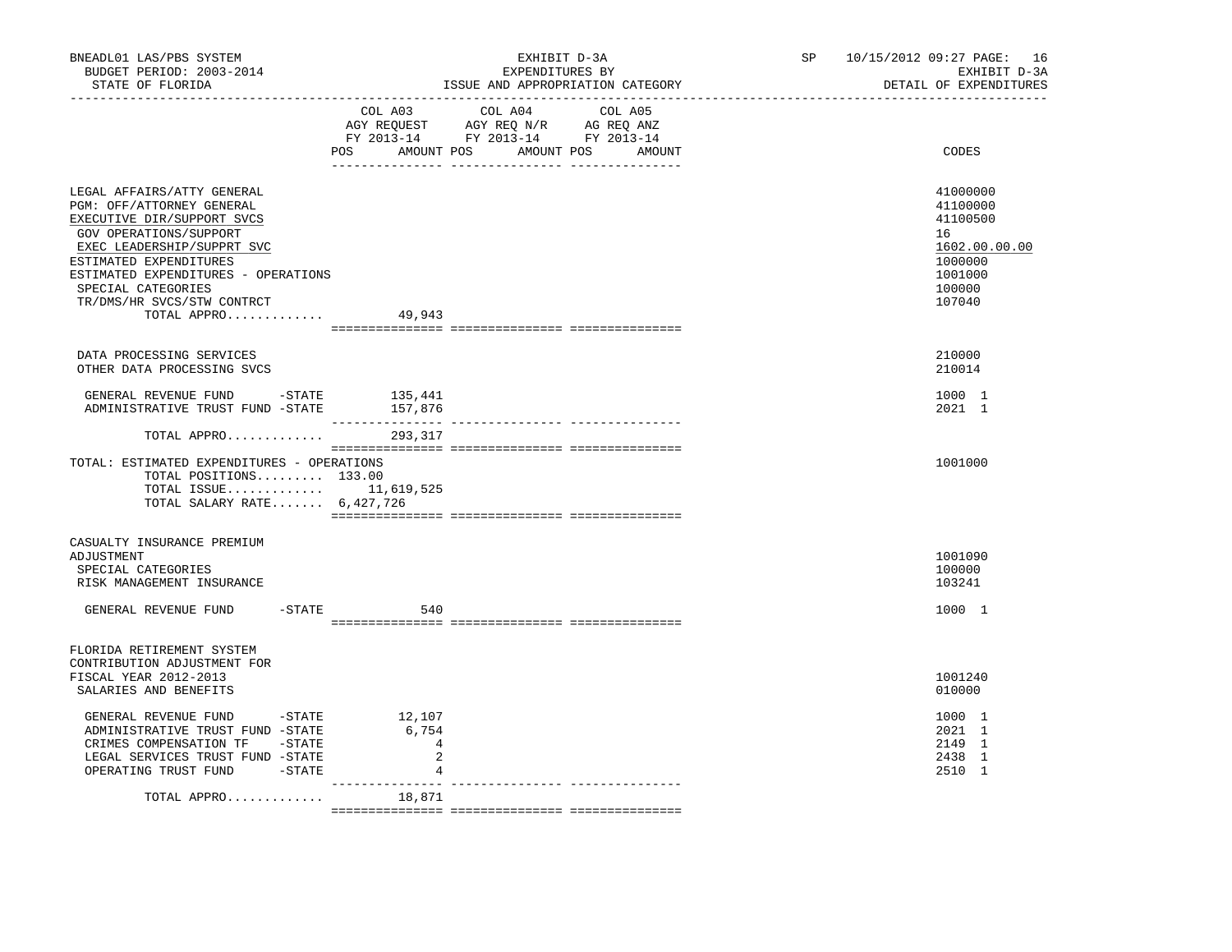| BNEADL01 LAS/PBS SYSTEM<br>BUDGET PERIOD: 2003-2014<br>STATE OF FLORIDA                                                                                                                               | EXHIBIT D-3A<br>EXPENDITURES BY<br>ISSUE AND APPROPRIATION CATEGORY                                                                                                                            | SP 10/15/2012 09:27 PAGE: 17<br>EXHIBIT D-3A<br>DETAIL OF EXPENDITURES |
|-------------------------------------------------------------------------------------------------------------------------------------------------------------------------------------------------------|------------------------------------------------------------------------------------------------------------------------------------------------------------------------------------------------|------------------------------------------------------------------------|
|                                                                                                                                                                                                       | $\begin{tabular}{lcccc} COL A03 & COL A04 & COL A05 \\ AGY REQUEST & AGY REQ N/R & AG REQ ANZ \\ FY & 2013-14 & FY & 2013-14 & FY & 2013-14 \end{tabular}$<br>POS AMOUNT POS AMOUNT POS AMOUNT | CODES                                                                  |
| LEGAL AFFAIRS/ATTY GENERAL<br>PGM: OFF/ATTORNEY GENERAL<br>EXECUTIVE DIR/SUPPORT SVCS<br>GOV OPERATIONS/SUPPORT<br>EXEC LEADERSHIP/SUPPRT SVC<br>ESTIMATED EXPENDITURES<br>ADJUSTMENT TO STATE HEALTH |                                                                                                                                                                                                | 41000000<br>41100000<br>41100500<br>16<br>1602.00.00.00<br>1000000     |
| INSURANCE PREMIUM CONTRIBUTION -<br>FISCAL YEAR 2012-13<br>SALARIES AND BENEFITS                                                                                                                      |                                                                                                                                                                                                | 1001830<br>010000                                                      |
| GENERAL REVENUE FUND -STATE<br>ADMINISTRATIVE TRUST FUND -STATE<br>CRIMES COMPENSATION TF -STATE<br>LEGAL SERVICES TRUST FUND -STATE<br>OPERATING TRUST FUND -STATE                                   | 9,941<br>5,545<br>$\overline{\phantom{a}}$ 3<br>2<br>$\overline{\phantom{a}}$<br>-------- ----                                                                                                 | 1000 1<br>2021 1<br>2149 1<br>2438 1<br>2510 1                         |
| TOTAL APPRO                                                                                                                                                                                           | ----------- --------<br>15,494                                                                                                                                                                 |                                                                        |
| REALLOCATION OF HUMAN RESOURCES<br>OUTSOURCING<br>SPECIAL CATEGORIES<br>TR/DMS/HR SVCS/STW CONTRCT                                                                                                    |                                                                                                                                                                                                | 1005900<br>100000<br>107040                                            |
| GENERAL REVENUE FUND - STATE<br>ADMINISTRATIVE TRUST FUND -STATE                                                                                                                                      | $118-$<br>$43-$                                                                                                                                                                                | 1000 1<br>2021 1                                                       |
| TOTAL APPRO                                                                                                                                                                                           | 161-                                                                                                                                                                                           |                                                                        |
| ADJUSTMENTS TO CURRENT YEAR<br>ESTIMATED EXPENDITURES<br>TRANSFER OF FUND TO REALIGN BUDGET                                                                                                           |                                                                                                                                                                                                | 1600000                                                                |
| TO APPROPRIATE APPROPRIATION<br>CATEGORIES - EOG#7113 - ADD<br>SPECIAL CATEGORIES<br>LEASE/PURCHASE/EQUIPMENT                                                                                         |                                                                                                                                                                                                | 160F130<br>100000<br>105281                                            |
| ADMINISTRATIVE TRUST FUND -STATE                                                                                                                                                                      | 3,572                                                                                                                                                                                          | 2021 1                                                                 |
|                                                                                                                                                                                                       |                                                                                                                                                                                                |                                                                        |
| AGENCY ISSUE NARRATIVE:<br>2013-2014 BUDGET YEAR NARRATIVE:<br>LEGISLATIVE BUDGET REQUEST FY 2013-2014<br>BUDGET ENTITY: Victim Services                                                              | IT COMPONENT? NO<br>ISSUE TITLE: TRANSFER OF FUND TO REALIGN BUDGET TO APPROPRIATE APPROPRIATION CATEGORIES - EOG#7113                                                                         |                                                                        |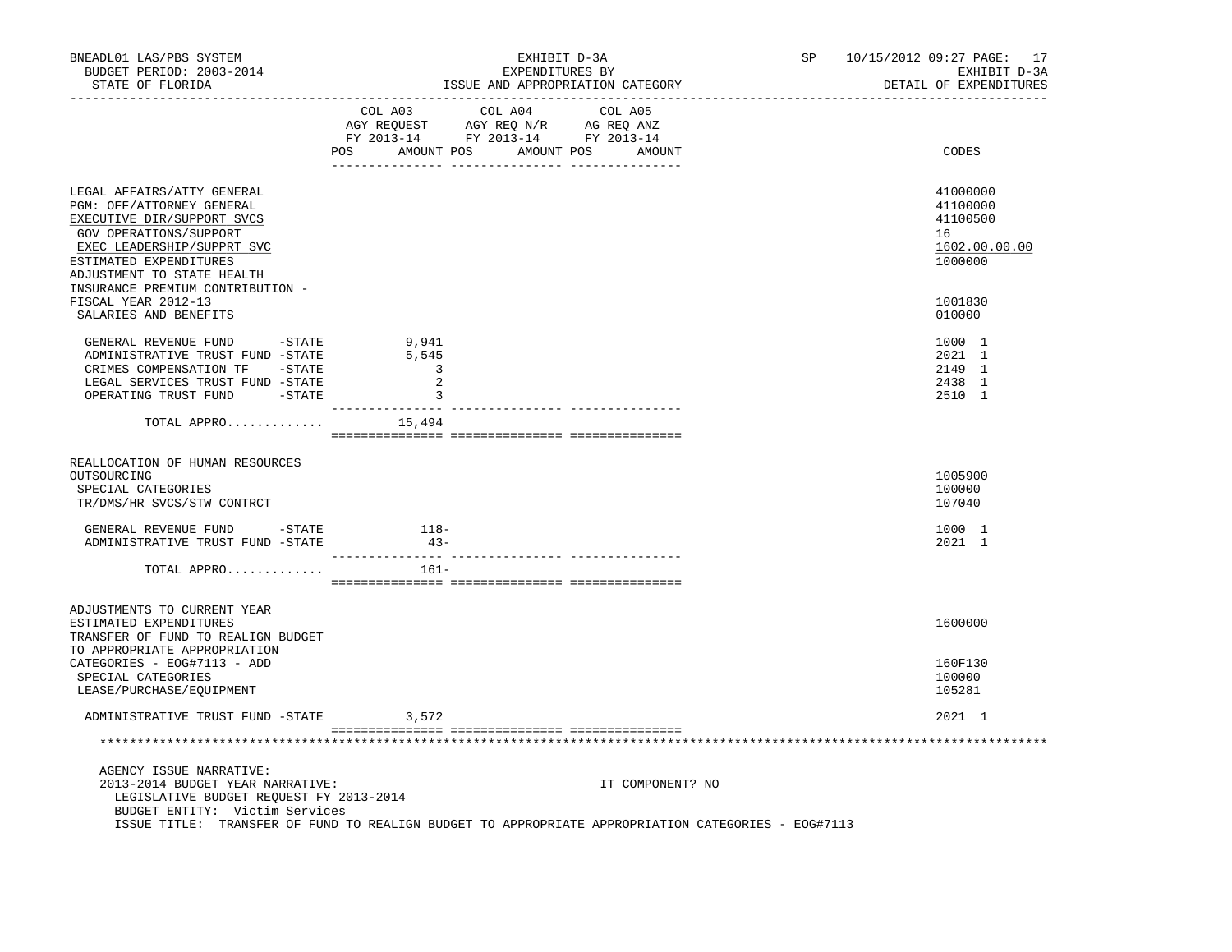| BNEADL01 LAS/PBS SYSTEM<br>BUDGET PERIOD: 2003-2014<br>STATE OF FLORIDA                                                                       | EXHIBIT D-3A<br>EXPENDITURES BY<br>ID ADDDODBIARTANT<br>EXPENDITURES BY<br>ISSUE AND APPROPRIATION CATEGORY                                                                                                                                                                                                                                                                                                                                                                                                                                                                                                                                                                                                                                                                      | 10/15/2012 09:27 PAGE: 18<br>SP<br>EXHIBIT D-3A<br>DETAIL OF EXPENDITURES |
|-----------------------------------------------------------------------------------------------------------------------------------------------|----------------------------------------------------------------------------------------------------------------------------------------------------------------------------------------------------------------------------------------------------------------------------------------------------------------------------------------------------------------------------------------------------------------------------------------------------------------------------------------------------------------------------------------------------------------------------------------------------------------------------------------------------------------------------------------------------------------------------------------------------------------------------------|---------------------------------------------------------------------------|
|                                                                                                                                               | COL A03 COL A04 COL A05<br>$\begin{tabular}{lllllll} \bf AGY \,\, &\bf REGUEST \,\, &\bf AGY \,\, &\bf REQ \,\, &\bf N/R \,\, &\bf AG \,\, &\bf REQ \,\, &\bf ANZ \,\, \\ \bf FY \,\, &\bf 2013-14 \,\, &\bf FY \,\, &\bf 2013-14 \,\, &\bf FY \,\, &\bf 2013-14 \end{tabular}$<br>AMOUNT POS<br>AMOUNT POS<br>AMOUNT<br>POS                                                                                                                                                                                                                                                                                                                                                                                                                                                     | <b>CODES</b>                                                              |
| LEGAL AFFAIRS/ATTY GENERAL<br>PGM: OFF/ATTORNEY GENERAL<br>EXECUTIVE DIR/SUPPORT SVCS<br>GOV OPERATIONS/SUPPORT<br>EXEC LEADERSHIP/SUPPRT SVC |                                                                                                                                                                                                                                                                                                                                                                                                                                                                                                                                                                                                                                                                                                                                                                                  | 41000000<br>41100000<br>41100500<br>16<br>1602.00.00.00                   |
| ADJUSTMENTS TO CURRENT YEAR<br>ESTIMATED EXPENDITURES<br>TRANSFER OF FUND TO REALIGN BUDGET                                                   |                                                                                                                                                                                                                                                                                                                                                                                                                                                                                                                                                                                                                                                                                                                                                                                  | 1600000                                                                   |
| TO APPROPRIATE APPROPRIATION<br>CATEGORIES - EOG#7113 - ADD                                                                                   |                                                                                                                                                                                                                                                                                                                                                                                                                                                                                                                                                                                                                                                                                                                                                                                  | 160F130                                                                   |
| budget into correct categories.<br>reflect spending:<br>Victims Services<br>Executive Direction<br>Criminal and Civil Litigation              | The Office of the Attorney General is requesting continuation of Budget Amendment EOG#7113. This amendment realigned<br>The following funds were transferred for the realignment of the Lease Purchase Equipment Category to more accurately<br>\$641 in Crimes Compensation TF from Lease Purchase Equipment Category to Expense<br>\$11,901 in Federal Grants TF from Lease Purchase Equipment Category to Expense<br>\$3,999 in FL Crime Prevention Training Institute TF from Lease Purchase Equipment Category to Expense<br>\$3,572 in Administrative TF from Expense to Lease Purchase Equipment Category<br>\$4,268 in General Revenue from Lease Purchase Equipment Category to Expense<br>\$654 in Federal Grants TF from Lease Purchase Equipment Category to Expense |                                                                           |
|                                                                                                                                               | \$4,533 in Legal Services TF from Lease Purchase Equipment Category to Expense<br>\$30 in Motor Vehicle Warranty TF from Lease Purchase Equipment Category to Expense                                                                                                                                                                                                                                                                                                                                                                                                                                                                                                                                                                                                            |                                                                           |
|                                                                                                                                               | The following funds were transferred to realign the budget to the appropriate appropriation category:                                                                                                                                                                                                                                                                                                                                                                                                                                                                                                                                                                                                                                                                            |                                                                           |
| Criminal and Civil Litigation<br>Investigations                                                                                               | \$57,477 in Legal Affairs Revolving TF from Expense and OCO to Economic Crimes Litigation<br>\$7,448 in Legal Affairs Revolving TF from Data Processing Services TRC DMS to Antitrust                                                                                                                                                                                                                                                                                                                                                                                                                                                                                                                                                                                            |                                                                           |
| Victim Services                                                                                                                               | \$100,000 in FL Crime Prevention Training Institute TF from OPS to Contracted Services                                                                                                                                                                                                                                                                                                                                                                                                                                                                                                                                                                                                                                                                                           |                                                                           |
|                                                                                                                                               |                                                                                                                                                                                                                                                                                                                                                                                                                                                                                                                                                                                                                                                                                                                                                                                  |                                                                           |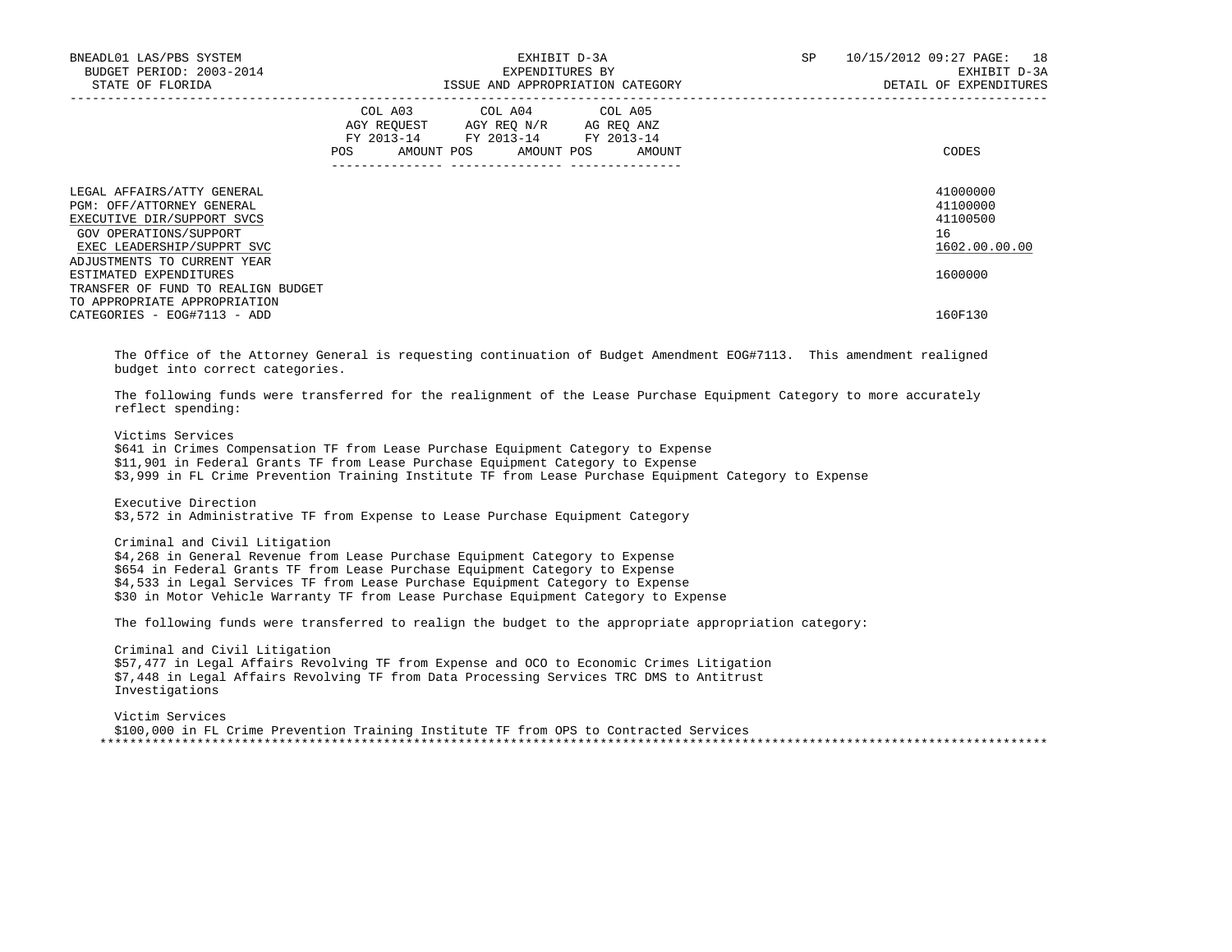| BNEADL01 LAS/PBS SYSTEM<br>BUDGET PERIOD: 2003-2014<br>STATE OF FLORIDA                                                                                                                                                                                                      | EXHIBIT D-3A<br>EXPENDITURES BY<br>ISSUE AND APPROPRIATION CATEGORY                                                                                                                                                                                                                                                                   | SP 10/15/2012 09:27 PAGE: 19<br>EXHIBIT D-3A<br>DETAIL OF EXPENDITURES |
|------------------------------------------------------------------------------------------------------------------------------------------------------------------------------------------------------------------------------------------------------------------------------|---------------------------------------------------------------------------------------------------------------------------------------------------------------------------------------------------------------------------------------------------------------------------------------------------------------------------------------|------------------------------------------------------------------------|
|                                                                                                                                                                                                                                                                              | $\begin{tabular}{lllllllllll} COL & A03 & \multicolumn{3}{l}COL & A04 & \multicolumn{3}{l}COL & A05 \\ AGY & REQUEST & \multicolumn{3}{l}AGY & REQ & N/R & \multicolumn{3}{l}AG & REQ & ANZ \\ FY & 2013-14 & \multicolumn{3}{l}FY & 2013-14 & \multicolumn{3}{l}FY & 2013-14 \\ \end{tabular}$<br>POS AMOUNT POS AMOUNT POS AMOUNT   | CODES                                                                  |
| LEGAL AFFAIRS/ATTY GENERAL<br>PGM: OFF/ATTORNEY GENERAL<br>EXECUTIVE DIR/SUPPORT SVCS<br>GOV OPERATIONS/SUPPORT<br>EXEC LEADERSHIP/SUPPRT SVC<br>ADJUSTMENTS TO CURRENT YEAR<br>ESTIMATED EXPENDITURES<br>TRANSFER OF FUND TO REALIGN BUDGET<br>TO APPROPRIATE APPROPRIATION |                                                                                                                                                                                                                                                                                                                                       | 41000000<br>41100000<br>41100500<br>16<br>1602.00.00.00<br>1600000     |
| CATEGORIES - EOG#7113 - DEDUCT<br>EXPENSES                                                                                                                                                                                                                                   |                                                                                                                                                                                                                                                                                                                                       | 160F140<br>040000                                                      |
| ADMINISTRATIVE TRUST FUND -STATE 3,572-                                                                                                                                                                                                                                      |                                                                                                                                                                                                                                                                                                                                       | 2021 1                                                                 |
|                                                                                                                                                                                                                                                                              |                                                                                                                                                                                                                                                                                                                                       |                                                                        |
| AGENCY ISSUE NARRATIVE:<br>2013-2014 BUDGET YEAR NARRATIVE:<br>LEGISLATIVE BUDGET REQUEST FY 2013-2014<br>BUDGET ENTITY: Victim Services<br>budget into correct categories.                                                                                                  | IT COMPONENT? NO<br>ISSUE TITLE: TRANSFER OF FUND TO REALIGN BUDGET TO APPROPRIATE APPROPRIATION CATEGORIES - EOG#7113<br>The Office of the Attorney General is requesting continuation of Budget Amendment EOG#7113. This amendment realigned                                                                                        |                                                                        |
| reflect spending:                                                                                                                                                                                                                                                            | The following funds were transferred for the realignment of the Lease Purchase Equipment Category to more accurately                                                                                                                                                                                                                  |                                                                        |
| Victims Services                                                                                                                                                                                                                                                             | \$641 in Crimes Compensation TF from Lease Purchase Equipment Category to Expense<br>\$11,901 in Federal Grants TF from Lease Purchase Equipment Category to Expense<br>\$3,999 in FL Crime Prevention Training Institute TF from Lease Purchase Equipment Category to Expense                                                        |                                                                        |
| Executive Direction                                                                                                                                                                                                                                                          | \$3,572 in Administrative TF from Expense to Lease Purchase Equipment Category                                                                                                                                                                                                                                                        |                                                                        |
| Criminal and Civil Litigation                                                                                                                                                                                                                                                | \$4,268 in General Revenue from Lease Purchase Equipment Category to Expense<br>\$654 in Federal Grants TF from Lease Purchase Equipment Category to Expense<br>\$4,533 in Legal Services TF from Lease Purchase Equipment Category to Expense<br>\$30 in Motor Vehicle Warranty TF from Lease Purchase Equipment Category to Expense |                                                                        |
|                                                                                                                                                                                                                                                                              | The following funds were transferred to realign the budget to the appropriate appropriation category:                                                                                                                                                                                                                                 |                                                                        |
| Criminal and Civil Litigation<br>Investigations                                                                                                                                                                                                                              | \$57,477 in Legal Affairs Revolving TF from Expense and OCO to Economic Crimes Litigation<br>\$7,448 in Legal Affairs Revolving TF from Data Processing Services TRC DMS to Antitrust                                                                                                                                                 |                                                                        |
|                                                                                                                                                                                                                                                                              |                                                                                                                                                                                                                                                                                                                                       |                                                                        |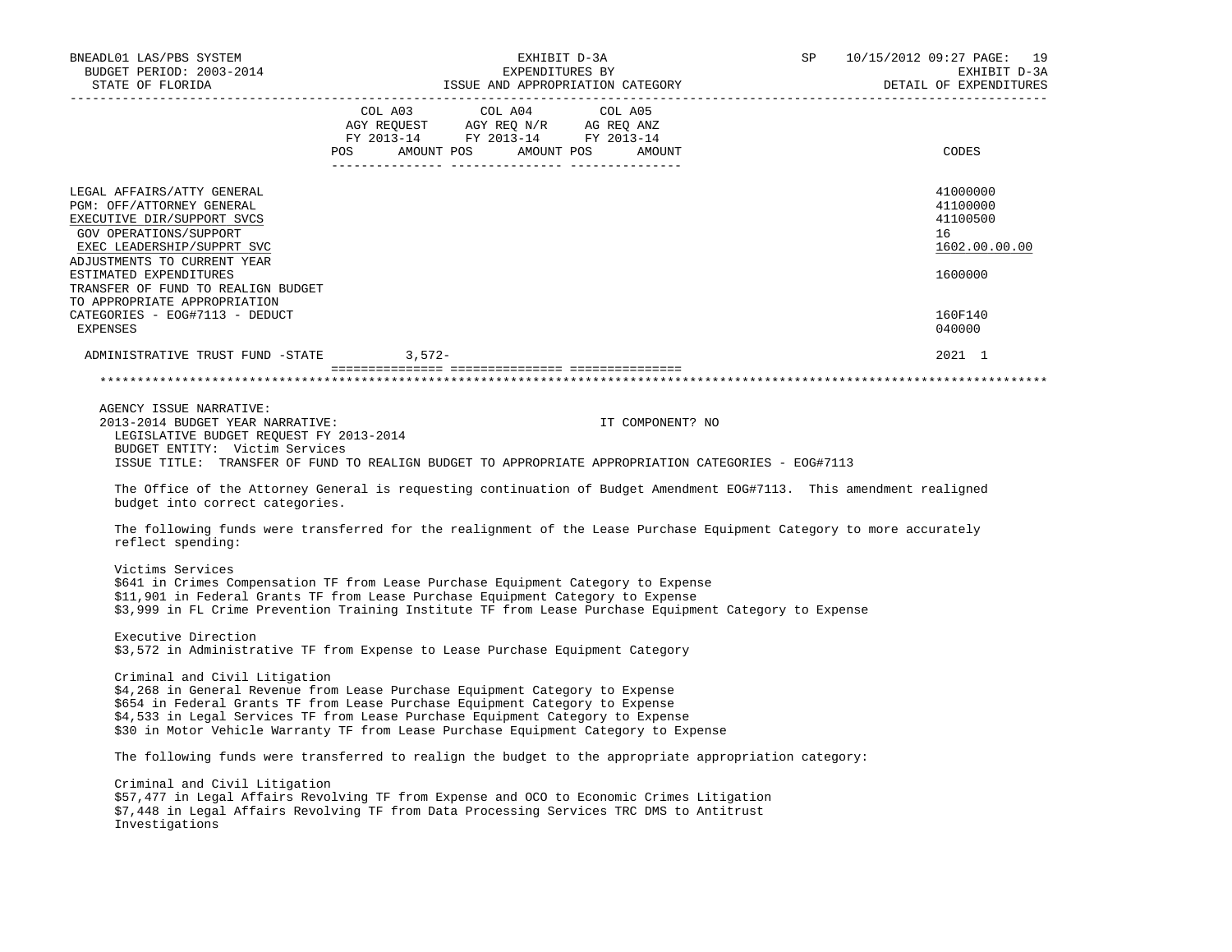| BNEADL01 LAS/PBS SYSTEM<br>BUDGET PERIOD: 2003-2014<br>STATE OF FLORIDA                                                                                                                                                                      |                  | EXHIBIT D-3A<br>EXPENDITURES BY<br>ISSUE AND APPROPRIATION CATEGORY                                                                       | SP 10/15/2012 09:27 PAGE:<br>20<br>EXHIBIT D-3A<br>DETAIL OF EXPENDITURES |
|----------------------------------------------------------------------------------------------------------------------------------------------------------------------------------------------------------------------------------------------|------------------|-------------------------------------------------------------------------------------------------------------------------------------------|---------------------------------------------------------------------------|
|                                                                                                                                                                                                                                              |                  | COL A03 COL A04 COL A05<br>COL AGY REQUEST AGY REQ ANZ AG REQ ANZ<br>FY 2013-14 FY 2013-14 FY 2013-14<br>POS AMOUNT POS AMOUNT POS AMOUNT | CODES                                                                     |
| LEGAL AFFAIRS/ATTY GENERAL<br>PGM: OFF/ATTORNEY GENERAL<br>EXECUTIVE DIR/SUPPORT SVCS<br>GOV OPERATIONS/SUPPORT<br>EXEC LEADERSHIP/SUPPRT SVC<br>ADJUSTMENTS TO CURRENT YEAR<br>ESTIMATED EXPENDITURES<br>TRANSFER OF FUND TO REALIGN BUDGET |                  |                                                                                                                                           | 41000000<br>41100000<br>41100500<br>16<br>1602.00.00.00<br>1600000        |
| TO APPROPRIATE APPROPRIATION<br>CATEGORIES - EOG#7113 - DEDUCT                                                                                                                                                                               |                  |                                                                                                                                           | 160F140                                                                   |
| Victim Services                                                                                                                                                                                                                              |                  | \$100,000 in FL Crime Prevention Training Institute TF from OPS to Contracted Services                                                    |                                                                           |
| INTER-AGENCY REORGANIZATIONS -<br>INFORMATION TECHNOLOGY<br>DEDUCT AGENCY DATA CENTER SERVICES                                                                                                                                               |                  |                                                                                                                                           | 17C0000                                                                   |
| FUNDING<br>SALARIES AND BENEFITS                                                                                                                                                                                                             |                  |                                                                                                                                           | 17C01C0<br>010000                                                         |
| GENERAL REVENUE FUND                                                                                                                                                                                                                         | $-STATE$ 7, 343- | $7.343-$                                                                                                                                  | 1000 1                                                                    |
| <b>EXPENSES</b>                                                                                                                                                                                                                              |                  |                                                                                                                                           | 040000                                                                    |
| GENERAL REVENUE FUND                                                                                                                                                                                                                         | -STATE 553-      | $16.592 -$                                                                                                                                | 1000 1                                                                    |
| OPERATING CAPITAL OUTLAY                                                                                                                                                                                                                     |                  |                                                                                                                                           | 060000                                                                    |
| ADMINISTRATIVE TRUST FUND -STATE 65,321-                                                                                                                                                                                                     |                  |                                                                                                                                           | 2021 1                                                                    |
| TOTAL: DEDUCT AGENCY DATA CENTER SERVICES<br>FUNDING                                                                                                                                                                                         |                  |                                                                                                                                           | 17C01C0                                                                   |
| TOTAL ISSUE                                                                                                                                                                                                                                  | 73,217-          | $23,935-$                                                                                                                                 |                                                                           |
|                                                                                                                                                                                                                                              |                  |                                                                                                                                           |                                                                           |
| AGENCY ISSUE NARRATIVE:<br>2013-2014 BUDGET YEAR NARRATIVE:<br>LEGISLATIVE BUDGET REQUEST FY 2013-2014<br>BUDGET ENTITY: Executive Direction<br>ISSUE TITLE: Data Center Consolidation                                                       |                  | IT COMPONENT? YES                                                                                                                         |                                                                           |
| SUMMARY                                                                                                                                                                                                                                      |                  |                                                                                                                                           |                                                                           |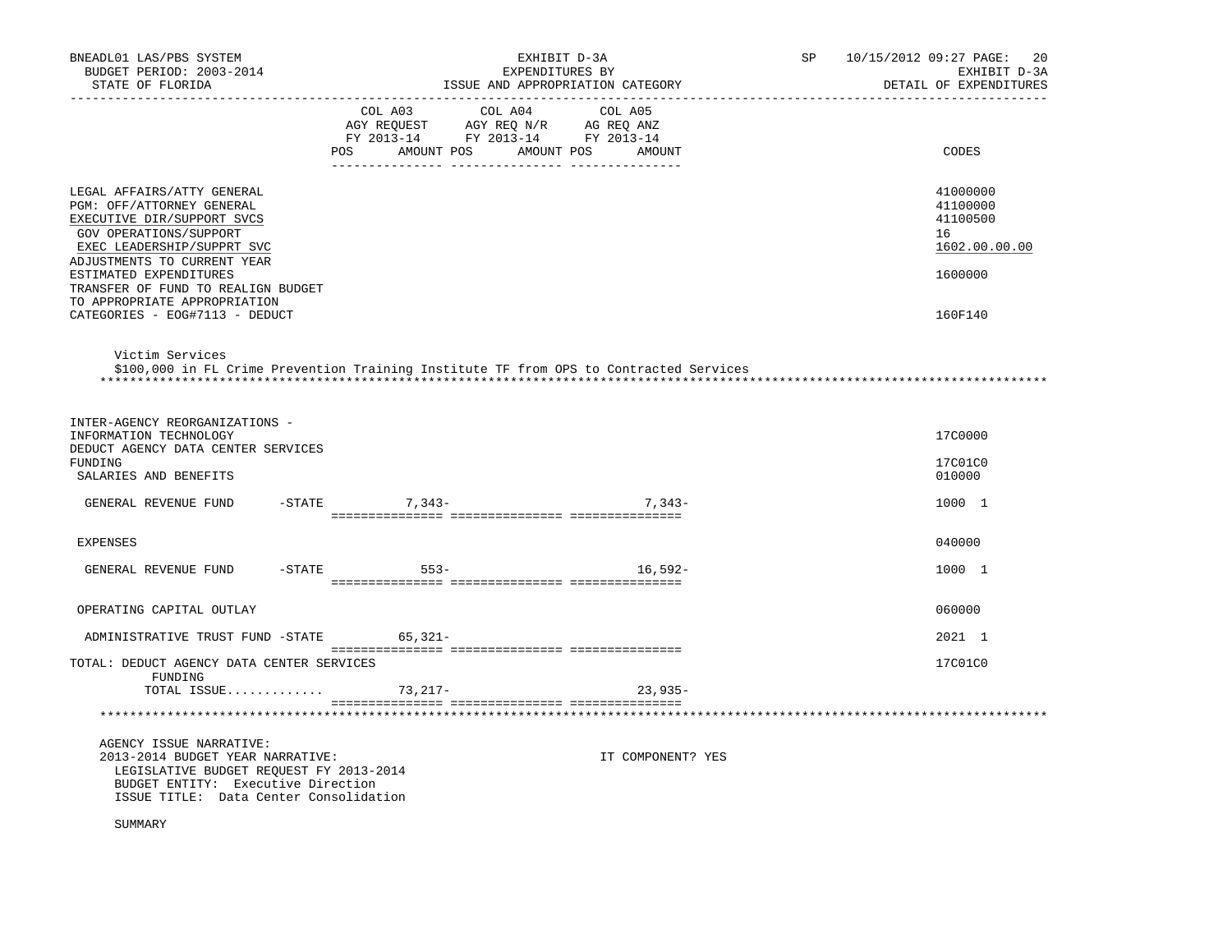| BNEADL01 LAS/PBS SYSTEM<br>BUDGET PERIOD: 2003-2014<br>STATE OF FLORIDA                                                                       | EXHIBIT D-3A<br>EXPENDITURES BY<br>ISSUE AND APPROPRIATION CATEGORY                                            |                                                                                                   |  |  |  |                              |  |                                                         |  |  | SP | 21<br>10/15/2012 09:27 PAGE:<br>EXHIBIT D-3A<br>DETAIL OF EXPENDITURES |
|-----------------------------------------------------------------------------------------------------------------------------------------------|----------------------------------------------------------------------------------------------------------------|---------------------------------------------------------------------------------------------------|--|--|--|------------------------------|--|---------------------------------------------------------|--|--|----|------------------------------------------------------------------------|
|                                                                                                                                               | POS FOR THE POST OF THE STATE STATE STATE STATE STATE STATE STATE STATE STATE STATE STATE STATE STATE STATE ST | COL A03 COL A04 COL A05<br>AGY REQUEST AGY REO N/R AG REO ANZ<br>FY 2013-14 FY 2013-14 FY 2013-14 |  |  |  | AMOUNT POS AMOUNT POS AMOUNT |  | CODES                                                   |  |  |    |                                                                        |
| LEGAL AFFAIRS/ATTY GENERAL<br>PGM: OFF/ATTORNEY GENERAL<br>EXECUTIVE DIR/SUPPORT SVCS<br>GOV OPERATIONS/SUPPORT<br>EXEC LEADERSHIP/SUPPRT SVC |                                                                                                                |                                                                                                   |  |  |  |                              |  | 41000000<br>41100000<br>41100500<br>16<br>1602.00.00.00 |  |  |    |                                                                        |
| INTER-AGENCY REORGANIZATIONS -<br>INFORMATION TECHNOLOGY<br>DEDUCT AGENCY DATA CENTER SERVICES                                                |                                                                                                                |                                                                                                   |  |  |  |                              |  | 17C0000                                                 |  |  |    |                                                                        |
| FUNDING                                                                                                                                       |                                                                                                                |                                                                                                   |  |  |  |                              |  | 17C01C0                                                 |  |  |    |                                                                        |

 In 2012, legislation was passed requiring the Department of Legal Affairs, Office of the Attorney General (OAG) to consolidate the agency's Collins Data Center into the Northwood Shared Resource Center (NSRC) by December 31, 2013. OAG will be working with the Governor and Legislature during the 2013 legislative session to remove this requirement. The consolidation of the OAG data center would be inefficient, costly to the state, and could negatively impact the mission of the Department of Legal Affairs. The Department must meet all constitutional and statutory obligations. One key component of the Department's mission is investigation and litigation on behalf of the State of Florida. This includes investigation of and litigation against third-party technology (IT) vendors. At any point in time, any IT vendor or vendor partners could be involved in a case being handled by the Department. It is critical that the Department avoid any vendor relationships, partnerships, or dependencies, such as those resulting in vendor access to or management of Department systems and data, that are either permanent or difficult to terminate. The Department must maintain the ability to send e-mails and store data related to such a case, without any potential conflict of interest of any IT support vendor or staff being utilized by the Data Center. For this reason, the Department must minimize the use of outside consultants, relying primarily on internal staff, and must remain agile and flexible in the ability to terminate, restrict or otherwise modify any use of external IT support.

 In order for this agency to comply with the legislatively mandated Data Center Consolidation (DCC), changes to budget allocations would be needed. Current funding would be shifted from OAG to NSRC, including funding for hardware, software and staffing resources. Allocation of additional funding is needed by the Department to cover new costs, which are higher than the cost savings that the Department will realize through consolidation. The new costs include the following:

- one-time implementation costs for the equipment move from Collins to NSRC
- recurring costs for the data center charges projected by NSRC (beginning 1/1/14)
- data communications services provided by the Department of Management Services (DMS) (beginning 12/1/13)

 Based on current information, the projected five-year cost to the agency resulting from Data Center Consolidation is \$721,403.

## BENEFITS

 There will be very limited or no benefit to the OAG or to the state with the funding of this request. Approval of this request will only allow OAG to implement the legislatively mandated Data Center Consolidation.

#### IMPLEMENTATION TIMELINE

As defined in statute, our agency's consolidation is to be completed by 12/31/2013.

## ASSUMPTIONS

The accuracy of the budgetary impact of DCC would be dependent upon the following assumptions:

 1. The consolidation of OAG's Collins Data Center into NSRC would be implemented during December 2013 and completed by 12/31/2013.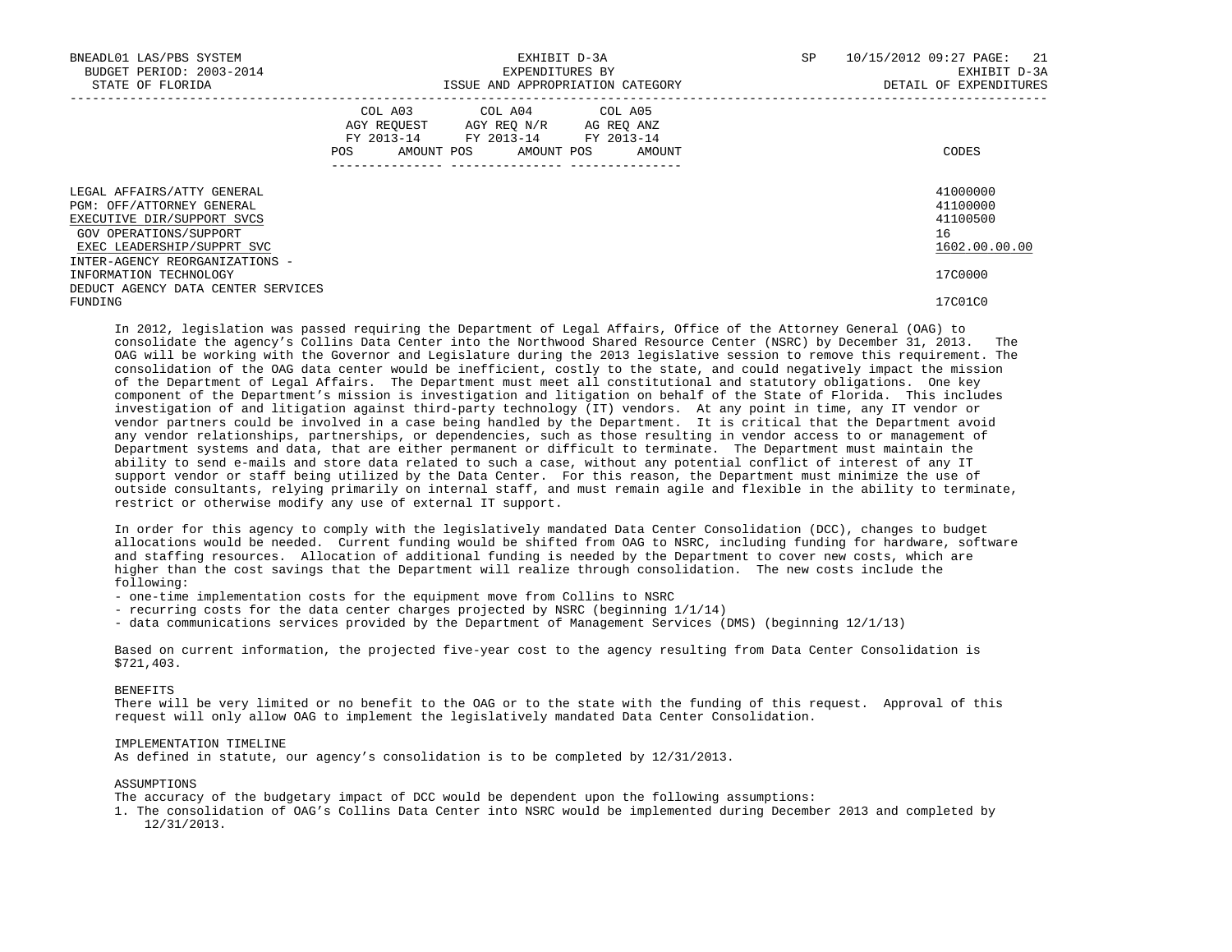| BNEADL01 LAS/PBS SYSTEM<br>BUDGET PERIOD: 2003-2014<br>STATE OF FLORIDA                                                                       |     | EXPENDITURES BY                                                                                                                                | EXHIBIT D-3A<br>ISSUE AND APPROPRIATION CATEGORY | SP | 10/15/2012 09:27 PAGE: 22<br>EXHIBIT D-3A<br>DETAIL OF EXPENDITURES |  |  |
|-----------------------------------------------------------------------------------------------------------------------------------------------|-----|------------------------------------------------------------------------------------------------------------------------------------------------|--------------------------------------------------|----|---------------------------------------------------------------------|--|--|
|                                                                                                                                               | POS | COL A03 COL A04 COL A05<br>AGY REOUEST AGY REO N/R AG REO ANZ<br>FY 2013-14 FY 2013-14 FY 2013-14<br>AMOUNT POS AMOUNT POS<br>---------------- | AMOUNT                                           |    | CODES                                                               |  |  |
| LEGAL AFFAIRS/ATTY GENERAL<br>PGM: OFF/ATTORNEY GENERAL<br>EXECUTIVE DIR/SUPPORT SVCS<br>GOV OPERATIONS/SUPPORT<br>EXEC LEADERSHIP/SUPPRT SVC |     |                                                                                                                                                |                                                  |    | 41000000<br>41100000<br>41100500<br>16<br>1602.00.00.00             |  |  |
| INTER-AGENCY REORGANIZATIONS -<br>INFORMATION TECHNOLOGY<br>DEDUCT AGENCY DATA CENTER SERVICES<br>FUNDING                                     |     |                                                                                                                                                |                                                  |    | 17C0000<br>17C01C0                                                  |  |  |
|                                                                                                                                               |     |                                                                                                                                                |                                                  |    |                                                                     |  |  |

2. Costs provided by NSRC for data center services are accurate and will commence on 1/1/14.

- 3. Costs provided by DMS for additional data communication services are accurate, new services will commence on 12/1/13 (to allow for pre-consolidation testing) and changes to existing services can be completed by 12/31/13.
- 4. The information provided by NSRC and DMS used for preparation of Data Center Consolidation planning spreadsheet is accurate.
- 5. The assumptions included in the agency's DCC planning documents are and will remain valid.

# CONSTRAINTS

 Based on information provided by NSRC during DCC planning, OAG has determined that the work effort shifting from OAG to NSRC only accounts for approximately one-sixth of an FTE. This work is currently spread across seven different permanent OAG I.T. staff. Reallocation of salary budget should not include loss of actual positions from OAG.

# ESTIMATED COSTS

 Costs shifting from OAG to NSRC were outlined in the agency's Data Center Consolidation planning spreadsheet, which was completed with assistance from NSRC. Additional costs for data center services were provided by NSRC, based on the agency's Data Center Consolidation planning documents. Additional costs for data communication services were provided by DMS, based on monitoring and analysis of current network bandwidth utilization. The estimate for one-time equipment move is based on informal quotes obtained from vendors.

| FY2013-14                                             |               |                      |
|-------------------------------------------------------|---------------|----------------------|
| Inter Agency Reorganizations-Information Technology   | FY 13-14      | FY 14-15             |
| Deduct from Agency Data Center Services (OAG to NSRC) |               |                      |
| Hardware (OCO):                                       | $-565,321$    |                      |
| Personnel (6 months):                                 | $-5$ 7,343    | $-5$ 7.343           |
| Software:                                             |               | $-5$ 16,039          |
| Admin Overhead (6 months):                            | 553<br>$-$ \$ | $-\mathsf{S}$<br>553 |
| TOTAL:                                                | $-$ \$ 73,217 | $-5$ 23,935          |
| Add Services Provided by Primary Data Center          |               |                      |
| TOTAL:                                                | \$73,217      | \$23,935             |
|                                                       |               |                      |

Additional Resources Required to Support Consolidation of Technology Services

Costs for OAG:

| One-time Equipment Move:                            | $$30,000$ NR |                 |
|-----------------------------------------------------|--------------|-----------------|
| NSRC Data Center Services (6 months):               | \$129.749    | \$65.248        |
| DMS Data Communication Services (7 months):         | \$15,440     | \$1.116         |
| Replacement of Salary and Benefit to continue Staff | 5, 7, 343    | $5 \quad 7.343$ |
| TOTAL:                                              | \$109.315    | \$73,707        |
|                                                     |              |                 |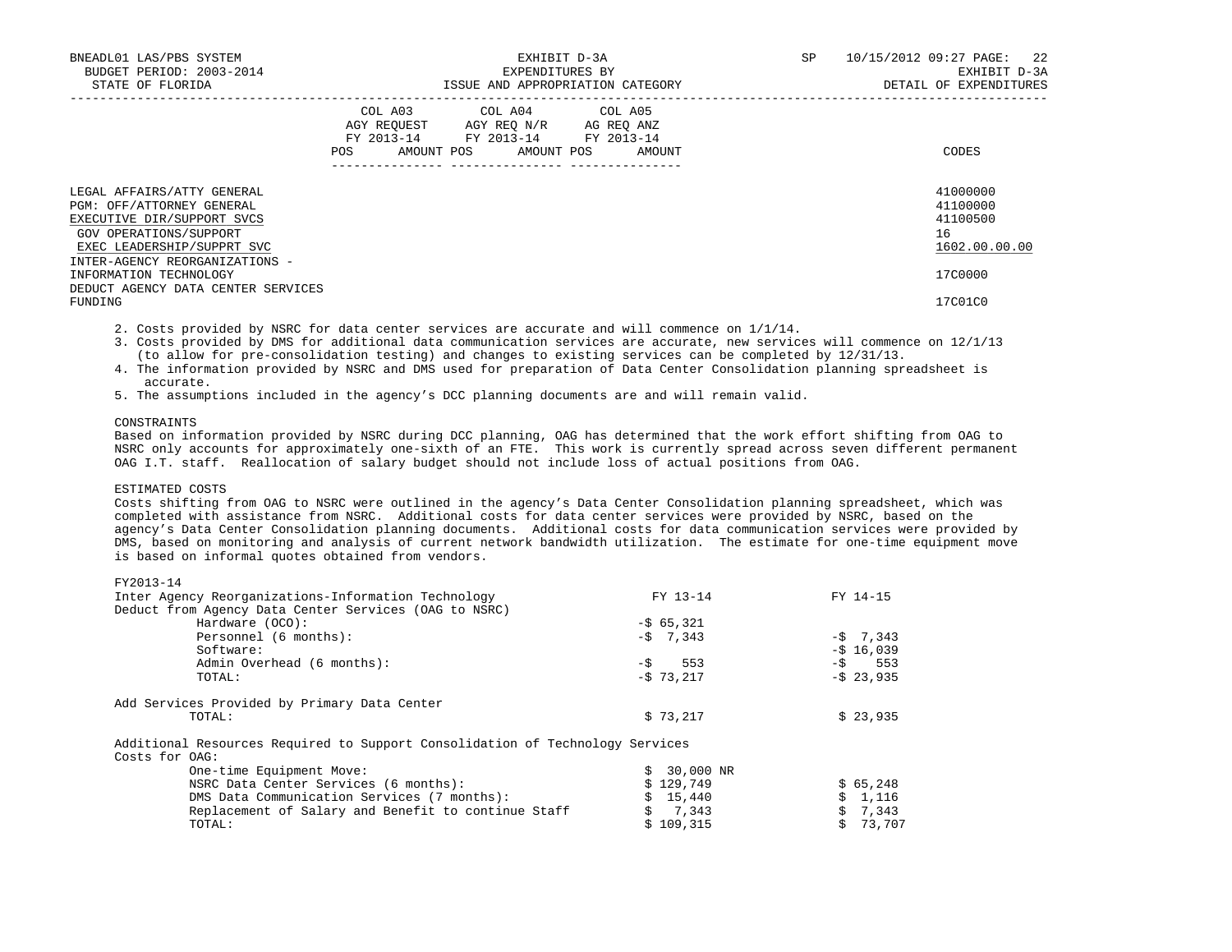| BNEADL01 LAS/PBS SYSTEM<br>BUDGET PERIOD: 2003-2014<br>STATE OF FLORIDA                                                                                                                                   |         | EXHIBIT D-3A<br>EXPENDITURES BY<br>ISSUE AND APPROPRIATION CATEGORY                                                                                                                                                                         |                      | SP       |                  | 10/15/2012 09:27 PAGE:<br>23<br>EXHIBIT D-3A<br>DETAIL OF EXPENDITURES |
|-----------------------------------------------------------------------------------------------------------------------------------------------------------------------------------------------------------|---------|---------------------------------------------------------------------------------------------------------------------------------------------------------------------------------------------------------------------------------------------|----------------------|----------|------------------|------------------------------------------------------------------------|
| __________________                                                                                                                                                                                        | POS FOR | COL A03 COL A04 COL A05<br>$\begin{tabular}{lllllll} \bf AGY & \bf REQUEST & \bf AGY & \bf REQ & \bf N/R & \bf AG & \bf REQ & \bf ANZ \\ \bf FY & \tt 2013-14 & \bf FY & \tt 2013-14 & \bf FY & \tt 2013-14 \\ \end{tabular}$<br>AMOUNT POS | AMOUNT POS<br>AMOUNT |          |                  | CODES                                                                  |
| LEGAL AFFAIRS/ATTY GENERAL<br>PGM: OFF/ATTORNEY GENERAL<br>EXECUTIVE DIR/SUPPORT SVCS<br>GOV OPERATIONS/SUPPORT<br>EXEC LEADERSHIP/SUPPRT SVC<br>INTER-AGENCY REORGANIZATIONS -<br>INFORMATION TECHNOLOGY |         |                                                                                                                                                                                                                                             |                      |          |                  | 41000000<br>41100000<br>41100500<br>16<br>1602.00.00.00<br>17C0000     |
| DEDUCT AGENCY DATA CENTER SERVICES<br>FUNDING                                                                                                                                                             |         |                                                                                                                                                                                                                                             |                      |          |                  | 17C01C0                                                                |
| First Year Additional Agency Costs<br>Additional Years Agency Costs                                                                                                                                       |         | \$109,315<br>\$153,022                                                                                                                                                                                                                      |                      |          |                  |                                                                        |
| Projected 5-Year Cost to the Agency for Data Center Consolidation: \$721,403                                                                                                                              |         |                                                                                                                                                                                                                                             |                      |          |                  |                                                                        |
| POSITION DETAIL OF SALARIES AND BENEFITS:                                                                                                                                                                 |         |                                                                                                                                                                                                                                             |                      |          |                  | LAPSE LAPSED SALARIES                                                  |
|                                                                                                                                                                                                           |         | FTE BASE RATE ADDITIVES BENEFITS                                                                                                                                                                                                            |                      | SUBTOTAL | $\sim$ $\approx$ | AND BENEFITS                                                           |
| A03 - AGY REQUEST FY 2013-14                                                                                                                                                                              |         |                                                                                                                                                                                                                                             |                      |          |                  |                                                                        |
| CHANGES TO CURRENTLY AUTHORIZED POSITIONS<br>OTHER SALARY AMOUNT                                                                                                                                          |         |                                                                                                                                                                                                                                             |                      |          |                  |                                                                        |
| 1000 GENERAL REVENUE FUND                                                                                                                                                                                 |         |                                                                                                                                                                                                                                             |                      |          |                  | 7,343-                                                                 |
|                                                                                                                                                                                                           |         |                                                                                                                                                                                                                                             |                      |          |                  | $7,343-$<br>==============                                             |
| A05 - AG REQ ANZ FY 2013-14                                                                                                                                                                               |         |                                                                                                                                                                                                                                             |                      |          |                  |                                                                        |
| CHANGES TO CURRENTLY AUTHORIZED POSITIONS<br>OTHER SALARY AMOUNT                                                                                                                                          |         |                                                                                                                                                                                                                                             |                      |          |                  |                                                                        |
| 1000 GENERAL REVENUE FUND                                                                                                                                                                                 |         |                                                                                                                                                                                                                                             |                      |          |                  | $7.343-$<br>--------------                                             |
|                                                                                                                                                                                                           |         |                                                                                                                                                                                                                                             |                      |          |                  | $7,343-$<br>==============                                             |
|                                                                                                                                                                                                           |         |                                                                                                                                                                                                                                             |                      |          |                  |                                                                        |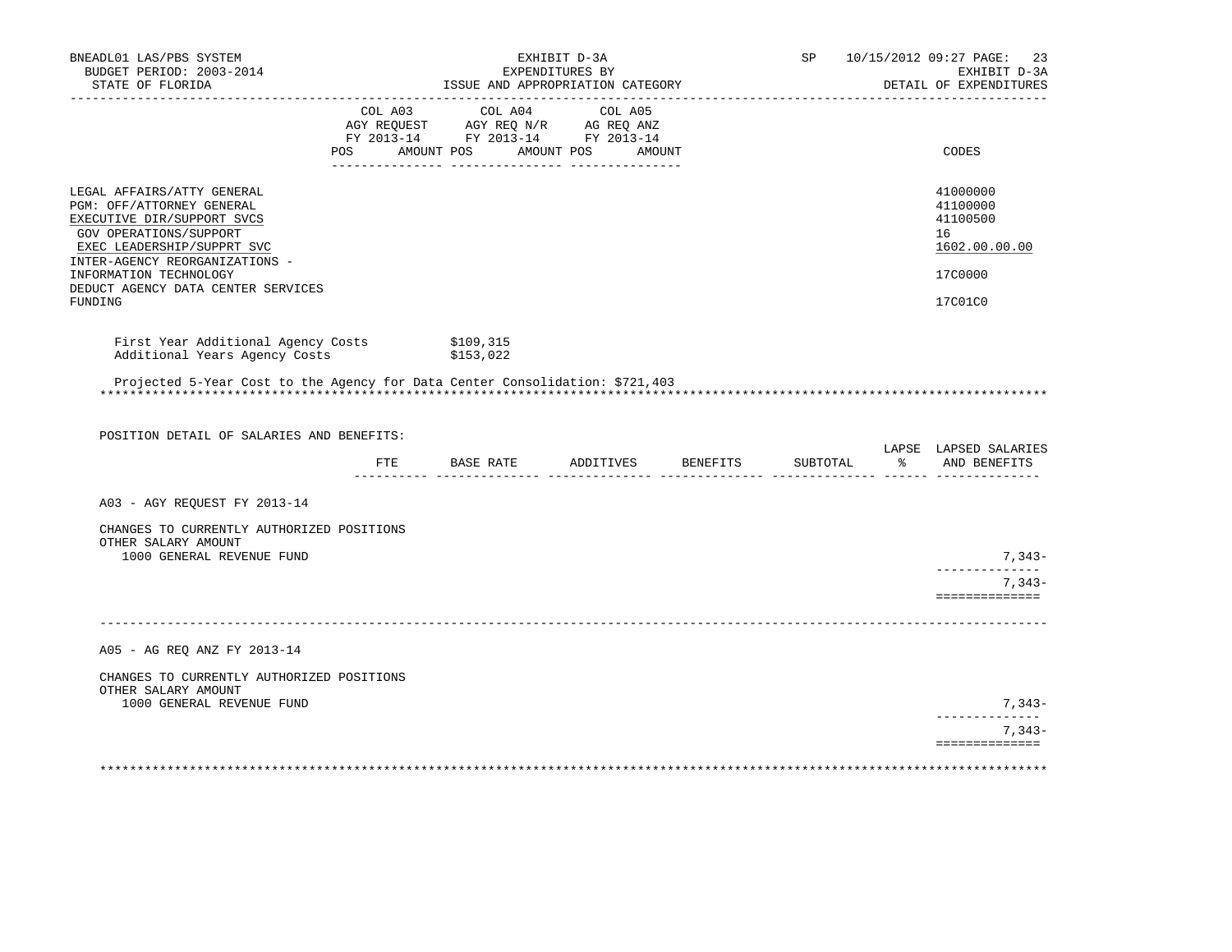| BNEADL01 LAS/PBS SYSTEM<br>BUDGET PERIOD: 2003-2014<br>STATE OF FLORIDA                                                                                                                                                                                                                                          | EXHIBIT D-3A<br>EXPENDITURES BY<br>ISSUE AND APPROPRIATION CATEGORY<br>__________________________________ |                                                                                                   | SP     | 2.4<br>10/15/2012 09:27 PAGE:<br>EXHIBIT D-3A<br>DETAIL OF EXPENDITURES |                                                                                                   |
|------------------------------------------------------------------------------------------------------------------------------------------------------------------------------------------------------------------------------------------------------------------------------------------------------------------|-----------------------------------------------------------------------------------------------------------|---------------------------------------------------------------------------------------------------|--------|-------------------------------------------------------------------------|---------------------------------------------------------------------------------------------------|
|                                                                                                                                                                                                                                                                                                                  | POS AMOUNT POS AMOUNT POS                                                                                 | COL A03 COL A04 COL A05<br>AGY REQUEST AGY REQ N/R AG REQ ANZ<br>FY 2013-14 FY 2013-14 FY 2013-14 | AMOUNT |                                                                         | CODES                                                                                             |
| LEGAL AFFAIRS/ATTY GENERAL<br>PGM: OFF/ATTORNEY GENERAL<br>EXECUTIVE DIR/SUPPORT SVCS<br>GOV OPERATIONS/SUPPORT<br>EXEC LEADERSHIP/SUPPRT SVC<br>INTER-AGENCY REORGANIZATIONS -<br>INFORMATION TECHNOLOGY<br>ADD SERVICES PROVIDED BY PRIMARY<br>DATA CENTER<br>DATA PROCESSING SERVICES<br>NORTHWOOD SRC (NSRC) |                                                                                                           |                                                                                                   |        |                                                                         | 41000000<br>41100000<br>41100500<br>16<br>1602.00.00.00<br>1700000<br>17C02C0<br>210000<br>210022 |
| GENERAL REVENUE FUND<br>ADMINISTRATIVE TRUST FUND -STATE                                                                                                                                                                                                                                                         | $-$ STATE $-$ 7,896<br>65,321                                                                             |                                                                                                   | 23,935 |                                                                         | 1000 1<br>$2021$ 1                                                                                |
| $TOTAL$ APPRO $\ldots \ldots \ldots$                                                                                                                                                                                                                                                                             |                                                                                                           |                                                                                                   | 23,935 |                                                                         |                                                                                                   |
|                                                                                                                                                                                                                                                                                                                  |                                                                                                           |                                                                                                   |        |                                                                         |                                                                                                   |

 AGENCY ISSUE NARRATIVE: 2013-2014 BUDGET YEAR NARRATIVE: IT COMPONENT? YES LEGISLATIVE BUDGET REQUEST FY 2013-2014 BUDGET ENTITY: Executive Direction ISSUE TITLE: Data Center Consolidation

#### SUMMARY

 In 2012, legislation was passed requiring the Department of Legal Affairs, Office of the Attorney General (OAG) to consolidate the agency's Collins Data Center into the Northwood Shared Resource Center (NSRC) by December 31, 2013. The OAG will be working with the Governor and Legislature during the 2013 legislative session to remove this requirement. The consolidation of the OAG data center would be inefficient, costly to the state, and could negatively impact the mission of the Department of Legal Affairs. The Department must meet all constitutional and statutory obligations. One key component of the Department's mission is investigation and litigation on behalf of the State of Florida. This includes investigation of and litigation against third-party technology (IT) vendors. At any point in time, any IT vendor or vendor partners could be involved in a case being handled by the Department. It is critical that the Department avoid any vendor relationships, partnerships, or dependencies, such as those resulting in vendor access to or management of Department systems and data, that are either permanent or difficult to terminate. The Department must maintain the ability to send e-mails and store data related to such a case, without any potential conflict of interest of any IT support vendor or staff being utilized by the Data Center. For this reason, the Department must minimize the use of outside consultants, relying primarily on internal staff, and must remain agile and flexible in the ability to terminate, restrict or otherwise modify any use of external IT support.

 In order for this agency to comply with the legislatively mandated Data Center Consolidation (DCC), changes to budget allocations would be needed. Current funding would be shifted from OAG to NSRC, including funding for hardware, software and staffing resources. Allocation of additional funding is needed by the Department to cover new costs, which are higher than the cost savings that the Department will realize through consolidation. The new costs include the following:

- one-time implementation costs for the equipment move from Collins to NSRC

- recurring costs for the data center charges projected by NSRC (beginning 1/1/14)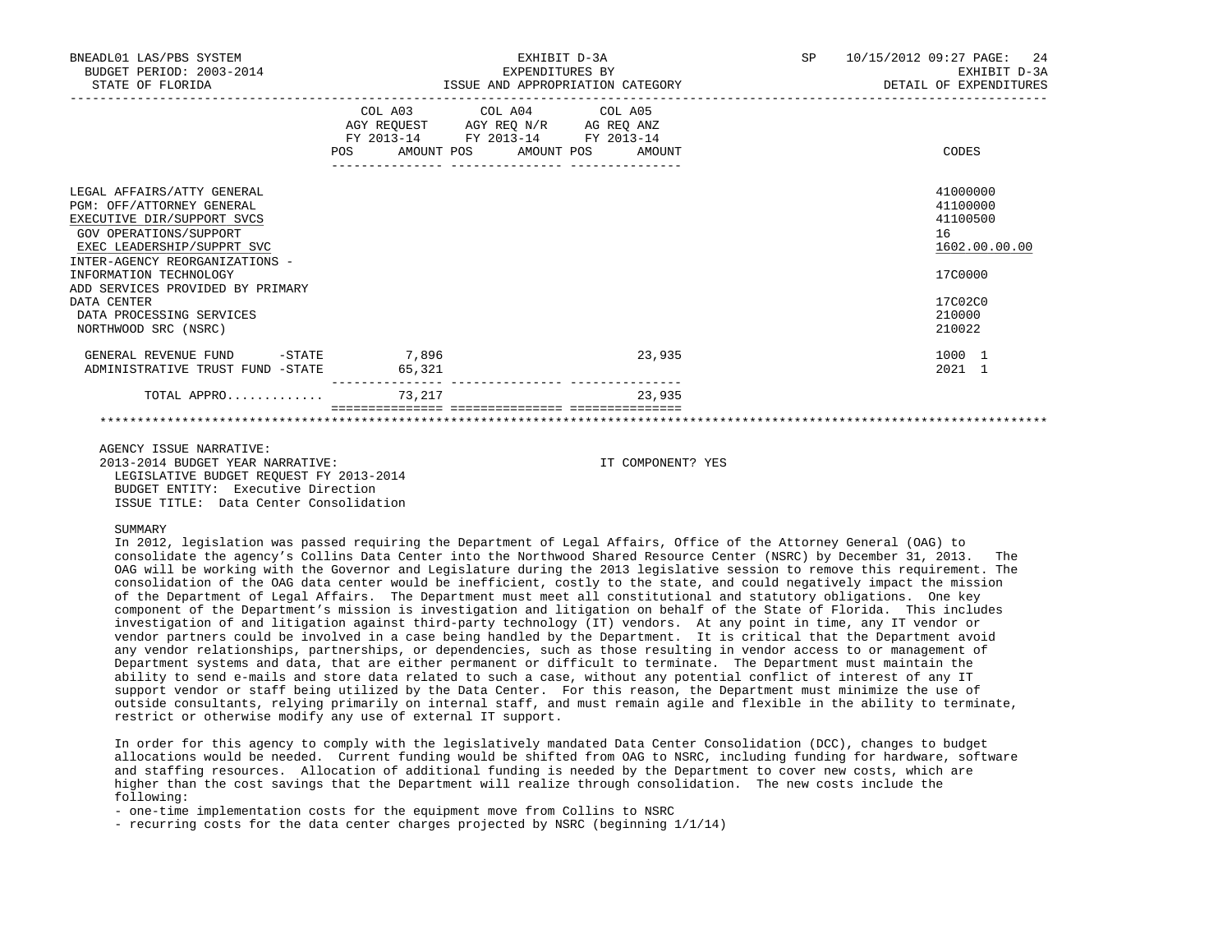| BNEADL01 LAS/PBS SYSTEM<br>BUDGET PERIOD: 2003-2014<br>STATE OF FLORIDA                                                                       | EXHIBIT D-3A<br>EXPENDITURES BY<br>ISSUE AND APPROPRIATION CATEGORY |                                                                                                                                       |  | SP | 10/15/2012 09:27 PAGE: 25<br>EXHIBIT D-3A<br>DETAIL OF EXPENDITURES |
|-----------------------------------------------------------------------------------------------------------------------------------------------|---------------------------------------------------------------------|---------------------------------------------------------------------------------------------------------------------------------------|--|----|---------------------------------------------------------------------|
|                                                                                                                                               |                                                                     | COL A03 COL A04 COL A05<br>AGY REOUEST AGY REO N/R AG REO ANZ<br>FY 2013-14 FY 2013-14 FY 2013-14<br>POS AMOUNT POS AMOUNT POS AMOUNT |  |    | CODES                                                               |
| LEGAL AFFAIRS/ATTY GENERAL<br>PGM: OFF/ATTORNEY GENERAL<br>EXECUTIVE DIR/SUPPORT SVCS<br>GOV OPERATIONS/SUPPORT<br>EXEC LEADERSHIP/SUPPRT SVC |                                                                     |                                                                                                                                       |  |    | 41000000<br>41100000<br>41100500<br>16<br>1602.00.00.00             |
| INTER-AGENCY REORGANIZATIONS -<br>INFORMATION TECHNOLOGY<br>ADD SERVICES PROVIDED BY PRIMARY<br>DATA CENTER                                   |                                                                     |                                                                                                                                       |  |    | 17C0000<br>17C02C0                                                  |

- data communications services provided by the Department of Management Services (DMS) (beginning 12/1/13)

 Based on current information, the projected five-year cost to the agency resulting from Data Center Consolidation is \$721,403.

#### BENEFITS

There will be very limited or no benefit to the OAG or to the state with the funding of this request. Approval of this request will only allow OAG to implement the legislatively mandated Data Center Consolidation.

#### IMPLEMENTATION TIMELINE

As defined in statute, our agency's consolidation is to be completed by 12/31/2013.

## **ASSUMPTIONS**

The accuracy of the budgetary impact of DCC would be dependent upon the following assumptions:

- 1. The consolidation of OAG's Collins Data Center into NSRC would be implemented during December 2013 and completed by 12/31/2013.
- 2. Costs provided by NSRC for data center services are accurate and will commence on 1/1/14.
- 3. Costs provided by DMS for additional data communication services are accurate, new services will commence on 12/1/13 (to allow for pre-consolidation testing) and changes to existing services can be completed by 12/31/13.
- 4. The information provided by NSRC and DMS used for preparation of Data Center Consolidation planning spreadsheet is accurate.
- 5. The assumptions included in the agency's DCC planning documents are and will remain valid.

# CONSTRAINTS

 Based on information provided by NSRC during DCC planning, OAG has determined that the work effort shifting from OAG to NSRC only accounts for approximately one-sixth of an FTE. This work is currently spread across seven different permanent OAG I.T. staff. Reallocation of salary budget should not include loss of actual positions from OAG.

#### ESTIMATED COSTS

 Costs shifting from OAG to NSRC were outlined in the agency's Data Center Consolidation planning spreadsheet, which was completed with assistance from NSRC. Additional costs for data center services were provided by NSRC, based on the agency's Data Center Consolidation planning documents. Additional costs for data communication services were provided by DMS, based on monitoring and analysis of current network bandwidth utilization. The estimate for one-time equipment move is based on informal quotes obtained from vendors.

# FY2013-14

| Inter Agency Reorganizations-Information Technology   | FY 13-14 | FY 14-15 |
|-------------------------------------------------------|----------|----------|
| Deduct from Agency Data Center Services (OAG to NSRC) |          |          |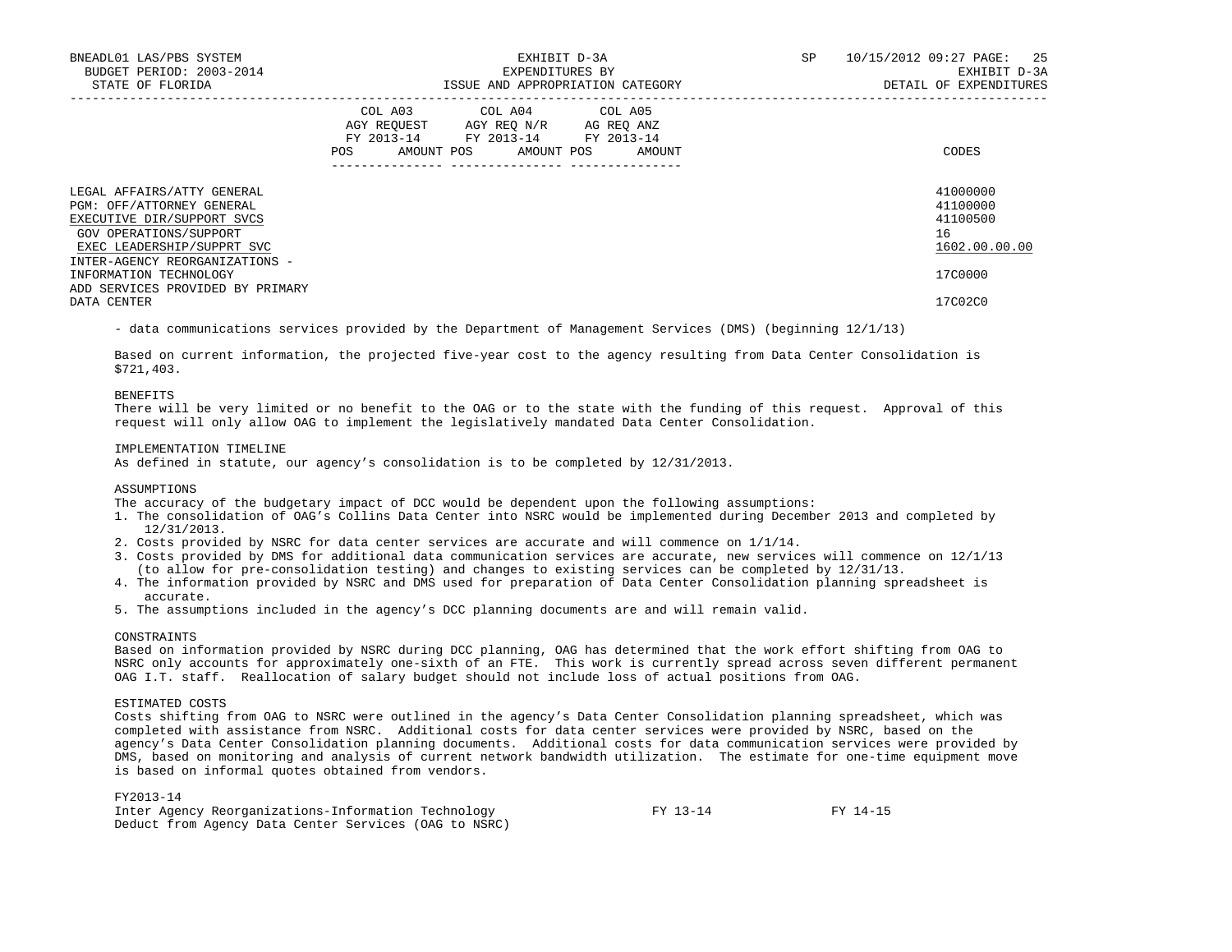| BNEADL01 LAS/PBS SYSTEM<br>BUDGET PERIOD: 2003-2014<br>STATE OF FLORIDA                                                                                                                                                                       | EXHIBIT D-3A                                                                                                                                                                                                                 |                                                               | SP                                                   | 10/15/2012 09:27 PAGE: 26<br>EXHIBIT D-3A<br>EXHIBIT D-3A<br>DETAIL OF EXPENDITURES |
|-----------------------------------------------------------------------------------------------------------------------------------------------------------------------------------------------------------------------------------------------|------------------------------------------------------------------------------------------------------------------------------------------------------------------------------------------------------------------------------|---------------------------------------------------------------|------------------------------------------------------|-------------------------------------------------------------------------------------|
|                                                                                                                                                                                                                                               | COL A03 COL A04 COL A05<br>AGY REQUEST AGY REQ N/R AG REQ ANZ<br>FY 2013-14 FY 2013-14 FY 2013-14<br>POS AMOUNT POS AMOUNT POS AMOUNT                                                                                        |                                                               |                                                      | CODES                                                                               |
| LEGAL AFFAIRS/ATTY GENERAL<br>PGM: OFF/ATTORNEY GENERAL<br>EXECUTIVE DIR/SUPPORT SVCS<br>GOV OPERATIONS/SUPPORT<br>EXEC LEADERSHIP/SUPPRT SVC<br>INTER-AGENCY REORGANIZATIONS -<br>INFORMATION TECHNOLOGY<br>ADD SERVICES PROVIDED BY PRIMARY |                                                                                                                                                                                                                              |                                                               |                                                      | 41000000<br>41100000<br>41100500<br>16<br>1602.00.00.00<br>17C0000                  |
| DATA CENTER<br>Hardware (OCO):<br>Personnel (6 months):<br>Software:<br>Admin Overhead (6 months):                                                                                                                                            |                                                                                                                                                                                                                              | $-565,321$<br>$-5$ 7,343<br>$-$ \$ 553<br>-\$ 73,217          | $-5$ 7,343<br>$-5$ 16,039<br>$-5$ 553<br>$-5$ 23,935 | 17C02C0                                                                             |
| TOTAL:<br>Add Services Provided by Primary Data Center<br>TOTAL:                                                                                                                                                                              |                                                                                                                                                                                                                              | \$73,217                                                      | \$23,935                                             |                                                                                     |
| Costs for OAG:<br>One-time Equipment Move:<br>TOTAL:                                                                                                                                                                                          | Additional Resources Required to Support Consolidation of Technology Services<br>NSRC Data Center Services (6 months):<br>DMS Data Communication Services (7 months):<br>Replacement of Salary and Benefit to continue Staff | $$30,000$ NR<br>\$129,749<br>\$15,440<br>\$7,343<br>\$109,315 | \$65,248<br>\$1,116<br>\$7,343<br>\$73,707           |                                                                                     |
| First Year Additional Agency Costs \$109,315<br>Additional Years Agency Costs \$153,022                                                                                                                                                       |                                                                                                                                                                                                                              |                                                               |                                                      |                                                                                     |
|                                                                                                                                                                                                                                               | Projected 5-Year Cost to the Agency for Data Center Consolidation: \$721,403                                                                                                                                                 |                                                               |                                                      |                                                                                     |
| NONRECURRING EXPENDITURES<br>CUBAN-AMERICAN BAR ASSOCIATION<br>SPECIAL CATEGORIES<br>CONTRACTED SERVICES                                                                                                                                      |                                                                                                                                                                                                                              |                                                               |                                                      | 2100000<br>2103016<br>100000<br>100777                                              |
| $-STATE$<br>GENERAL REVENUE FUND                                                                                                                                                                                                              | $50,000-$                                                                                                                                                                                                                    |                                                               |                                                      | 1000 1                                                                              |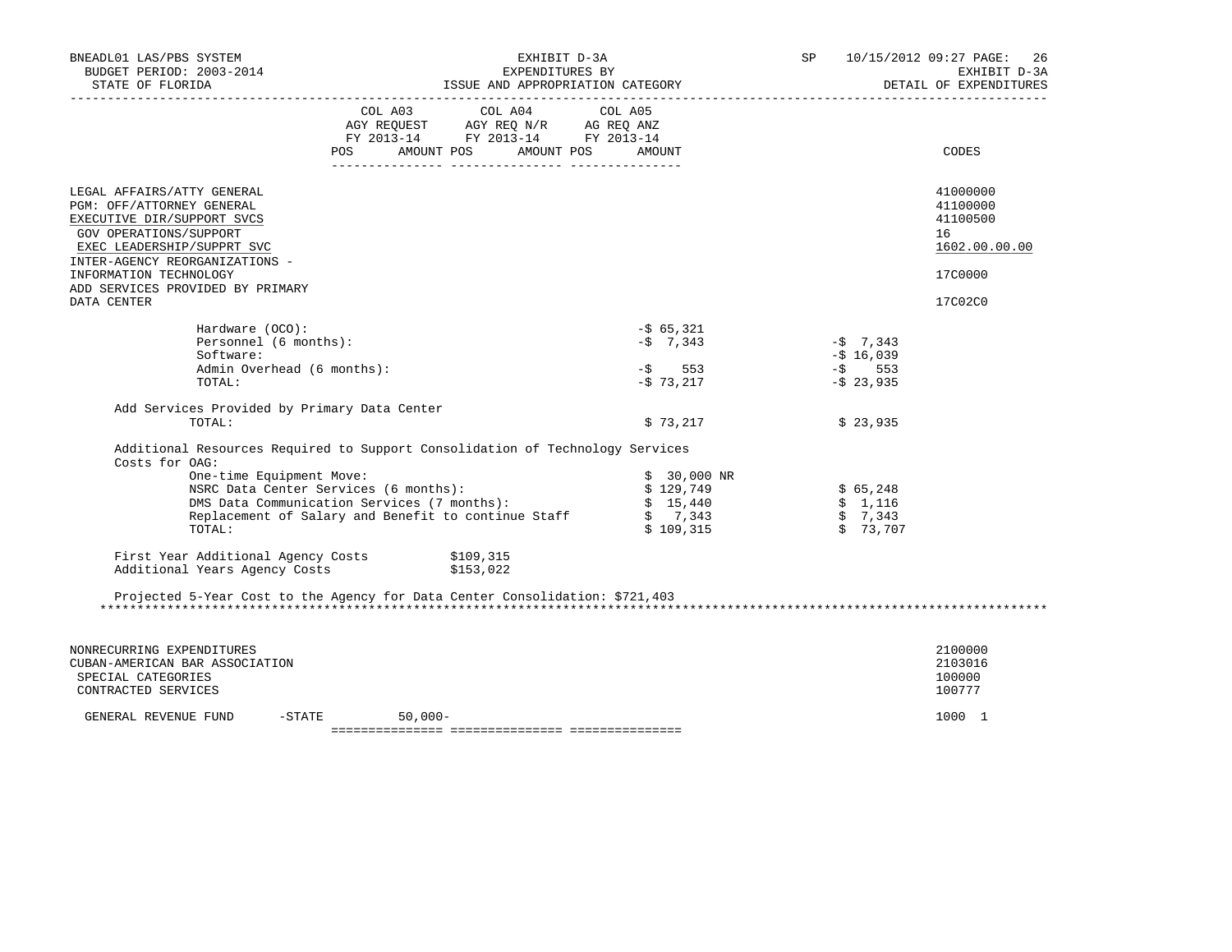| BNEADL01 LAS/PBS SYSTEM<br>BUDGET PERIOD: 2003-2014<br>STATE OF FLORIDA                                                                                                                                                                                                                                             |                                    | EXHIBIT D-3A<br>EXPENDITURES BY<br>ISSUE AND APPROPRIATION CATEGORY                                                                   | 10/15/2012 09:27 PAGE:<br>SP and the set of the set of the set of the set of the set of the set of the set of the set of the set of the set of the set of the set of the set of the set of the set of the set of the set of the set of the set of the se | 27<br>EXHIBIT D-3A<br>DETAIL OF EXPENDITURES                                            |
|---------------------------------------------------------------------------------------------------------------------------------------------------------------------------------------------------------------------------------------------------------------------------------------------------------------------|------------------------------------|---------------------------------------------------------------------------------------------------------------------------------------|----------------------------------------------------------------------------------------------------------------------------------------------------------------------------------------------------------------------------------------------------------|-----------------------------------------------------------------------------------------|
|                                                                                                                                                                                                                                                                                                                     |                                    | COL A03 COL A04 COL A05<br>AGY REQUEST AGY REQ N/R AG REQ ANZ<br>FY 2013-14 FY 2013-14 FY 2013-14<br>POS AMOUNT POS AMOUNT POS AMOUNT |                                                                                                                                                                                                                                                          | CODES                                                                                   |
| LEGAL AFFAIRS/ATTY GENERAL<br>PGM: OFF/ATTORNEY GENERAL<br>EXECUTIVE DIR/SUPPORT SVCS<br>GOV OPERATIONS/SUPPORT<br>EXEC LEADERSHIP/SUPPRT SVC<br>ANNUALIZATION OF ADMINISTERED<br>FUNDS APPROPRIATIONS<br>STATE HEALTH INSURANCE ADJUSTMENT<br>FOR FY 2012-13 - 10 MONTHS<br>ANNUALIZATION<br>SALARIES AND BENEFITS |                                    |                                                                                                                                       |                                                                                                                                                                                                                                                          | 41000000<br>41100000<br>41100500<br>16<br>1602.00.00.00<br>26A0000<br>26A1830<br>010000 |
| GENERAL REVENUE FUND -STATE<br>ADMINISTRATIVE TRUST FUND -STATE<br>CRIMES COMPENSATION TF -STATE<br>LEGAL SERVICES TRUST FUND -STATE<br>OPERATING TRUST FUND -STATE                                                                                                                                                 | 49,705<br>27,725<br>15<br>10<br>15 |                                                                                                                                       |                                                                                                                                                                                                                                                          | 1000 1<br>2021 1<br>2149 1<br>2438 1<br>2510 1                                          |
| TOTAL APPRO                                                                                                                                                                                                                                                                                                         | 77,470                             |                                                                                                                                       |                                                                                                                                                                                                                                                          |                                                                                         |
| LEGAL AFFAIRS<br>TELEPHONE SYSTEM REPLACEMENT<br><b>EXPENSES</b>                                                                                                                                                                                                                                                    |                                    |                                                                                                                                       |                                                                                                                                                                                                                                                          | 4000000<br>4001400<br>040000                                                            |
| GENERAL REVENUE FUND -STATE 202,748 202,748<br>ADMINISTRATIVE TRUST FUND -STATE                                                                                                                                                                                                                                     |                                    | 202,748 202,748                                                                                                                       |                                                                                                                                                                                                                                                          | 1000 1<br>2021 1                                                                        |
| TOTAL APPRO                                                                                                                                                                                                                                                                                                         | --------------- ---------------    | 405,496 405,496                                                                                                                       |                                                                                                                                                                                                                                                          |                                                                                         |
| OPERATING CAPITAL OUTLAY                                                                                                                                                                                                                                                                                            |                                    |                                                                                                                                       |                                                                                                                                                                                                                                                          | 060000                                                                                  |
| GENERAL REVENUE FUND -STATE 11,820 11,820<br>ADMINISTRATIVE TRUST FUND -STATE 11,820 11,820                                                                                                                                                                                                                         |                                    |                                                                                                                                       |                                                                                                                                                                                                                                                          | 1000 1<br>2021 1                                                                        |
| TOTAL APPRO                                                                                                                                                                                                                                                                                                         | 23,640                             | 23,640                                                                                                                                |                                                                                                                                                                                                                                                          |                                                                                         |
| SPECIAL CATEGORIES<br>CONTRACTED SERVICES                                                                                                                                                                                                                                                                           |                                    |                                                                                                                                       |                                                                                                                                                                                                                                                          | 100000<br>100777                                                                        |
| GENERAL REVENUE FUND $-$ STATE 32,585 $10,985$<br>ADMINISTRATIVE TRUST FUND -STATE                                                                                                                                                                                                                                  |                                    | 32,585 10,985                                                                                                                         |                                                                                                                                                                                                                                                          | 1000 1<br>2021 1                                                                        |
| TOTAL APPRO                                                                                                                                                                                                                                                                                                         |                                    | 65,170 21,970                                                                                                                         |                                                                                                                                                                                                                                                          |                                                                                         |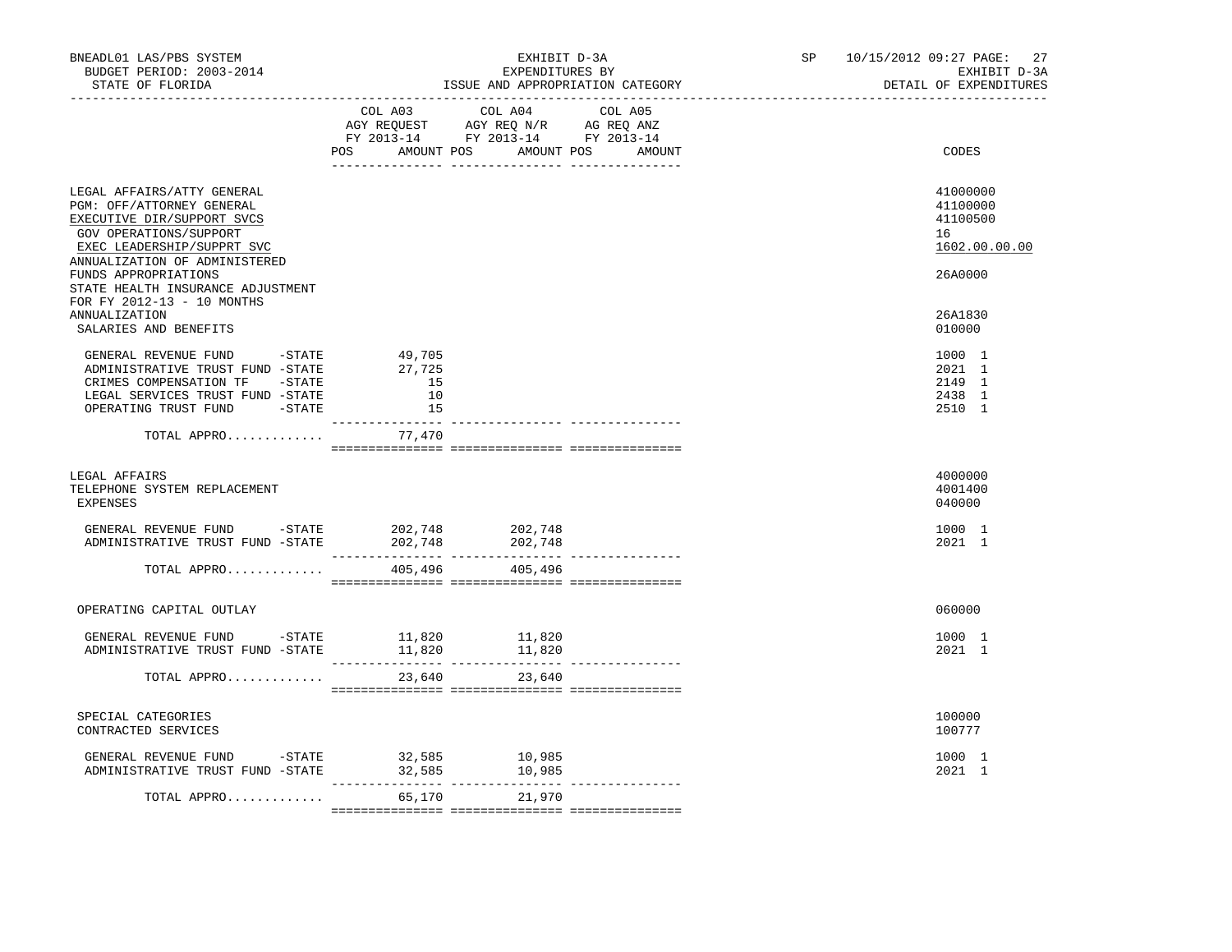| BNEADL01 LAS/PBS SYSTEM                                               |                 |                                                                                                   | EXHIBIT D-3A                     | SP 10/15/2012 09:27 PAGE: 28 |
|-----------------------------------------------------------------------|-----------------|---------------------------------------------------------------------------------------------------|----------------------------------|------------------------------|
| BUDGET PERIOD: 2003-2014                                              | EXPENDITURES BY |                                                                                                   |                                  | EXHIBIT D-3A                 |
| STATE OF FLORIDA                                                      |                 |                                                                                                   | ISSUE AND APPROPRIATION CATEGORY | DETAIL OF EXPENDITURES       |
|                                                                       |                 | COL A03 COL A04 COL A05<br>AGY REQUEST AGY REQ N/R AG REQ ANZ<br>FY 2013-14 FY 2013-14 FY 2013-14 | POS AMOUNT POS AMOUNT POS AMOUNT | CODES                        |
| LEGAL AFFAIRS/ATTY GENERAL                                            |                 |                                                                                                   |                                  | 41000000                     |
| PGM: OFF/ATTORNEY GENERAL                                             |                 |                                                                                                   |                                  | 41100000                     |
| EXECUTIVE DIR/SUPPORT SVCS                                            |                 |                                                                                                   |                                  | 41100500                     |
| GOV OPERATIONS/SUPPORT                                                |                 |                                                                                                   |                                  | 16                           |
| EXEC LEADERSHIP/SUPPRT SVC                                            |                 |                                                                                                   |                                  | 1602.00.00.00                |
| LEGAL AFFAIRS                                                         |                 |                                                                                                   |                                  | 4000000                      |
| TELEPHONE SYSTEM REPLACEMENT                                          |                 |                                                                                                   |                                  | 4001400                      |
|                                                                       |                 |                                                                                                   |                                  |                              |
| TOTAL: TELEPHONE SYSTEM REPLACEMENT                                   |                 |                                                                                                   |                                  | 4001400                      |
| TOTAL ISSUE                                                           |                 | 494,306 451,106                                                                                   |                                  |                              |
|                                                                       |                 |                                                                                                   |                                  |                              |
|                                                                       |                 |                                                                                                   |                                  |                              |
|                                                                       |                 |                                                                                                   |                                  |                              |
| AGENCY ISSUE NARRATIVE:<br>$0.012$ $0.014$ punctum veran windpametin. |                 |                                                                                                   | TH COMPONITION NO                |                              |
|                                                                       |                 |                                                                                                   |                                  |                              |

 2013-2014 BUDGET YEAR NARRATIVE: IT COMPONENT? NO Legislative Budget Request FY 2013-2014 Budget Entity: Executive Direction Issue Title: Telephone System Replacement

Issue Summary:

 The Attorney General is requesting \$247,153 in General Revenue and \$247,153 in Administrative Trust fund for a critically needed replacement of the telephone system.

Reference to Long-Range Program Plan:

 This issue directly supports the first goal in the Department's Long-Range Program Plan to improve the quality of legal services provided on behalf of the state of Florida. The issue will impact all the performance measures of the Attorney General.

Issue Description/Need:

 In Tallahassee, the Attorney General operates out of the Capitol and the Collins building. The Collins Building's telephone system is 15 years old and the Capitol's telephone system is 11 years old. The phone system used in the Collins building is no longer being manufactured and parts are extremely hard to locate or are having to be fabricated when necessary. Industry standards for the life span of a phone system are 10 years. This issue would replace both the Collins and Capitol phones systems with voice over Internet Protocol (VoIP).

 Equipment failure, or failure to bring the current phone system back up, would be devastating. At some point, parts will become obsolete and unavailable, making the system inoperable. Due to the call volume handled by the Collins Building phone system, any outage would create a critical situation for the agency. This would not be the case with a new phone system. Estimated recovery time from a total failure would be 2 to 3 weeks with no services. However, a planned installation can be done with minimal scheduled downtime.

Existing phone numbers at both the Capitol and Collins Buildings will be maintained.

 The OAG has responsibilities to provide the public with assistance through daily call center services, as well as additional services during emergencies/disasters. These duties could NOT be performed efficiently or effectively or at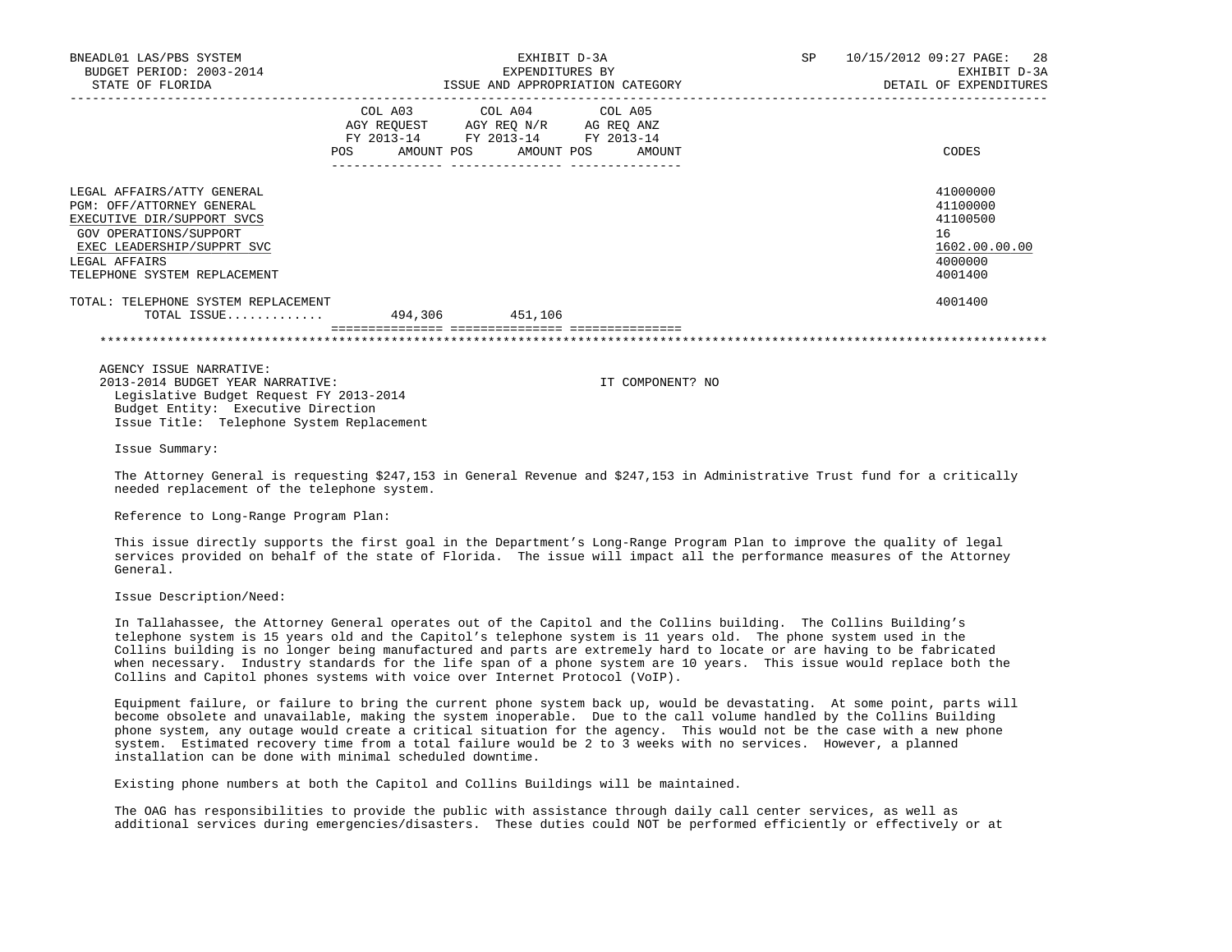| BNEADL01 LAS/PBS SYSTEM<br>BUDGET PERIOD: 2003-2014<br>STATE OF FLORIDA                                                                                        | EXHIBIT D-3A<br>EXPENDITURES BY<br>ISSUE AND APPROPRIATION CATEGORY                                                                                     | 10/15/2012 09:27 PAGE:<br>29<br>SP<br>EXHIBIT D-3A<br>DETAIL OF EXPENDITURES |
|----------------------------------------------------------------------------------------------------------------------------------------------------------------|---------------------------------------------------------------------------------------------------------------------------------------------------------|------------------------------------------------------------------------------|
|                                                                                                                                                                | COL A03 COL A04 COL A05<br>AGY REOUEST<br>AGY REO N/R<br>AG REO ANZ<br>FY 2013-14 FY 2013-14<br>FY 2013-14<br>AMOUNT POS<br>AMOUNT POS<br>POS<br>AMOUNT | CODES                                                                        |
| LEGAL AFFAIRS/ATTY GENERAL<br>PGM: OFF/ATTORNEY GENERAL<br>EXECUTIVE DIR/SUPPORT SVCS<br>GOV OPERATIONS/SUPPORT<br>EXEC LEADERSHIP/SUPPRT SVC<br>LEGAL AFFAIRS |                                                                                                                                                         | 41000000<br>41100000<br>41100500<br>16<br>1602.00.00.00<br>4000000           |
| TELEPHONE SYSTEM REPLACEMENT                                                                                                                                   |                                                                                                                                                         | 4001400                                                                      |

all with a failed phone system.

 Newer capabilities and functions would greatly improve the effectiveness and productivity of the two call centers, as well as other sections.

 A new system will also provide for more robust call reporting. The department will be able to generate reports on calls made or received from any phone on the system. In addition, many more reports will be available to the call centers. For example:

- Total number of calls received/placed. Current system can only report on call center phones.
- When 911 is called from a phone on the phone system, we will be able to determine which phone placed the call.
- Calls received/placed from/to specific area code(s)
- Calls received/placed from any phone
- Suspicious/threatening calls can be recorded and traced.

 The proposed new system will greatly improve the operations of the Victim Services and Citizen Services call centers: - Information could be obtained after hours and while staff were on other lines assisting callers. The current system only provides after hours call information for call center phones. A new VOIP system will provide call information for all phones.

 - A new system will be able to alert staff when a caller's issue had been previously resolved by the agency, as well as providing a history of the incident.

 - Claim status and payment information for victims will be obtained expeditiously, thereby decreasing the number of calls that staff would need to return in order to answer a victim's questions.

 - Claim notes will be populated on the new phone system into the agency's Lotus Notes application, thereby increasing staff productivity as well as providing up-to-date information for the victim.

 - A caller requesting the agency's mailing address, a complaint form, fax number, website information, etc. will be handled without having to speak directly to an operator through an automated calling attendant.

 New System Will Include: 714 phones (Collins and Capitol) 2 call centers (Victim Services and Citizen Services) 100 user conference bridge Call accounting system Training classes for all employees, classes for call center employees and classes for administrators Maintenance 6 SIP trunks rather than PRIs (Collins and Capitol)

Detail of Costs:

Amount Non-recurring

General Revenue Fund

-------------- ------------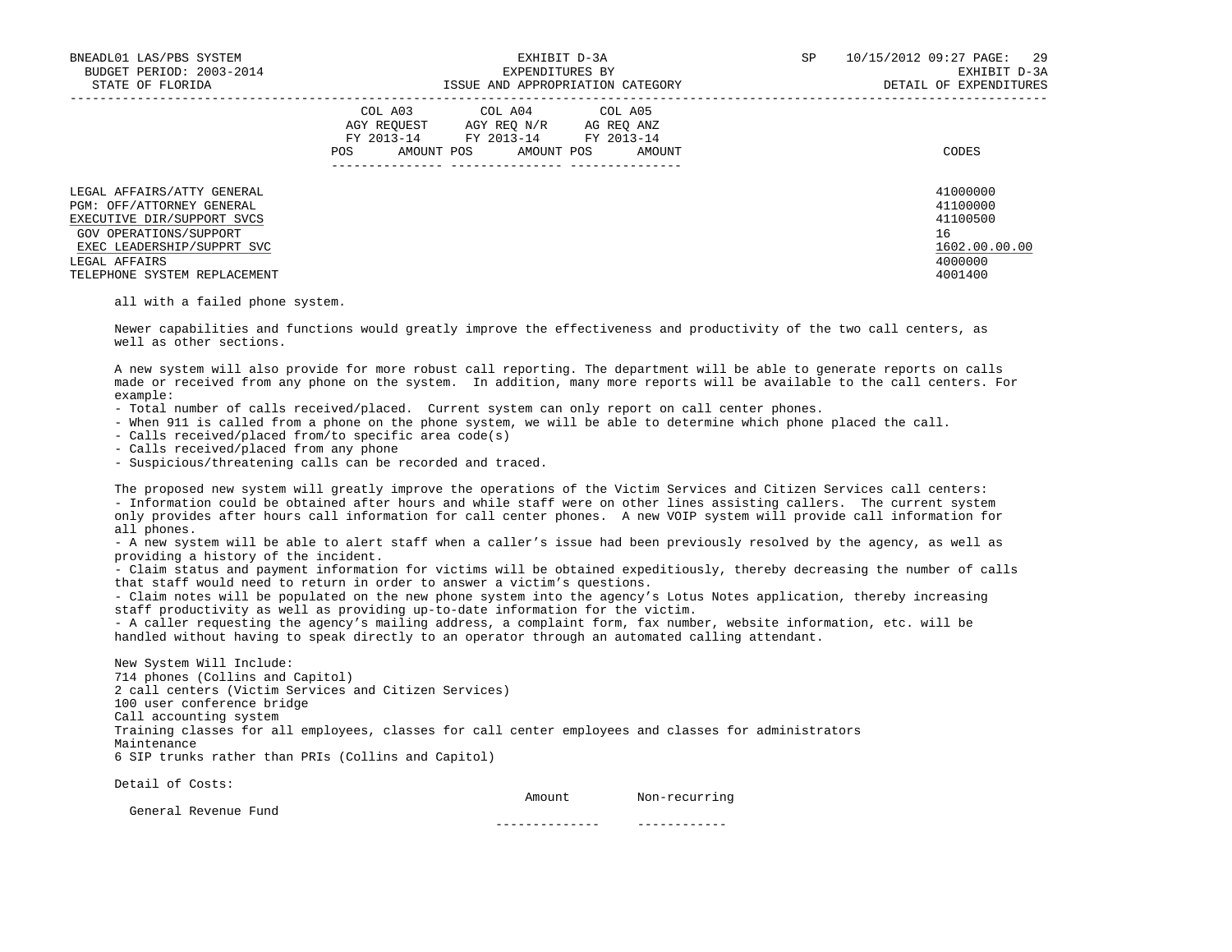| BNEADL01 LAS/PBS SYSTEM<br>BUDGET PERIOD: 2003-2014<br>STATE OF FLORIDA                                                                                                                        |          | ______________________________ | EXHIBIT D-3A<br>EXPENDITURES BY<br>ISSUE AND APPROPRIATION CATEGORY                                                                                                                            |                                                                                                                                                    | SP 10/15/2012 09:27 PAGE: 30<br>EXHIBIT D-3A<br>DETAIL OF EXPENDITURES        |
|------------------------------------------------------------------------------------------------------------------------------------------------------------------------------------------------|----------|--------------------------------|------------------------------------------------------------------------------------------------------------------------------------------------------------------------------------------------|----------------------------------------------------------------------------------------------------------------------------------------------------|-------------------------------------------------------------------------------|
|                                                                                                                                                                                                |          |                                | $\begin{tabular}{lcccc} COL A03 & COL A04 & COL A05 \\ AGY REQUEST & AGY REQ N/R & AG REQ ANZ \\ FY & 2013-14 & FY & 2013-14 & FY & 2013-14 \end{tabular}$<br>POS AMOUNT POS AMOUNT POS AMOUNT |                                                                                                                                                    | CODES                                                                         |
| LEGAL AFFAIRS/ATTY GENERAL<br>PGM: OFF/ATTORNEY GENERAL<br>EXECUTIVE DIR/SUPPORT SVCS<br>GOV OPERATIONS/SUPPORT<br>EXEC LEADERSHIP/SUPPRT SVC<br>LEGAL AFFAIRS<br>TELEPHONE SYSTEM REPLACEMENT |          |                                |                                                                                                                                                                                                |                                                                                                                                                    | 41000000<br>41100000<br>41100500<br>16<br>1602.00.00.00<br>4000000<br>4001400 |
| Operating Capital Outlay<br>Expense<br>Contracted Services                                                                                                                                     |          |                                |                                                                                                                                                                                                | $\begin{array}{ccccccc}\n & -1.620 & & & 5 & 11.820 \\ \text{\$} & 202.748 & & & 5 & 202.748 \\ \text{\$} & 32.585 & & & 5 & 10 & 00\n\end{array}$ |                                                                               |
| Administrative Trust Fund<br>Operating Capital Outlay<br>Expense<br>Contracted Services                                                                                                        |          |                                | \$202,748                                                                                                                                                                                      | $$11,820$ $$11,820$<br>\$202,748<br>$\frac{1}{5}$ 32,585 $\frac{1}{5}$ 10,985                                                                      |                                                                               |
| Total                                                                                                                                                                                          |          |                                |                                                                                                                                                                                                | $$494,306$ $$451,106$                                                                                                                              |                                                                               |
| DATA CENTER CONSOLIDATION<br>ADDITIONAL RESOURCES REQUIRED TO<br>SUPPORT CONSOLIDATION OF TECHNOLOGY<br>SERVICES                                                                               |          |                                |                                                                                                                                                                                                |                                                                                                                                                    | 55C0000<br>55C01C0                                                            |
| SALARIES AND BENEFITS<br>GENERAL REVENUE FUND                                                                                                                                                  |          | $-STATE$ 7,343                 |                                                                                                                                                                                                | 7,343                                                                                                                                              | 010000<br>1000 1                                                              |
| <b>EXPENSES</b>                                                                                                                                                                                |          |                                |                                                                                                                                                                                                |                                                                                                                                                    | 040000                                                                        |
| GENERAL REVENUE FUND                                                                                                                                                                           | $-STATE$ | 15,440                         |                                                                                                                                                                                                | 1,116                                                                                                                                              | 1000 1                                                                        |
| SPECIAL CATEGORIES<br>CONTRACTED SERVICES                                                                                                                                                      |          |                                |                                                                                                                                                                                                |                                                                                                                                                    | 100000<br>100777                                                              |
| GENERAL REVENUE FUND                                                                                                                                                                           |          |                                | $-STATE$ 30,000 30,000                                                                                                                                                                         |                                                                                                                                                    | 1000 1                                                                        |
| DATA PROCESSING SERVICES<br>NORTHWOOD SRC (NSRC)                                                                                                                                               |          |                                |                                                                                                                                                                                                |                                                                                                                                                    | 210000<br>210022                                                              |
| GENERAL REVENUE FUND                                                                                                                                                                           |          | $-$ STATE 56,532               |                                                                                                                                                                                                | 65,248                                                                                                                                             | 1000 1                                                                        |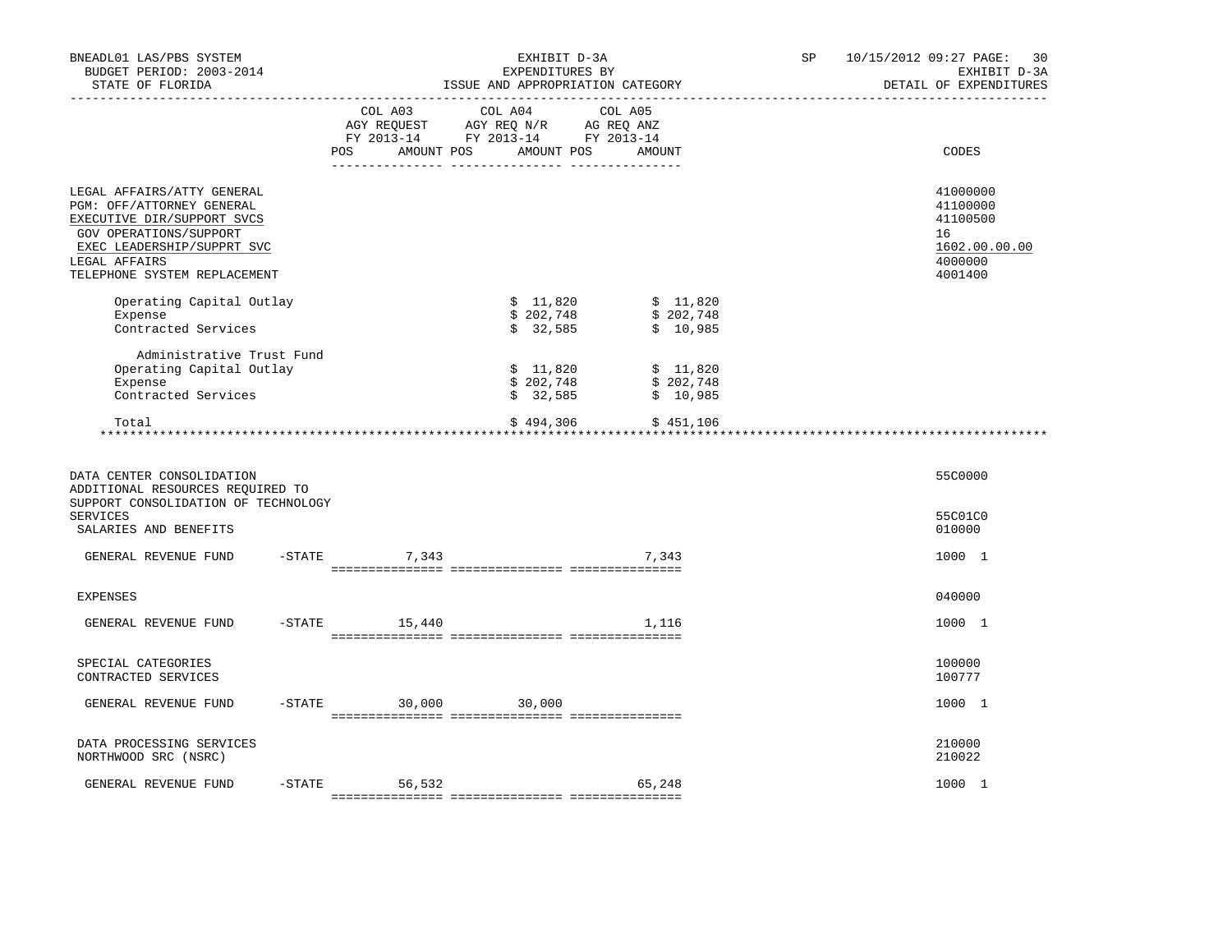| BNEADL01 LAS/PBS SYSTEM<br>BUDGET PERIOD: 2003-2014<br>STATE OF FLORIDA                                                                                                                                                                                           | EXHIBIT D-3A<br>EXPENDITURES BY<br>ISSUE AND APPROPRIATION CATEGORY                                        |                         |  | SP 10/15/2012 09:27 PAGE: 31<br>EXHIBIT D-3A<br>DETAIL OF EXPENDITURES        |
|-------------------------------------------------------------------------------------------------------------------------------------------------------------------------------------------------------------------------------------------------------------------|------------------------------------------------------------------------------------------------------------|-------------------------|--|-------------------------------------------------------------------------------|
|                                                                                                                                                                                                                                                                   | AGY REQUEST AGY REQ N/R AG REQ ANZ<br>FY 2013-14 FY 2013-14 FY 2013-14<br>POS AMOUNT POS AMOUNT POS AMOUNT | COL A03 COL A04 COL A05 |  | CODES                                                                         |
| LEGAL AFFAIRS/ATTY GENERAL<br>PGM: OFF/ATTORNEY GENERAL<br>EXECUTIVE DIR/SUPPORT SVCS<br>GOV OPERATIONS/SUPPORT<br>EXEC LEADERSHIP/SUPPRT SVC<br>DATA CENTER CONSOLIDATION<br>ADDITIONAL RESOURCES REOUIRED TO<br>SUPPORT CONSOLIDATION OF TECHNOLOGY<br>SERVICES |                                                                                                            |                         |  | 41000000<br>41100000<br>41100500<br>16<br>1602.00.00.00<br>55C0000<br>55C01C0 |
| TOTAL: ADDITIONAL RESOURCES REOUIRED TO<br>SUPPORT CONSOLIDATION OF TECHNOLOGY<br>SERVICES<br>TOTAL ISSUE 109,315 30,000 73,707                                                                                                                                   |                                                                                                            |                         |  | 55C01C0                                                                       |
| AGENCY ISSUE NARRATIVE:                                                                                                                                                                                                                                           |                                                                                                            |                         |  |                                                                               |

 2013-2014 BUDGET YEAR NARRATIVE: IT COMPONENT? YES LEGISLATIVE BUDGET REQUEST FY 2013-2014 BUDGET ENTITY: Executive Direction ISSUE TITLE: Data Center Consolidation

### SUMMARY

 In 2012, legislation was passed requiring the Department of Legal Affairs, Office of the Attorney General (OAG) to consolidate the agency's Collins Data Center into the Northwood Shared Resource Center (NSRC) by December 31, 2013. The OAG will be working with the Governor and Legislature during the 2013 legislative session to remove this requirement. The consolidation of the OAG data center would be inefficient, costly to the state, and could negatively impact the mission of the Department of Legal Affairs. The Department must meet all constitutional and statutory obligations. One key component of the Department's mission is investigation and litigation on behalf of the State of Florida. This includes investigation of and litigation against third-party technology (IT) vendors. At any point in time, any IT vendor or vendor partners could be involved in a case being handled by the Department. It is critical that the Department avoid any vendor relationships, partnerships, or dependencies, such as those resulting in vendor access to or management of Department systems and data, that are either permanent or difficult to terminate. The Department must maintain the ability to send e-mails and store data related to such a case, without any potential conflict of interest of any IT support vendor or staff being utilized by the Data Center. For this reason, the Department must minimize the use of outside consultants, relying primarily on internal staff, and must remain agile and flexible in the ability to terminate, restrict or otherwise modify any use of external IT support.

 In order for this agency to comply with the legislatively mandated Data Center Consolidation (DCC), changes to budget allocations would be needed. Current funding would be shifted from OAG to NSRC, including funding for hardware, software and staffing resources. Allocation of additional funding is needed by the Department to cover new costs, which are higher than the cost savings that the Department will realize through consolidation. The new costs include the following:

- one-time implementation costs for the equipment move from Collins to NSRC
- recurring costs for the data center charges projected by NSRC (beginning 1/1/14)
- data communications services provided by the Department of Management Services (DMS) (beginning 12/1/13)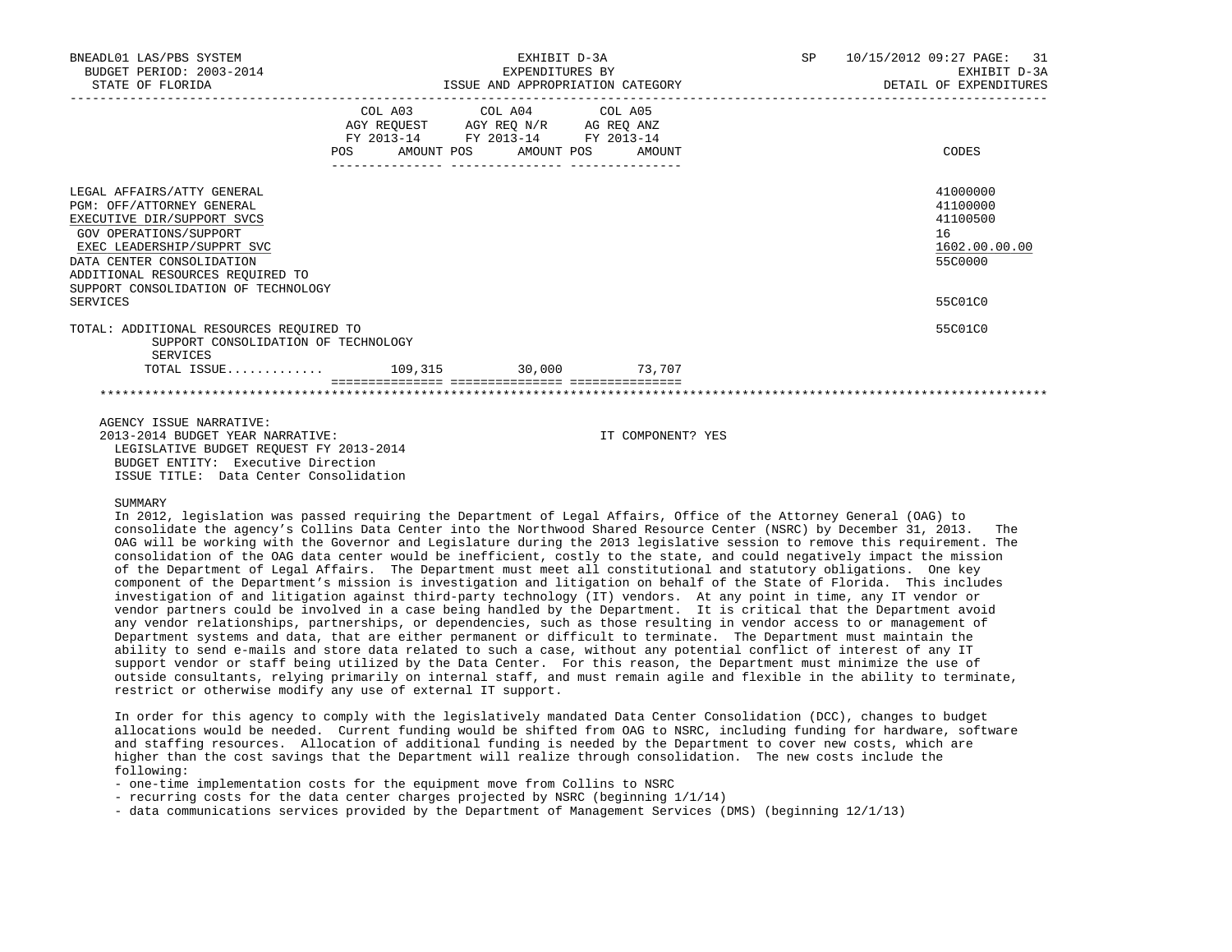| BNEADL01 LAS/PBS SYSTEM<br>BUDGET PERIOD: 2003-2014<br>STATE OF FLORIDA                                                                                                                                                                               | EXHIBIT D-3A<br>EXPENDITURES BY<br>ISSUE AND APPROPRIATION CATEGORY                                                                                             | 10/15/2012 09:27 PAGE: 32<br><b>SP</b><br>EXHIBIT D-3A<br>DETAIL OF EXPENDITURES |
|-------------------------------------------------------------------------------------------------------------------------------------------------------------------------------------------------------------------------------------------------------|-----------------------------------------------------------------------------------------------------------------------------------------------------------------|----------------------------------------------------------------------------------|
|                                                                                                                                                                                                                                                       | COL A03 COL A04 COL A05<br>AGY REOUEST AGY REO N/R AG REO ANZ<br>FY 2013-14 FY 2013-14 FY 2013-14<br>AMOUNT POS AMOUNT POS<br>POS<br>AMOUNT<br>________________ | CODES                                                                            |
| LEGAL AFFAIRS/ATTY GENERAL<br>PGM: OFF/ATTORNEY GENERAL<br>EXECUTIVE DIR/SUPPORT SVCS<br>GOV OPERATIONS/SUPPORT<br>EXEC LEADERSHIP/SUPPRT SVC<br>DATA CENTER CONSOLIDATION<br>ADDITIONAL RESOURCES REQUIRED TO<br>SUPPORT CONSOLIDATION OF TECHNOLOGY |                                                                                                                                                                 | 41000000<br>41100000<br>41100500<br>16<br>1602.00.00.00<br>55C0000               |
| SERVICES                                                                                                                                                                                                                                              |                                                                                                                                                                 | 55C01C0                                                                          |

 Based on current information, the projected five-year cost to the agency resulting from Data Center Consolidation is \$721,403.

#### BENEFITS

 There will be very limited or no benefit to the OAG or to the state with the funding of this request. Approval of this request will only allow OAG to implement the legislatively mandated Data Center Consolidation.

## IMPLEMENTATION TIMELINE

As defined in statute, our agency's consolidation is to be completed by 12/31/2013.

## ASSUMPTIONS

The accuracy of the budgetary impact of DCC would be dependent upon the following assumptions:

- 1. The consolidation of OAG's Collins Data Center into NSRC would be implemented during December 2013 and completed by 12/31/2013.
- 2. Costs provided by NSRC for data center services are accurate and will commence on 1/1/14.
- 3. Costs provided by DMS for additional data communication services are accurate, new services will commence on 12/1/13 (to allow for pre-consolidation testing) and changes to existing services can be completed by 12/31/13.
- 4. The information provided by NSRC and DMS used for preparation of Data Center Consolidation planning spreadsheet is accurate.
- 5. The assumptions included in the agency's DCC planning documents are and will remain valid.

### CONSTRATIVE

 Based on information provided by NSRC during DCC planning, OAG has determined that the work effort shifting from OAG to NSRC only accounts for approximately one-sixth of an FTE. This work is currently spread across seven different permanent OAG I.T. staff. Reallocation of salary budget should not include loss of actual positions from OAG.

# ESTIMATED COSTS

 Costs shifting from OAG to NSRC were outlined in the agency's Data Center Consolidation planning spreadsheet, which was completed with assistance from NSRC. Additional costs for data center services were provided by NSRC, based on the agency's Data Center Consolidation planning documents. Additional costs for data communication services were provided by DMS, based on monitoring and analysis of current network bandwidth utilization. The estimate for one-time equipment move is based on informal quotes obtained from vendors.

#### FY2013-14

| Inter Agency Reorganizations-Information Technology   | FY 13-14   | FY 14-15   |
|-------------------------------------------------------|------------|------------|
| Deduct from Agency Data Center Services (OAG to NSRC) |            |            |
| Hardware (OCO):                                       | $-565.321$ |            |
| Personnel (6 months):                                 | $-5$ 7.343 | $-5$ 7.343 |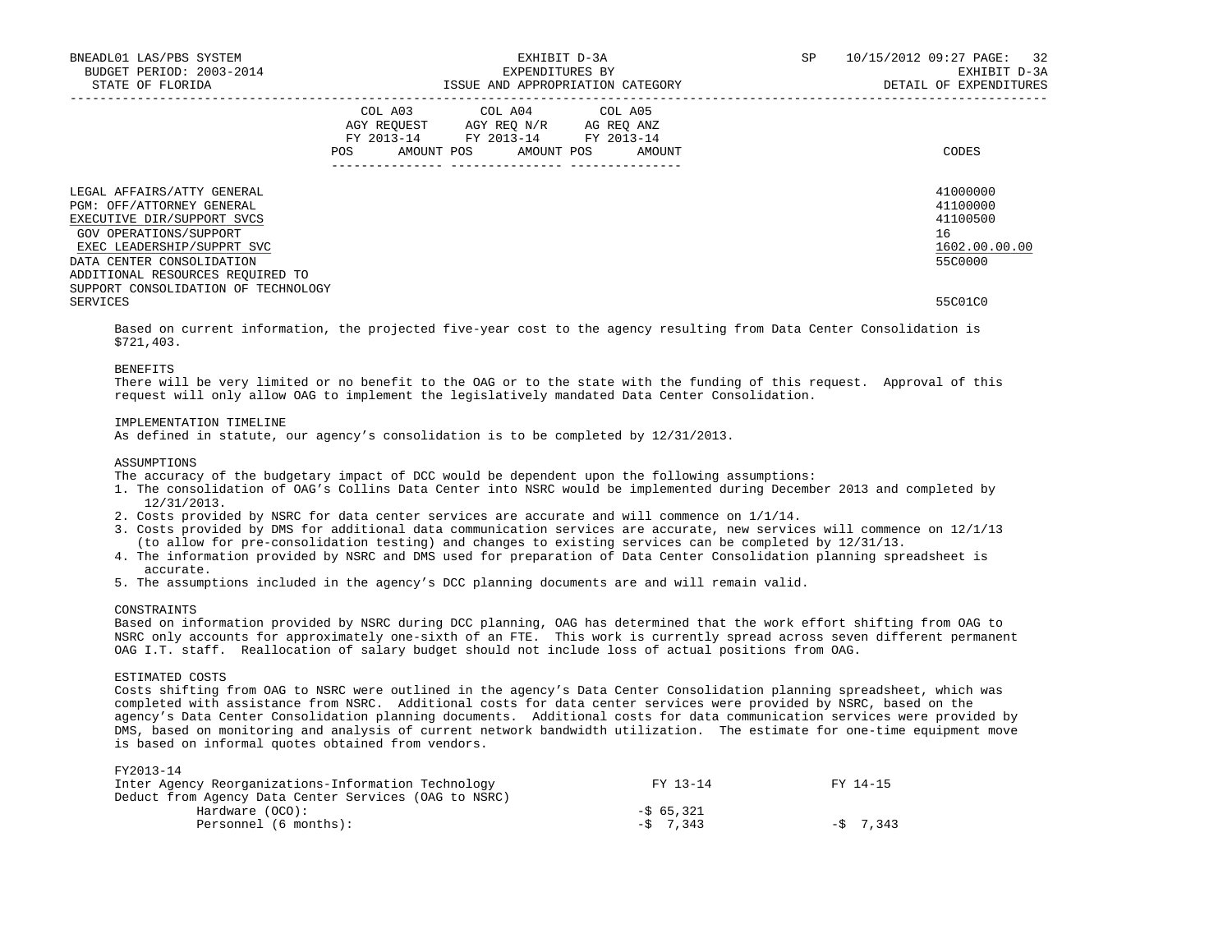| BNEADL01 LAS/PBS SYSTEM<br>BUDGET PERIOD: 2003-2014<br>STATE OF FLORIDA                                                                                                                                                                                                                                                                                               |              |                                                                                                                                                                                                | EXHIBIT D-3A<br>EXPENDITURES BY | ISSUE AND APPROPRIATION CATEGORY                              | SP       |                                            | 10/15/2012 09:27 PAGE:<br>33<br>EXHIBIT D-3A<br>DETAIL OF EXPENDITURES |
|-----------------------------------------------------------------------------------------------------------------------------------------------------------------------------------------------------------------------------------------------------------------------------------------------------------------------------------------------------------------------|--------------|------------------------------------------------------------------------------------------------------------------------------------------------------------------------------------------------|---------------------------------|---------------------------------------------------------------|----------|--------------------------------------------|------------------------------------------------------------------------|
|                                                                                                                                                                                                                                                                                                                                                                       |              | $\begin{tabular}{lcccc} COL A03 & COL A04 & COL A05 \\ AGY REQUEST & AGY REQ N/R & AG REQ ANZ \\ FY & 2013-14 & FY & 2013-14 & FY & 2013-14 \end{tabular}$<br>POS AMOUNT POS AMOUNT POS AMOUNT |                                 |                                                               |          |                                            | CODES                                                                  |
|                                                                                                                                                                                                                                                                                                                                                                       |              |                                                                                                                                                                                                |                                 |                                                               |          |                                            |                                                                        |
| LEGAL AFFAIRS/ATTY GENERAL<br>PGM: OFF/ATTORNEY GENERAL<br>EXECUTIVE DIR/SUPPORT SVCS<br>GOV OPERATIONS/SUPPORT<br>EXEC LEADERSHIP/SUPPRT SVC<br>DATA CENTER CONSOLIDATION<br>ADDITIONAL RESOURCES REQUIRED TO<br>SUPPORT CONSOLIDATION OF TECHNOLOGY                                                                                                                 |              |                                                                                                                                                                                                |                                 |                                                               |          |                                            | 41000000<br>41100000<br>41100500<br>16<br>1602.00.00.00<br>55C0000     |
| <b>SERVICES</b>                                                                                                                                                                                                                                                                                                                                                       |              |                                                                                                                                                                                                |                                 |                                                               |          |                                            | 55C01C0                                                                |
| Software:<br>Admin Overhead (6 months):<br>TOTAL:                                                                                                                                                                                                                                                                                                                     |              |                                                                                                                                                                                                |                                 | $-$ \$ 553<br>$-573,217$                                      |          | $-5$ 16,039<br>$-$ \$ 553<br>$-5$ 23,935   |                                                                        |
| Add Services Provided by Primary Data Center<br>TOTAL:                                                                                                                                                                                                                                                                                                                |              |                                                                                                                                                                                                |                                 | \$73,217                                                      |          | \$23,935                                   |                                                                        |
| Additional Resources Required to Support Consolidation of Technology Services<br>Costs for OAG:<br>One-time Equipment Move:<br>NSRC Data Center Services (6 months):<br>DMS Data Communication Services (7 months):<br>Replacement of Salary and Benefit to continue Staff<br>TOTAL:<br>First Year Additional Agency Costs \$109,315<br>Additional Years Agency Costs |              | \$153,022                                                                                                                                                                                      |                                 | $$30,000$ NR<br>\$129,749<br>\$15,440<br>\$7,343<br>\$109,315 |          | \$65,248<br>\$1,116<br>\$7,343<br>\$73,707 |                                                                        |
| Projected 5-Year Cost to the Agency for Data Center Consolidation: \$721,403                                                                                                                                                                                                                                                                                          |              |                                                                                                                                                                                                |                                 |                                                               |          |                                            |                                                                        |
| POSITION DETAIL OF SALARIES AND BENEFITS:                                                                                                                                                                                                                                                                                                                             | FTE <b>F</b> |                                                                                                                                                                                                |                                 | BASE RATE ADDITIVES BENEFITS                                  | SUBTOTAL | °                                          | LAPSE LAPSED SALARIES<br>AND BENEFITS                                  |
| A03 - AGY REQUEST FY 2013-14                                                                                                                                                                                                                                                                                                                                          |              |                                                                                                                                                                                                |                                 |                                                               |          |                                            |                                                                        |
|                                                                                                                                                                                                                                                                                                                                                                       |              |                                                                                                                                                                                                |                                 |                                                               |          |                                            |                                                                        |
| CHANGES TO CURRENTLY AUTHORIZED POSITIONS<br>OTHER SALARY AMOUNT<br>1000 GENERAL REVENUE FUND                                                                                                                                                                                                                                                                         |              |                                                                                                                                                                                                |                                 |                                                               |          |                                            | 7,343<br>-------------<br>7,343<br>==============                      |
|                                                                                                                                                                                                                                                                                                                                                                       |              |                                                                                                                                                                                                |                                 |                                                               |          |                                            |                                                                        |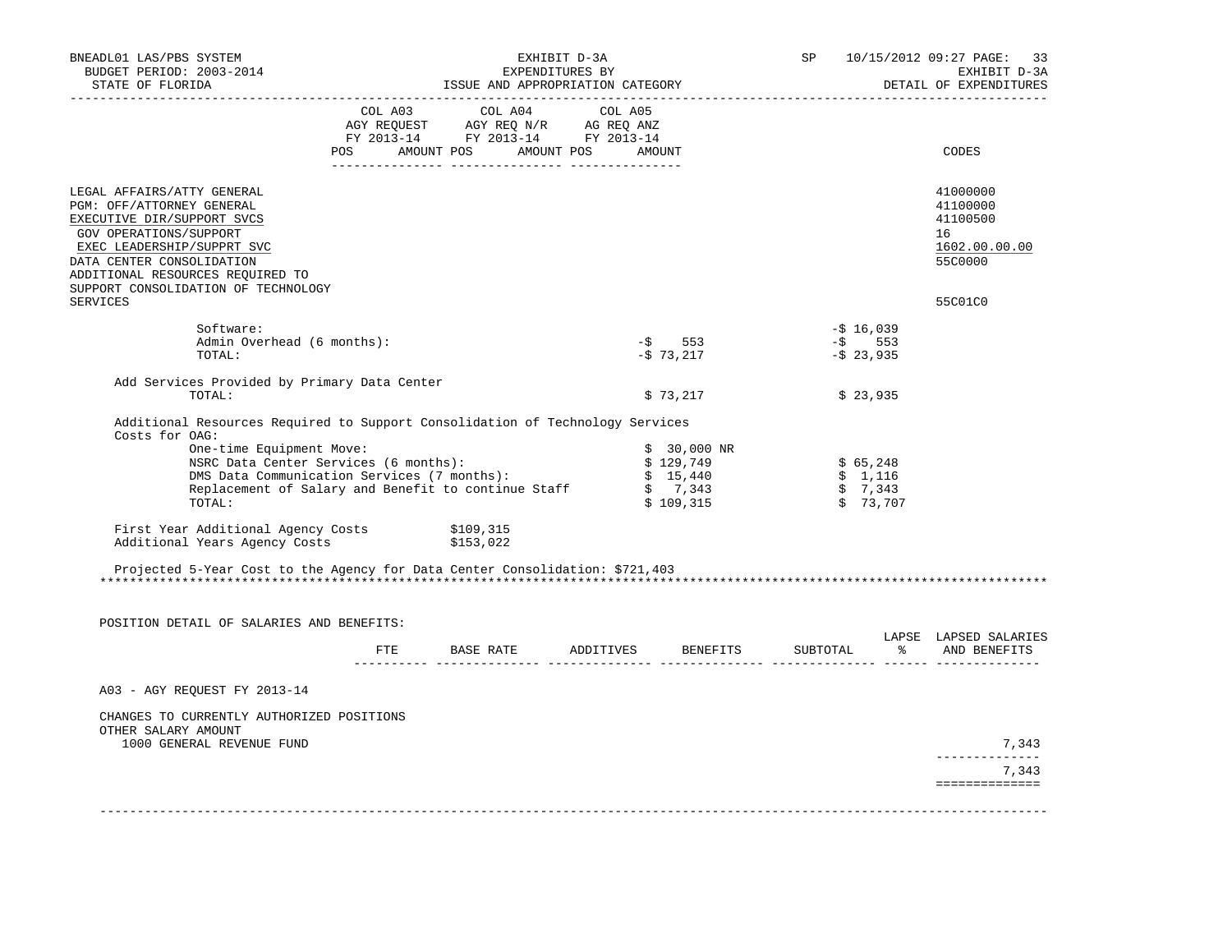| BNEADL01 LAS/PBS SYSTEM<br>BUDGET PERIOD: 2003-2014<br>STATE OF FLORIDA                                                                                                                                                                               |            | EXHIBIT D-3A<br>EXPENDITURES BY<br>ISSUE AND APPROPRIATION CATEGORY                                             |                      |          | SP 10/15/2012 09:27 PAGE: 34<br>EXHIBIT D-3A<br>DETAIL OF EXPENDITURES |
|-------------------------------------------------------------------------------------------------------------------------------------------------------------------------------------------------------------------------------------------------------|------------|-----------------------------------------------------------------------------------------------------------------|----------------------|----------|------------------------------------------------------------------------|
| -------------------                                                                                                                                                                                                                                   | <b>POS</b> | COL A03 COL A04 COL A05<br>AGY REQUEST AGY REQ N/R AG REQ ANZ<br>FY 2013-14 FY 2013-14 FY 2013-14<br>AMOUNT POS | AMOUNT POS<br>AMOUNT |          | CODES                                                                  |
| LEGAL AFFAIRS/ATTY GENERAL<br>PGM: OFF/ATTORNEY GENERAL<br>EXECUTIVE DIR/SUPPORT SVCS<br>GOV OPERATIONS/SUPPORT<br>EXEC LEADERSHIP/SUPPRT SVC<br>DATA CENTER CONSOLIDATION<br>ADDITIONAL RESOURCES REQUIRED TO<br>SUPPORT CONSOLIDATION OF TECHNOLOGY |            |                                                                                                                 |                      |          | 41000000<br>41100000<br>41100500<br>16<br>1602.00.00.00<br>55C0000     |
| SERVICES                                                                                                                                                                                                                                              |            |                                                                                                                 |                      |          | 55C01C0                                                                |
| POSITION DETAIL OF SALARIES AND BENEFITS:                                                                                                                                                                                                             | FTE        | BASE RATE ADDITIVES BENEFITS                                                                                    |                      | SUBTOTAL | LAPSE LAPSED SALARIES<br>% AND BENEFITS                                |
| A05 - AG REO ANZ FY 2013-14<br>CHANGES TO CURRENTLY AUTHORIZED POSITIONS<br>OTHER SALARY AMOUNT<br>1000 GENERAL REVENUE FUND                                                                                                                          |            |                                                                                                                 |                      |          | 7,343<br>-------------                                                 |
|                                                                                                                                                                                                                                                       |            |                                                                                                                 |                      |          | 7,343<br>==============                                                |
| TOTAL: EXEC LEADERSHIP/SUPPRT SVC<br>BY FUND TYPE<br>GENERAL REVENUE FUND<br>TRUST FUNDS                                                                                                                                                              | 5,182,274  | 7,103,086 255,553 73,707<br>225,553                                                                             |                      |          | 1602.00.00.00<br>1000<br>2000                                          |
| TOTAL POSITIONS 133.00<br>TOTAL PROG COMP 12,285,360 481,106 73,707<br>TOTAL SALARY RATE $6,427,726$                                                                                                                                                  |            |                                                                                                                 |                      |          |                                                                        |
| TOTAL: EXECUTIVE DIR/SUPPORT SVCS<br>BY FUND TYPE<br>GENERAL REVENUE FUND<br>TRUST FUNDS                                                                                                                                                              | 5,189,962  | 225,553                                                                                                         | 73,707               |          | 41100500<br>1000<br>2000                                               |
| TOTAL POSITIONS $133.00$<br>TOTAL BUREAU 12, 293, 048 481, 106 73, 707<br>TOTAL SALARY RATE $6.434.620$                                                                                                                                               |            |                                                                                                                 |                      |          |                                                                        |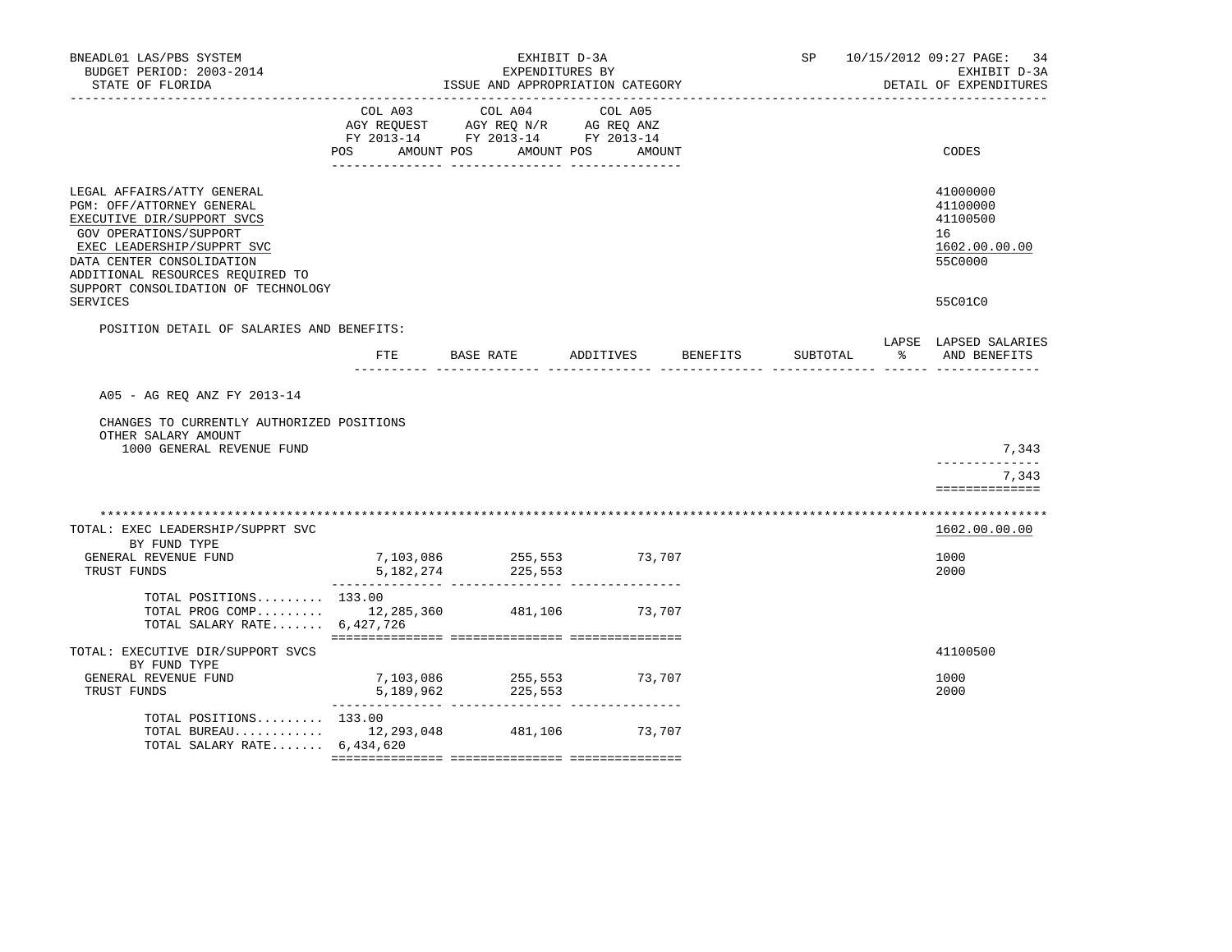| BNEADL01 LAS/PBS SYSTEM<br>BUDGET PERIOD: 2003-2014<br>STATE OF FLORIDA                                                                                                                                                                     |                    | __________________________________  | EXHIBIT D-3A<br>EXPENDITURES BY                                                                                | ISSUE AND APPROPRIATION CATEGORY | SP | 10/15/2012 09:27 PAGE: 35<br>DETAIL OF EXPENDITURES                    | EXHIBIT D-3A  |
|---------------------------------------------------------------------------------------------------------------------------------------------------------------------------------------------------------------------------------------------|--------------------|-------------------------------------|----------------------------------------------------------------------------------------------------------------|----------------------------------|----|------------------------------------------------------------------------|---------------|
|                                                                                                                                                                                                                                             |                    | COL A03                             | COL A04<br>AGY REQUEST AGY REQ N/R AG REQ ANZ<br>FY 2013-14 FY 2013-14 FY 2013-14<br>POS AMOUNT POS AMOUNT POS | COL A05<br>AMOUNT                |    | CODES                                                                  |               |
| LEGAL AFFAIRS/ATTY GENERAL<br>PGM: OFF/ATTORNEY GENERAL<br>CRIMINAL/CIVIL LITIGATION<br>PUBLIC PROTECTION<br>LEGAL REPRESENTATION<br>ESTIMATED EXPENDITURES<br>ESTIMATED EXPENDITURES - OPERATIONS<br>SALARY RATE<br>SALARY RATE 45,207,448 |                    |                                     |                                                                                                                |                                  |    | 41000000<br>41100000<br>41101000<br>12<br>1000000<br>1001000<br>000000 | 1203.00.00.00 |
| SALARIES AND BENEFITS                                                                                                                                                                                                                       |                    |                                     |                                                                                                                |                                  |    | 010000                                                                 |               |
| GENERAL REVENUE FUND                                                                                                                                                                                                                        | $-MATCH$           | $-$ STATE $14,860,701$<br>2,517,534 |                                                                                                                |                                  |    | 1000 1<br>1000 2                                                       |               |
| TOTAL GENERAL REVENUE FUND                                                                                                                                                                                                                  |                    | 17,378,235                          |                                                                                                                |                                  |    | 1000                                                                   |               |
| CRIMES COMPENSATION TF                                                                                                                                                                                                                      |                    | $-STATE$ 5,826                      |                                                                                                                |                                  |    | 2149 1                                                                 |               |
| FEDERAL GRANTS TRUST FUND -FEDERL 10,794,000                                                                                                                                                                                                | $-$ RECPNT         | 383,319                             |                                                                                                                |                                  |    | 2261 3<br>2261 9                                                       |               |
| TOTAL FEDERAL GRANTS TRUST FUND 11,177,319                                                                                                                                                                                                  |                    |                                     |                                                                                                                |                                  |    | 2261                                                                   |               |
| LEGAL SERVICES TRUST FUND -STATE 21,075,194                                                                                                                                                                                                 |                    |                                     |                                                                                                                |                                  |    | 2438 1                                                                 |               |
| LEGAL AFFAIRS REVOLVING TF-STATE 7,115,546                                                                                                                                                                                                  |                    |                                     |                                                                                                                |                                  |    | 2439 1                                                                 |               |
| MOTOR VEHICLE WARRANTY TF -STATE 1.408.926                                                                                                                                                                                                  |                    |                                     |                                                                                                                |                                  |    | $2492 \quad 1$                                                         |               |
| OPERATING TRUST FUND                                                                                                                                                                                                                        |                    | $-$ STATE 977,734                   |                                                                                                                |                                  |    | 2510 1                                                                 |               |
| TOTAL POSITIONS $933.00$<br>TOTAL APPRO                                                                                                                                                                                                     |                    | 59,138,780                          |                                                                                                                |                                  |    |                                                                        |               |
| OTHER PERSONAL SERVICES                                                                                                                                                                                                                     |                    |                                     |                                                                                                                |                                  |    | 030000                                                                 |               |
| GENERAL REVENUE FUND                                                                                                                                                                                                                        | -STATE<br>$-MATCH$ | 90,995<br>66,220                    |                                                                                                                |                                  |    | 1000 1<br>1000 2                                                       |               |
| TOTAL GENERAL REVENUE FUND                                                                                                                                                                                                                  |                    | 157,215                             |                                                                                                                |                                  |    | 1000                                                                   |               |
| FEDERAL GRANTS TRUST FUND -FEDERL 125,709                                                                                                                                                                                                   |                    |                                     |                                                                                                                |                                  |    | 2261 3                                                                 |               |
| GRANTS AND DONATIONS TF                                                                                                                                                                                                                     |                    | $-STATE$ 100,000                    |                                                                                                                |                                  |    | 2339 1                                                                 |               |
| LEGAL SERVICES TRUST FUND -STATE 1,046,995                                                                                                                                                                                                  |                    |                                     |                                                                                                                |                                  |    | 2438 1                                                                 |               |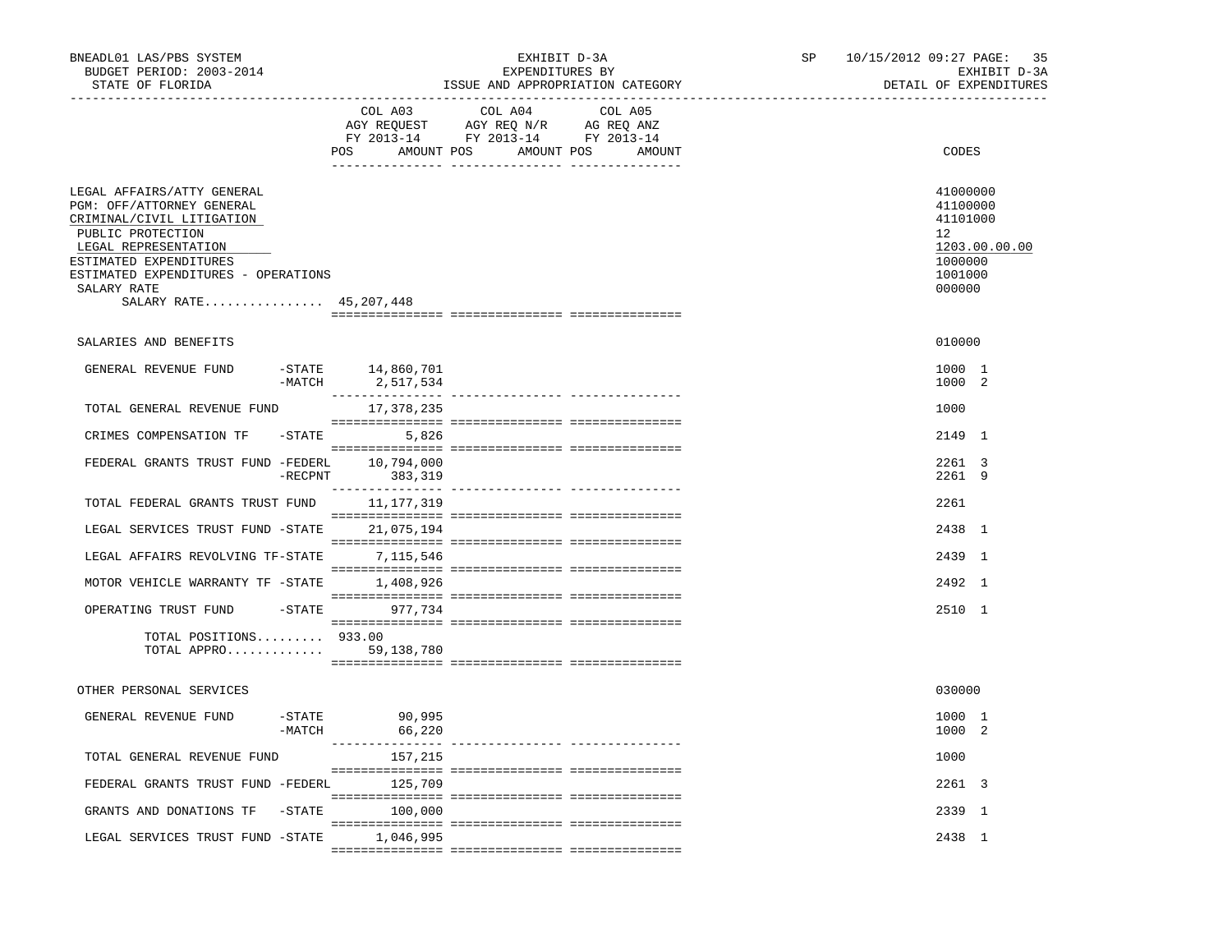| BNEADL01 LAS/PBS SYSTEM<br>BUDGET PERIOD: 2003-2014<br>STATE OF FLORIDA                                                                                                                                                                                                                      |                    |                                    | EXHIBIT D-3A<br>EXPENDITURES BY                                                                                               | ISSUE AND APPROPRIATION CATEGORY | SP | 10/15/2012 09:27 PAGE: 36<br>EXHIBIT D-3A<br>DETAIL OF EXPENDITURES                                            |
|----------------------------------------------------------------------------------------------------------------------------------------------------------------------------------------------------------------------------------------------------------------------------------------------|--------------------|------------------------------------|-------------------------------------------------------------------------------------------------------------------------------|----------------------------------|----|----------------------------------------------------------------------------------------------------------------|
|                                                                                                                                                                                                                                                                                              |                    | COL A03                            | COL A04 COL A05<br>AGY REQUEST AGY REQ N/R AG REQ ANZ<br>FY 2013-14 FY 2013-14 FY 2013-14<br>POS AMOUNT POS AMOUNT POS AMOUNT |                                  |    | <b>CODES</b>                                                                                                   |
| LEGAL AFFAIRS/ATTY GENERAL<br>PGM: OFF/ATTORNEY GENERAL<br>CRIMINAL/CIVIL LITIGATION<br>PUBLIC PROTECTION<br>LEGAL REPRESENTATION<br>ESTIMATED EXPENDITURES<br>ESTIMATED EXPENDITURES - OPERATIONS<br>OTHER PERSONAL SERVICES<br>MOTOR VEHICLE WARRANTY TF -STATE<br>TOTAL APPRO $1,515,431$ |                    | 85,512                             |                                                                                                                               |                                  |    | 41000000<br>41100000<br>41101000<br>12 <sup>°</sup><br>1203.00.00.00<br>1000000<br>1001000<br>030000<br>2492 1 |
| <b>EXPENSES</b>                                                                                                                                                                                                                                                                              |                    |                                    |                                                                                                                               |                                  |    | 040000                                                                                                         |
| GENERAL REVENUE FUND                                                                                                                                                                                                                                                                         | $-MATCH$           | $-$ STATE $1, 451, 708$<br>241,337 |                                                                                                                               |                                  |    | 1000 1<br>1000 2                                                                                               |
| TOTAL GENERAL REVENUE FUND                                                                                                                                                                                                                                                                   |                    | 1,693,045                          |                                                                                                                               |                                  |    | 1000                                                                                                           |
| FEDERAL GRANTS TRUST FUND -FEDERL                                                                                                                                                                                                                                                            | $-$ RECPNT         | 1,481,700<br>71,912                |                                                                                                                               |                                  |    | 2261 3<br>2261 9                                                                                               |
| TOTAL FEDERAL GRANTS TRUST FUND 1,553,612                                                                                                                                                                                                                                                    |                    |                                    |                                                                                                                               |                                  |    | 2261                                                                                                           |
| GRANTS AND DONATIONS TF -STATE 250,000                                                                                                                                                                                                                                                       |                    |                                    |                                                                                                                               |                                  |    | 2339 1                                                                                                         |
| LEGAL SERVICES TRUST FUND -STATE 3,220,196                                                                                                                                                                                                                                                   |                    |                                    |                                                                                                                               |                                  |    | 2438 1                                                                                                         |
| LEGAL AFFAIRS REVOLVING TF-STATE                                                                                                                                                                                                                                                             |                    | 5,539                              |                                                                                                                               |                                  |    | 2439 1                                                                                                         |
| MOTOR VEHICLE WARRANTY TF -STATE 427,056                                                                                                                                                                                                                                                     |                    |                                    |                                                                                                                               |                                  |    | 2492 1                                                                                                         |
| OPERATING TRUST FUND -MATCH 7,830                                                                                                                                                                                                                                                            |                    |                                    |                                                                                                                               |                                  |    | 2510 2                                                                                                         |
| TOTAL APPRO                                                                                                                                                                                                                                                                                  |                    | 7,157,278                          |                                                                                                                               |                                  |    |                                                                                                                |
| OPERATING CAPITAL OUTLAY                                                                                                                                                                                                                                                                     |                    |                                    |                                                                                                                               |                                  |    | 060000                                                                                                         |
| GENERAL REVENUE FUND                                                                                                                                                                                                                                                                         | -STATE<br>$-MATCH$ | 211,806<br>101,939                 |                                                                                                                               |                                  |    | 1000 1<br>1000 2                                                                                               |
| TOTAL GENERAL REVENUE FUND                                                                                                                                                                                                                                                                   |                    | 313,745                            |                                                                                                                               |                                  |    | 1000                                                                                                           |
| FEDERAL GRANTS TRUST FUND -FEDERL 303,530                                                                                                                                                                                                                                                    |                    |                                    |                                                                                                                               |                                  |    | 2261 3                                                                                                         |
| GRANTS AND DONATIONS TF                                                                                                                                                                                                                                                                      | -FEDERL            | 150,000                            |                                                                                                                               |                                  |    | 2339 3                                                                                                         |
|                                                                                                                                                                                                                                                                                              |                    |                                    |                                                                                                                               |                                  |    |                                                                                                                |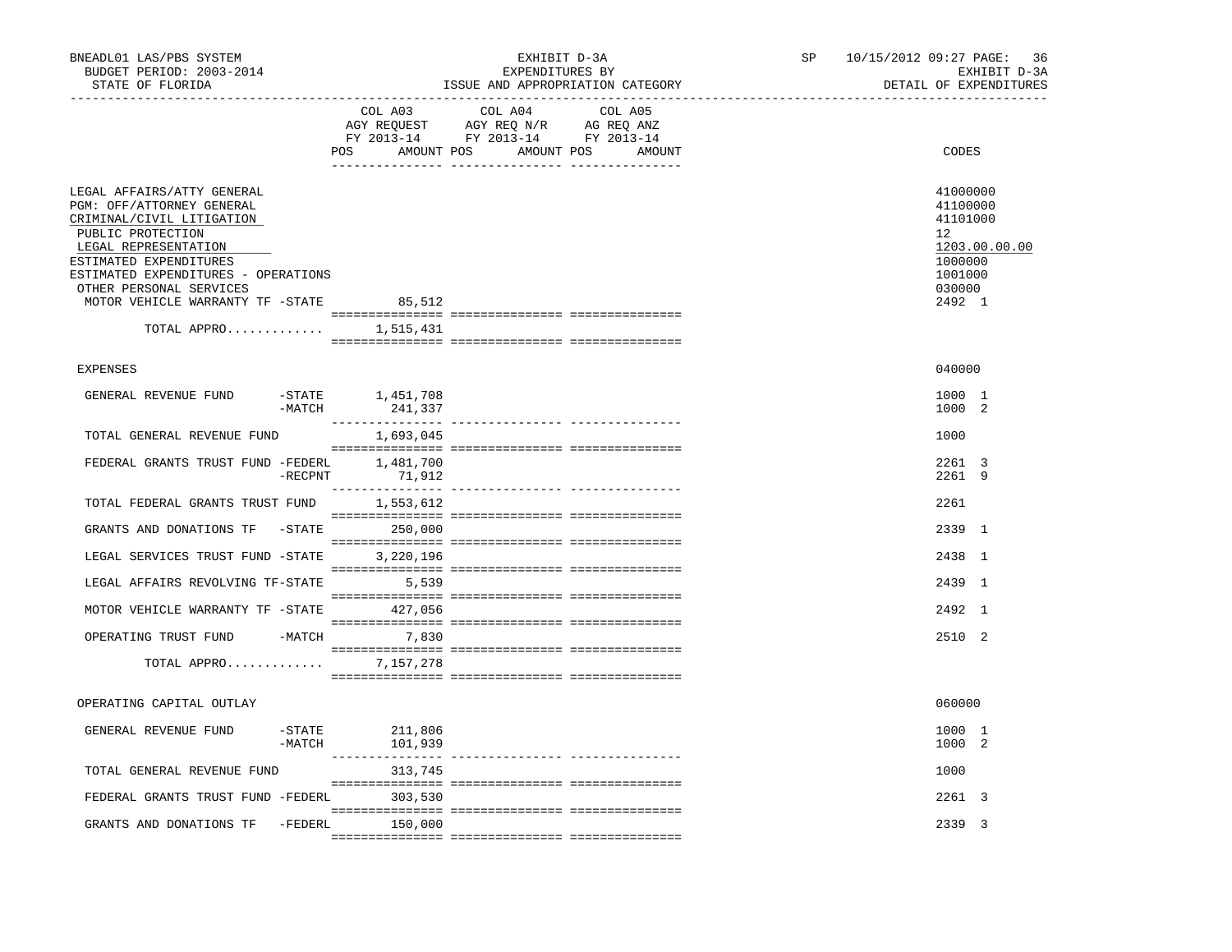| BNEADL01 LAS/PBS SYSTEM<br>BUDGET PERIOD: 2003-2014<br>STATE OF FLORIDA                                                                                                                                                                                                                                                                                                         | EXHIBIT D-3A<br>EXPENDITURES BY<br>ISSUE AND APPROPRIATION CATEGORY<br>________________________________                                                                                                                                                                   | 10/15/2012 09:27 PAGE:<br>37<br>SP<br>EXHIBIT D-3A<br>DETAIL OF EXPENDITURES                                                                 |
|---------------------------------------------------------------------------------------------------------------------------------------------------------------------------------------------------------------------------------------------------------------------------------------------------------------------------------------------------------------------------------|---------------------------------------------------------------------------------------------------------------------------------------------------------------------------------------------------------------------------------------------------------------------------|----------------------------------------------------------------------------------------------------------------------------------------------|
|                                                                                                                                                                                                                                                                                                                                                                                 | COL A03<br>COL A04<br>COL A05<br>$\begin{tabular}{lllllllll} \bf AGY & \bf REQUEST & \bf AGY & \bf REQ & \tt M/R & \tt AG & \tt REQ & \tt ANZ \\ \bf FY & \tt 2013-14 & \tt FY & \tt 2013-14 & \tt FY & \tt 2013-14 \\ \end{tabular}$<br>POS AMOUNT POS AMOUNT POS AMOUNT | CODES                                                                                                                                        |
| LEGAL AFFAIRS/ATTY GENERAL<br>PGM: OFF/ATTORNEY GENERAL<br>CRIMINAL/CIVIL LITIGATION<br>PUBLIC PROTECTION<br>LEGAL REPRESENTATION<br>ESTIMATED EXPENDITURES<br>ESTIMATED EXPENDITURES - OPERATIONS<br>OPERATING CAPITAL OUTLAY<br>LEGAL SERVICES TRUST FUND -STATE<br>LEGAL AFFAIRS REVOLVING TF-STATE<br>MOTOR VEHICLE WARRANTY TF -STATE<br>TOTAL APPRO 1,746,718<br>LUMP SUM | 883,391<br>51,938<br>44, 114                                                                                                                                                                                                                                              | 41000000<br>41100000<br>41101000<br>12 <sup>°</sup><br>1203.00.00.00<br>1000000<br>1001000<br>060000<br>2438 1<br>2439 1<br>2492 1<br>090000 |
| ATTY GEN'L - RESERVE FTE                                                                                                                                                                                                                                                                                                                                                        | 50.00                                                                                                                                                                                                                                                                     | 090218                                                                                                                                       |
| SPECIAL CATEGORIES<br>ACQUISITION/MOTOR VEHICLES                                                                                                                                                                                                                                                                                                                                |                                                                                                                                                                                                                                                                           | 100000<br>100021                                                                                                                             |
| GENERAL REVENUE FUND -MATCH<br>FEDERAL GRANTS TRUST FUND -FEDERL                                                                                                                                                                                                                                                                                                                | 53,927<br>203,551<br>---------------                                                                                                                                                                                                                                      | 1000 2<br>2261 3                                                                                                                             |
| TOTAL APPRO                                                                                                                                                                                                                                                                                                                                                                     | 257,478                                                                                                                                                                                                                                                                   |                                                                                                                                              |
| MEDICAID FRAUD INFORM REWD                                                                                                                                                                                                                                                                                                                                                      |                                                                                                                                                                                                                                                                           | 100053                                                                                                                                       |
| OPERATING TRUST FUND                                                                                                                                                                                                                                                                                                                                                            | $-STATE$ 2,000,000                                                                                                                                                                                                                                                        | 2510 1                                                                                                                                       |
| ANTITRUST INVESTIGATIONS                                                                                                                                                                                                                                                                                                                                                        |                                                                                                                                                                                                                                                                           | 100119                                                                                                                                       |
| LEGAL AFFAIRS REVOLVING TF-STATE 1,478,249                                                                                                                                                                                                                                                                                                                                      |                                                                                                                                                                                                                                                                           | 2439 1                                                                                                                                       |
| CONTRACTED SERVICES                                                                                                                                                                                                                                                                                                                                                             |                                                                                                                                                                                                                                                                           | 100777                                                                                                                                       |
| GENERAL REVENUE FUND<br>$-$ STATE<br>$-MATCH$                                                                                                                                                                                                                                                                                                                                   | 152,434<br>5,450                                                                                                                                                                                                                                                          | 1000 1<br>1000 2                                                                                                                             |
| TOTAL GENERAL REVENUE FUND                                                                                                                                                                                                                                                                                                                                                      | 157,884                                                                                                                                                                                                                                                                   | 1000                                                                                                                                         |
| FEDERAL GRANTS TRUST FUND -FEDERL                                                                                                                                                                                                                                                                                                                                               | 144,731                                                                                                                                                                                                                                                                   | 2261 3                                                                                                                                       |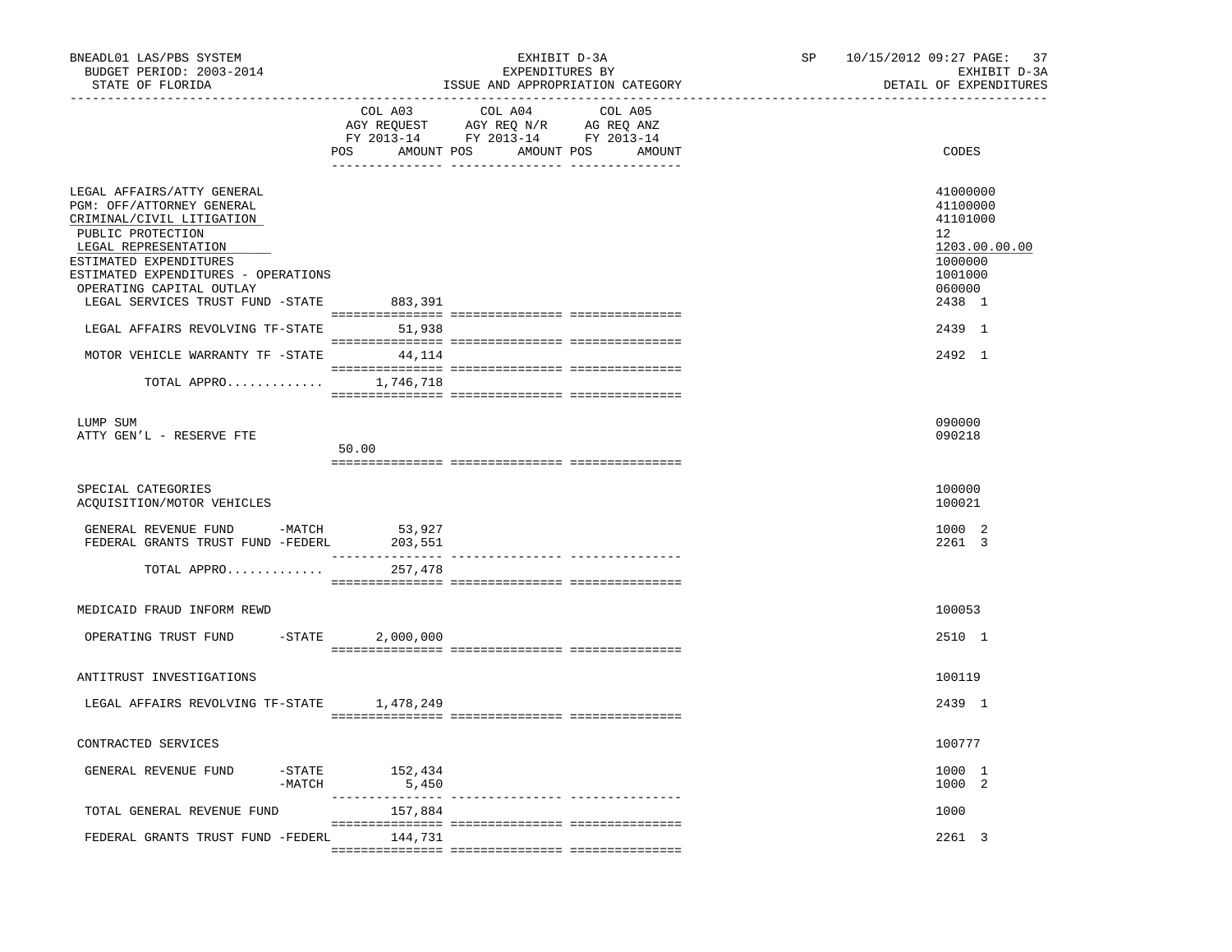| BNEADL01 LAS/PBS SYSTEM<br>BUDGET PERIOD: 2003-2014<br>STATE OF FLORIDA                                                                                                                                                                                                                     |          |                          | EXHIBIT D-3A<br>EXPENDITURES BY                                                                                            | ISSUE AND APPROPRIATION CATEGORY | SP 10/15/2012 09:27 PAGE: 38<br>EXHIBIT D-3A<br>DETAIL OF EXPENDITURES                                      |
|---------------------------------------------------------------------------------------------------------------------------------------------------------------------------------------------------------------------------------------------------------------------------------------------|----------|--------------------------|----------------------------------------------------------------------------------------------------------------------------|----------------------------------|-------------------------------------------------------------------------------------------------------------|
|                                                                                                                                                                                                                                                                                             |          | POS                      | COL A03 COL A04 COL A05<br>AGY REQUEST AGY REQ N/R AG REQ ANZ<br>FY 2013-14 FY 2013-14 FY 2013-14<br>AMOUNT POS AMOUNT POS | AMOUNT                           | CODES                                                                                                       |
| LEGAL AFFAIRS/ATTY GENERAL<br>PGM: OFF/ATTORNEY GENERAL<br>CRIMINAL/CIVIL LITIGATION<br>PUBLIC PROTECTION<br>LEGAL REPRESENTATION<br>ESTIMATED EXPENDITURES<br>ESTIMATED EXPENDITURES - OPERATIONS<br>SPECIAL CATEGORIES<br>CONTRACTED SERVICES<br>GRANTS AND DONATIONS TF -STATE 1,500,000 |          |                          |                                                                                                                            |                                  | 41000000<br>41100000<br>41101000<br>12<br>1203.00.00.00<br>1000000<br>1001000<br>100000<br>100777<br>2339 1 |
| LEGAL SERVICES TRUST FUND -STATE                                                                                                                                                                                                                                                            |          | 1,993,399                |                                                                                                                            |                                  | 2438 1                                                                                                      |
|                                                                                                                                                                                                                                                                                             |          |                          |                                                                                                                            |                                  |                                                                                                             |
| MOTOR VEHICLE WARRANTY TF -STATE                                                                                                                                                                                                                                                            |          | 74,281                   |                                                                                                                            |                                  | $2492 \quad 1$                                                                                              |
| TOTAL APPRO                                                                                                                                                                                                                                                                                 |          | 3,870,295                |                                                                                                                            |                                  |                                                                                                             |
| ECONOMIC CRIME LITIGATION                                                                                                                                                                                                                                                                   |          |                          |                                                                                                                            |                                  | 101020                                                                                                      |
| LEGAL AFFAIRS REVOLVING TF-STATE                                                                                                                                                                                                                                                            |          | 5,192,673                |                                                                                                                            |                                  | 2439 1                                                                                                      |
| LITIGATION EXPENSES                                                                                                                                                                                                                                                                         |          |                          |                                                                                                                            |                                  | 101981                                                                                                      |
| LEGAL SERVICES TRUST FUND -STATE                                                                                                                                                                                                                                                            |          | 46,500                   |                                                                                                                            |                                  | 2438 1                                                                                                      |
| RISK MANAGEMENT INSURANCE                                                                                                                                                                                                                                                                   |          |                          |                                                                                                                            |                                  | 103241                                                                                                      |
| GENERAL REVENUE FUND                                                                                                                                                                                                                                                                        | $-MATCH$ | -STATE 138,285<br>42,081 |                                                                                                                            |                                  | 1000 1<br>1000 2                                                                                            |
| TOTAL GENERAL REVENUE FUND                                                                                                                                                                                                                                                                  |          | 180,366                  |                                                                                                                            |                                  | 1000                                                                                                        |
| FEDERAL GRANTS TRUST FUND -FEDERL                                                                                                                                                                                                                                                           |          | 139,134                  |                                                                                                                            |                                  | 2261 3                                                                                                      |
| LEGAL SERVICES TRUST FUND -STATE                                                                                                                                                                                                                                                            |          | 251,833                  |                                                                                                                            |                                  | 2438 1                                                                                                      |
| LEGAL AFFAIRS REVOLVING TF-STATE                                                                                                                                                                                                                                                            |          | 100,712                  |                                                                                                                            |                                  | 2439 1                                                                                                      |
| MOTOR VEHICLE WARRANTY TF -STATE                                                                                                                                                                                                                                                            |          | 8,568                    |                                                                                                                            |                                  | 2492 1                                                                                                      |
| TOTAL APPRO                                                                                                                                                                                                                                                                                 |          | 680,613                  |                                                                                                                            |                                  |                                                                                                             |
|                                                                                                                                                                                                                                                                                             |          |                          |                                                                                                                            |                                  |                                                                                                             |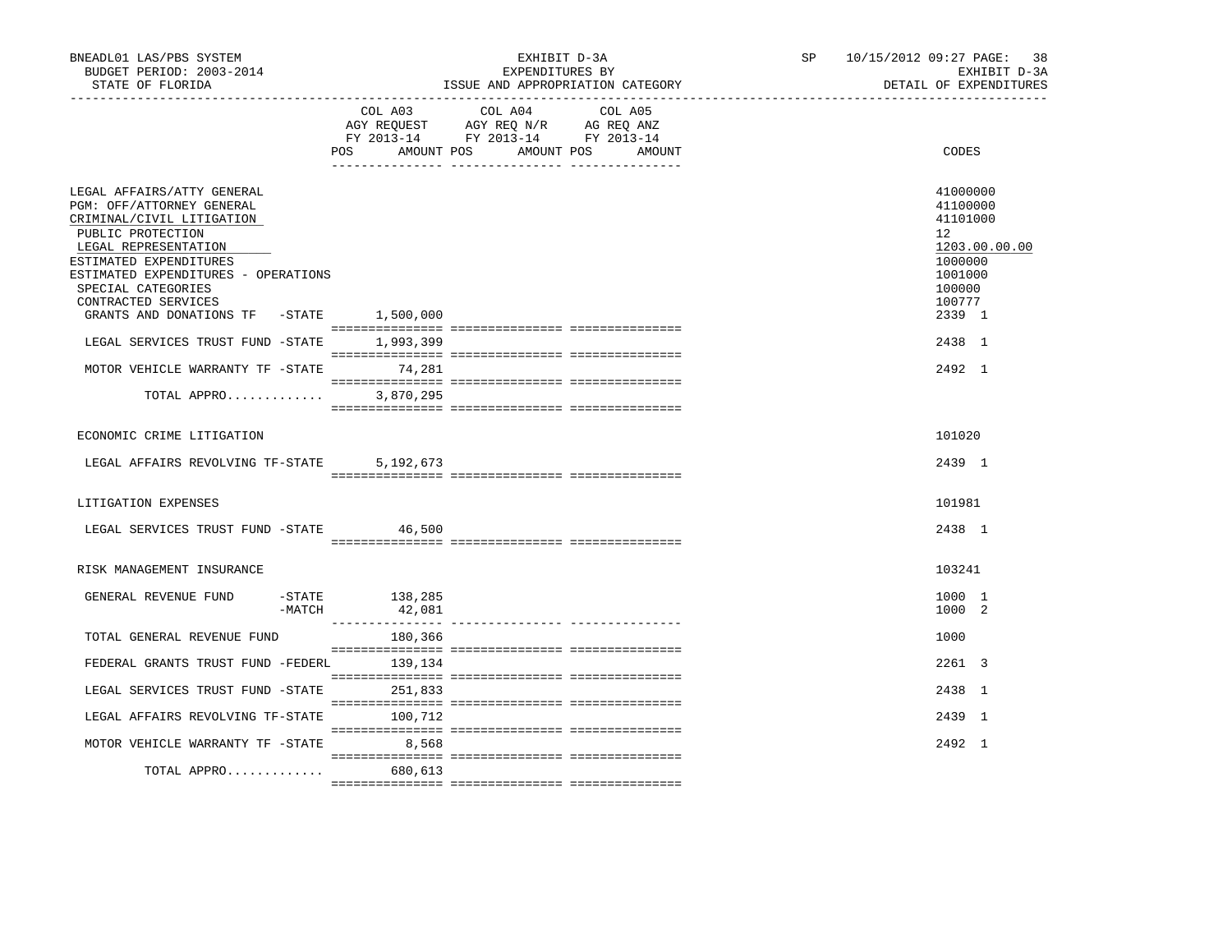| BNEADL01 LAS/PBS SYSTEM<br>BUDGET PERIOD: 2003-2014<br>STATE OF FLORIDA                                                                                                                                                                               |                       |                             | EXHIBIT D-3A<br>EXPENDITURES BY<br>ISSUE AND APPROPRIATION CATEGORY                                                   |         | SP and the set of the set of the set of the set of the set of the set of the set of the set of the set of the set of the set of the set of the set of the set of the set of the set of the set of the set of the set of the se | 10/15/2012 09:27 PAGE: 39<br>EXHIBIT D-3A<br>DETAIL OF EXPENDITURES<br>____________________________ |
|-------------------------------------------------------------------------------------------------------------------------------------------------------------------------------------------------------------------------------------------------------|-----------------------|-----------------------------|-----------------------------------------------------------------------------------------------------------------------|---------|--------------------------------------------------------------------------------------------------------------------------------------------------------------------------------------------------------------------------------|-----------------------------------------------------------------------------------------------------|
|                                                                                                                                                                                                                                                       |                       | COL A03                     | COL A04<br>AGY REQUEST AGY REQ N/R AG REQ ANZ<br>FY 2013-14 FY 2013-14 FY 2013-14<br>POS AMOUNT POS AMOUNT POS AMOUNT | COL A05 |                                                                                                                                                                                                                                | CODES                                                                                               |
| LEGAL AFFAIRS/ATTY GENERAL<br>PGM: OFF/ATTORNEY GENERAL<br>CRIMINAL/CIVIL LITIGATION<br>PUBLIC PROTECTION<br>LEGAL REPRESENTATION<br>ESTIMATED EXPENDITURES<br>ESTIMATED EXPENDITURES - OPERATIONS<br>SPECIAL CATEGORIES<br>SALARY INCENTIVE PAYMENTS |                       |                             |                                                                                                                       |         |                                                                                                                                                                                                                                | 41000000<br>41100000<br>41101000<br>12<br>1203.00.00.00<br>1000000<br>1001000<br>100000<br>103290   |
| GENERAL REVENUE FUND                                                                                                                                                                                                                                  | $-$ STATE<br>$-MATCH$ | 29,822<br>32,554            |                                                                                                                       |         |                                                                                                                                                                                                                                | 1000 1<br>1000 2                                                                                    |
| TOTAL GENERAL REVENUE FUND                                                                                                                                                                                                                            |                       | 62,376                      |                                                                                                                       |         |                                                                                                                                                                                                                                | 1000                                                                                                |
| FEDERAL GRANTS TRUST FUND -FEDERL                                                                                                                                                                                                                     |                       | 97,661                      |                                                                                                                       |         |                                                                                                                                                                                                                                | 2261 3                                                                                              |
| TOTAL APPRO 160,037                                                                                                                                                                                                                                   |                       |                             |                                                                                                                       |         |                                                                                                                                                                                                                                |                                                                                                     |
| LEASE/PURCHASE/EQUIPMENT                                                                                                                                                                                                                              |                       |                             |                                                                                                                       |         |                                                                                                                                                                                                                                | 105281                                                                                              |
| GENERAL REVENUE FUND                                                                                                                                                                                                                                  | -STATE<br>$-MATCH$    | 1,358<br>3,963              |                                                                                                                       |         |                                                                                                                                                                                                                                | 1000 1<br>1000 2                                                                                    |
| TOTAL GENERAL REVENUE FUND                                                                                                                                                                                                                            |                       | 5,321                       |                                                                                                                       |         |                                                                                                                                                                                                                                | 1000                                                                                                |
| FEDERAL GRANTS TRUST FUND -FEDERL                                                                                                                                                                                                                     |                       | 1,005                       |                                                                                                                       |         |                                                                                                                                                                                                                                | 2261 3                                                                                              |
| LEGAL SERVICES TRUST FUND -STATE                                                                                                                                                                                                                      |                       | 5,601                       |                                                                                                                       |         |                                                                                                                                                                                                                                | 2438 1                                                                                              |
| MOTOR VEHICLE WARRANTY TF -STATE                                                                                                                                                                                                                      |                       | 30                          |                                                                                                                       |         |                                                                                                                                                                                                                                | 2492 1                                                                                              |
| TOTAL APPRO                                                                                                                                                                                                                                           |                       | 11,957                      |                                                                                                                       |         |                                                                                                                                                                                                                                |                                                                                                     |
| TR/DMS/HR SVCS/STW CONTRCT                                                                                                                                                                                                                            |                       |                             |                                                                                                                       |         |                                                                                                                                                                                                                                | 107040                                                                                              |
| GENERAL REVENUE FUND                                                                                                                                                                                                                                  | $-MATCH$              | $-$ STATE 87,551<br>20,818  |                                                                                                                       |         |                                                                                                                                                                                                                                | 1000 1<br>1000 2                                                                                    |
| TOTAL GENERAL REVENUE FUND                                                                                                                                                                                                                            |                       | ________________<br>108,369 |                                                                                                                       |         |                                                                                                                                                                                                                                | 1000                                                                                                |
| FEDERAL GRANTS TRUST FUND -FEDERL                                                                                                                                                                                                                     | -RECPNT               | 65,343<br>2,801             |                                                                                                                       |         |                                                                                                                                                                                                                                | 2261 3<br>2261 9                                                                                    |
| TOTAL FEDERAL GRANTS TRUST FUND                                                                                                                                                                                                                       |                       | ---------------<br>68,144   | ------------- ---------------                                                                                         |         |                                                                                                                                                                                                                                | 2261                                                                                                |
| LEGAL SERVICES TRUST FUND -STATE                                                                                                                                                                                                                      |                       | 119,649                     |                                                                                                                       |         |                                                                                                                                                                                                                                | 2438 1                                                                                              |
|                                                                                                                                                                                                                                                       |                       |                             |                                                                                                                       |         |                                                                                                                                                                                                                                |                                                                                                     |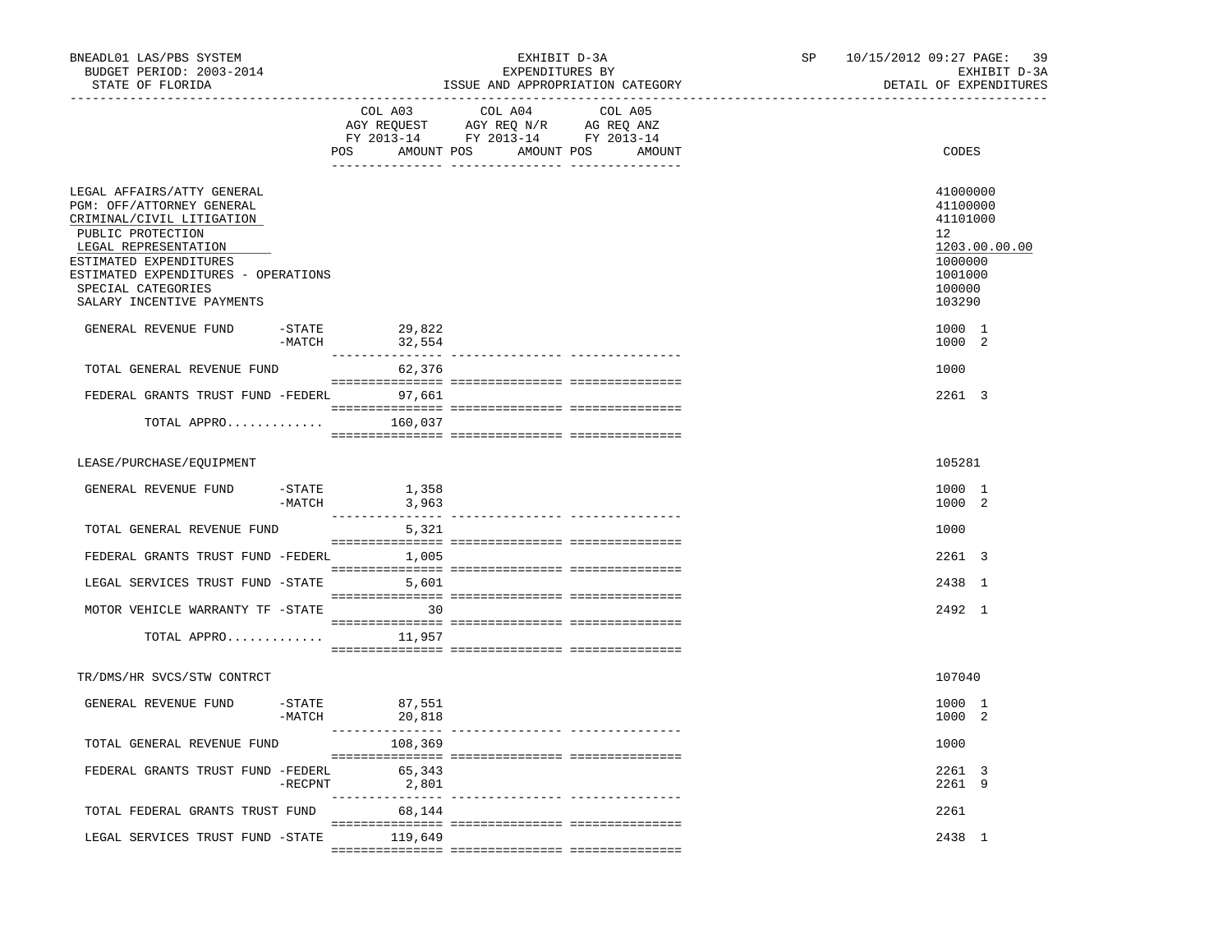| BNEADL01 LAS/PBS SYSTEM<br>BUDGET PERIOD: 2003-2014<br>STATE OF FLORIDA                                                                                                                                                                                                                           |                                        | EXHIBIT D-3A<br>EXPENDITURES BY<br>ISSUE AND APPROPRIATION CATEGORY                               | SP 10/15/2012 09:27 PAGE: 40<br>EXHIBIT D-3A<br>DETAIL OF EXPENDITURES |                                                                                                                       |  |
|---------------------------------------------------------------------------------------------------------------------------------------------------------------------------------------------------------------------------------------------------------------------------------------------------|----------------------------------------|---------------------------------------------------------------------------------------------------|------------------------------------------------------------------------|-----------------------------------------------------------------------------------------------------------------------|--|
| _____________________                                                                                                                                                                                                                                                                             | AMOUNT POS<br><b>POS</b>               | COL A03 COL A04 COL A05<br>AGY REQUEST AGY REQ N/R AG REQ ANZ<br>FY 2013-14 FY 2013-14 FY 2013-14 | AMOUNT POS<br>AMOUNT                                                   | CODES                                                                                                                 |  |
| LEGAL AFFAIRS/ATTY GENERAL<br>PGM: OFF/ATTORNEY GENERAL<br>CRIMINAL/CIVIL LITIGATION<br>PUBLIC PROTECTION<br>LEGAL REPRESENTATION<br>ESTIMATED EXPENDITURES<br>ESTIMATED EXPENDITURES - OPERATIONS<br>SPECIAL CATEGORIES<br>TR/DMS/HR SVCS/STW CONTRCT<br>LEGAL AFFAIRS REVOLVING TF-STATE 32,915 |                                        |                                                                                                   |                                                                        | 41000000<br>41100000<br>41101000<br>$12^{\circ}$<br>1203.00.00.00<br>1000000<br>1001000<br>100000<br>107040<br>2439 1 |  |
| MOTOR VEHICLE WARRANTY TF -STATE 8,521<br>OPERATING TRUST FUND -STATE 412<br>TOTAL APPRO 338,010                                                                                                                                                                                                  |                                        |                                                                                                   |                                                                        | 2492 1<br>2510 1                                                                                                      |  |
| DATA PROCESSING SERVICES<br>TRC - DMS<br>LEGAL AFFAIRS REVOLVING TF-STATE 7,448                                                                                                                                                                                                                   |                                        |                                                                                                   |                                                                        | 210000<br>210010<br>2439 1                                                                                            |  |
| OTHER DATA PROCESSING SVCS                                                                                                                                                                                                                                                                        |                                        |                                                                                                   |                                                                        | 210014                                                                                                                |  |
| GENERAL REVENUE FUND -MATCH<br>FEDERAL GRANTS TRUST FUND -FEDERL<br>LEGAL SERVICES TRUST FUND -STATE<br>TOTAL APPRO                                                                                                                                                                               | 12,483<br>35,000<br>223,053<br>270,536 |                                                                                                   |                                                                        | 1000 2<br>2261 3<br>2438 1                                                                                            |  |
| NORTHWEST REGIONAL DC                                                                                                                                                                                                                                                                             |                                        |                                                                                                   |                                                                        | 210023                                                                                                                |  |
| $-STATE$<br>GENERAL REVENUE FUND<br>TOTAL: ESTIMATED EXPENDITURES - OPERATIONS<br>TOTAL POSITIONS 983.00<br>TOTAL ISSUE 83,873,349<br>TOTAL SALARY RATE 45,207,448                                                                                                                                | 1,346                                  |                                                                                                   |                                                                        | 1000 1<br>1001000                                                                                                     |  |
|                                                                                                                                                                                                                                                                                                   |                                        |                                                                                                   |                                                                        |                                                                                                                       |  |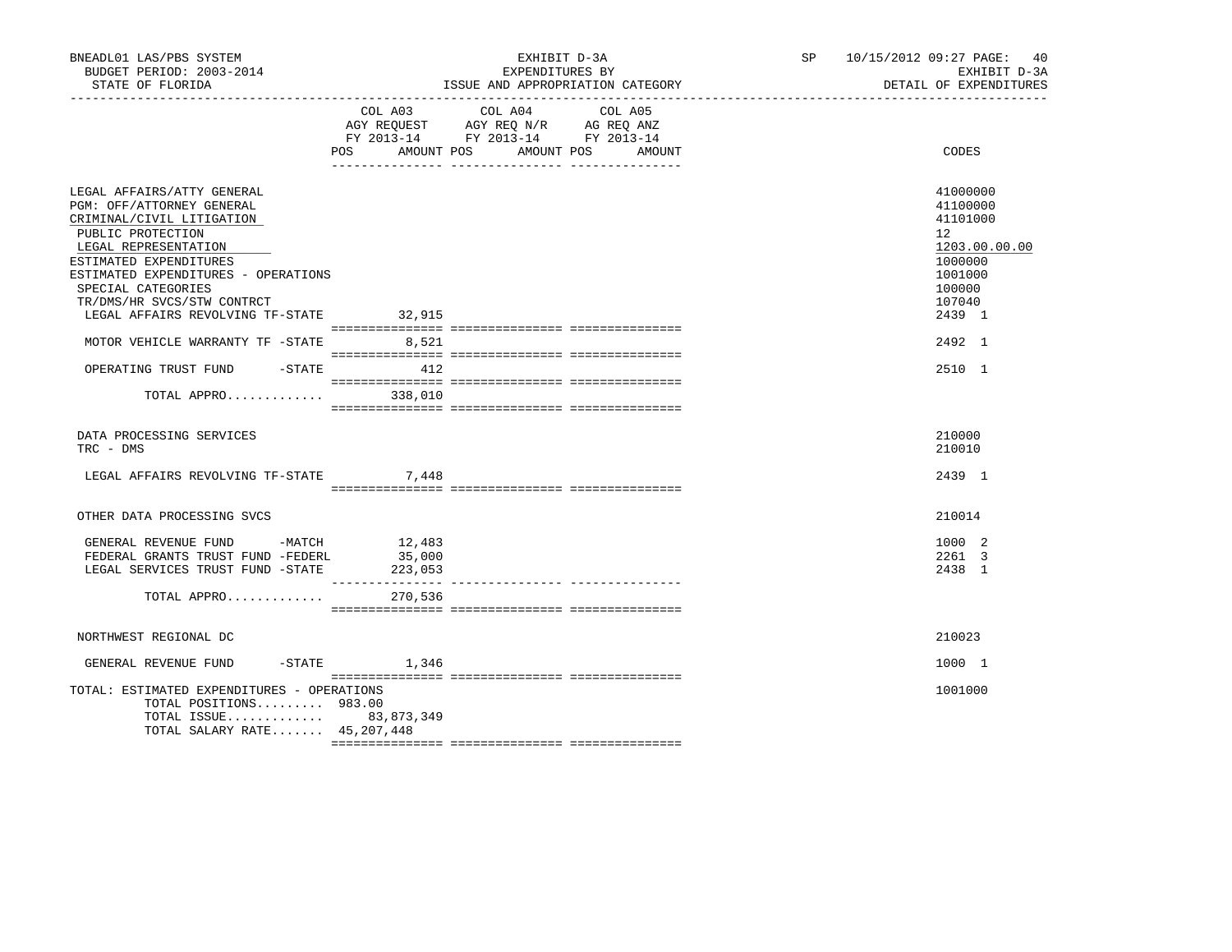| BNEADL01 LAS/PBS SYSTEM<br>BUDGET PERIOD: 2003-2014<br>STATE OF FLORIDA                                                                                     |                     |                              | EXHIBIT D-3A<br>EXPENDITURES BY<br>ISSUE AND APPROPRIATION CATEGORY               | SP                              | 10/15/2012 09:27 PAGE: 41<br>EXHIBIT D-3A<br>DETAIL OF EXPENDITURES |                                                                    |
|-------------------------------------------------------------------------------------------------------------------------------------------------------------|---------------------|------------------------------|-----------------------------------------------------------------------------------|---------------------------------|---------------------------------------------------------------------|--------------------------------------------------------------------|
|                                                                                                                                                             |                     | COL A03<br>POS<br>AMOUNT POS | COL A04<br>AGY REQUEST AGY REQ N/R AG REQ ANZ<br>FY 2013-14 FY 2013-14 FY 2013-14 | COL A05<br>AMOUNT POS<br>AMOUNT |                                                                     | CODES                                                              |
| LEGAL AFFAIRS/ATTY GENERAL<br>PGM: OFF/ATTORNEY GENERAL<br>CRIMINAL/CIVIL LITIGATION<br>PUBLIC PROTECTION<br>LEGAL REPRESENTATION<br>ESTIMATED EXPENDITURES |                     |                              |                                                                                   |                                 |                                                                     | 41000000<br>41100000<br>41101000<br>12<br>1203.00.00.00<br>1000000 |
| CASUALTY INSURANCE PREMIUM<br>ADJUSTMENT<br>SPECIAL CATEGORIES<br>RISK MANAGEMENT INSURANCE                                                                 |                     |                              |                                                                                   |                                 |                                                                     | 1001090<br>100000<br>103241                                        |
| GENERAL REVENUE FUND                                                                                                                                        | $-$ STATE<br>-MATCH | 1,192<br>363                 |                                                                                   |                                 |                                                                     | 1000 1<br>1000 2                                                   |
| TOTAL GENERAL REVENUE FUND                                                                                                                                  |                     | 1,555                        |                                                                                   |                                 |                                                                     | 1000                                                               |
| FEDERAL GRANTS TRUST FUND -FEDERL 1,199                                                                                                                     |                     |                              |                                                                                   |                                 |                                                                     | 2261 3                                                             |
| LEGAL SERVICES TRUST FUND -STATE 2,170                                                                                                                      |                     |                              |                                                                                   |                                 |                                                                     | 2438 1                                                             |
| LEGAL AFFAIRS REVOLVING TF-STATE                                                                                                                            |                     | 868                          |                                                                                   |                                 |                                                                     | 2439 1                                                             |
| MOTOR VEHICLE WARRANTY TF -STATE                                                                                                                            |                     | 74                           |                                                                                   |                                 |                                                                     | 2492 1                                                             |
| TOTAL APPRO                                                                                                                                                 |                     | 5,866                        |                                                                                   |                                 |                                                                     |                                                                    |
| FLORIDA RETIREMENT SYSTEM<br>CONTRIBUTION ADJUSTMENT FOR<br>FISCAL YEAR 2012-2013                                                                           |                     |                              |                                                                                   |                                 |                                                                     | 1001240                                                            |
| SALARIES AND BENEFITS                                                                                                                                       |                     |                              |                                                                                   |                                 |                                                                     | 010000                                                             |
| GENERAL REVENUE FUND                                                                                                                                        | -MATCH              | -STATE 28,177<br>4,775       |                                                                                   |                                 |                                                                     | 1000 1<br>1000 2                                                   |
| TOTAL GENERAL REVENUE FUND                                                                                                                                  |                     | 32,952                       |                                                                                   |                                 |                                                                     | 1000                                                               |
| CRIMES COMPENSATION TF                                                                                                                                      | -STATE              | $\sim$ 11                    |                                                                                   |                                 |                                                                     | 2149 1                                                             |
| FEDERAL GRANTS TRUST FUND -FEDERL 20,464                                                                                                                    | $-$ RECPNT          | 727                          |                                                                                   |                                 |                                                                     | 2261 3<br>2261 9                                                   |
| TOTAL FEDERAL GRANTS TRUST FUND                                                                                                                             |                     | 21,191                       |                                                                                   |                                 |                                                                     | 2261                                                               |
| LEGAL SERVICES TRUST FUND -STATE                                                                                                                            |                     | 39,960                       |                                                                                   |                                 |                                                                     | 2438 1                                                             |
| LEGAL AFFAIRS REVOLVING TF-STATE                                                                                                                            |                     | 13,488                       |                                                                                   |                                 |                                                                     | 2439 1                                                             |
| MOTOR VEHICLE WARRANTY TF -STATE                                                                                                                            |                     | 2,668                        |                                                                                   |                                 |                                                                     | 2492 1                                                             |
|                                                                                                                                                             |                     |                              |                                                                                   |                                 |                                                                     |                                                                    |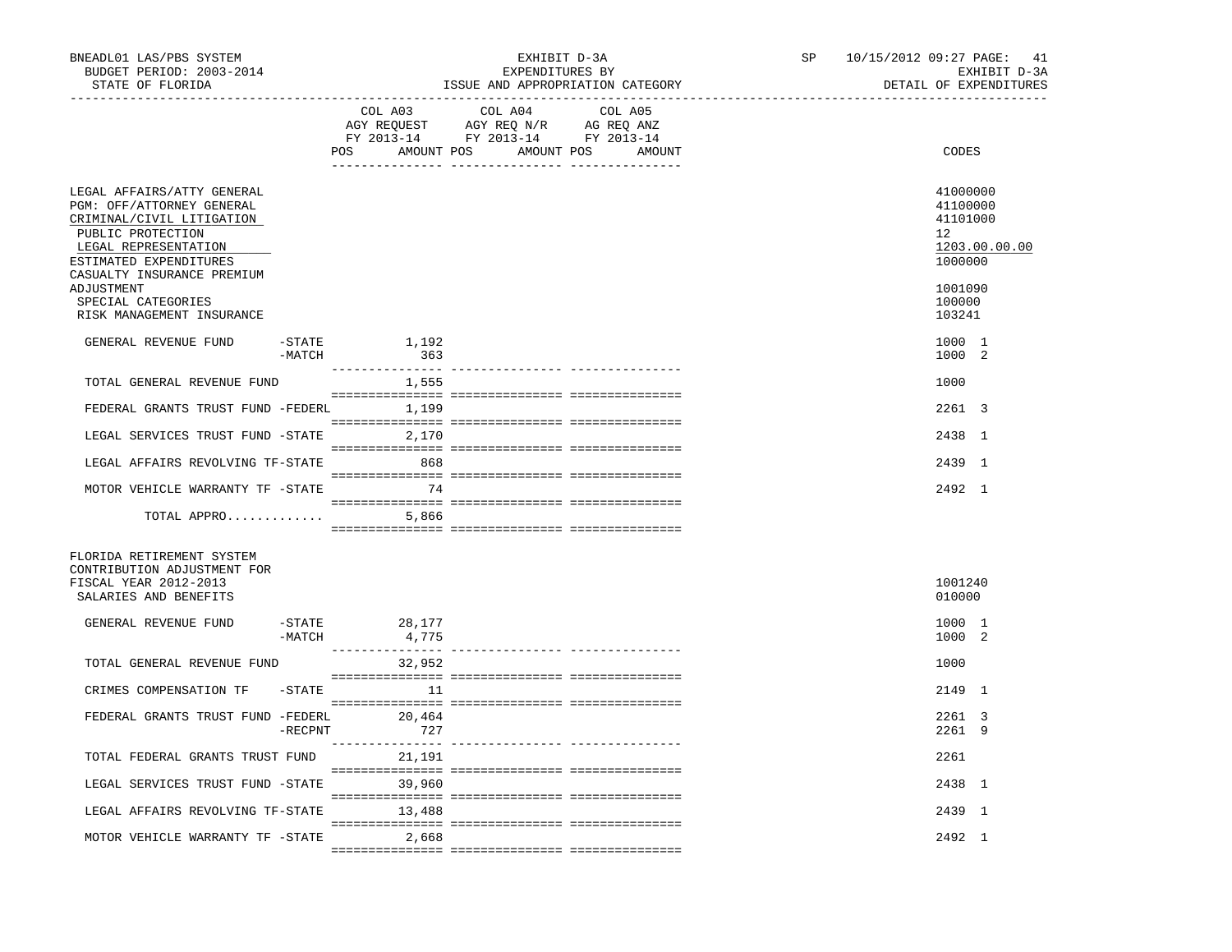| BNEADL01 LAS/PBS SYSTEM<br>BUDGET PERIOD: 2003-2014<br>STATE OF FLORIDA                                                                                                                                                 | EXHIBIT D-3A<br>EXPENDITURES BY<br>ISSUE AND APPROPRIATION CATEGORY |                               |                                                                                                               |                   |  | SP | 10/15/2012 09:27 PAGE: 42<br>EXHIBIT D-3A<br>DETAIL OF EXPENDITURES |  |
|-------------------------------------------------------------------------------------------------------------------------------------------------------------------------------------------------------------------------|---------------------------------------------------------------------|-------------------------------|---------------------------------------------------------------------------------------------------------------|-------------------|--|----|---------------------------------------------------------------------|--|
|                                                                                                                                                                                                                         |                                                                     | COL A03<br>POS.<br>AMOUNT POS | COL A04<br>AGY REQUEST AGY REQ N/R AG REQ ANZ<br>FY 2013-14 FY 2013-14 FY 2013-14<br>AMOUNT POS<br><u>.  </u> | COL A05<br>AMOUNT |  |    | CODES                                                               |  |
| LEGAL AFFAIRS/ATTY GENERAL<br>PGM: OFF/ATTORNEY GENERAL<br>CRIMINAL/CIVIL LITIGATION<br>PUBLIC PROTECTION<br>LEGAL REPRESENTATION<br>ESTIMATED EXPENDITURES<br>FLORIDA RETIREMENT SYSTEM<br>CONTRIBUTION ADJUSTMENT FOR |                                                                     |                               |                                                                                                               |                   |  |    | 41000000<br>41100000<br>41101000<br>12<br>1203.00.00.00<br>1000000  |  |
| FISCAL YEAR 2012-2013<br>SALARIES AND BENEFITS<br>OPERATING TRUST FUND                                                                                                                                                  |                                                                     | $-STATE$ 1,850                |                                                                                                               |                   |  |    | 1001240<br>010000<br>2510 1                                         |  |
| TOTAL APPRO $112,120$                                                                                                                                                                                                   |                                                                     |                               |                                                                                                               |                   |  |    |                                                                     |  |
| ADJUSTMENT TO STATE HEALTH<br>INSURANCE PREMIUM CONTRIBUTION -<br>FISCAL YEAR 2012-13<br>SALARIES AND BENEFITS<br>GENERAL REVENUE FUND                                                                                  |                                                                     | $-$ STATE 27,882              |                                                                                                               |                   |  |    | 1001830<br>010000<br>1000 1                                         |  |
|                                                                                                                                                                                                                         | $-MATCH$                                                            | 4,725                         |                                                                                                               |                   |  |    | 1000 2                                                              |  |
| TOTAL GENERAL REVENUE FUND                                                                                                                                                                                              |                                                                     | 32,607                        |                                                                                                               |                   |  |    | 1000                                                                |  |
| CRIMES COMPENSATION TF                                                                                                                                                                                                  | -STATE                                                              | 11                            |                                                                                                               |                   |  |    | 2149 1                                                              |  |
| FEDERAL GRANTS TRUST FUND -FEDERL                                                                                                                                                                                       | $-$ RECPNT                                                          | 20,249<br>719                 |                                                                                                               |                   |  |    | 2261 3<br>2261 9                                                    |  |
| TOTAL FEDERAL GRANTS TRUST FUND 20,968                                                                                                                                                                                  |                                                                     |                               |                                                                                                               |                   |  |    | 2261                                                                |  |
| LEGAL SERVICES TRUST FUND -STATE                                                                                                                                                                                        |                                                                     | 39,541                        |                                                                                                               |                   |  |    | 2438 1                                                              |  |
| LEGAL AFFAIRS REVOLVING TF-STATE                                                                                                                                                                                        |                                                                     | 13,347                        |                                                                                                               |                   |  |    | 2439 1                                                              |  |
| MOTOR VEHICLE WARRANTY TF -STATE                                                                                                                                                                                        |                                                                     | 2,641                         |                                                                                                               |                   |  |    | 2492 1                                                              |  |
| OPERATING TRUST FUND -STATE                                                                                                                                                                                             |                                                                     | 1,831                         |                                                                                                               |                   |  |    | 2510 1                                                              |  |
| TOTAL APPRO                                                                                                                                                                                                             |                                                                     | 110,946                       |                                                                                                               |                   |  |    |                                                                     |  |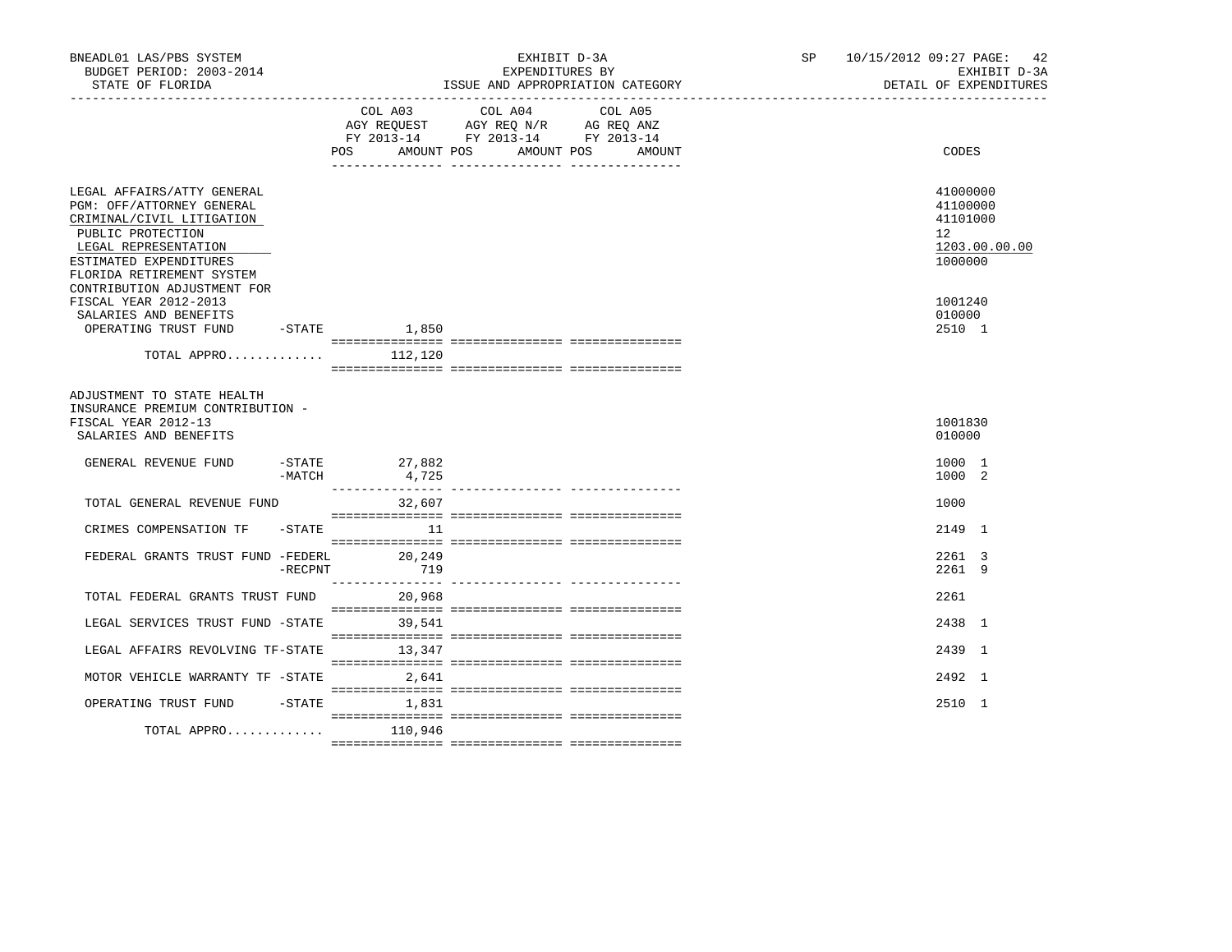| BNEADL01 LAS/PBS SYSTEM<br>BUDGET PERIOD: 2003-2014<br>STATE OF FLORIDA                                                                                                                                                             | EXHIBIT D-3A<br>EXPENDITURES BY<br>ISSUE AND APPROPRIATION CATEGORY | 10/15/2012 09:27 PAGE: 43<br>SP<br>EXHIBIT D-3A<br>DETAIL OF EXPENDITURES                             |  |
|-------------------------------------------------------------------------------------------------------------------------------------------------------------------------------------------------------------------------------------|---------------------------------------------------------------------|-------------------------------------------------------------------------------------------------------|--|
|                                                                                                                                                                                                                                     | COL A03<br>COL A04<br>COL A05<br>POS AMOUNT POS AMOUNT POS AMOUNT   | CODES                                                                                                 |  |
| LEGAL AFFAIRS/ATTY GENERAL<br>PGM: OFF/ATTORNEY GENERAL<br>CRIMINAL/CIVIL LITIGATION<br>PUBLIC PROTECTION<br>LEGAL REPRESENTATION<br>ESTIMATED EXPENDITURES<br>REALLOCATION OF HUMAN RESOURCES<br>OUTSOURCING<br>SPECIAL CATEGORIES |                                                                     | 41000000<br>41100000<br>41101000<br>12 <sup>12</sup><br>1203.00.00.00<br>1000000<br>1005900<br>100000 |  |
| TR/DMS/HR SVCS/STW CONTRCT                                                                                                                                                                                                          |                                                                     | 107040                                                                                                |  |
| GENERAL REVENUE FUND<br>-STATE<br>-MATCH                                                                                                                                                                                            | $284-$<br>$67 -$                                                    | 1000 1<br>1000 2                                                                                      |  |
| TOTAL GENERAL REVENUE FUND                                                                                                                                                                                                          | $351-$                                                              | 1000                                                                                                  |  |
| FEDERAL GRANTS TRUST FUND -FEDERL<br>$-$ RECPNT                                                                                                                                                                                     | $212-$<br>$9-$                                                      | 2261 3<br>2261 9                                                                                      |  |
| TOTAL FEDERAL GRANTS TRUST FUND                                                                                                                                                                                                     | $221 -$                                                             | 2261                                                                                                  |  |
| LEGAL SERVICES TRUST FUND -STATE                                                                                                                                                                                                    | $388 -$                                                             | 2438 1                                                                                                |  |
| LEGAL AFFAIRS REVOLVING TF-STATE                                                                                                                                                                                                    | 107-                                                                | 2439 1                                                                                                |  |
| MOTOR VEHICLE WARRANTY TF -STATE                                                                                                                                                                                                    | $28 -$                                                              | 2492 1                                                                                                |  |
| OPERATING TRUST FUND                                                                                                                                                                                                                | $-$ STATE $1-$                                                      | 2510 1                                                                                                |  |
| TOTAL APPRO $\ldots \ldots \ldots \ldots$ 1,096-                                                                                                                                                                                    |                                                                     |                                                                                                       |  |
| ADJUSTMENTS TO CURRENT YEAR<br>ESTIMATED EXPENDITURES<br>TRANSFER OF FUND TO REALIGN BUDGET<br>TO APPROPRIATE APPROPRIATION                                                                                                         |                                                                     | 1600000                                                                                               |  |
| CATEGORIES - EOG#7113 - ADD<br>EXPENSES                                                                                                                                                                                             |                                                                     | 160F130<br>040000                                                                                     |  |
| GENERAL REVENUE FUND<br>-STATE<br>$-MATCH$                                                                                                                                                                                          | 1,358<br>2,910                                                      | 1000 1<br>1000 2                                                                                      |  |
| TOTAL GENERAL REVENUE FUND                                                                                                                                                                                                          | 4,268                                                               | 1000                                                                                                  |  |
| FEDERAL GRANTS TRUST FUND -FEDERL 654                                                                                                                                                                                               |                                                                     | 2261 3                                                                                                |  |
| LEGAL SERVICES TRUST FUND -STATE                                                                                                                                                                                                    | 4,533                                                               | 2438 1                                                                                                |  |
| MOTOR VEHICLE WARRANTY TF -STATE                                                                                                                                                                                                    | $\sim$ 30                                                           | 2492 1                                                                                                |  |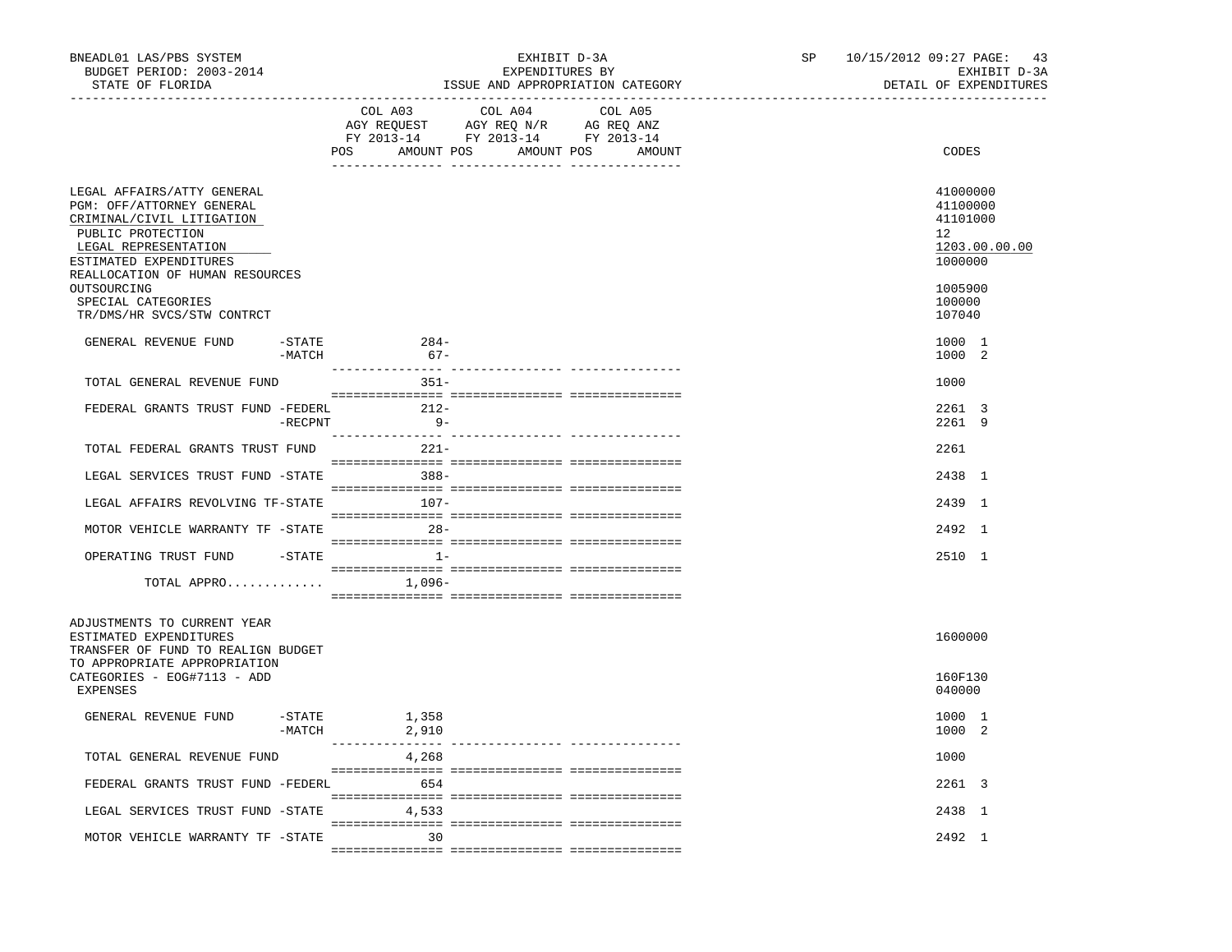| BNEADL01 LAS/PBS SYSTEM<br>BUDGET PERIOD: 2003-2014<br>STATE OF FLORIDA                                                                                                                                                                                                                            |                                                                                                                                                                                                                                                                                                                                                       | EXHIBIT D-3A<br>EXPENDITURES BY<br>EXPENDITORES BI<br>ISSUE AND APPROPRIATION CATEGORY |                  | $SP$ 10/15/2012 09:27 PAGE: 44<br>EXHIBIT D-3A<br>DETAIL OF EXPENDITURES |                                                         |
|----------------------------------------------------------------------------------------------------------------------------------------------------------------------------------------------------------------------------------------------------------------------------------------------------|-------------------------------------------------------------------------------------------------------------------------------------------------------------------------------------------------------------------------------------------------------------------------------------------------------------------------------------------------------|----------------------------------------------------------------------------------------|------------------|--------------------------------------------------------------------------|---------------------------------------------------------|
|                                                                                                                                                                                                                                                                                                    | $\begin{tabular}{lllllllllll} COL & A03 & \multicolumn{3}{c }{COL} & A04 & \multicolumn{3}{c }{COL} & A05 \\ AGY & REQUEST & \multicolumn{3}{c }{AGY} & REQ & N/R & \multicolumn{3}{c }{AG} & REQ & ANZ \\ FY & 2013-14 & \multicolumn{3}{c }{FY} & 2013-14 & \multicolumn{3}{c }{FY} & 2013-14 \\ \end{tabular}$<br>POS AMOUNT POS AMOUNT POS AMOUNT |                                                                                        |                  |                                                                          | CODES                                                   |
| LEGAL AFFAIRS/ATTY GENERAL<br>PGM: OFF/ATTORNEY GENERAL<br>CRIMINAL/CIVIL LITIGATION<br>PUBLIC PROTECTION<br>LEGAL REPRESENTATION<br>ADJUSTMENTS TO CURRENT YEAR                                                                                                                                   |                                                                                                                                                                                                                                                                                                                                                       |                                                                                        |                  |                                                                          | 41000000<br>41100000<br>41101000<br>12<br>1203.00.00.00 |
| ESTIMATED EXPENDITURES<br>TRANSFER OF FUND TO REALIGN BUDGET<br>TO APPROPRIATE APPROPRIATION<br>CATEGORIES - EOG#7113 - ADD                                                                                                                                                                        |                                                                                                                                                                                                                                                                                                                                                       |                                                                                        |                  |                                                                          | 1600000<br>160F130                                      |
| EXPENSES<br>TOTAL APPRO 9,485                                                                                                                                                                                                                                                                      |                                                                                                                                                                                                                                                                                                                                                       |                                                                                        |                  |                                                                          | 040000                                                  |
| SPECIAL CATEGORIES                                                                                                                                                                                                                                                                                 |                                                                                                                                                                                                                                                                                                                                                       |                                                                                        |                  |                                                                          | 100000                                                  |
| ANTITRUST INVESTIGATIONS                                                                                                                                                                                                                                                                           |                                                                                                                                                                                                                                                                                                                                                       |                                                                                        |                  |                                                                          | 100119                                                  |
| LEGAL AFFAIRS REVOLVING TF-STATE 7,448                                                                                                                                                                                                                                                             |                                                                                                                                                                                                                                                                                                                                                       |                                                                                        |                  |                                                                          | 2439 1                                                  |
| ECONOMIC CRIME LITIGATION                                                                                                                                                                                                                                                                          |                                                                                                                                                                                                                                                                                                                                                       |                                                                                        |                  |                                                                          | 101020                                                  |
| LEGAL AFFAIRS REVOLVING TF-STATE 57,477                                                                                                                                                                                                                                                            |                                                                                                                                                                                                                                                                                                                                                       |                                                                                        |                  |                                                                          | 2439 1                                                  |
| TOTAL: TRANSFER OF FUND TO REALIGN BUDGET<br>TO APPROPRIATE APPROPRIATION<br>CATEGORIES - EOG#7113 - ADD                                                                                                                                                                                           |                                                                                                                                                                                                                                                                                                                                                       |                                                                                        |                  |                                                                          | 160F130                                                 |
| TOTAL ISSUE                                                                                                                                                                                                                                                                                        | 74,410                                                                                                                                                                                                                                                                                                                                                |                                                                                        |                  |                                                                          |                                                         |
|                                                                                                                                                                                                                                                                                                    |                                                                                                                                                                                                                                                                                                                                                       |                                                                                        |                  |                                                                          |                                                         |
| AGENCY ISSUE NARRATIVE:<br>2013-2014 BUDGET YEAR NARRATIVE:<br>LEGISLATIVE BUDGET REQUEST FY 2013-2014<br>BUDGET ENTITY: Victim Services                                                                                                                                                           |                                                                                                                                                                                                                                                                                                                                                       |                                                                                        | IT COMPONENT? NO |                                                                          |                                                         |
| ISSUE TITLE: TRANSFER OF FUND TO REALIGN BUDGET TO APPROPRIATE APPROPRIATION CATEGORIES - EOG#7113                                                                                                                                                                                                 |                                                                                                                                                                                                                                                                                                                                                       |                                                                                        |                  |                                                                          |                                                         |
| The Office of the Attorney General is requesting continuation of Budget Amendment EOG#7113. This amendment realigned<br>budget into correct categories.                                                                                                                                            |                                                                                                                                                                                                                                                                                                                                                       |                                                                                        |                  |                                                                          |                                                         |
| The following funds were transferred for the realignment of the Lease Purchase Equipment Category to more accurately<br>reflect spending:                                                                                                                                                          |                                                                                                                                                                                                                                                                                                                                                       |                                                                                        |                  |                                                                          |                                                         |
| Victims Services<br>\$641 in Crimes Compensation TF from Lease Purchase Equipment Category to Expense<br>\$11,901 in Federal Grants TF from Lease Purchase Equipment Category to Expense<br>\$3,999 in FL Crime Prevention Training Institute TF from Lease Purchase Equipment Category to Expense |                                                                                                                                                                                                                                                                                                                                                       |                                                                                        |                  |                                                                          |                                                         |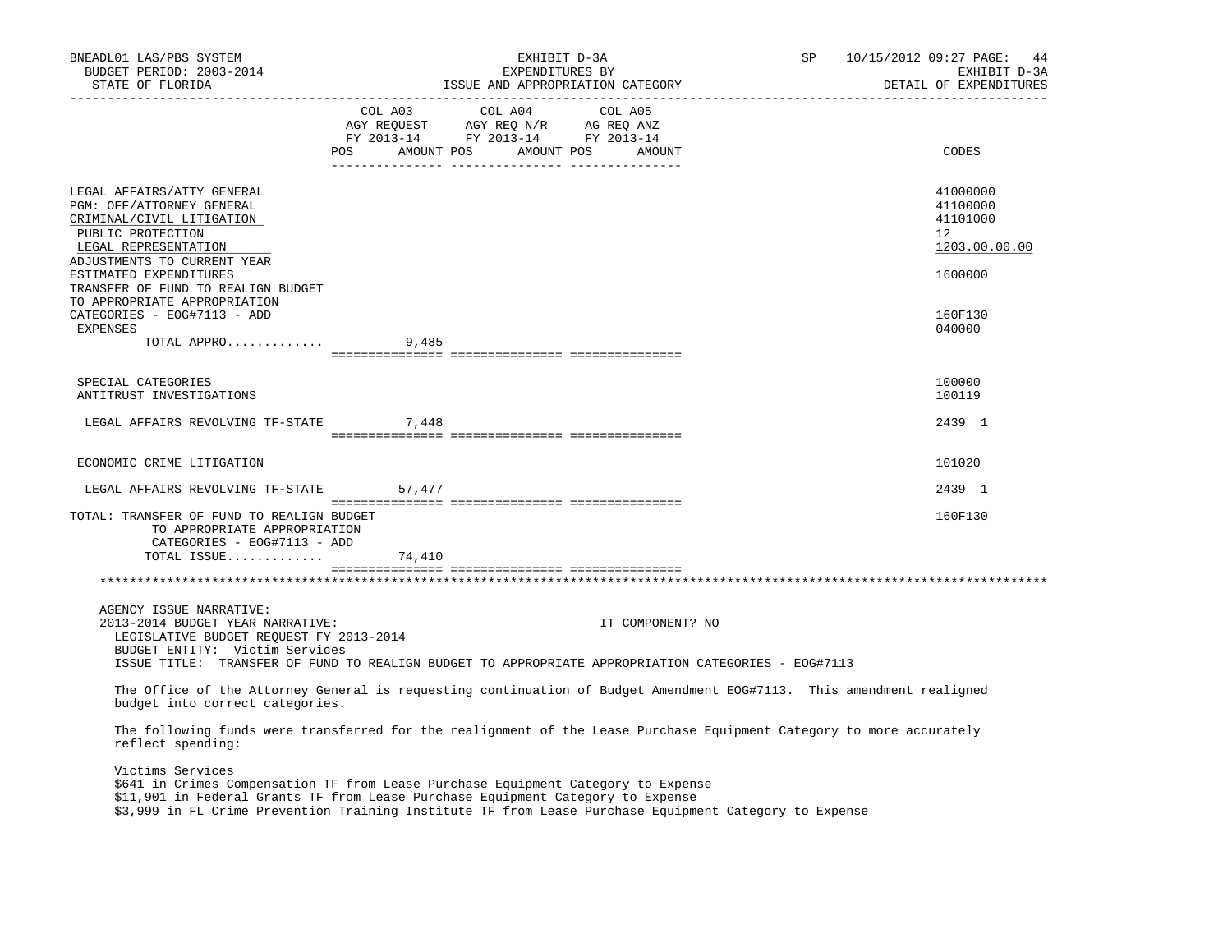| BNEADL01 LAS/PBS SYSTEM<br>BUDGET PERIOD: 2003-2014<br>STATE OF FLORIDA                                                                                                                                                                                          | EXHIBIT D-3A<br>EXPENDITURES BY<br>ISSUE AND APPROPRIATION CATEGORY                                                                                                                                                                                                                                                                   | SP | 10/15/2012 09:27 PAGE: 45<br>EXHIBIT D-3A<br>DETAIL OF EXPENDITURES |
|------------------------------------------------------------------------------------------------------------------------------------------------------------------------------------------------------------------------------------------------------------------|---------------------------------------------------------------------------------------------------------------------------------------------------------------------------------------------------------------------------------------------------------------------------------------------------------------------------------------|----|---------------------------------------------------------------------|
|                                                                                                                                                                                                                                                                  | COL A03 COL A04 COL A05<br>AGY REQUEST AGY REQ N/R AG REQ ANZ<br>FY 2013-14 FY 2013-14 FY 2013-14<br>AMOUNT POS<br>AMOUNT POS<br><b>POS</b><br>AMOUNT                                                                                                                                                                                 |    | CODES                                                               |
| LEGAL AFFAIRS/ATTY GENERAL<br>PGM: OFF/ATTORNEY GENERAL<br>CRIMINAL/CIVIL LITIGATION<br>PUBLIC PROTECTION<br>LEGAL REPRESENTATION<br>ADJUSTMENTS TO CURRENT YEAR<br>ESTIMATED EXPENDITURES<br>TRANSFER OF FUND TO REALIGN BUDGET<br>TO APPROPRIATE APPROPRIATION |                                                                                                                                                                                                                                                                                                                                       |    | 41000000<br>41100000<br>41101000<br>12<br>1203.00.00.00<br>1600000  |
| CATEGORIES - EOG#7113 - ADD                                                                                                                                                                                                                                      |                                                                                                                                                                                                                                                                                                                                       |    | 160F130                                                             |
| Executive Direction                                                                                                                                                                                                                                              | \$3,572 in Administrative TF from Expense to Lease Purchase Equipment Category                                                                                                                                                                                                                                                        |    |                                                                     |
| Criminal and Civil Litigation                                                                                                                                                                                                                                    | \$4,268 in General Revenue from Lease Purchase Equipment Category to Expense<br>\$654 in Federal Grants TF from Lease Purchase Equipment Category to Expense<br>\$4,533 in Legal Services TF from Lease Purchase Equipment Category to Expense<br>\$30 in Motor Vehicle Warranty TF from Lease Purchase Equipment Category to Expense |    |                                                                     |
|                                                                                                                                                                                                                                                                  | The following funds were transferred to realign the budget to the appropriate appropriation category:                                                                                                                                                                                                                                 |    |                                                                     |
| Criminal and Civil Litigation<br>Investigations                                                                                                                                                                                                                  | \$57,477 in Legal Affairs Revolving TF from Expense and OCO to Economic Crimes Litigation<br>\$7,448 in Legal Affairs Revolving TF from Data Processing Services TRC DMS to Antitrust                                                                                                                                                 |    |                                                                     |
| Victim Services                                                                                                                                                                                                                                                  | \$100,000 in FL Crime Prevention Training Institute TF from OPS to Contracted Services                                                                                                                                                                                                                                                |    |                                                                     |
| TRANSFER OF FUND TO REALIGN BUDGET<br>TO APPROPRIATE APPROPRIATION<br>CATEGORIES - EOG#7113 - DEDUCT                                                                                                                                                             |                                                                                                                                                                                                                                                                                                                                       |    | 160F140                                                             |
| <b>EXPENSES</b>                                                                                                                                                                                                                                                  |                                                                                                                                                                                                                                                                                                                                       |    | 040000                                                              |
| LEGAL AFFAIRS REVOLVING TF-STATE                                                                                                                                                                                                                                 | $5.539-$                                                                                                                                                                                                                                                                                                                              |    | 2439 1                                                              |
| OPERATING CAPITAL OUTLAY                                                                                                                                                                                                                                         |                                                                                                                                                                                                                                                                                                                                       |    | 060000                                                              |
| LEGAL AFFAIRS REVOLVING TF-STATE                                                                                                                                                                                                                                 | 51,938-                                                                                                                                                                                                                                                                                                                               |    | 2439 1                                                              |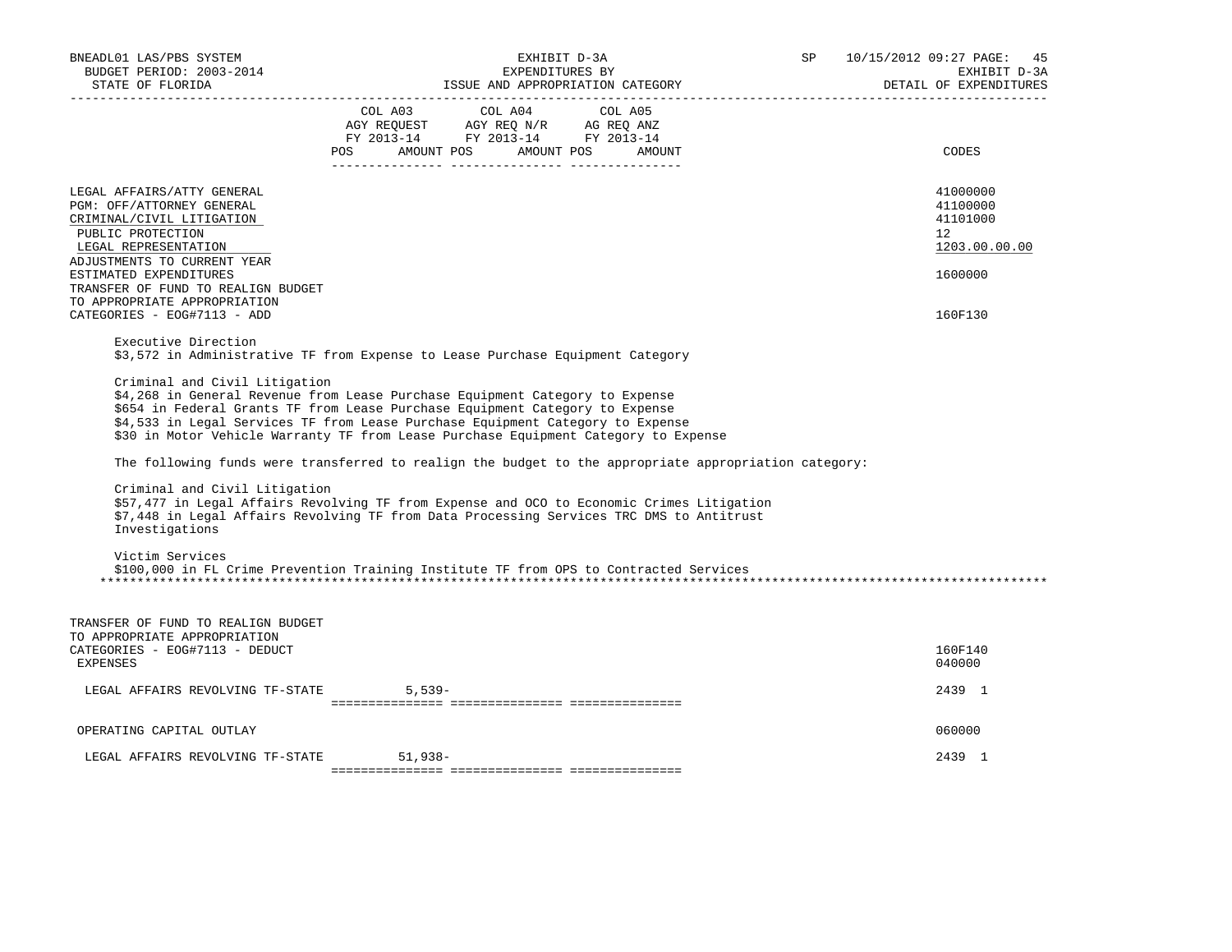| BNEADL01 LAS/PBS SYSTEM<br>BUDGET PERIOD: 2003-2014<br>STATE OF FLORIDA<br>--------------------                                                                                                                                                |                              | EXHIBIT D-3A<br>EXPENDITURES BY<br>ISSUE AND APPROPRIATION CATEGORY                                                                      |                  | SP | 10/15/2012 09:27 PAGE: 46<br>EXHIBIT D-3A<br>DETAIL OF EXPENDITURES |
|------------------------------------------------------------------------------------------------------------------------------------------------------------------------------------------------------------------------------------------------|------------------------------|------------------------------------------------------------------------------------------------------------------------------------------|------------------|----|---------------------------------------------------------------------|
|                                                                                                                                                                                                                                                |                              | COL A03 COL A04 COL A05<br>CO AGY REQUEST AGY REQ N/R AG REQ ANZ<br>FY 2013-14 FY 2013-14 FY 2013-14<br>POS AMOUNT POS AMOUNT POS AMOUNT |                  |    | CODES                                                               |
| LEGAL AFFAIRS/ATTY GENERAL<br>PGM: OFF/ATTORNEY GENERAL<br>CRIMINAL/CIVIL LITIGATION<br>PUBLIC PROTECTION<br>LEGAL REPRESENTATION<br>ADJUSTMENTS TO CURRENT YEAR                                                                               |                              |                                                                                                                                          |                  |    | 41000000<br>41100000<br>41101000<br>12<br>1203.00.00.00             |
| ESTIMATED EXPENDITURES<br>TRANSFER OF FUND TO REALIGN BUDGET<br>TO APPROPRIATE APPROPRIATION<br>CATEGORIES - EOG#7113 - DEDUCT<br>SPECIAL CATEGORIES<br>LEASE/PURCHASE/EQUIPMENT                                                               |                              |                                                                                                                                          |                  |    | 1600000<br>160F140<br>100000<br>105281                              |
| GENERAL REVENUE FUND<br>$ STATE$                                                                                                                                                                                                               | 1,358–<br>2,910–<br>$-MATCH$ |                                                                                                                                          |                  |    | 1000 1<br>1000 2                                                    |
| TOTAL GENERAL REVENUE FUND                                                                                                                                                                                                                     | 4,268-                       |                                                                                                                                          |                  |    | 1000                                                                |
| FEDERAL GRANTS TRUST FUND -FEDERL 654-                                                                                                                                                                                                         |                              |                                                                                                                                          |                  |    | 2261 3                                                              |
| LEGAL SERVICES TRUST FUND -STATE 4,533-                                                                                                                                                                                                        |                              |                                                                                                                                          |                  |    | 2438 1                                                              |
| MOTOR VEHICLE WARRANTY TF -STATE 30-                                                                                                                                                                                                           |                              |                                                                                                                                          |                  |    | 2492 1                                                              |
| $\texttt{TOTAL } \texttt{APPRO} \dots \dots \dots \dots \qquad \qquad \texttt{9,485--}$                                                                                                                                                        |                              |                                                                                                                                          |                  |    |                                                                     |
| DATA PROCESSING SERVICES<br>TRC - DMS                                                                                                                                                                                                          |                              |                                                                                                                                          |                  |    | 210000<br>210010                                                    |
| LEGAL AFFAIRS REVOLVING TF-STATE 7,448-                                                                                                                                                                                                        |                              |                                                                                                                                          |                  |    | 2439 1                                                              |
| TOTAL: TRANSFER OF FUND TO REALIGN BUDGET<br>TO APPROPRIATE APPROPRIATION<br>CATEGORIES - EOG#7113 - DEDUCT<br>TOTAL ISSUE                                                                                                                     | 74,410-                      |                                                                                                                                          |                  |    | 160F140                                                             |
|                                                                                                                                                                                                                                                |                              |                                                                                                                                          |                  |    |                                                                     |
| AGENCY ISSUE NARRATIVE:<br>2013-2014 BUDGET YEAR NARRATIVE:<br>LEGISLATIVE BUDGET REQUEST FY 2013-2014<br>BUDGET ENTITY: Victim Services<br>ISSUE TITLE: TRANSFER OF FUND TO REALIGN BUDGET TO APPROPRIATE APPROPRIATION CATEGORIES - EOG#7113 |                              |                                                                                                                                          | IT COMPONENT? NO |    |                                                                     |
| The Office of the Attorney General is requesting continuation of Budget Amendment EOG#7113. This amendment realigned<br>budget into correct categories.                                                                                        |                              |                                                                                                                                          |                  |    |                                                                     |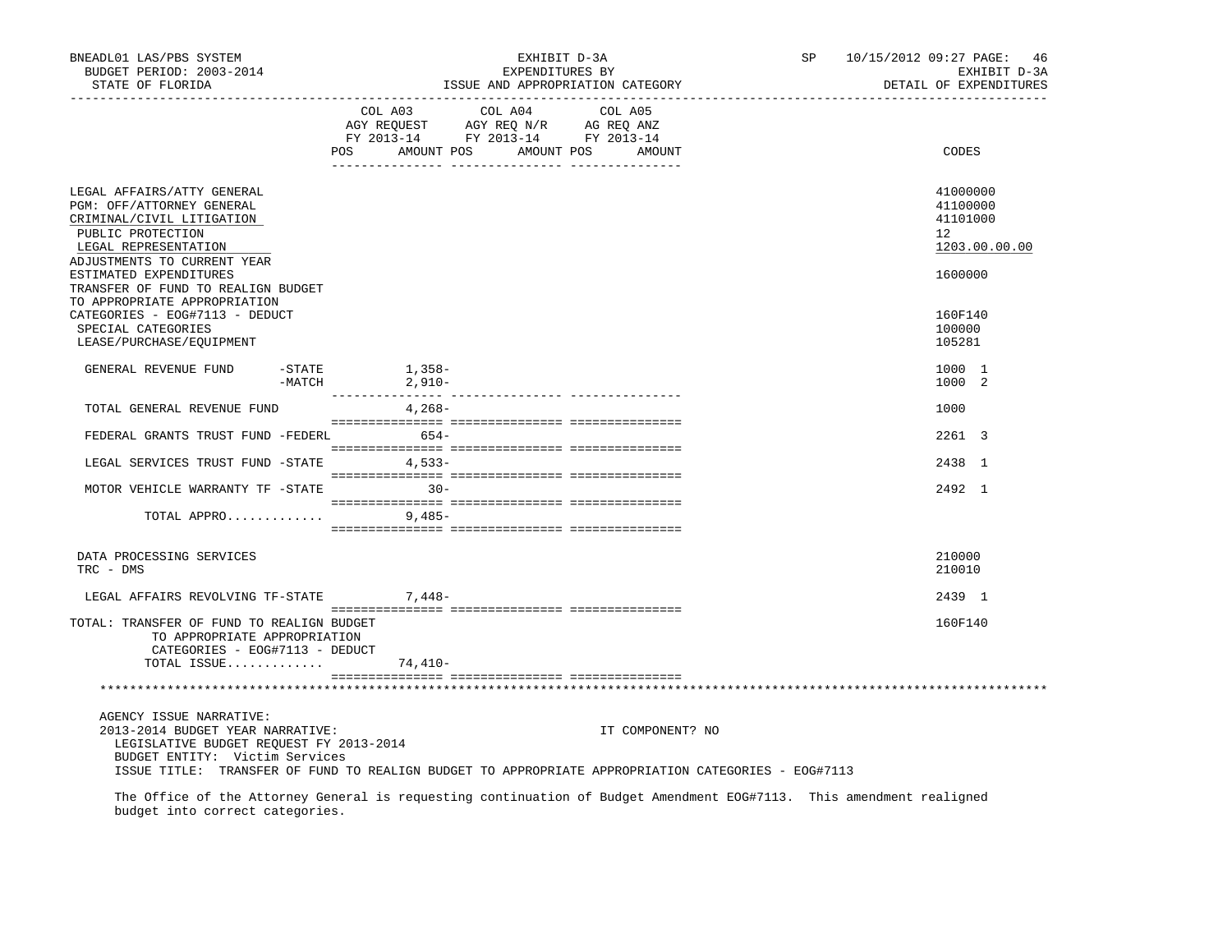| BNEADL01 LAS/PBS SYSTEM                                                                                                                                                                                                                                                                                                                                                |         |                                                                                                                                                                                                                                                                                                    | EXHIBIT D-3A | <b>SP</b> SP | 10/15/2012 09:27 PAGE:<br>47<br>EXHIBIT D-3A<br>DETAIL OF EXPENDITURES |
|------------------------------------------------------------------------------------------------------------------------------------------------------------------------------------------------------------------------------------------------------------------------------------------------------------------------------------------------------------------------|---------|----------------------------------------------------------------------------------------------------------------------------------------------------------------------------------------------------------------------------------------------------------------------------------------------------|--------------|--------------|------------------------------------------------------------------------|
|                                                                                                                                                                                                                                                                                                                                                                        | POS FOR | COL A03 COL A04 COL A05<br>$\begin{tabular}{lllllll} \bf AGY \;\; RegUEST \hspace{1cm} \bf AGY \;\; REG \;\; N/R \hspace{1cm} \bf AG \;\; REG \;\; ANZ \\ \hline \tt FY \;\; 2013-14 \hspace{1cm} & \tt FY \;\; 2013-14 \hspace{1cm} & \tt FY \;\; 2013-14 \end{tabular}$<br>AMOUNT POS AMOUNT POS | AMOUNT       |              | CODES                                                                  |
| LEGAL AFFAIRS/ATTY GENERAL<br>PGM: OFF/ATTORNEY GENERAL<br>CRIMINAL/CIVIL LITIGATION<br>PUBLIC PROTECTION<br>LEGAL REPRESENTATION<br>ADJUSTMENTS TO CURRENT YEAR<br>ESTIMATED EXPENDITURES                                                                                                                                                                             |         |                                                                                                                                                                                                                                                                                                    |              |              | 41000000<br>41100000<br>41101000<br>12<br>1203.00.00.00<br>1600000     |
| TRANSFER OF FUND TO REALIGN BUDGET<br>TO APPROPRIATE APPROPRIATION<br>CATEGORIES - EOG#7113 - DEDUCT                                                                                                                                                                                                                                                                   |         |                                                                                                                                                                                                                                                                                                    |              |              | 160F140                                                                |
| The following funds were transferred for the realignment of the Lease Purchase Equipment Category to more accurately<br>reflect spending:<br>Victims Services<br>\$641 in Crimes Compensation TF from Lease Purchase Equipment Category to Expense                                                                                                                     |         |                                                                                                                                                                                                                                                                                                    |              |              |                                                                        |
| \$11,901 in Federal Grants TF from Lease Purchase Equipment Category to Expense<br>\$3,999 in FL Crime Prevention Training Institute TF from Lease Purchase Equipment Category to Expense<br>Executive Direction                                                                                                                                                       |         |                                                                                                                                                                                                                                                                                                    |              |              |                                                                        |
| \$3,572 in Administrative TF from Expense to Lease Purchase Equipment Category                                                                                                                                                                                                                                                                                         |         |                                                                                                                                                                                                                                                                                                    |              |              |                                                                        |
| Criminal and Civil Litigation<br>\$4,268 in General Revenue from Lease Purchase Equipment Category to Expense<br>\$654 in Federal Grants TF from Lease Purchase Equipment Category to Expense<br>\$4,533 in Legal Services TF from Lease Purchase Equipment Category to Expense<br>\$30 in Motor Vehicle Warranty TF from Lease Purchase Equipment Category to Expense |         |                                                                                                                                                                                                                                                                                                    |              |              |                                                                        |
| The following funds were transferred to realign the budget to the appropriate appropriation category:                                                                                                                                                                                                                                                                  |         |                                                                                                                                                                                                                                                                                                    |              |              |                                                                        |
| Criminal and Civil Litigation<br>\$57,477 in Legal Affairs Revolving TF from Expense and OCO to Economic Crimes Litigation<br>\$7,448 in Legal Affairs Revolving TF from Data Processing Services TRC DMS to Antitrust<br>Investigations                                                                                                                               |         |                                                                                                                                                                                                                                                                                                    |              |              |                                                                        |
| Victim Services<br>\$100,000 in FL Crime Prevention Training Institute TF from OPS to Contracted Services                                                                                                                                                                                                                                                              |         |                                                                                                                                                                                                                                                                                                    |              |              |                                                                        |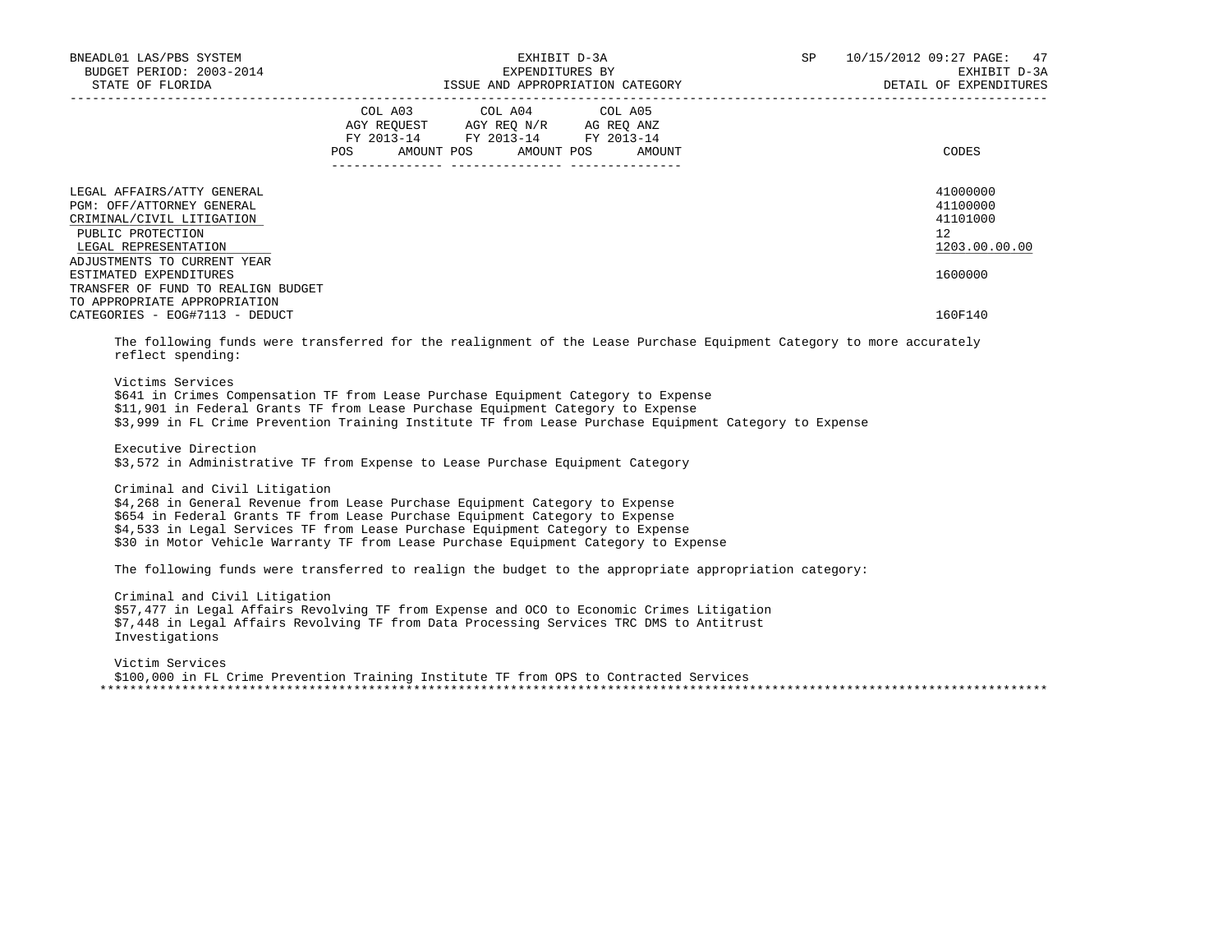| BNEADL01 LAS/PBS SYSTEM<br>BUDGET PERIOD: 2003-2014<br>STATE OF FLORIDA                                                                                                                                                         |         |                                                                                                                                | EXPENDITURES BY | EXHIBIT D-3A | ISSUE AND APPROPRIATION CATEGORY | SP 10/15/2012 09:27 PAGE: 48<br>EXHIBIT D-3A<br>DETAIL OF EXPENDITURES |                                                                |               |
|---------------------------------------------------------------------------------------------------------------------------------------------------------------------------------------------------------------------------------|---------|--------------------------------------------------------------------------------------------------------------------------------|-----------------|--------------|----------------------------------|------------------------------------------------------------------------|----------------------------------------------------------------|---------------|
|                                                                                                                                                                                                                                 |         | COL A03 COL A04 COL A05<br>AGY REQUEST AGY REQ N/R AG REQ ANZ<br>FY 2013-14 FY 2013-14 FY 2013-14<br>POS AMOUNT POS AMOUNT POS |                 |              | AMOUNT                           |                                                                        | CODES                                                          |               |
| LEGAL AFFAIRS/ATTY GENERAL<br>PGM: OFF/ATTORNEY GENERAL<br>CRIMINAL/CIVIL LITIGATION<br>PUBLIC PROTECTION<br>LEGAL REPRESENTATION<br>ANNUALIZATION OF ADMINISTERED<br>FUNDS APPROPRIATIONS<br>STATE HEALTH INSURANCE ADJUSTMENT |         |                                                                                                                                |                 |              |                                  |                                                                        | 41000000<br>41100000<br>41101000<br>12 <sup>°</sup><br>26A0000 | 1203.00.00.00 |
| FOR FY 2012-13 - 10 MONTHS<br><b>ANNUALIZATION</b><br>SALARIES AND BENEFITS                                                                                                                                                     |         |                                                                                                                                |                 |              |                                  |                                                                        | 26A1830<br>010000                                              |               |
| GENERAL REVENUE FUND -STATE 139,410                                                                                                                                                                                             | -MATCH  | 23,625                                                                                                                         |                 |              |                                  |                                                                        | 1000 1<br>1000 2                                               |               |
| TOTAL GENERAL REVENUE FUND                                                                                                                                                                                                      |         | 163,035                                                                                                                        |                 |              |                                  |                                                                        | 1000                                                           |               |
| CRIMES COMPENSATION TF -STATE 55                                                                                                                                                                                                |         |                                                                                                                                |                 |              |                                  |                                                                        | 2149 1                                                         |               |
| FEDERAL GRANTS TRUST FUND -FEDERL 101,245                                                                                                                                                                                       | -RECPNT | 3,595                                                                                                                          |                 |              |                                  |                                                                        | 2261 3<br>2261 9                                               |               |
| TOTAL FEDERAL GRANTS TRUST FUND 104,840                                                                                                                                                                                         |         |                                                                                                                                |                 |              |                                  |                                                                        | 2261                                                           |               |
| LEGAL SERVICES TRUST FUND -STATE 197,705                                                                                                                                                                                        |         |                                                                                                                                |                 |              |                                  |                                                                        | 2438 1                                                         |               |
| LEGAL AFFAIRS REVOLVING TF-STATE 66,735                                                                                                                                                                                         |         |                                                                                                                                |                 |              |                                  |                                                                        | 2439 1                                                         |               |
| MOTOR VEHICLE WARRANTY TF - STATE 13, 205                                                                                                                                                                                       |         |                                                                                                                                |                 |              |                                  |                                                                        | 2492 1                                                         |               |
| OPERATING TRUST FUND -STATE 9,155                                                                                                                                                                                               |         |                                                                                                                                |                 |              |                                  |                                                                        | 2510 1                                                         |               |
| TOTAL APPRO                                                                                                                                                                                                                     |         | 554,730                                                                                                                        |                 |              |                                  |                                                                        |                                                                |               |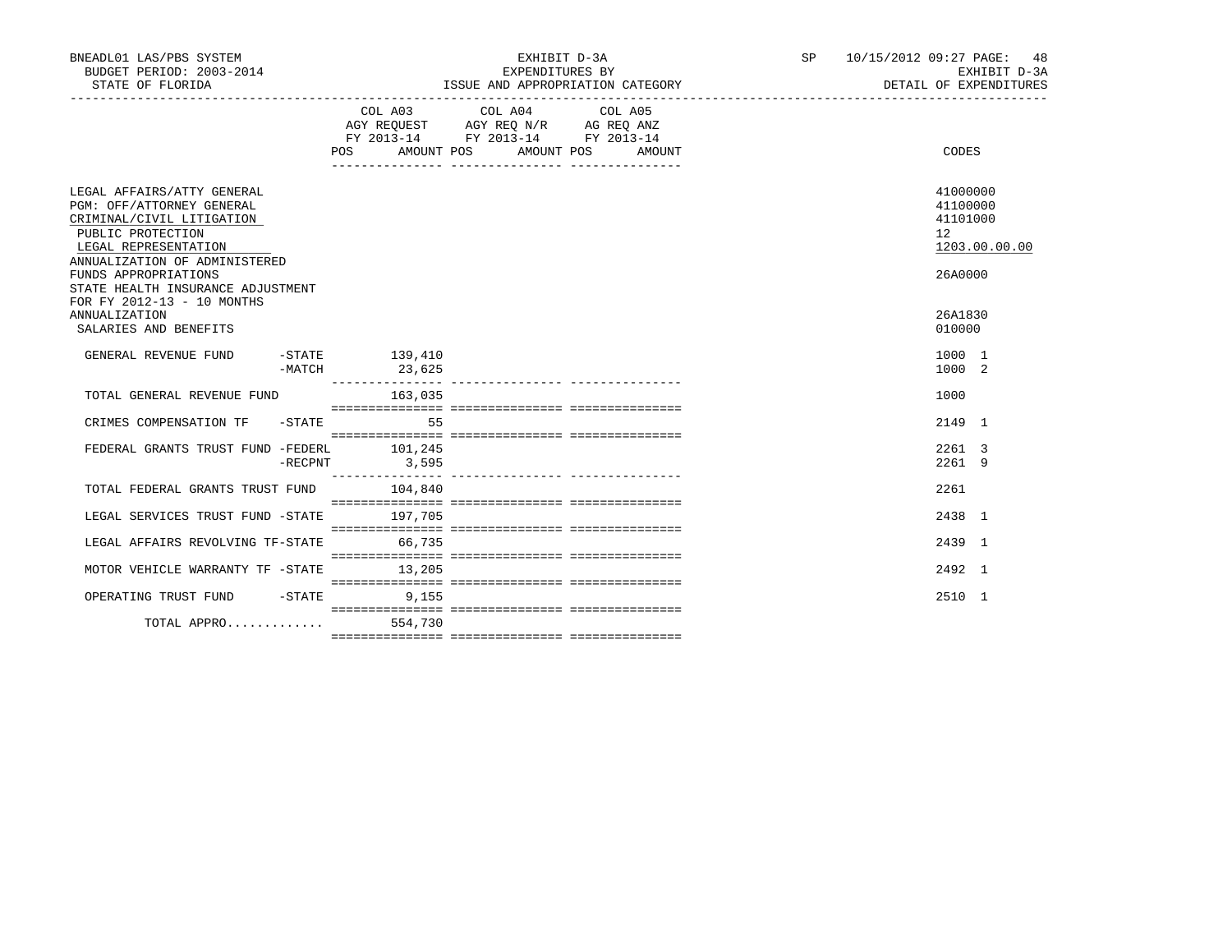| BNEADL01 LAS/PBS SYSTEM<br>BUDGET PERIOD: 2003-2014<br>STATE OF FLORIDA                                                                                                                                  |                             | EXHIBIT D-3A<br>EXPENDITURES BY                                                                   | ISSUE AND APPROPRIATION CATEGORY |  | SP 10/15/2012 09:27 PAGE: 49<br>EXHIBIT D-3A<br>DETAIL OF EXPENDITURES                  |
|----------------------------------------------------------------------------------------------------------------------------------------------------------------------------------------------------------|-----------------------------|---------------------------------------------------------------------------------------------------|----------------------------------|--|-----------------------------------------------------------------------------------------|
|                                                                                                                                                                                                          | POS AMOUNT POS              | COL A03 COL A04 COL A05<br>AGY REQUEST AGY REQ N/R AG REQ ANZ<br>FY 2013-14 FY 2013-14 FY 2013-14 | AMOUNT POS AMOUNT                |  | CODES                                                                                   |
| LEGAL AFFAIRS/ATTY GENERAL<br>PGM: OFF/ATTORNEY GENERAL<br>CRIMINAL/CIVIL LITIGATION<br>PUBLIC PROTECTION<br>LEGAL REPRESENTATION<br>LEGAL AFFAIRS<br>CRIMINAL APPEALS WORKLOAD<br>SALARIES AND BENEFITS |                             |                                                                                                   |                                  |  | 41000000<br>41100000<br>41101000<br>12<br>1203.00.00.00<br>4000000<br>4000310<br>010000 |
| GENERAL REVENUE FUND                                                                                                                                                                                     | $-STATE$ 1,010,651          |                                                                                                   |                                  |  | 1000 1                                                                                  |
| EXPENSES                                                                                                                                                                                                 |                             |                                                                                                   |                                  |  | 040000                                                                                  |
| GENERAL REVENUE FUND                                                                                                                                                                                     | $-$ STATE $146, 751$ 55,998 |                                                                                                   |                                  |  | 1000 1                                                                                  |
| SPECIAL CATEGORIES<br>TR/DMS/HR SVCS/STW CONTRCT                                                                                                                                                         |                             |                                                                                                   |                                  |  | 100000<br>107040                                                                        |
| GENERAL REVENUE FUND                                                                                                                                                                                     | $-$ STATE 5,310             |                                                                                                   |                                  |  | 1000 1                                                                                  |
| TOTAL: CRIMINAL APPEALS WORKLOAD<br>TOTAL ISSUE 1.162.712 55.998                                                                                                                                         |                             |                                                                                                   |                                  |  | 4000310                                                                                 |
|                                                                                                                                                                                                          |                             |                                                                                                   |                                  |  |                                                                                         |
| AGENCY ISSUE NARRATIVE:<br>2013-2014 BUDGET YEAR NARRATIVE:<br>Legislative Budget Request FY 2013-2014<br>Budget Entity: Criminal and Civil Litigation<br>Issue Title: Criminal Appeals Workload         |                             |                                                                                                   | IT COMPONENT? NO                 |  |                                                                                         |

### Issue Summary:

 The Attorney General is requesting \$1,162,712 in General Revenue to fund fifteen positions in the Criminal and Capital Appeals Division. The issue will restore funding to thirteen Assistant Attorney General positions and two Senior Legal Assistants. No positions or rate are requested as the agency has positions without funding from the reductions to the General Revenue Salary and Benefits category over the last five years.

# Reference to Long-Range Program Plan:

 This issue directly supports the first goal in the Department's Long-Range Program Plan to improve the quality of legal services provided on behalf of the state of Florida. The issue will directly impact the following performance measures: Number of capital cases briefs/state and federal responses/oral arguments and; Number of noncapital cases briefs/state and federal responses/oral arguments.

#### Issue Description/Need:

 The Criminal and Capital Appellate Division consists of the five (5) regional Criminal Appeals Bureaus and one (1) statewide Capital Appeals Bureau which comprise the appellate prosecution component of the State's criminal justice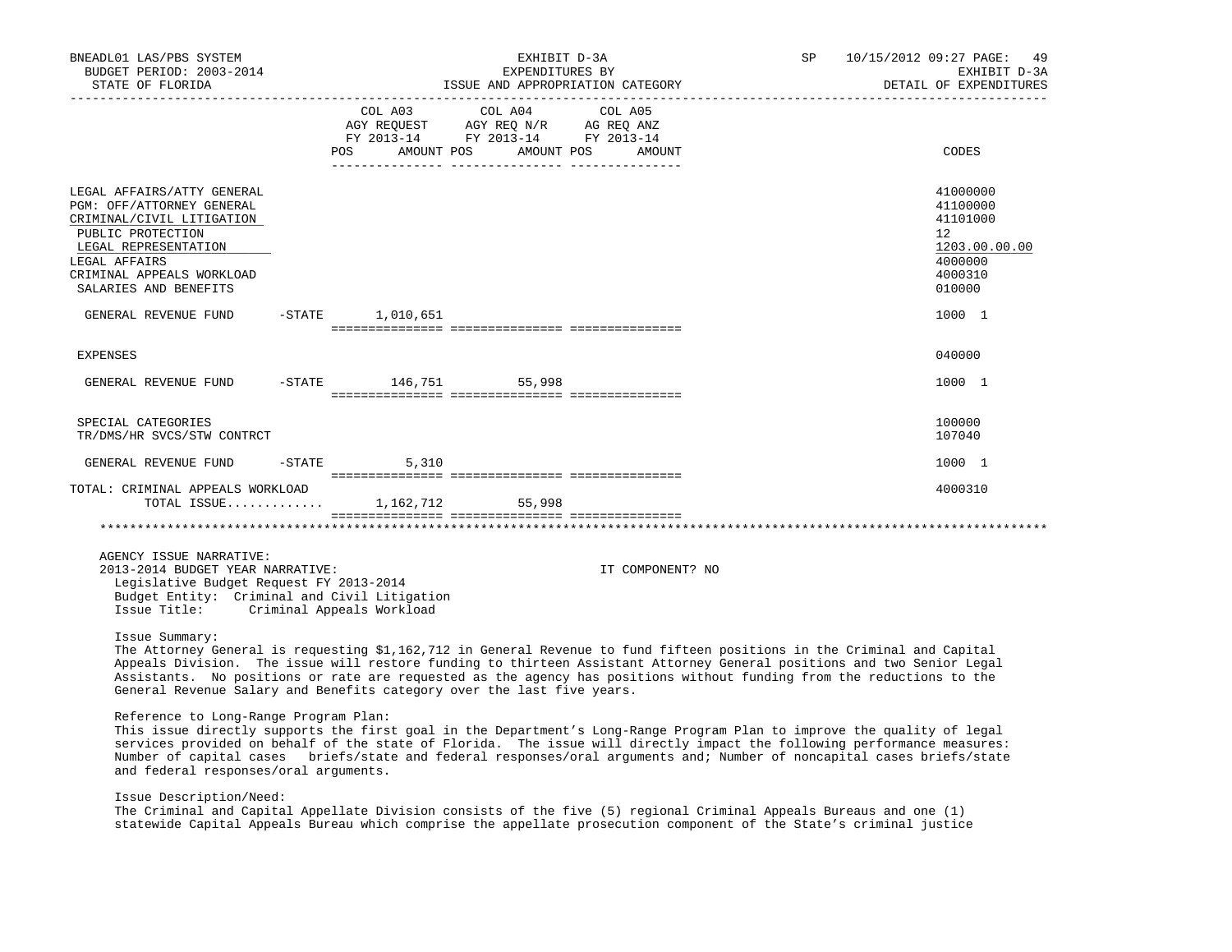| BNEADL01 LAS/PBS SYSTEM<br>BUDGET PERIOD: 2003-2014<br>STATE OF FLORIDA                                                                                                         | EXHIBIT D-3A<br>EXPENDITURES BY<br>ISSUE AND APPROPRIATION CATEGORY                                                                                     | 50<br>SP<br>10/15/2012 09:27 PAGE:<br>EXHIBIT D-3A<br>DETAIL OF EXPENDITURES  |
|---------------------------------------------------------------------------------------------------------------------------------------------------------------------------------|---------------------------------------------------------------------------------------------------------------------------------------------------------|-------------------------------------------------------------------------------|
|                                                                                                                                                                                 | COL A03<br>COL A04 COL A05<br>AGY REOUEST<br>AGY REQ N/R AG REQ ANZ<br>FY 2013-14<br>FY 2013-14 FY 2013-14<br>AMOUNT POS<br>AMOUNT POS<br>POS<br>AMOUNT | CODES                                                                         |
| LEGAL AFFAIRS/ATTY GENERAL<br>PGM: OFF/ATTORNEY GENERAL<br>CRIMINAL/CIVIL LITIGATION<br>PUBLIC PROTECTION<br>LEGAL REPRESENTATION<br>LEGAL AFFAIRS<br>CRIMINAL APPEALS WORKLOAD |                                                                                                                                                         | 41000000<br>41100000<br>41101000<br>12<br>1203.00.00.00<br>4000000<br>4000310 |

 system. Each Bureau is governed by the core mission of the Attorney General's Office, 16.01 (4), (6) Fla. Stat., specifically mandating the defense of all state statutes under attack; defending the Constitution of the State of Florida and the United States Constitution; defending the judgments and sentences of the state trial courts; handling state appeals and all extraordinary writs in state and federal courts. This Division is also assigned duties which include: drafting, reviewing and analyzing legislation; defending all litigation arising from Jimmy Ryce cases; providing legal advice to the State Attorneys' Offices, and informing and protecting the rights of all victims of crime, as set forth in the Declaration of Rights found in Article I, Section 16, Constitution of the State of Florida.

 Unlike the State Attorneys and Public Defenders that handle criminal trial matters under the judicial branch, the State's appellate prosecution component falls within the executive branch of government. The Criminal and Capital Appellate Division is not normally considered or calculated in the legislative funding mix in ascertaining funding or exigency funding needs as part of the judicial branch. Albeit additional funding was provided last session that permitted five additional, previously unfunded FTEs, criminal attorney positions to be funded, it is still accurate to note that there are a number of criminal attorney FTE positions in the Criminal and Capital Appellate Division held vacant because they are not funded. Because of mandated hold-backs required to meet shortfalls, previously authorized but unfunded positions remain vacant. Consequently, each of the criminal appellate and capital appeals bureaus continues to handle larger caseloads than state attorneys' and public defenders' offices in their respective districts. In spite of the welcomed infusion of funds to fill five unfunded positions to shore up the bureaus, on the appellate level, cases continue to take longer to prosecute on appeal because of the sheer volume. It is also noteworthy that the cases opened are outside the control of this division; specifically the cases are initiated by defendants who file appeals, based upon their constitutional right to do so, in both the state and federal courts, because of criminal convictions and sentences imposed by the courts.

 Currently, the five (5) criminal and one (1) capital bureaus have authorized 180 FTEs, but do not have funding for 15 of them. The 15 FTE positions, comprised of 13 attorney FTEs and 2 support staff FTEs, have been placed in reserve and are unfunded due to budget cuts to criminal/capital appeals FTEs when general revenue cuts were mandated.

 Of the 159.5 filled FTEs, there are 111.5 criminal/capital Assistant Attorney Generals (AAGs) and 46 support staff, plus a Criminal Director for the Division and a Clemency Aide assigned to this division.

 In order to meet the challenges that face the Criminal and Capital Appellate Division, additional funds are necessary to fund the remaining 15 FTEs. Attorney FTEs are critical to meeting the core mission of this agency, however support staff are also an essential part of that equation. Without additional research personnel and clerical assistance to eliminate ministerial and clerical tasks handled by attorneys, significant time is lost in completing pleadings. Effective and efficient use of staffing will only enhance the ability of any additional attorneys added to this division.

#### Criminal Appeals Bureaus

 The Attorney General's Criminal Appeals Bureaus, comprised of five regional criminal bureaus, are located in close proximity to the District Courts of Appeal (DCA), in Tallahassee (1st DCA), Tampa (2nd DCA), Miami (3rd DCA), West Palm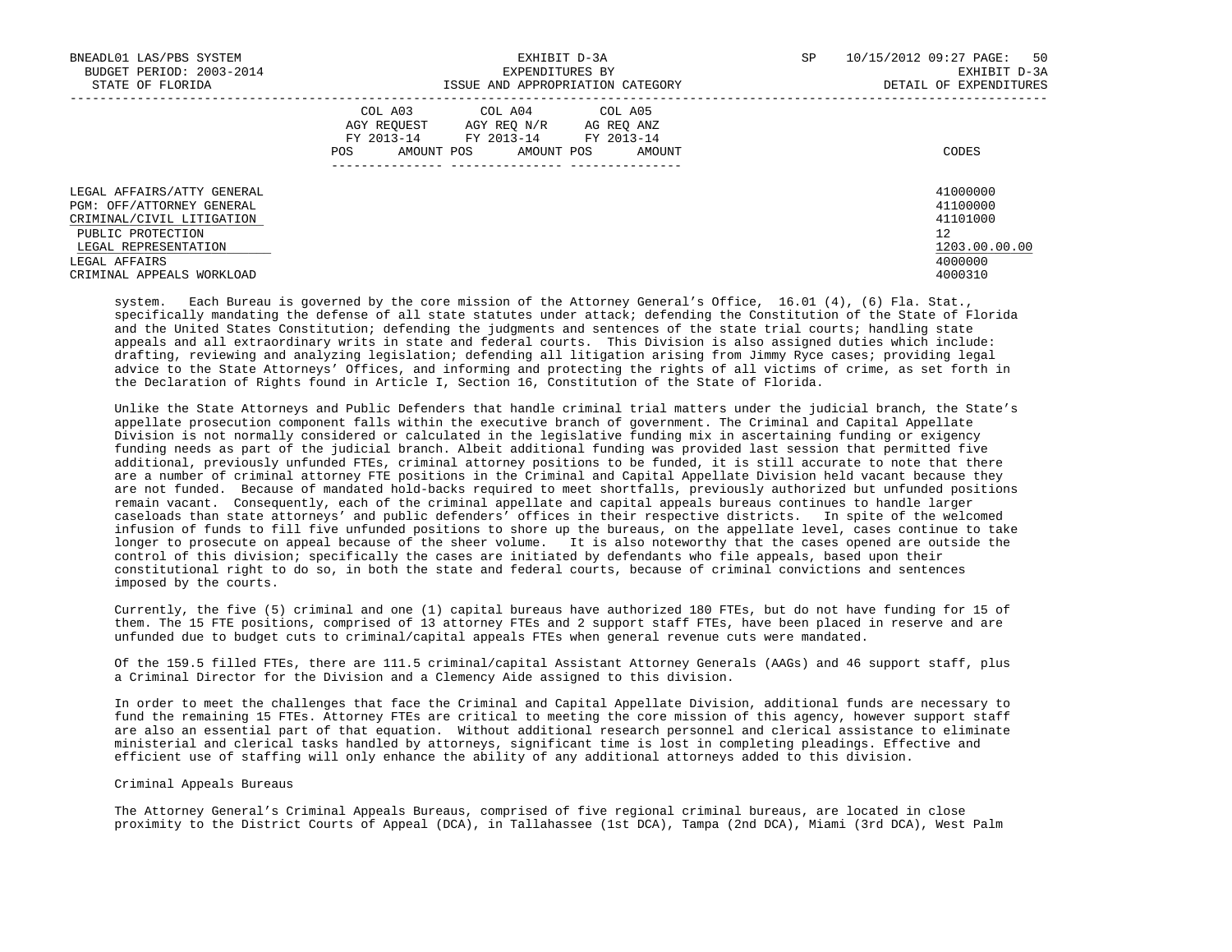| BNEADL01 LAS/PBS SYSTEM<br>BUDGET PERIOD: 2003-2014<br>STATE OF FLORIDA                                                                                                         | EXHIBIT D-3A<br>EXPENDITURES BY<br>ISSUE AND APPROPRIATION CATEGORY                                                                                      | 10/15/2012 09:27 PAGE: 51<br>SP<br>EXHIBIT D-3A<br>DETAIL OF EXPENDITURES     |
|---------------------------------------------------------------------------------------------------------------------------------------------------------------------------------|----------------------------------------------------------------------------------------------------------------------------------------------------------|-------------------------------------------------------------------------------|
|                                                                                                                                                                                 | COL A03<br>COL A04 COL A05<br>AGY REOUEST<br>AGY REO N/R<br>AG REO ANZ<br>FY 2013-14 FY 2013-14 FY 2013-14<br>AMOUNT POS<br>AMOUNT POS<br>POS.<br>AMOUNT | CODES                                                                         |
| LEGAL AFFAIRS/ATTY GENERAL<br>PGM: OFF/ATTORNEY GENERAL<br>CRIMINAL/CIVIL LITIGATION<br>PUBLIC PROTECTION<br>LEGAL REPRESENTATION<br>LEGAL AFFAIRS<br>CRIMINAL APPEALS WORKLOAD |                                                                                                                                                          | 41000000<br>41100000<br>41101000<br>12<br>1203.00.00.00<br>4000000<br>4000310 |

 Beach (4th DCA) and Daytona Beach (5th DCA). Each bureau is assigned to the state attorneys' offices within the districts, and handles all appeals emanating from the counties comprising those districts. Their main responsibility is to defend all judgments and sentences that are appealed to the appellate courts, and litigate all state cases that have been filed in the federal district courts and Eleventh Circuit Court of Appeals seeking federal constitutional relief. Authority is derived from Article IV, Section 4(b), Constitution, State of Florida, which provides that the Attorney General shall be the chief state legal officer and, Chapter 16 Florida Statutes, specifically, Section 16.01 (4), (5) and (6), Florida Statutes, which specifically sets forth that authority.

 Although the Criminal Bureaus exceed the approved standard caseload each year opening 22,679 new cases in 2009, 22,313 new cases in 2010, 22,736 in 2011 approximately 18,200 new casesand in nine months of 2012. The actual workloads handled during this period far exceed those numbers when the open cases are added to those cases remaining open and active each year in various degrees of review. These numbers continue to increase, and will continue to far exceed work load standards being assigned and handled by the attorneys in each of the criminal bureaus. This is particularly significant since the state's criminal appellate attorneys in this Division must defend the judgments and sentences entered by the Florida courts not only against the statewide appellate public defenders' offices, but also specially appointed public defenders from the private sector, the statewide CCCRs (Criminal Conflict and Civil Regional Counsel), privately employed defense counsels, pro se defendants, and appointed counsel in federal court litigation.

 In more pragmatic terms, the caseloads resulting from these numbers are overwhelming. For example, in 2011, 97 Criminal AAGs prepared and produced, in actual work product: 4645 answer briefs; 221 initial briefs, 226 jurisdictional briefs; presented 296 oral arguments; prepared and filed 940 responses to federal habeas corpus petitions; 2955 responses to state show cause orders; and over 345 other responsive briefs/responses/pleadings in state and federal courts. Those numbers do not include ministerial work, correspondence, and special projects or basic secretarial-type work regarding their respective files. Those numbers are comparable work product numbers for 2010, and have been, in fact, at the same level for the first nine months of 2012. In fact, a quick calculation reflects that, in 2012, based upon the current pace of 4,043 answer briefs filed thus far in the first nine months, the Criminal AAGs will likely file over 5,400 answer briefs this year, besides doing all the other pleadings noted above.

 The shortage in the number of Criminal AAGs handling cases has caused most appellate cases to be delayed in briefing. These cases are requiring additional time or extensions of time within which to file a responsive pleading. For example, in 2011, 6,726 extensions were sought. This year, through September 2012, 5,144 have been requested. The reality is that in order to handle the existing caseloads, delays in processing cases occur, and the practice of seeking additional time to, work on cases has become an unfortunate norm. Because finite resources can only be stretched so far, without the infusion of funds for unfunded vacant positions, the delays in appellate litigation will likely only worsen. For example, in many cases, where summary denials are entered by the trial courts to post-conviction motions, those cases are sent to the appellate courts' panels without responsive briefing by the state.

Below is a statewide snapshot --breakdown on October 2, 2012, of cases due in the next 90 days in each bureau:

Bureau (DCA served) No. Of AAGs No. of staff Work due next 90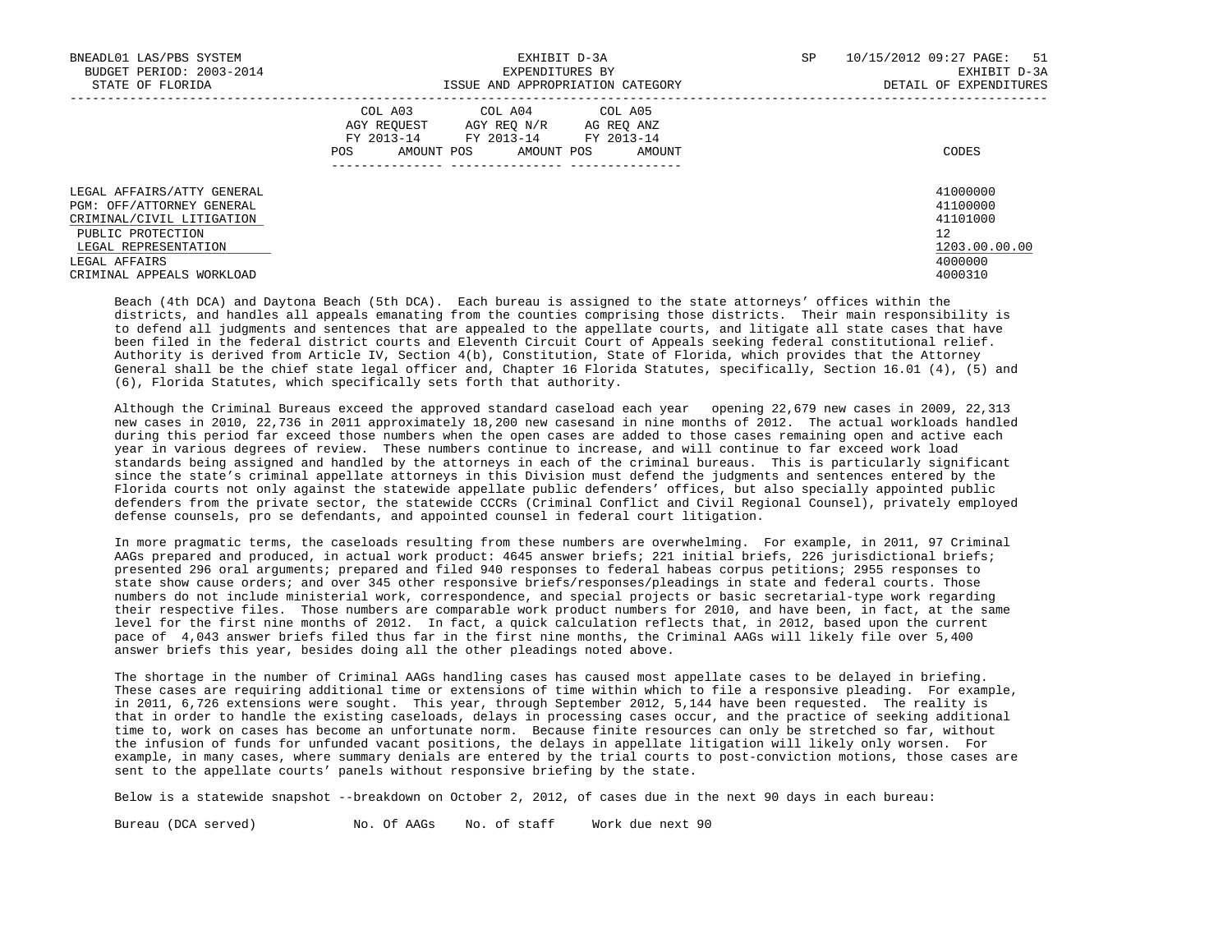| BNEADL01 LAS/PBS SYSTEM<br>BUDGET PERIOD: 2003-2014<br>STATE OF FLORIDA                                                                                                         |                                  |                                                                                                   | EXHIBIT D-3A<br>EXPENDITURES BY<br>ISSUE AND APPROPRIATION CATEGORY | SP<br>10/15/2012 09:27 PAGE:<br>EXHIBIT D-3A<br>DETAIL OF EXPENDITURES |                                                                               |  |
|---------------------------------------------------------------------------------------------------------------------------------------------------------------------------------|----------------------------------|---------------------------------------------------------------------------------------------------|---------------------------------------------------------------------|------------------------------------------------------------------------|-------------------------------------------------------------------------------|--|
|                                                                                                                                                                                 |                                  | COL A03 COL A04 COL A05<br>AGY REQUEST AGY REQ N/R AG REQ ANZ<br>FY 2013-14 FY 2013-14 FY 2013-14 | POS AMOUNT POS AMOUNT POS AMOUNT                                    |                                                                        | CODES                                                                         |  |
| LEGAL AFFAIRS/ATTY GENERAL<br>PGM: OFF/ATTORNEY GENERAL<br>CRIMINAL/CIVIL LITIGATION<br>PUBLIC PROTECTION<br>LEGAL REPRESENTATION<br>LEGAL AFFAIRS<br>CRIMINAL APPEALS WORKLOAD |                                  |                                                                                                   |                                                                     |                                                                        | 41000000<br>41100000<br>41101000<br>12<br>1203.00.00.00<br>4000000<br>4000310 |  |
| Tallahassee (1DCA)<br>Tampa (2DCA)<br>Miami (3DCA)<br>WPB (4DCA)<br>Daytona (5DCA)<br>Totals                                                                                    | 18<br>25<br>16<br>19<br>18<br>95 | 8<br>8<br>35                                                                                      | 463<br>582<br>307<br>408<br>327<br>2087                             |                                                                        |                                                                               |  |

 \*\*This number from October 2, 2011, only represents those cases that have been posted as of the day reviewed and does not capture all work need to be completed during this period.

 The Criminal Appellate Bureaus are presently involved in the latest litigation resulting from the United States Supreme Courts' opinion in Miller v. Alabama, Miller v. Alabama, 567 U.S., 132 S.Ct. 2455, 183 L.Ed.2d 407 (2012), wherein the Court held that persons under the age of 18 who commit first degree murder may not be sentenced to life without the possibility of parole. This case has required the harnessing of extensive resources to ascertain what impact and what remedies may be available under the Florida sentencing scheme. This case, and the ramifications it might have, is a good example of the kind of litigation that occurs routinely in the State's appellate prosecution in the defense of the constitutionality of Florida's statutes.

## Capital Appeals

 The Capital Appeals Bureau is a statewide bureau handling capital murder appeals from every state trial circuit court to the Florida Supreme Court, and thereafter, through the federal courts. This Bureau litigates all cases following the completion of the original trial and imposition of a death sentence. Pursuant to Section 16.01 (6), Florida Statutes, this Bureau is also co-counsel in all state post-conviction litigation in the trial courts, and prosecutes all litigation culminating in the execution of a death warrant, through the state and federal courts.

 The statewide Capital Appeals Bureau also exceeds the approved caseload standard each year-- opening no more than 200 cases. For FY 2010-2011, 675 cases were opened, however the actual cases that were worked on, reflecting our actual workload during this period, is approximately 1800\*. That number includes current open cases in the last fiscal year. In the first nine months of 2012, 199 cases were opened. During that time, 15 AAGs prepared and produced, in actual work product: 62 answer briefs; presented 38 oral arguments in state and federal courts; conducted 85 evidentiary hearings and public records hearings; prepared 5 memorandums of law and objections to orders; prepared and filed 32 responses to motion for post conviction relief in state courts; filed 16 federal habeas corpus responses; 57 response to state show cause orders and over 161 status hearings in state and federal courts. These numbers do not include depositions, preparation of records, or other ministerial work, preparing for evidentiary hearings and all attending tasks associated with hearings, correspondence, dealing with victims' families, or special projects or basic secretarial-type work regarding their respective files.

 \*While thenumber of actual cases processed represents a 900% increase from the norm, and is higher than normal, part of this figure is based on the number of active death warrants in litigation during this reporting period, a plethora of litigation in the postconviction trial courts and on appeal of Porter motion generated a United States Supreme Court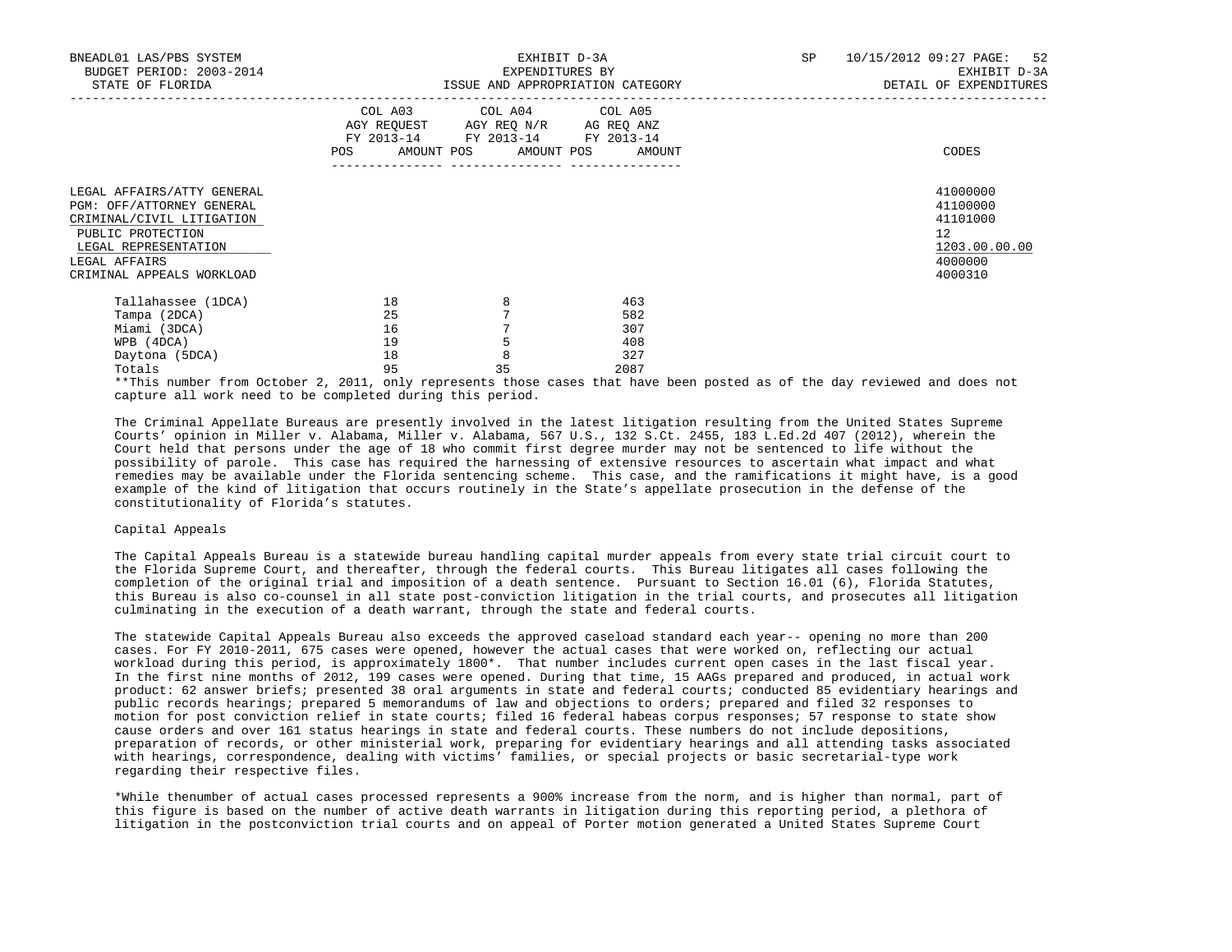| BNEADL01 LAS/PBS SYSTEM<br>BUDGET PERIOD: 2003-2014<br>STATE OF FLORIDA                                                                                                         | EXHIBIT D-3A<br>EXPENDITURES BY<br>ISSUE AND APPROPRIATION CATEGORY                                                                                     | 10/15/2012 09:27 PAGE: 53<br>SP<br>EXHIBIT D-3A<br>DETAIL OF EXPENDITURES     |
|---------------------------------------------------------------------------------------------------------------------------------------------------------------------------------|---------------------------------------------------------------------------------------------------------------------------------------------------------|-------------------------------------------------------------------------------|
|                                                                                                                                                                                 | COL A03<br>COL A04 COL A05<br>AGY REOUEST<br>AGY REO N/R<br>AG REO ANZ<br>FY 2013-14 FY 2013-14 FY 2013-14<br>POS<br>AMOUNT POS<br>AMOUNT POS<br>AMOUNT | CODES                                                                         |
| LEGAL AFFAIRS/ATTY GENERAL<br>PGM: OFF/ATTORNEY GENERAL<br>CRIMINAL/CIVIL LITIGATION<br>PUBLIC PROTECTION<br>LEGAL REPRESENTATION<br>LEGAL AFFAIRS<br>CRIMINAL APPEALS WORKLOAD |                                                                                                                                                         | 41000000<br>41100000<br>41101000<br>12<br>1203.00.00.00<br>4000000<br>4000310 |

 decision Porter v. McCollum, 558 U.S., 130 S.Ct. 447, 453, 175 L.Ed.2d 398 (2009) (per curiam). This opened the door to death row inmates asserting a new ineffective claim and a federal district court decision in Evans v. McNeil, No. 08-14402-CIV (S.D. Fla. June 20 2011), (unreported)(which ruled that portions of Florida's death penalty statute were unconstitutional under Ring.). The Evans case is presently pending on appeal in the Eleventh Circuit Court of Appeals.

 Moreover, because a named defendant will potentially litigate, in a variety of courts contemporaneously, it is important to note that there is no correlation between the number of individuals sentenced to death and the plethora of litigation each individual will generate. The Capital AAGs handle criminal trial matters, post conviction evidentiary hearings in state and federal courts, challenges to the death penalty statutes, and an overabundance of state and federal constitutional death penalty issues. They work on the most difficult federal habeas corpus litigation, and are routinely required to handle 1983 cases, complicated civil issues, and civil appeals.

 Capital cases are cases with huge records and even larger pleadings. Not only is the correctness of the trial under scrutiny, but once a conviction is obtained, another trial occurs to determine whether the death penalty is justified. By most standards, these case are some of the most complex, constitutionally challenging cases the courts will address. All convictions and sentences will be appealed to the Florida Supreme Court, and very likely challenged and reviewed in the United States Supreme Court more than once. These cases, because of their high profile and because of the magnitude of the sentence, also provide case law that impacts almost all other criminal cases. Capital cases resolve all sort of significant criminal claims, and become the seminal cases from which a ground swell of important case law emanates. The critical work performed by the capital attorneys is immeasurable.

 The Capital Appellate Bureau is spread out throughout the state and co-located with the Criminal Bureaus. Below is a snapshot--breakdown of the work load assigned this statewide bureau for the next 90 days as of October 2, 2012:

| Capital Bureau | No. Of AAGs | No. of staff | Work due next 90 |
|----------------|-------------|--------------|------------------|
| Tallahassee    |             | $2*$         |                  |
| Tampa          | $5.5*$      |              | 36               |
| Miami          |             |              | $2*$             |
| <b>WPB</b>     | $2*$        |              | 18               |
| Daytona        |             |              | 18               |
| Totals         | 14.5        |              |                  |

 The asterisks\* noted-above are explained as follows: in Tallahassee--all three of the staff support not only the 3 capital attorneys, but also provide staff support for the Division Director; in Tampa--the main Capital Appellate Bureau is located in this office and has the greatest number of attorneys for the central portion of the state; and in WPB--the Criminal Bureau Chief also handles capital cases.

 In summary, the numbers cited demonstrate actual work handled yearly, which clearly reflects that the Criminal and Capital Appellate Division provides unparalleled service in defending, as the State's appellate prosecutors, their discrete role in the State's criminal justice model. Today, these State appellate prosecutors are still operating at levels which far exceed norms and/or work done by public defenders, private defense lawyers, and pro se litigants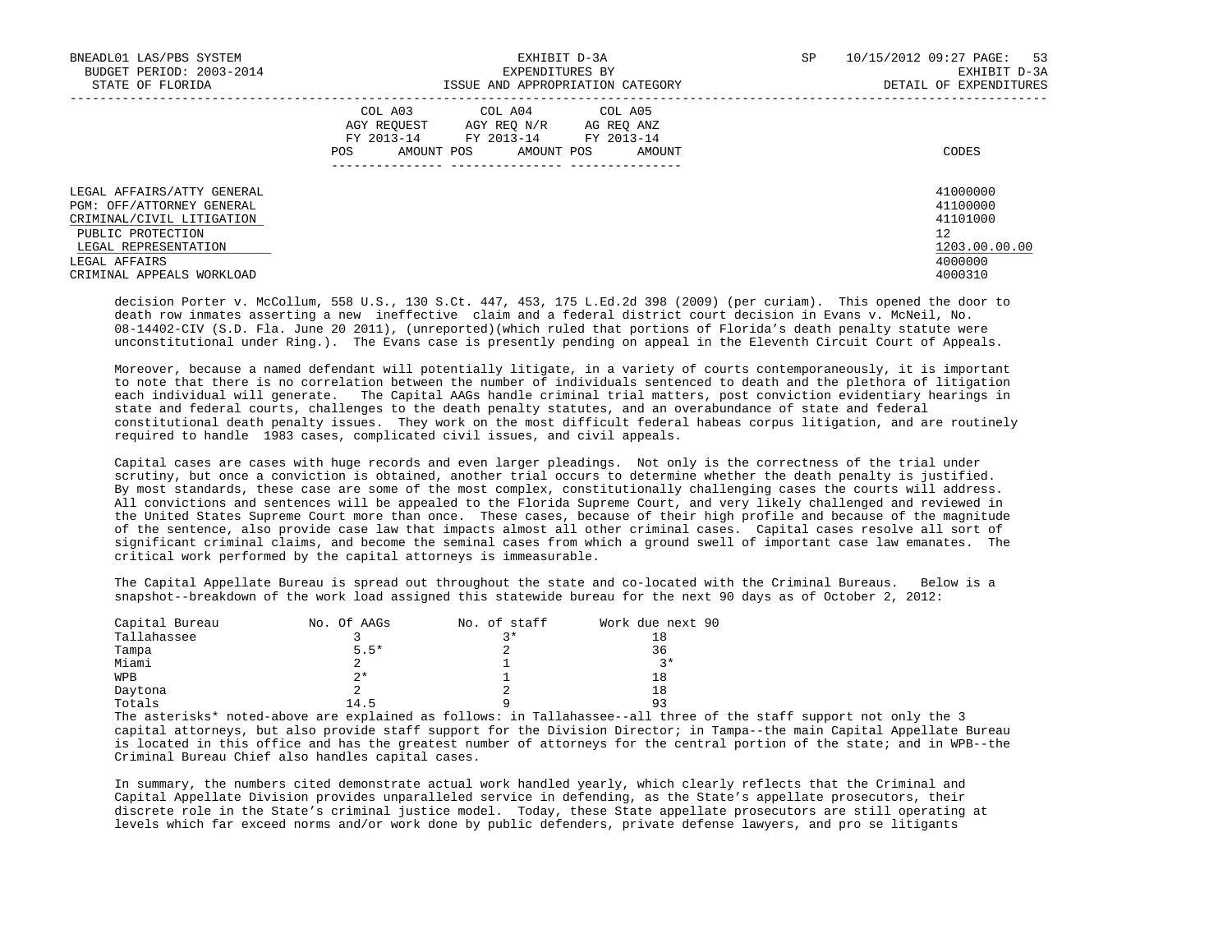| BNEADL01 LAS/PBS SYSTEM<br>BUDGET PERIOD: 2003-2014 | EXHIBIT D-3A<br>EXPENDITURES BY                                                                         | SP<br>54<br>10/15/2012 09:27 PAGE:<br>EXHIBIT D-3A |
|-----------------------------------------------------|---------------------------------------------------------------------------------------------------------|----------------------------------------------------|
| STATE OF FLORIDA                                    | ISSUE AND APPROPRIATION CATEGORY                                                                        | DETAIL OF EXPENDITURES                             |
|                                                     | COL A03 COL A04 COL A05<br>AGY REOUEST<br>AGY REO N/R<br>AG REO ANZ<br>FY 2013-14 FY 2013-14 FY 2013-14 |                                                    |
|                                                     | AMOUNT POS<br>AMOUNT POS<br>POS<br>AMOUNT                                                               | CODES                                              |
| LEGAL AFFAIRS/ATTY GENERAL                          |                                                                                                         | 41000000                                           |
| PGM: OFF/ATTORNEY GENERAL                           |                                                                                                         | 41100000<br>41101000                               |
| CRIMINAL/CIVIL LITIGATION<br>PUBLIC PROTECTION      |                                                                                                         | 12.                                                |
| LEGAL REPRESENTATION                                |                                                                                                         | 1203.00.00.00                                      |
| LEGAL AFFAIRS                                       |                                                                                                         | 4000000                                            |
| CRIMINAL APPEALS WORKLOAD                           |                                                                                                         | 4000310                                            |

 collectively. They continue to be overextended and require additional staff to carry out the huge tasks assigned to them.

Each Position was requested with an Expense package.

| Category                                | Amount     | Non-recurring |
|-----------------------------------------|------------|---------------|
| 13 Assistant Attorney General positions | ---------- |               |
| Salary \$51,826                         |            |               |
| @ \$69,822 Salaries and Benefits        | \$907,687  |               |
| 2 Senior Legal Assistants               |            |               |
| Salary \$36,609                         |            |               |
| @51,482 Salary and Benefits             | \$102,964  |               |
| Expenses                                | \$146,751  |               |
| Special Categories                      |            |               |
| TR/DMS/HR SVCS/STW CONTRACT             | \$5,310    |               |

|                                                                  | FTE. | BASE RATE | ADDITIVES | BENEFITS | SUBTOTAL | LAPSE<br>ႜ | LAPSED SALARIES<br>AND BENEFITS |
|------------------------------------------------------------------|------|-----------|-----------|----------|----------|------------|---------------------------------|
| A03 - AGY REOUEST FY 2013-14                                     |      |           |           |          |          |            |                                 |
| CHANGES TO CURRENTLY AUTHORIZED POSITIONS<br>OTHER SALARY AMOUNT |      |           |           |          |          |            |                                 |
| 1000 GENERAL REVENUE FUND                                        |      |           |           |          |          |            | 1,010,651                       |
|                                                                  |      |           |           |          |          |            | 1,010,651                       |
|                                                                  |      |           |           |          |          |            | ==========                      |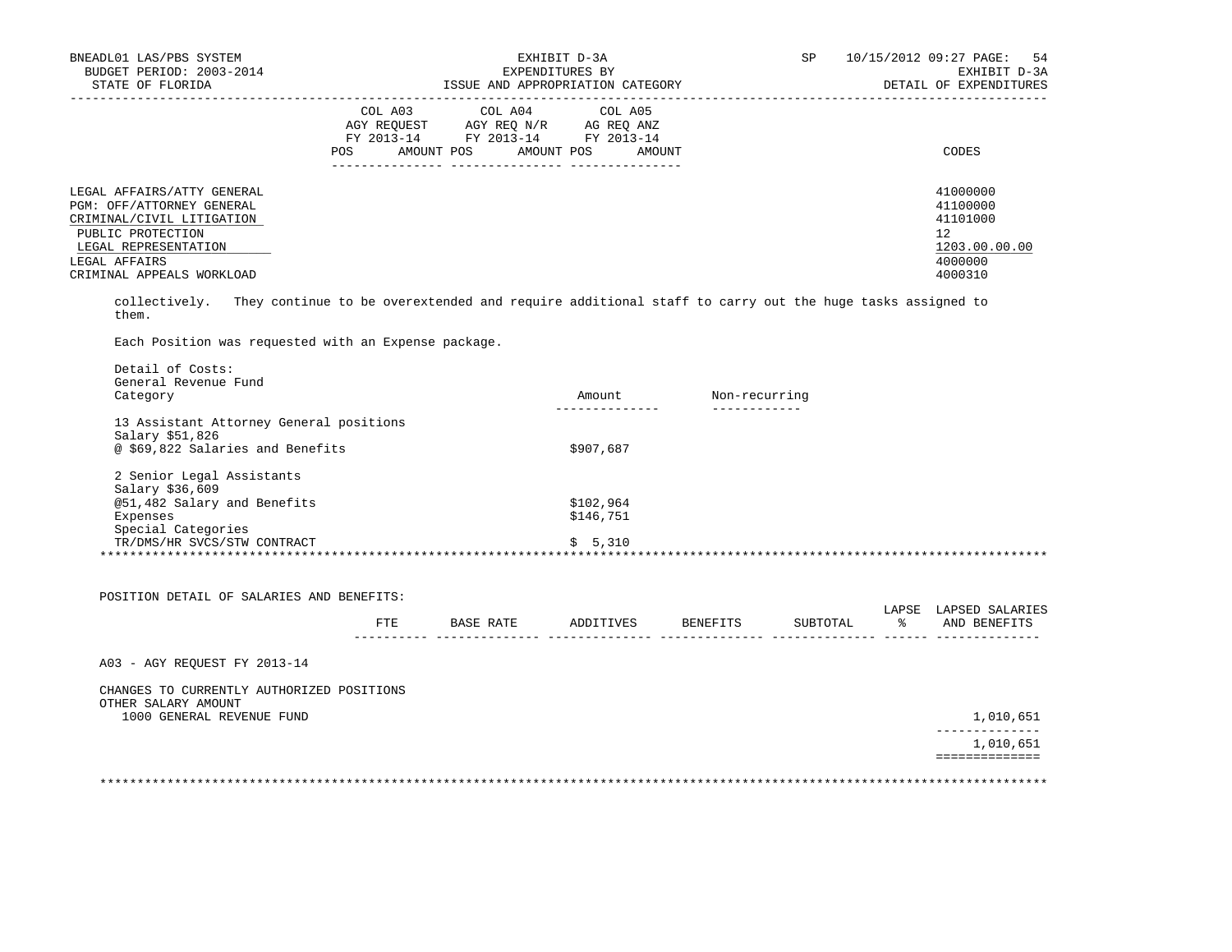| BNEADL01 LAS/PBS SYSTEM<br>BUDGET PERIOD: 2003-2014<br>STATE OF FLORIDA                                                           |                                  | EXHIBIT D-3A<br>EXPENDITURES BY<br>ISSUE AND APPROPRIATION CATEGORY                                                  |  | SP 10/15/2012 09:27 PAGE: 55<br>EXHIBIT D-3A<br>DETAIL OF EXPENDITURES |
|-----------------------------------------------------------------------------------------------------------------------------------|----------------------------------|----------------------------------------------------------------------------------------------------------------------|--|------------------------------------------------------------------------|
|                                                                                                                                   | POS AMOUNT POS AMOUNT POS AMOUNT | COL A03 COL A04 COL A05<br>AGY REQUEST AGY REQ N/R AG REQ ANZ<br>FY 2013-14 FY 2013-14 FY 2013-14<br>_______________ |  | CODES                                                                  |
| LEGAL AFFAIRS/ATTY GENERAL<br>PGM: OFF/ATTORNEY GENERAL<br>CRIMINAL/CIVIL LITIGATION<br>PUBLIC PROTECTION<br>LEGAL REPRESENTATION |                                  |                                                                                                                      |  | 41000000<br>41100000<br>41101000<br>12<br>1203.00.00.00                |
| TOTAL: LEGAL REPRESENTATION<br>BY FUND TYPE                                                                                       |                                  |                                                                                                                      |  | 1203.00.00.00                                                          |
| GENERAL REVENUE FUND<br>TRUST FUNDS                                                                                               | 21,516,822<br>64,301,805         | 55,998                                                                                                               |  | 1000<br>2000                                                           |
| TOTAL POSITIONS 983.00<br>TOTAL PROG COMP 85,818,627<br>TOTAL SALARY RATE 45,207,448                                              |                                  | 55,998                                                                                                               |  |                                                                        |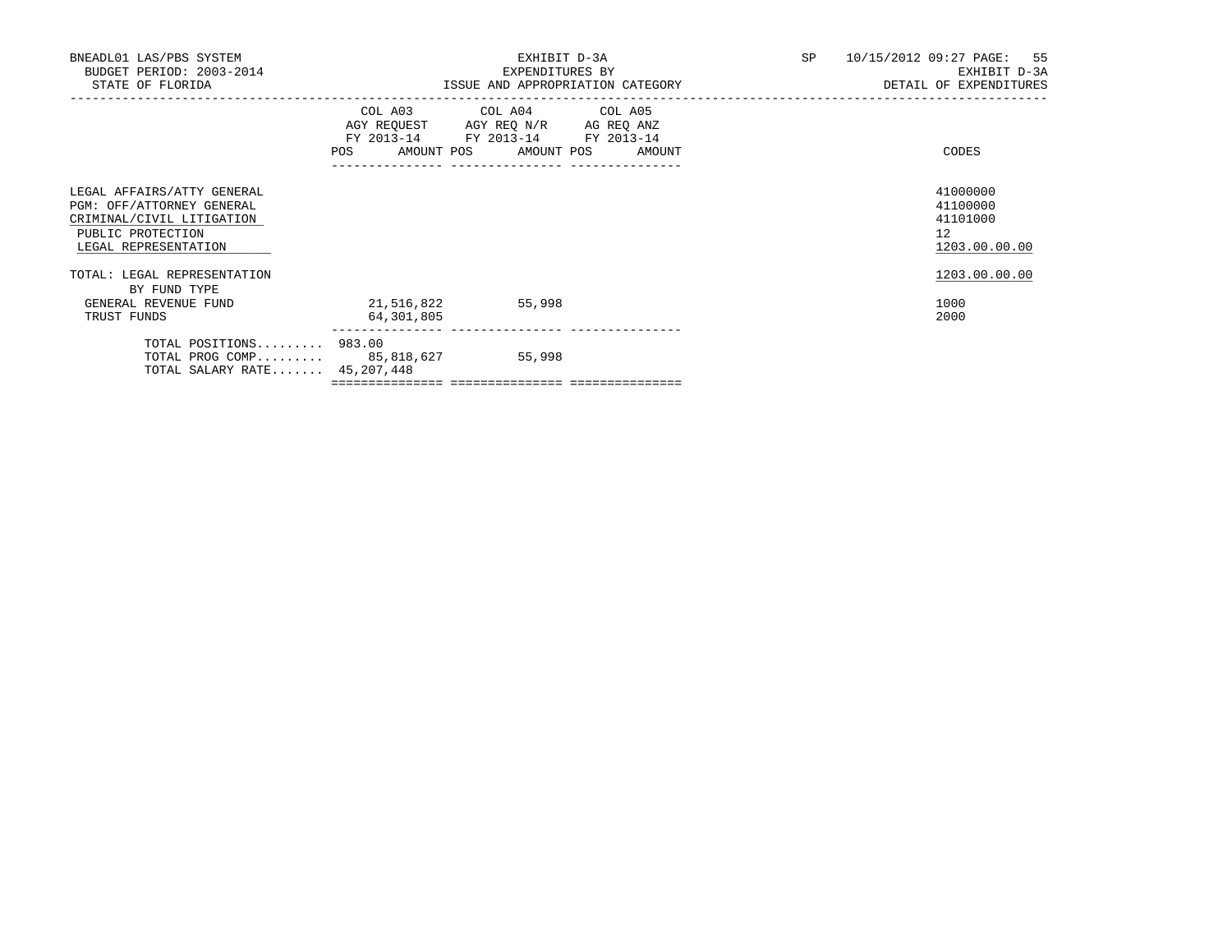| BNEADL01 LAS/PBS SYSTEM<br>BUDGET PERIOD: 2003-2014<br>STATE OF FLORIDA                                                                                                                                                                        |                                                                  | EXHIBIT D-3A<br>EXPENDITURES BY<br>ISSUE AND APPROPRIATION CATEGORY                                                          | SP 10/15/2012 09:27 PAGE:<br>-56<br>EXHIBIT D-3A<br>DETAIL OF EXPENDITURES              |
|------------------------------------------------------------------------------------------------------------------------------------------------------------------------------------------------------------------------------------------------|------------------------------------------------------------------|------------------------------------------------------------------------------------------------------------------------------|-----------------------------------------------------------------------------------------|
|                                                                                                                                                                                                                                                | <b>POS</b><br>AMOUNT POS<br>____________________________________ | COL A03 COL A04<br>COL A05<br>AGY REQUEST AGY REQ N/R AG REQ ANZ<br>FY 2013-14 FY 2013-14 FY 2013-14<br>AMOUNT POS<br>AMOUNT | CODES                                                                                   |
| LEGAL AFFAIRS/ATTY GENERAL<br>PGM: STATEWIDE PROSECUTION<br>PROS/MULTI-CIRCUIT CRIME<br>PUBLIC PROTECTION<br>DRUG CONTRL/SUBSTNCE ABUSE<br>ESTIMATED EXPENDITURES<br>ESTIMATED EXPENDITURES - OPERATIONS<br>SALARY RATE<br>SALARY RATE 285,708 |                                                                  |                                                                                                                              | 41000000<br>41200000<br>41200100<br>12<br>1201.00.00.00<br>1000000<br>1001000<br>000000 |
| SALARIES AND BENEFITS                                                                                                                                                                                                                          |                                                                  |                                                                                                                              | 010000                                                                                  |
| GENERAL REVENUE FUND                                                                                                                                                                                                                           | 4.00<br>$-STATE$<br>209,205                                      |                                                                                                                              | 1000 1                                                                                  |
| SPECIAL CATEGORIES<br>STATEWIDE PROSECUTION                                                                                                                                                                                                    |                                                                  |                                                                                                                              | 100000<br>100118                                                                        |
| GENERAL REVENUE FUND -STATE 75,846                                                                                                                                                                                                             |                                                                  |                                                                                                                              | 1000 1                                                                                  |
| TOTAL: ESTIMATED EXPENDITURES - OPERATIONS<br>TOTAL POSITIONS 4.00<br>TOTAL ISSUE<br>TOTAL SALARY RATE 285,708                                                                                                                                 | 285,051                                                          |                                                                                                                              | 1001000                                                                                 |
| FLORIDA RETIREMENT SYSTEM<br>CONTRIBUTION ADJUSTMENT FOR<br>FISCAL YEAR 2012-2013<br>SALARIES AND BENEFITS                                                                                                                                     |                                                                  |                                                                                                                              | 1001240<br>010000                                                                       |
| GENERAL REVENUE FUND<br>$-$ STATE                                                                                                                                                                                                              | 57                                                               |                                                                                                                              | 1000 1                                                                                  |
| ADJUSTMENT TO STATE HEALTH<br>INSURANCE PREMIUM CONTRIBUTION -<br>FISCAL YEAR 2012-13<br>SALARIES AND BENEFITS                                                                                                                                 |                                                                  |                                                                                                                              | 1001830<br>010000                                                                       |
| $-$ STATE<br>GENERAL REVENUE FUND                                                                                                                                                                                                              | 381                                                              |                                                                                                                              | 1000 1                                                                                  |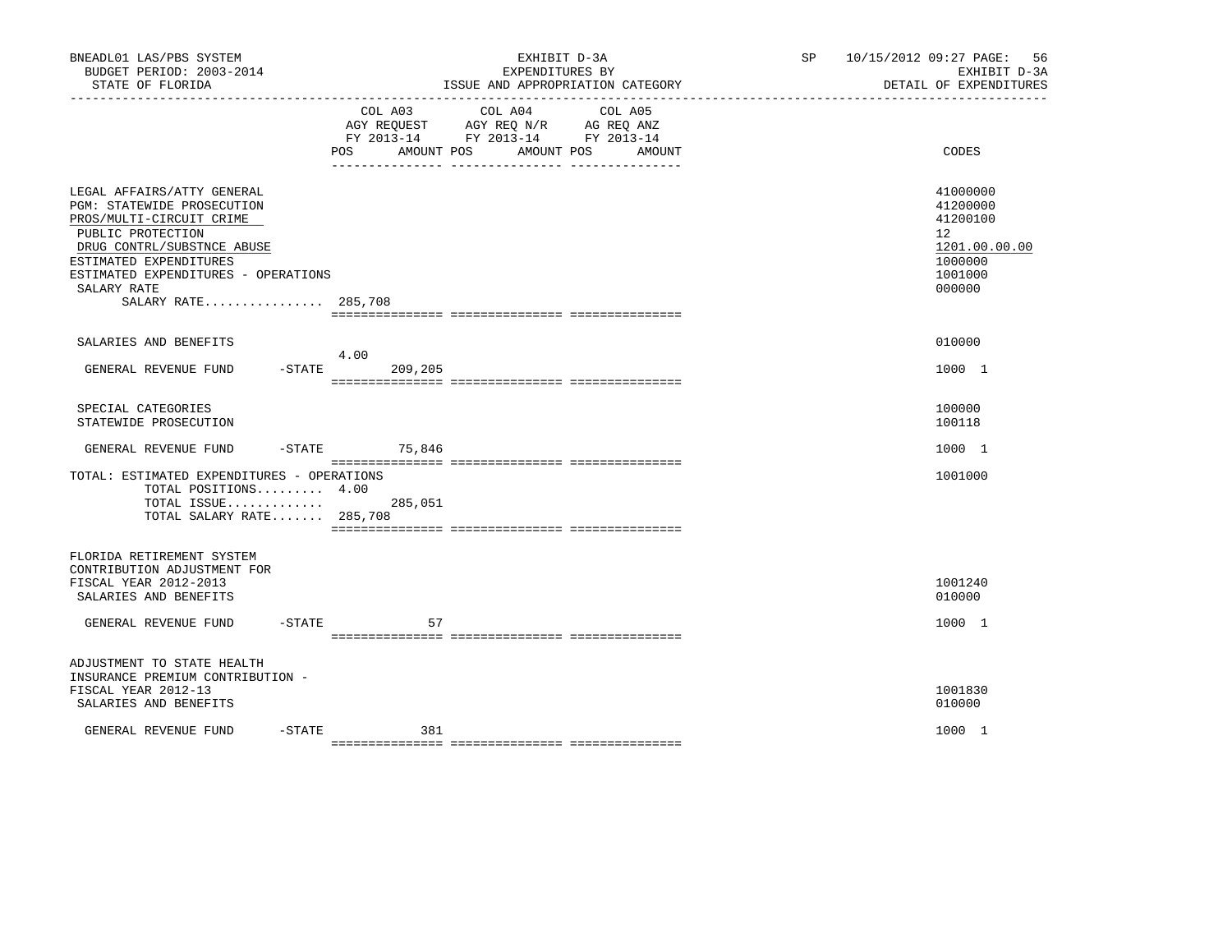| BNEADL01 LAS/PBS SYSTEM<br>BUDGET PERIOD: 2003-2014<br>STATE OF FLORIDA                                                                                                                                                                                                    |                 | EXHIBIT D-3A<br>EXPENDITURES BY<br>ISSUE AND APPROPRIATION CATEGORY                             | SP <sub>2</sub> | 10/15/2012 09:27 PAGE: 57<br>EXHIBIT D-3A<br>DETAIL OF EXPENDITURES |
|----------------------------------------------------------------------------------------------------------------------------------------------------------------------------------------------------------------------------------------------------------------------------|-----------------|-------------------------------------------------------------------------------------------------|-----------------|---------------------------------------------------------------------|
|                                                                                                                                                                                                                                                                            |                 | COL A03 COL A04 COL A05<br>FY 2013-14 FY 2013-14 FY 2013-14<br>POS AMOUNT POS AMOUNT POS AMOUNT |                 | CODES                                                               |
| LEGAL AFFAIRS/ATTY GENERAL<br><b>PGM: STATEWIDE PROSECUTION</b><br>PROS/MULTI-CIRCUIT CRIME<br>PUBLIC PROTECTION<br>DRUG CONTRL/SUBSTNCE ABUSE<br>ANNUALIZATION OF ADMINISTERED<br>FUNDS APPROPRIATIONS<br>STATE HEALTH INSURANCE ADJUSTMENT<br>FOR FY 2012-13 - 10 MONTHS |                 |                                                                                                 |                 | 41000000<br>41200000<br>41200100<br>12<br>1201.00.00.00<br>26A0000  |
| <b>ANNUALIZATION</b><br>SALARIES AND BENEFITS                                                                                                                                                                                                                              |                 |                                                                                                 |                 | 26A1830<br>010000                                                   |
| GENERAL REVENUE FUND -STATE                                                                                                                                                                                                                                                | 1,905           |                                                                                                 |                 | 1000 1                                                              |
| TOTAL: DRUG CONTRL/SUBSTNCE ABUSE<br>BY FUND TYPE                                                                                                                                                                                                                          |                 |                                                                                                 |                 | 1201.00.00.00                                                       |
| GENERAL REVENUE FUND<br>SALARY RATE 285,708                                                                                                                                                                                                                                | 4.00<br>287,394 |                                                                                                 |                 | 1000                                                                |
|                                                                                                                                                                                                                                                                            |                 |                                                                                                 |                 |                                                                     |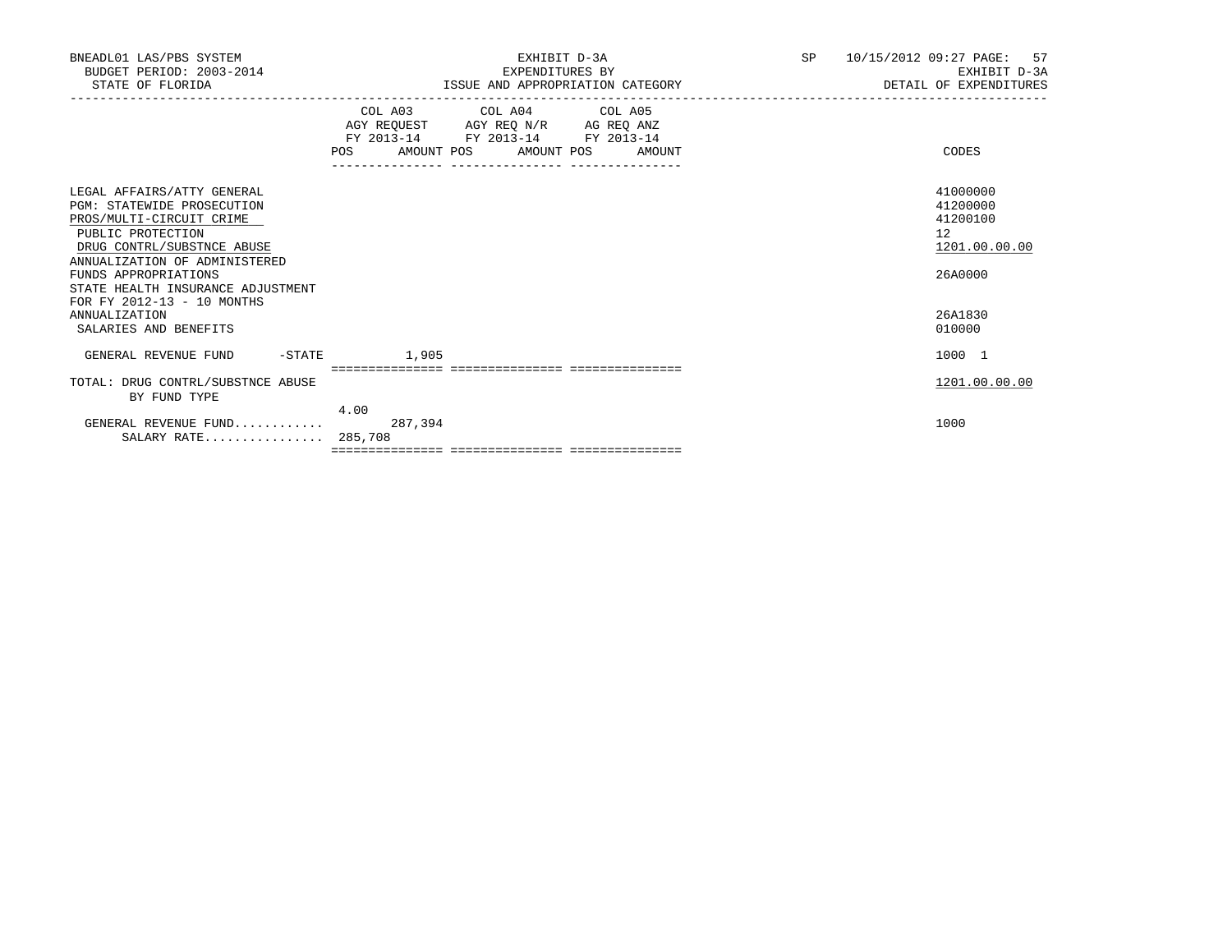| BNEADL01 LAS/PBS SYSTEM<br>BUDGET PERIOD: 2003-2014<br>STATE OF FLORIDA                                                                                                                                                                    |                        |                               | EXHIBIT D-3A<br>EXPENDITURES BY                                                                                                                                                                                                                                    | ISSUE AND APPROPRIATION CATEGORY | SP | 10/15/2012 09:27 PAGE:<br>DETAIL OF EXPENDITURES                                                     | 58<br>EXHIBIT D-3A |
|--------------------------------------------------------------------------------------------------------------------------------------------------------------------------------------------------------------------------------------------|------------------------|-------------------------------|--------------------------------------------------------------------------------------------------------------------------------------------------------------------------------------------------------------------------------------------------------------------|----------------------------------|----|------------------------------------------------------------------------------------------------------|--------------------|
|                                                                                                                                                                                                                                            |                        | COL A03                       | COL A04<br>$\begin{tabular}{lllllllll} \bf{AGY} & \bf{REQUEST} & \bf{AGY} & \bf{REQ} & \bf{IN/R} & \bf{AG} & \bf{REQ} & \bf{ANZ} \\ \bf{FY} & \bf{2013-14} & \bf{FY} & \bf{2013-14} & \bf{FY} & \bf{2013-14} \\ \end{tabular}$<br>POS AMOUNT POS AMOUNT POS AMOUNT | COL A05                          |    | CODES                                                                                                |                    |
| LEGAL AFFAIRS/ATTY GENERAL<br>PGM: STATEWIDE PROSECUTION<br>PROS/MULTI-CIRCUIT CRIME<br>PUBLIC PROTECTION<br>LEGAL REPRESENTATION<br>ESTIMATED EXPENDITURES<br>ESTIMATED EXPENDITURES - OPERATIONS<br>SALARY RATE<br>SALARY RATE 3,616,430 |                        |                               |                                                                                                                                                                                                                                                                    |                                  |    | 41000000<br>41200000<br>41200100<br>12 <sup>°</sup><br>1203.00.00.00<br>1000000<br>1001000<br>000000 |                    |
| SALARIES AND BENEFITS                                                                                                                                                                                                                      |                        |                               |                                                                                                                                                                                                                                                                    |                                  |    | 010000                                                                                               |                    |
| GENERAL REVENUE FUND                                                                                                                                                                                                                       | $-MATCH$               | $-$ STATE 3,757,000<br>71,700 |                                                                                                                                                                                                                                                                    |                                  |    | 1000 1<br>1000 2                                                                                     |                    |
| TOTAL GENERAL REVENUE FUND                                                                                                                                                                                                                 |                        | 3,828,700                     |                                                                                                                                                                                                                                                                    |                                  |    | 1000                                                                                                 |                    |
| CRIMES COMPENSATION TF                                                                                                                                                                                                                     |                        | $-$ STATE $1, 195$            |                                                                                                                                                                                                                                                                    |                                  |    | 2149 1                                                                                               |                    |
| FEDERAL GRANTS TRUST FUND -RECPNT 244,175                                                                                                                                                                                                  |                        |                               |                                                                                                                                                                                                                                                                    |                                  |    | 2261 9                                                                                               |                    |
| OPERATING TRUST FUND                                                                                                                                                                                                                       |                        | -STATE 143,795                |                                                                                                                                                                                                                                                                    |                                  |    | 2510 1                                                                                               |                    |
| TOTAL POSITIONS 59.50<br>TOTAL APPRO $4,217,865$                                                                                                                                                                                           |                        |                               |                                                                                                                                                                                                                                                                    |                                  |    |                                                                                                      |                    |
| SPECIAL CATEGORIES<br>STATEWIDE PROSECUTION                                                                                                                                                                                                |                        |                               |                                                                                                                                                                                                                                                                    |                                  |    | 100000<br>100118                                                                                     |                    |
| GENERAL REVENUE FUND                                                                                                                                                                                                                       | $-MATCH$               | $-$ STATE 738, 148<br>10,101  |                                                                                                                                                                                                                                                                    |                                  |    | 1000 1<br>1000 2                                                                                     |                    |
| TOTAL GENERAL REVENUE FUND                                                                                                                                                                                                                 |                        | 748,249                       |                                                                                                                                                                                                                                                                    |                                  |    | 1000                                                                                                 |                    |
| FEDERAL GRANTS TRUST FUND -RECPNT 39,602                                                                                                                                                                                                   |                        |                               |                                                                                                                                                                                                                                                                    |                                  |    | 2261 9                                                                                               |                    |
| OPERATING TRUST FUND                                                                                                                                                                                                                       |                        | $-STATE$ 367,204              |                                                                                                                                                                                                                                                                    |                                  |    | 2510 1                                                                                               |                    |
| TOTAL APPRO 1,155,055                                                                                                                                                                                                                      |                        |                               |                                                                                                                                                                                                                                                                    |                                  |    |                                                                                                      |                    |
| RISK MANAGEMENT INSURANCE                                                                                                                                                                                                                  |                        |                               |                                                                                                                                                                                                                                                                    |                                  |    | 103241                                                                                               |                    |
| GENERAL REVENUE FUND<br>OPERATING TRUST FUND                                                                                                                                                                                               | $-$ STATE<br>$-$ STATE | 41,980<br>902                 |                                                                                                                                                                                                                                                                    |                                  |    | 1000 1<br>2510 1                                                                                     |                    |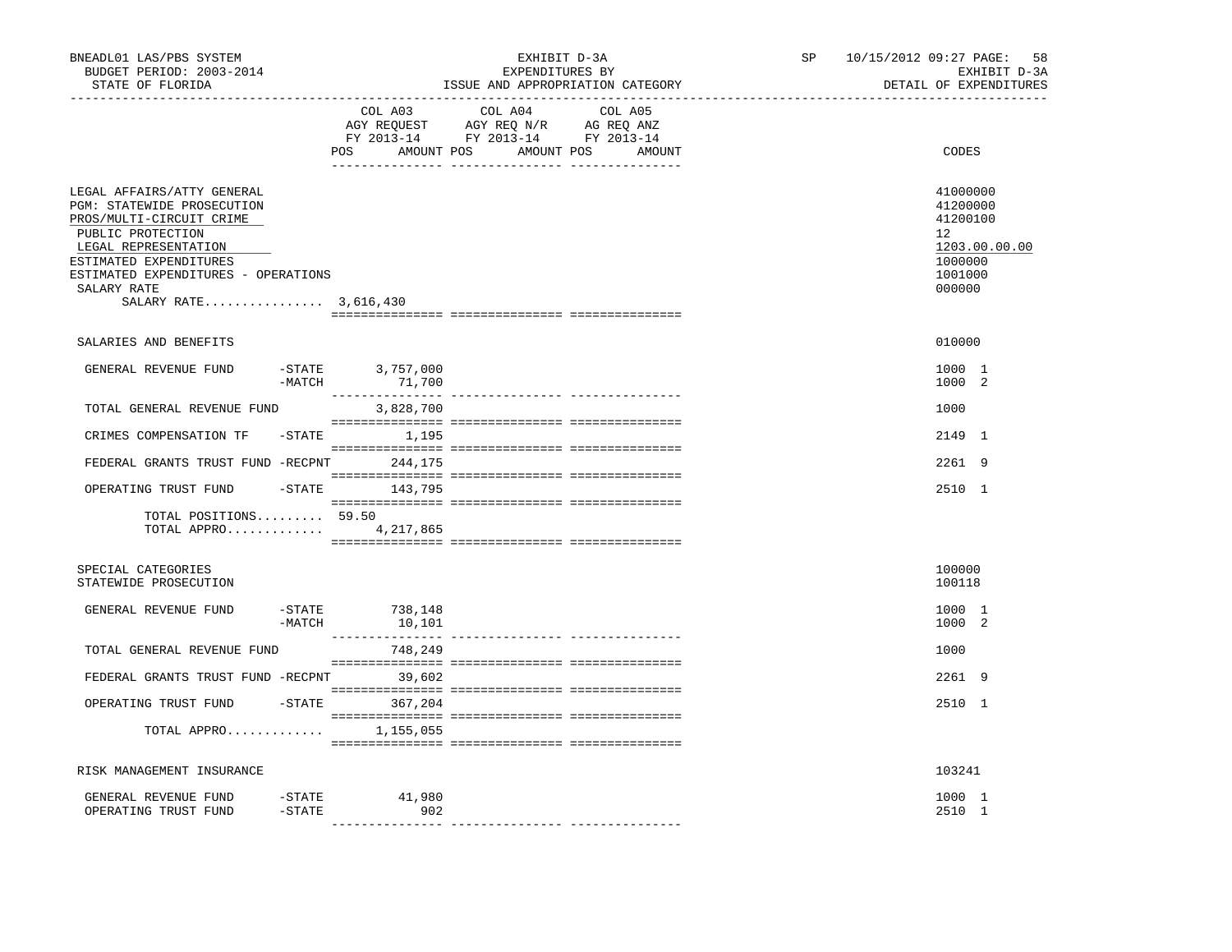| BNEADL01 LAS/PBS SYSTEM<br>BUDGET PERIOD: 2003-2014<br>STATE OF FLORIDA<br>----------------                                                                                                                                                                          |                    |                 | EXHIBIT D-3A<br>EXPENDITURES BY<br>ISSUE AND APPROPRIATION CATEGORY                                                                                                                                                                                                                                                                          | SP <sub>2</sub> | 10/15/2012 09:27 PAGE:<br>59<br>EXHIBIT D-3A<br>DETAIL OF EXPENDITURES                                         |
|----------------------------------------------------------------------------------------------------------------------------------------------------------------------------------------------------------------------------------------------------------------------|--------------------|-----------------|----------------------------------------------------------------------------------------------------------------------------------------------------------------------------------------------------------------------------------------------------------------------------------------------------------------------------------------------|-----------------|----------------------------------------------------------------------------------------------------------------|
|                                                                                                                                                                                                                                                                      |                    | COL A03         | COL A04<br>COL A05<br>$\begin{tabular}{lllllllll} \bf AGY \;\; RegUEST \hspace{1cm} AGY \;\; REG \;\; N/R \hspace{1cm} AG \;\; REG \;\; ANZ \\ \hline \texttt{FY} \;\; 2013\text{--}14 \hspace{1cm} & \texttt{FY} \;\; 2013\text{--}14 \hspace{1cm} & \texttt{FY} \;\; 2013\text{--}14 \end{tabular}$<br>POS AMOUNT POS AMOUNT POS<br>AMOUNT |                 | CODES                                                                                                          |
| LEGAL AFFAIRS/ATTY GENERAL<br>PGM: STATEWIDE PROSECUTION<br>PROS/MULTI-CIRCUIT CRIME<br>PUBLIC PROTECTION<br>LEGAL REPRESENTATION<br>ESTIMATED EXPENDITURES<br>ESTIMATED EXPENDITURES - OPERATIONS<br>SPECIAL CATEGORIES<br>RISK MANAGEMENT INSURANCE<br>TOTAL APPRO |                    | 42,882          |                                                                                                                                                                                                                                                                                                                                              |                 | 41000000<br>41200000<br>41200100<br>12 <sup>°</sup><br>1203.00.00.00<br>1000000<br>1001000<br>100000<br>103241 |
| TR/DMS/HR SVCS/STW CONTRCT                                                                                                                                                                                                                                           |                    |                 |                                                                                                                                                                                                                                                                                                                                              |                 | 107040                                                                                                         |
| GENERAL REVENUE FUND<br>OPERATING TRUST FUND                                                                                                                                                                                                                         | -STATE<br>-STATE   | 23,213<br>2,032 |                                                                                                                                                                                                                                                                                                                                              |                 | 1000 1<br>2510 1                                                                                               |
| TOTAL APPRO                                                                                                                                                                                                                                                          |                    | 25,245          |                                                                                                                                                                                                                                                                                                                                              |                 |                                                                                                                |
| TOTAL: ESTIMATED EXPENDITURES - OPERATIONS<br>TOTAL POSITIONS 59.50<br>TOTAL ISSUE 5,441,047<br>TOTAL SALARY RATE 3,616,430                                                                                                                                          |                    |                 |                                                                                                                                                                                                                                                                                                                                              |                 | 1001000                                                                                                        |
| CASUALTY INSURANCE PREMIUM<br>ADJUSTMENT<br>SPECIAL CATEGORIES<br>RISK MANAGEMENT INSURANCE                                                                                                                                                                          |                    |                 |                                                                                                                                                                                                                                                                                                                                              |                 | 1001090<br>100000<br>103241                                                                                    |
| GENERAL REVENUE FUND                                                                                                                                                                                                                                                 | $-$ STATE          | 362             |                                                                                                                                                                                                                                                                                                                                              |                 | 1000 1                                                                                                         |
| FLORIDA RETIREMENT SYSTEM<br>CONTRIBUTION ADJUSTMENT FOR<br>FISCAL YEAR 2012-2013<br>SALARIES AND BENEFITS                                                                                                                                                           |                    |                 |                                                                                                                                                                                                                                                                                                                                              |                 | 1001240<br>010000                                                                                              |
| GENERAL REVENUE FUND                                                                                                                                                                                                                                                 | -STATE<br>$-MATCH$ | 5,186<br>99     |                                                                                                                                                                                                                                                                                                                                              |                 | 1000 1<br>1000 2                                                                                               |
| TOTAL GENERAL REVENUE FUND                                                                                                                                                                                                                                           |                    | 5,285           |                                                                                                                                                                                                                                                                                                                                              |                 | 1000                                                                                                           |
| CRIMES COMPENSATION TF                                                                                                                                                                                                                                               | $-$ STATE          | 2               |                                                                                                                                                                                                                                                                                                                                              |                 | 2149 1                                                                                                         |
| FEDERAL GRANTS TRUST FUND -RECPNT                                                                                                                                                                                                                                    |                    | 337             |                                                                                                                                                                                                                                                                                                                                              |                 | 2261 9                                                                                                         |
| OPERATING TRUST FUND                                                                                                                                                                                                                                                 |                    | $-STATE$<br>199 |                                                                                                                                                                                                                                                                                                                                              |                 | 2510 1                                                                                                         |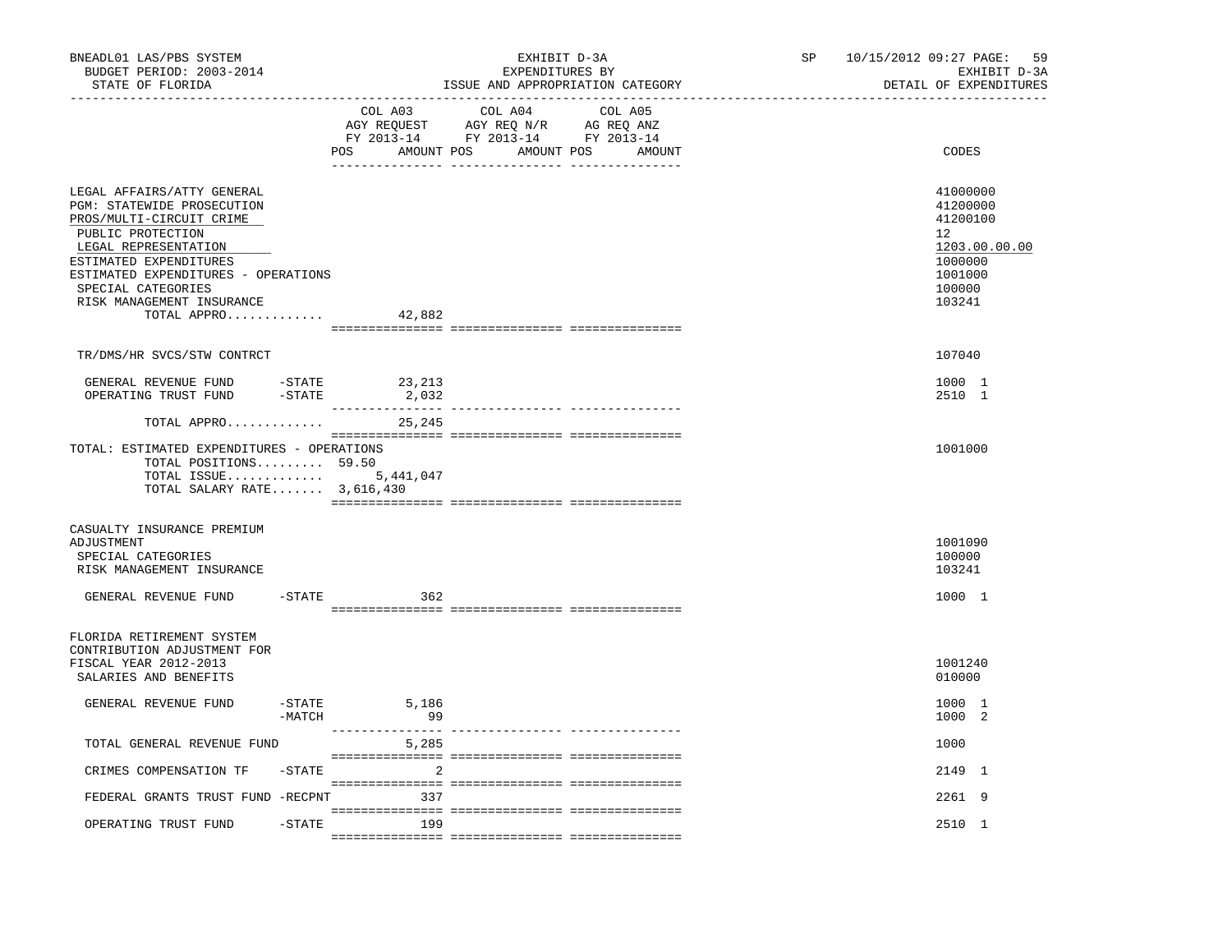| BNEADL01 LAS/PBS SYSTEM<br>BUDGET PERIOD: 2003-2014<br>STATE OF FLORIDA                                                                                                                                                                                                                         |                |                                                                                                                                                                                                        | EXHIBIT D-3A<br>EXPENDITURES BY         | ISSUE AND APPROPRIATION CATEGORY | SP and the set of the set of the set of the set of the set of the set of the set of the set of the set of the set of the set of the set of the set of the set of the set of the set of the set of the set of the set of the se | 10/15/2012 09:27 PAGE: 60<br>EXHIBIT D-3A<br>DETAIL OF EXPENDITURES                     |  |
|-------------------------------------------------------------------------------------------------------------------------------------------------------------------------------------------------------------------------------------------------------------------------------------------------|----------------|--------------------------------------------------------------------------------------------------------------------------------------------------------------------------------------------------------|-----------------------------------------|----------------------------------|--------------------------------------------------------------------------------------------------------------------------------------------------------------------------------------------------------------------------------|-----------------------------------------------------------------------------------------|--|
|                                                                                                                                                                                                                                                                                                 | COL A03<br>POS | COL A04<br>$\begin{tabular}{lllllll} \bf AGY \,\, REQUEST \,\, &\bf AGY \,\, REQ \,\, N/R &\bf AG \,\, REQ \,\, ANZ \\ \bf FY \,\, 2013-14 &\bf FY \,\, 2013-14 &\bf FY \,\, 2013-14 \\ \end{tabular}$ | COL A05<br>AMOUNT POS AMOUNT POS AMOUNT |                                  | CODES                                                                                                                                                                                                                          |                                                                                         |  |
| LEGAL AFFAIRS/ATTY GENERAL<br><b>PGM: STATEWIDE PROSECUTION</b><br>PROS/MULTI-CIRCUIT CRIME<br>PUBLIC PROTECTION<br>LEGAL REPRESENTATION<br>ESTIMATED EXPENDITURES<br>FLORIDA RETIREMENT SYSTEM<br>CONTRIBUTION ADJUSTMENT FOR<br>FISCAL YEAR 2012-2013<br>SALARIES AND BENEFITS<br>TOTAL APPRO |                | 5,823                                                                                                                                                                                                  |                                         |                                  |                                                                                                                                                                                                                                | 41000000<br>41200000<br>41200100<br>12<br>1203.00.00.00<br>1000000<br>1001240<br>010000 |  |
| ADJUSTMENT TO STATE HEALTH<br>INSURANCE PREMIUM CONTRIBUTION -<br>FISCAL YEAR 2012-13<br>SALARIES AND BENEFITS                                                                                                                                                                                  |                |                                                                                                                                                                                                        |                                         |                                  |                                                                                                                                                                                                                                | 1001830<br>010000                                                                       |  |
| GENERAL REVENUE FUND                                                                                                                                                                                                                                                                            | -MATCH         | $-STATE$ 7,703<br>147                                                                                                                                                                                  |                                         |                                  |                                                                                                                                                                                                                                | 1000 1<br>1000 2                                                                        |  |
| TOTAL GENERAL REVENUE FUND                                                                                                                                                                                                                                                                      |                | 7,850                                                                                                                                                                                                  |                                         |                                  |                                                                                                                                                                                                                                | 1000                                                                                    |  |
| CRIMES COMPENSATION TF - STATE 3                                                                                                                                                                                                                                                                |                |                                                                                                                                                                                                        |                                         |                                  |                                                                                                                                                                                                                                | 2149 1                                                                                  |  |
| FEDERAL GRANTS TRUST FUND -RECPNT                                                                                                                                                                                                                                                               |                | 501                                                                                                                                                                                                    |                                         |                                  |                                                                                                                                                                                                                                | 2261 9                                                                                  |  |
| OPERATING TRUST FUND                                                                                                                                                                                                                                                                            |                | $-STATE$ 295                                                                                                                                                                                           |                                         |                                  |                                                                                                                                                                                                                                | 2510 1                                                                                  |  |
| TOTAL APPRO 8,649                                                                                                                                                                                                                                                                               |                |                                                                                                                                                                                                        |                                         |                                  |                                                                                                                                                                                                                                |                                                                                         |  |
| REALLOCATION OF HUMAN RESOURCES<br>OUTSOURCING<br>SPECIAL CATEGORIES<br>TR/DMS/HR SVCS/STW CONTRCT                                                                                                                                                                                              |                |                                                                                                                                                                                                        |                                         |                                  |                                                                                                                                                                                                                                | 1005900<br>100000<br>107040                                                             |  |
| GENERAL REVENUE FUND -STATE<br>OPERATING TRUST FUND                                                                                                                                                                                                                                             | $-$ STATE      | $75 -$<br>$7 -$                                                                                                                                                                                        |                                         |                                  |                                                                                                                                                                                                                                | 1000 1<br>2510 1                                                                        |  |
| TOTAL APPRO                                                                                                                                                                                                                                                                                     |                | $82 -$                                                                                                                                                                                                 |                                         |                                  |                                                                                                                                                                                                                                |                                                                                         |  |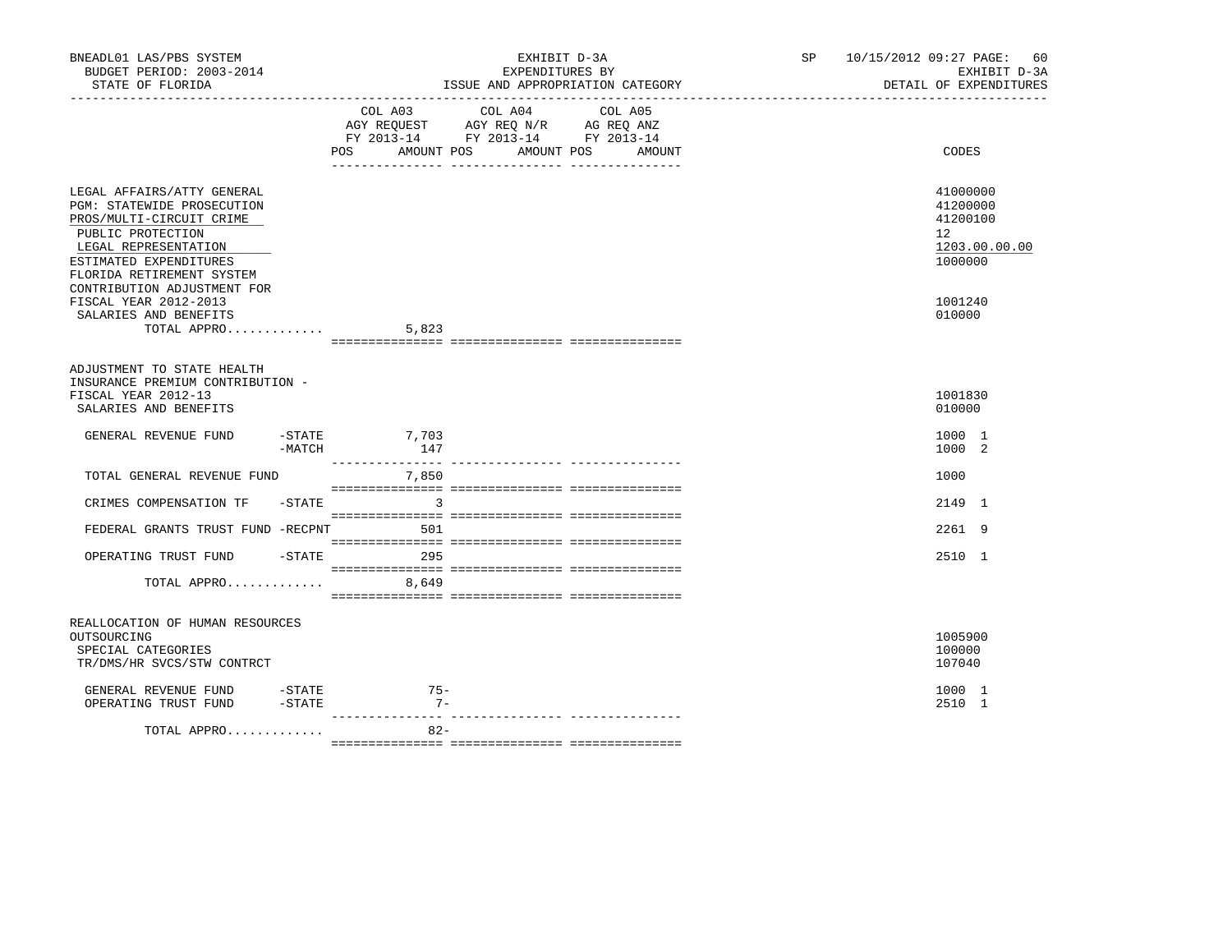| BNEADL01 LAS/PBS SYSTEM<br>BUDGET PERIOD: 2003-2014<br>STATE OF FLORIDA                                                                                                                                         |                      | EXHIBIT D-3A<br>EXPENDITURES BY<br>ISSUE AND APPROPRIATION CATEGORY                                                                                        |                                                                                                                            | SP | 10/15/2012 09:27 PAGE:<br>61<br>EXHIBIT D-3A<br>DETAIL OF EXPENDITURES |
|-----------------------------------------------------------------------------------------------------------------------------------------------------------------------------------------------------------------|----------------------|------------------------------------------------------------------------------------------------------------------------------------------------------------|----------------------------------------------------------------------------------------------------------------------------|----|------------------------------------------------------------------------|
|                                                                                                                                                                                                                 |                      | $\begin{tabular}{lcccc} CDL A03 & CDL A04 & CDL A05 \\ AGY REQUEST & AGY REQ N/R & AG REQ ANZ \\ FY & 2013-14 & FY & 2013-14 & FY & 2013-14 \end{tabular}$ |                                                                                                                            |    |                                                                        |
|                                                                                                                                                                                                                 |                      | POS AMOUNT POS AMOUNT POS                                                                                                                                  | AMOUNT                                                                                                                     |    | CODES                                                                  |
| LEGAL AFFAIRS/ATTY GENERAL<br>PGM: STATEWIDE PROSECUTION<br>PROS/MULTI-CIRCUIT CRIME<br>PUBLIC PROTECTION<br>LEGAL REPRESENTATION                                                                               |                      |                                                                                                                                                            |                                                                                                                            |    | 41000000<br>41200000<br>41200100<br>12<br>1203.00.00.00                |
| ADJUSTMENTS TO CURRENT YEAR<br>ESTIMATED EXPENDITURES<br>REALIGNMENT OF LEASE OR LEASE                                                                                                                          |                      |                                                                                                                                                            |                                                                                                                            |    | 1600000                                                                |
| PURCHASE EQUIPMENT - ADD<br>SPECIAL CATEGORIES<br>LEASE/PURCHASE/EQUIPMENT                                                                                                                                      |                      |                                                                                                                                                            |                                                                                                                            |    | 160M010<br>100000<br>105281                                            |
| GENERAL REVENUE FUND                                                                                                                                                                                            | $-$ STATE<br>936     |                                                                                                                                                            |                                                                                                                            |    | 1000 1                                                                 |
|                                                                                                                                                                                                                 |                      |                                                                                                                                                            |                                                                                                                            |    |                                                                        |
| AGENCY ISSUE NARRATIVE:<br>2013-2014 BUDGET YEAR NARRATIVE:<br>Legislative Budget Request FY 2013-2014<br>Budget Entity: Statewide Prosecution<br>Issue Title: Realignment of Lease or Lease Purchase Equipment |                      |                                                                                                                                                            | IT COMPONENT? NO                                                                                                           |    |                                                                        |
| to accurately reflect spending in the new Lease Purchase Equipment Category.                                                                                                                                    |                      |                                                                                                                                                            | The Office of the Attorney General is requesting the realignment of \$936 in General Revenue funding Statewide Prosecution |    |                                                                        |
| REALIGNMENT OF LEASE OR LEASE<br>PURCHASE EQUIPMENT - DEDUCT<br>SPECIAL CATEGORIES<br>STATEWIDE PROSECUTION                                                                                                     |                      |                                                                                                                                                            |                                                                                                                            |    | 160M020<br>100000<br>100118                                            |
| GENERAL REVENUE FUND                                                                                                                                                                                            | $-$ STATE<br>$936 -$ |                                                                                                                                                            |                                                                                                                            |    | 1000 1                                                                 |
|                                                                                                                                                                                                                 |                      |                                                                                                                                                            |                                                                                                                            |    |                                                                        |
| AGENCY ISSUE NARRATIVE:<br>2013-2014 BUDGET YEAR NARRATIVE:<br>Legislative Budget Request FY 2013-2014<br>Budget Entity: Statewide Prosecution<br>Issue Title: Realignment of Lease or Lease Purchase Equipment |                      |                                                                                                                                                            | IT COMPONENT? NO                                                                                                           |    |                                                                        |
| to accurately reflect spending in the new Lease Purchase Equipment Category.                                                                                                                                    |                      |                                                                                                                                                            | The Office of the Attorney General is requesting the realignment of \$936 in General Revenue funding Statewide Prosecution |    |                                                                        |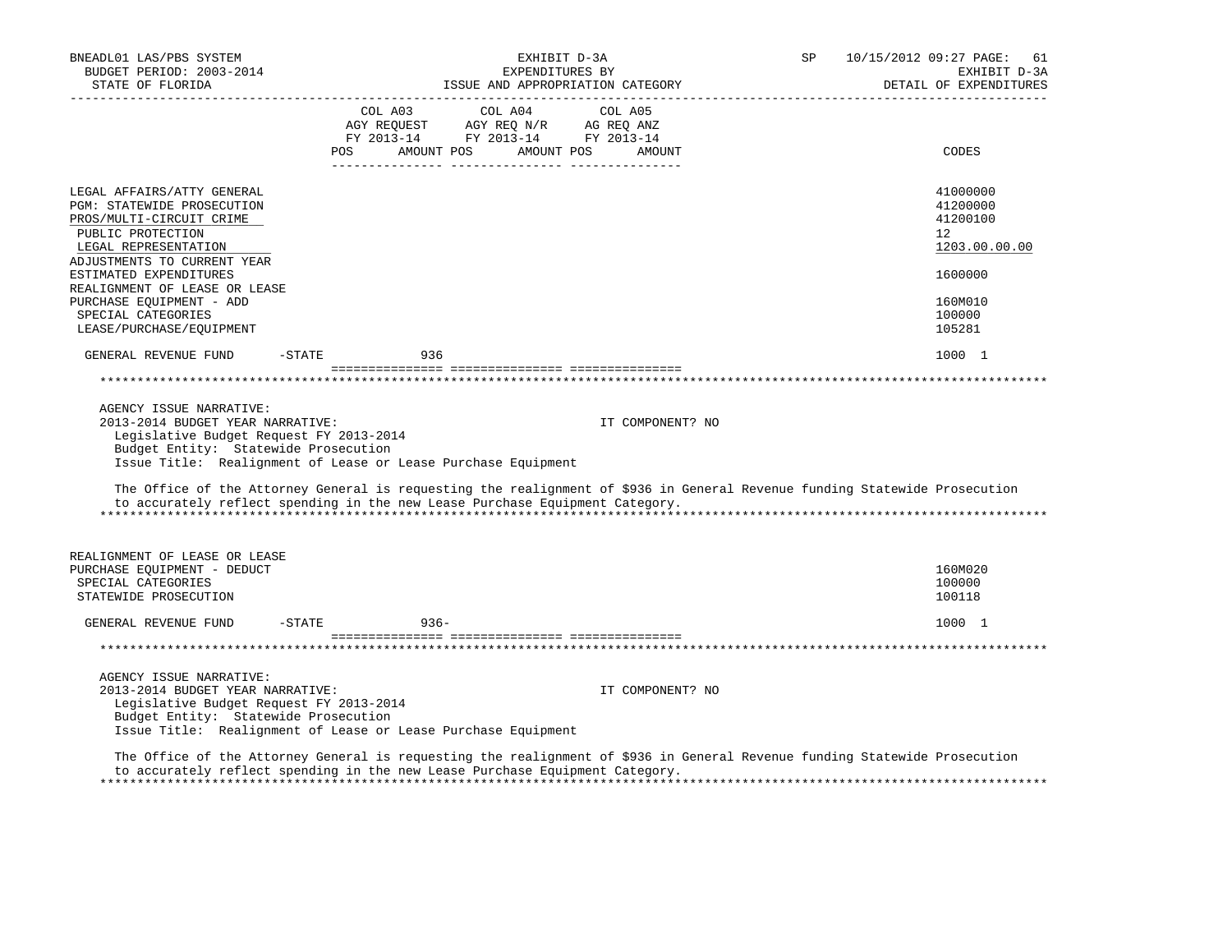| BNEADL01 LAS/PBS SYSTEM<br>BUDGET PERIOD: 2003-2014<br>STATE OF FLORIDA                                                                                                                                                                                                                                        |                     | EXHIBIT D-3A<br>EXPENDITURES BY<br>ISSUE AND APPROPRIATION CATEGORY                                                                                                                                                                                                                                    | SP and the set of the set of the set of the set of the set of the set of the set of the set of the set of the set of the set of the set of the set of the set of the set of the set of the set of the set of the set of the se | 10/15/2012 09:27 PAGE: 62<br>EXHIBIT D-3A<br>DETAIL OF EXPENDITURES                                  |
|----------------------------------------------------------------------------------------------------------------------------------------------------------------------------------------------------------------------------------------------------------------------------------------------------------------|---------------------|--------------------------------------------------------------------------------------------------------------------------------------------------------------------------------------------------------------------------------------------------------------------------------------------------------|--------------------------------------------------------------------------------------------------------------------------------------------------------------------------------------------------------------------------------|------------------------------------------------------------------------------------------------------|
| -----------------                                                                                                                                                                                                                                                                                              | COL A03             | COL A04<br>COL A05<br>$\begin{tabular}{lllllllll} \bf AGY \;\; RegUEST\hspace{1cm} \bf AGY \;\; REG \;\; N/R\hspace{1cm} \bf AG \;\; REG \;\; \bf ANZ \\ \bf FY \;\; 2013-14\hspace{1cm} & \bf FY \;\; 2013-14\hspace{1cm} & \bf FY \;\; 2013-14 \end{tabular}$<br>POS AMOUNT POS AMOUNT POS<br>AMOUNT |                                                                                                                                                                                                                                | CODES                                                                                                |
| LEGAL AFFAIRS/ATTY GENERAL<br><b>PGM: STATEWIDE PROSECUTION</b><br>PROS/MULTI-CIRCUIT CRIME<br>PUBLIC PROTECTION<br>LEGAL REPRESENTATION<br>ANNUALIZATION OF ADMINISTERED<br>FUNDS APPROPRIATIONS<br>STATE HEALTH INSURANCE ADJUSTMENT<br>FOR FY 2012-13 - 10 MONTHS<br>ANNUALIZATION<br>SALARIES AND BENEFITS |                     |                                                                                                                                                                                                                                                                                                        |                                                                                                                                                                                                                                | 41000000<br>41200000<br>41200100<br>12 <sup>°</sup><br>1203.00.00.00<br>26A0000<br>26A1830<br>010000 |
| $-$ STATE<br>GENERAL REVENUE FUND<br>$-MATCH$                                                                                                                                                                                                                                                                  | 38,515<br>735       |                                                                                                                                                                                                                                                                                                        |                                                                                                                                                                                                                                | 1000 1<br>1000 2                                                                                     |
| TOTAL GENERAL REVENUE FUND                                                                                                                                                                                                                                                                                     | 39,250              |                                                                                                                                                                                                                                                                                                        |                                                                                                                                                                                                                                | 1000                                                                                                 |
| CRIMES COMPENSATION TF<br>$-$ STATE                                                                                                                                                                                                                                                                            | $\sim$ 15           |                                                                                                                                                                                                                                                                                                        |                                                                                                                                                                                                                                | 2149 1                                                                                               |
| FEDERAL GRANTS TRUST FUND -RECPNT                                                                                                                                                                                                                                                                              | 2,505               |                                                                                                                                                                                                                                                                                                        |                                                                                                                                                                                                                                | 2261 9                                                                                               |
| OPERATING TRUST FUND                                                                                                                                                                                                                                                                                           | $-STATE$ 1,475      |                                                                                                                                                                                                                                                                                                        |                                                                                                                                                                                                                                | 2510 1                                                                                               |
| TOTAL APPRO                                                                                                                                                                                                                                                                                                    | 43,245              |                                                                                                                                                                                                                                                                                                        |                                                                                                                                                                                                                                |                                                                                                      |
| LEGAL AFFAIRS<br>STATEWIDE PROSECUTION PILL MILL<br>UNIT<br>SALARY RATE<br>SALARY RATE 129,566                                                                                                                                                                                                                 |                     |                                                                                                                                                                                                                                                                                                        |                                                                                                                                                                                                                                | 4000000<br>4001510<br>000000                                                                         |
|                                                                                                                                                                                                                                                                                                                |                     |                                                                                                                                                                                                                                                                                                        |                                                                                                                                                                                                                                |                                                                                                      |
| SALARIES AND BENEFITS                                                                                                                                                                                                                                                                                          | 2.00                |                                                                                                                                                                                                                                                                                                        |                                                                                                                                                                                                                                | 010000                                                                                               |
| GENERAL REVENUE FUND<br>$-STATE$                                                                                                                                                                                                                                                                               | 168,894             |                                                                                                                                                                                                                                                                                                        |                                                                                                                                                                                                                                | 1000 1                                                                                               |
| SPECIAL CATEGORIES<br>STATEWIDE PROSECUTION                                                                                                                                                                                                                                                                    |                     |                                                                                                                                                                                                                                                                                                        |                                                                                                                                                                                                                                | 100000<br>100118                                                                                     |
| GENERAL REVENUE FUND                                                                                                                                                                                                                                                                                           | -STATE 19,946 7,524 |                                                                                                                                                                                                                                                                                                        |                                                                                                                                                                                                                                | 1000 1                                                                                               |
| TR/DMS/HR SVCS/STW CONTRCT                                                                                                                                                                                                                                                                                     |                     |                                                                                                                                                                                                                                                                                                        |                                                                                                                                                                                                                                | 107040                                                                                               |
| GENERAL REVENUE FUND<br>$-$ STATE                                                                                                                                                                                                                                                                              | 708                 |                                                                                                                                                                                                                                                                                                        |                                                                                                                                                                                                                                | 1000 1                                                                                               |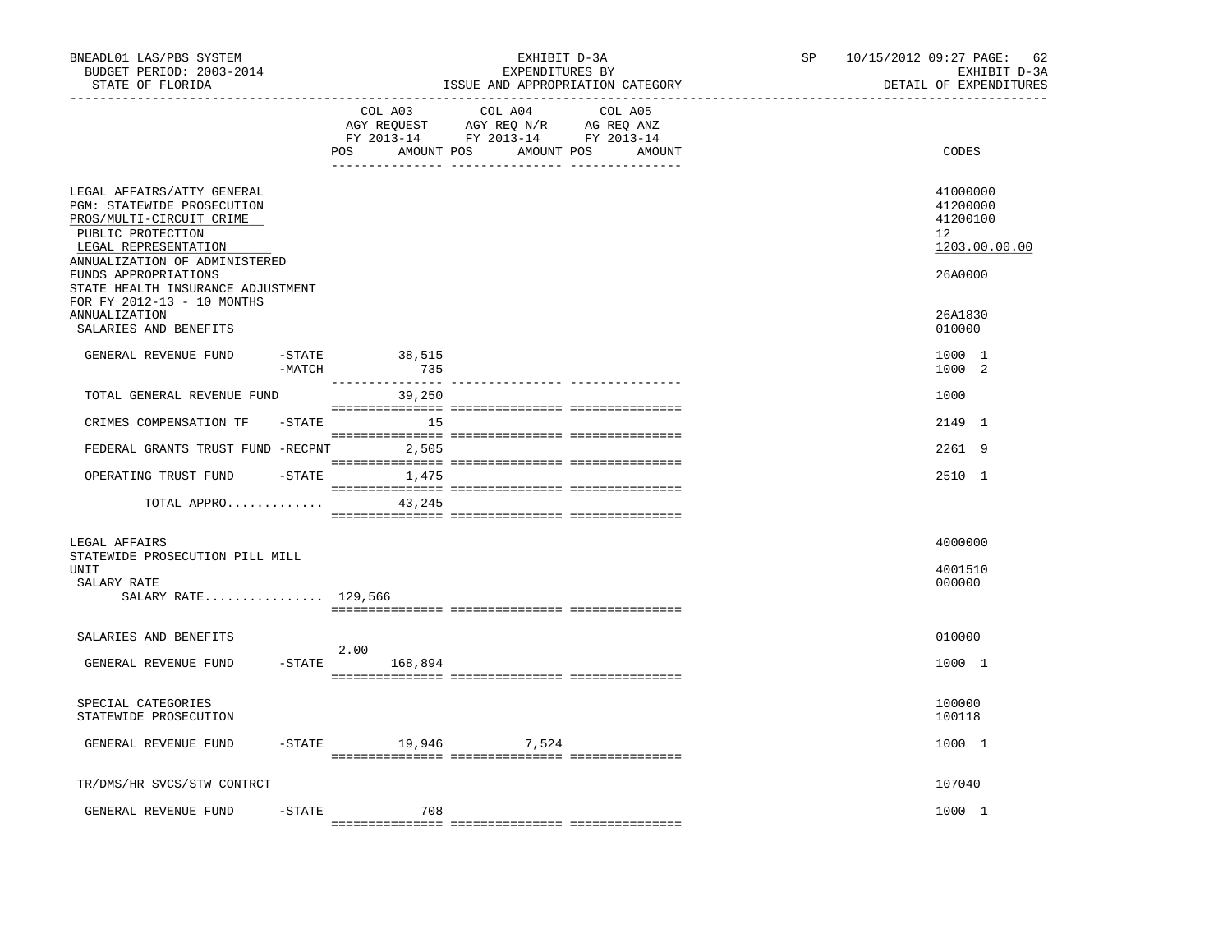| BNEADL01 LAS/PBS SYSTEM<br>BUDGET PERIOD: 2003-2014<br>STATE OF FLORIDA                                                                                                                                                                                                                                                                                                                                                                                                                                                                                                                                                                                                                                                                                                             | EXHIBIT D-3A<br>EXPENDITURES BY<br>ISSUE AND APPROPRIATION CATEGORY |                                                                                                                       |                  | SP | 10/15/2012 09:27 PAGE: 63<br>EXHIBIT D-3A<br>DETAIL OF EXPENDITURES |
|-------------------------------------------------------------------------------------------------------------------------------------------------------------------------------------------------------------------------------------------------------------------------------------------------------------------------------------------------------------------------------------------------------------------------------------------------------------------------------------------------------------------------------------------------------------------------------------------------------------------------------------------------------------------------------------------------------------------------------------------------------------------------------------|---------------------------------------------------------------------|-----------------------------------------------------------------------------------------------------------------------|------------------|----|---------------------------------------------------------------------|
|                                                                                                                                                                                                                                                                                                                                                                                                                                                                                                                                                                                                                                                                                                                                                                                     | COL A03                                                             | COL A04<br>AGY REQUEST AGY REQ N/R AG REQ ANZ<br>FY 2013-14 FY 2013-14 FY 2013-14<br>POS AMOUNT POS AMOUNT POS AMOUNT | COL A05          |    | CODES                                                               |
|                                                                                                                                                                                                                                                                                                                                                                                                                                                                                                                                                                                                                                                                                                                                                                                     |                                                                     |                                                                                                                       |                  |    |                                                                     |
| LEGAL AFFAIRS/ATTY GENERAL<br><b>PGM: STATEWIDE PROSECUTION</b><br>PROS/MULTI-CIRCUIT CRIME<br>PUBLIC PROTECTION<br>LEGAL REPRESENTATION<br>LEGAL AFFAIRS                                                                                                                                                                                                                                                                                                                                                                                                                                                                                                                                                                                                                           |                                                                     |                                                                                                                       |                  |    | 41000000<br>41200000<br>41200100<br>12<br>1203.00.00.00<br>4000000  |
| STATEWIDE PROSECUTION PILL MILL<br>UNIT                                                                                                                                                                                                                                                                                                                                                                                                                                                                                                                                                                                                                                                                                                                                             |                                                                     |                                                                                                                       |                  |    | 4001510                                                             |
| TOTAL: STATEWIDE PROSECUTION PILL MILL                                                                                                                                                                                                                                                                                                                                                                                                                                                                                                                                                                                                                                                                                                                                              |                                                                     |                                                                                                                       |                  |    | 4001510                                                             |
| UNIT<br>TOTAL POSITIONS 2.00<br>TOTAL ISSUE 189,548 7,524<br>TOTAL SALARY RATE 129,566                                                                                                                                                                                                                                                                                                                                                                                                                                                                                                                                                                                                                                                                                              |                                                                     |                                                                                                                       |                  |    |                                                                     |
|                                                                                                                                                                                                                                                                                                                                                                                                                                                                                                                                                                                                                                                                                                                                                                                     |                                                                     |                                                                                                                       |                  |    |                                                                     |
| AGENCY ISSUE NARRATIVE:<br>2013-2014 BUDGET YEAR NARRATIVE:<br>Legislative Budget Request FY 2013-2014<br>Budget Entity: Statewide Prosecution<br>Issue Title: Statewide Prosecution Pill Mill Unit                                                                                                                                                                                                                                                                                                                                                                                                                                                                                                                                                                                 |                                                                     |                                                                                                                       | IT COMPONENT? NO |    |                                                                     |
| Issue Summary:<br>The Attorney General and Statewide Prosecutor are requesting \$189,548 in General Revenue for two Assistant Statewide<br>Prosecutor positions to establish a unit to prosecute pain management clinics operating as pill mills in Florida.                                                                                                                                                                                                                                                                                                                                                                                                                                                                                                                        |                                                                     |                                                                                                                       |                  |    |                                                                     |
| Reference to Long-Range Program Plan:<br>This issue directly supports the second goal in the Office of Statewide Prosecution's Long-Range Program Plan to<br>effectively prosecute multi-circuit crime. The issue will directly impact the performance measure: Maintain substantial<br>caseload of complex prosecutions.                                                                                                                                                                                                                                                                                                                                                                                                                                                           |                                                                     |                                                                                                                       |                  |    |                                                                     |
| Issue Description/Need:<br>The Office of Statewide Prosecution is charged by Section 16.56, Florida Statutes, with the responsibility of<br>investigating and prosecuting multi-circuit criminal activity, and assisting state and local law enforcement in their<br>efforts to combat organized crime. Organized criminal activities that cross judicial circuit boundaries exist in many<br>forms, and victimize many citizens of Florida. The priorities of the Office are: prescription drug trafficking/pill<br>mills, criminal gangs and violent crime, fraud and theft, and narcotics trafficking. The goal of the Office is to<br>dismantle criminal organizations through effective prosecution, and civil, administrative, and regulatory sanctions, when<br>appropriate. |                                                                     |                                                                                                                       |                  |    |                                                                     |
| The most significant focus of this office, since January 2011, has been working against prescription drug abuse.<br>cases were filed against dozens of defendants, including pill shoppers, their drug dealing sponsors, unscrupulous<br>doctors, and pain clinic/pill mill owners. The vast majority of these cases are charged using Florida's RICO and drug<br>trafficking statues. This effort has taken place with unprecedented cooperation, not just local with and state law                                                                                                                                                                                                                                                                                                |                                                                     |                                                                                                                       |                  |    | Many                                                                |

 trafficking statues. This effort has taken place with unprecedented cooperation, not just local with and state law enforcement, but with federal authorities as well. This effort continues, and has contributed to, the reported reductions in the level of abuse of highly addictive prescription drugs.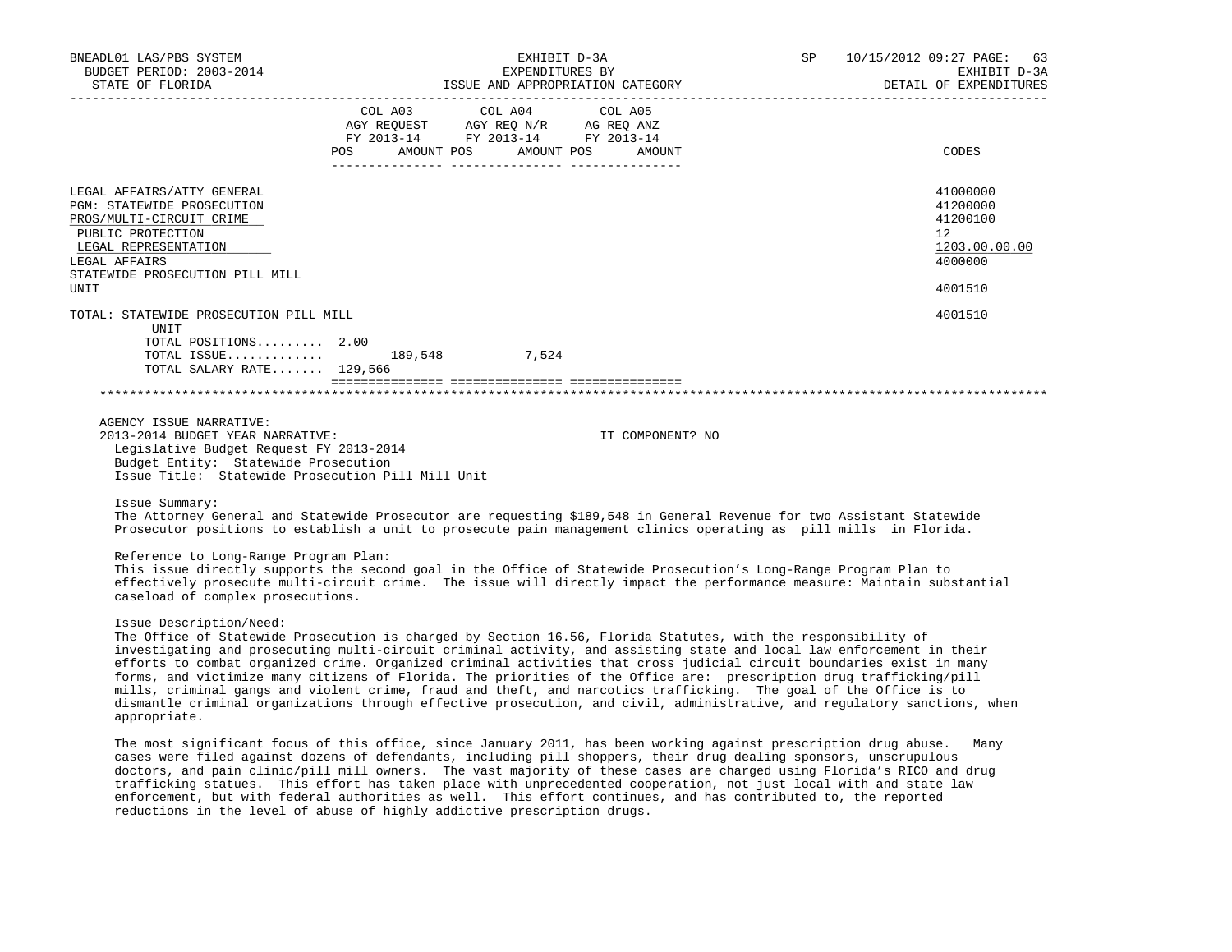| BNEADL01 LAS/PBS SYSTEM<br>BUDGET PERIOD: 2003-2014<br>STATE OF FLORIDA                                                                                                               | EXHIBIT D-3A<br>EXPENDITURES BY<br>ISSUE AND APPROPRIATION CATEGORY                                                                                | 64<br>10/15/2012 09:27 PAGE:<br>SP<br>EXHIBIT D-3A<br>DETAIL OF EXPENDITURES |
|---------------------------------------------------------------------------------------------------------------------------------------------------------------------------------------|----------------------------------------------------------------------------------------------------------------------------------------------------|------------------------------------------------------------------------------|
|                                                                                                                                                                                       | COL A03 COL A04 COL A05<br>AGY REOUEST<br>AGY REO N/R AG REO ANZ<br>FY 2013-14 FY 2013-14 FY 2013-14<br>AMOUNT POS<br>AMOUNT POS<br>POS.<br>AMOUNT | CODES                                                                        |
| LEGAL AFFAIRS/ATTY GENERAL<br>PGM: STATEWIDE PROSECUTION<br>PROS/MULTI-CIRCUIT CRIME<br>PUBLIC PROTECTION<br>LEGAL REPRESENTATION<br>LEGAL AFFAIRS<br>STATEWIDE PROSECUTION PILL MILL |                                                                                                                                                    | 41000000<br>41200000<br>41200100<br>$12^{\circ}$<br>1203.00.00.00<br>4000000 |
| UNIT                                                                                                                                                                                  |                                                                                                                                                    | 4001510                                                                      |

 Pain management clinics which operate as pill mills should be aggressively prosecuted, and those who are responsible should be held accountable. Attorney General Pam Bondi and the Office of Statewide Prosecution (OSP) recognize that unscrupulous physicians and clinic owners who operate pill mills are creating a culture of addiction to oxycodone that is destroying families in the State of Florida and beyond. Florida Statutes section 893.05 requires a physician to prescribe drugs only in good faith, and in the course of his or her professional practice. Clinic owners motivated by vast profits want patients to be seen quickly, with little concern for the potential of addiction, and do very little to ensure the patients are not doctor shopping or illegally diverting the controlled substances. When this occurs, clinics need to be shut down, and those responsible should be prosecuted.

 In 2011, the fight against the illegal diversion and prescribing of controlled substances was assisted by Governor Rick Scott's call for a Statewide Task Force and the passage of the prescription drug monitoring program. The OSP has handled a total of 65 cases related to Prescription Drug Violations, and filed charges against 192 defendants since 2011. The enforcement and prosecution of pill mills, and those who divert controlled substances in this state, remains a priority of Attorney General Bondi and the Office of Statewide Prosecution. This effort is supported by the Governor and law enforcement. To be able to continue and expand this effort, two additional prosecutors are requested. Detail of Costs:

| Category<br>Salaries and Benefits  | Amount    | Non-recurring |  |
|------------------------------------|-----------|---------------|--|
| 2 Assistant Statewide Prosecutors  |           |               |  |
| Salary \$ 129,566                  |           |               |  |
| @ \$ 168,894 Salaries and Benefits | \$168.894 |               |  |
| Expense Package                    | \$19.946  | \$7,524       |  |
| HR Service Contract                | 708       |               |  |
| -----------<br>Total               | \$189.548 | \$7,524       |  |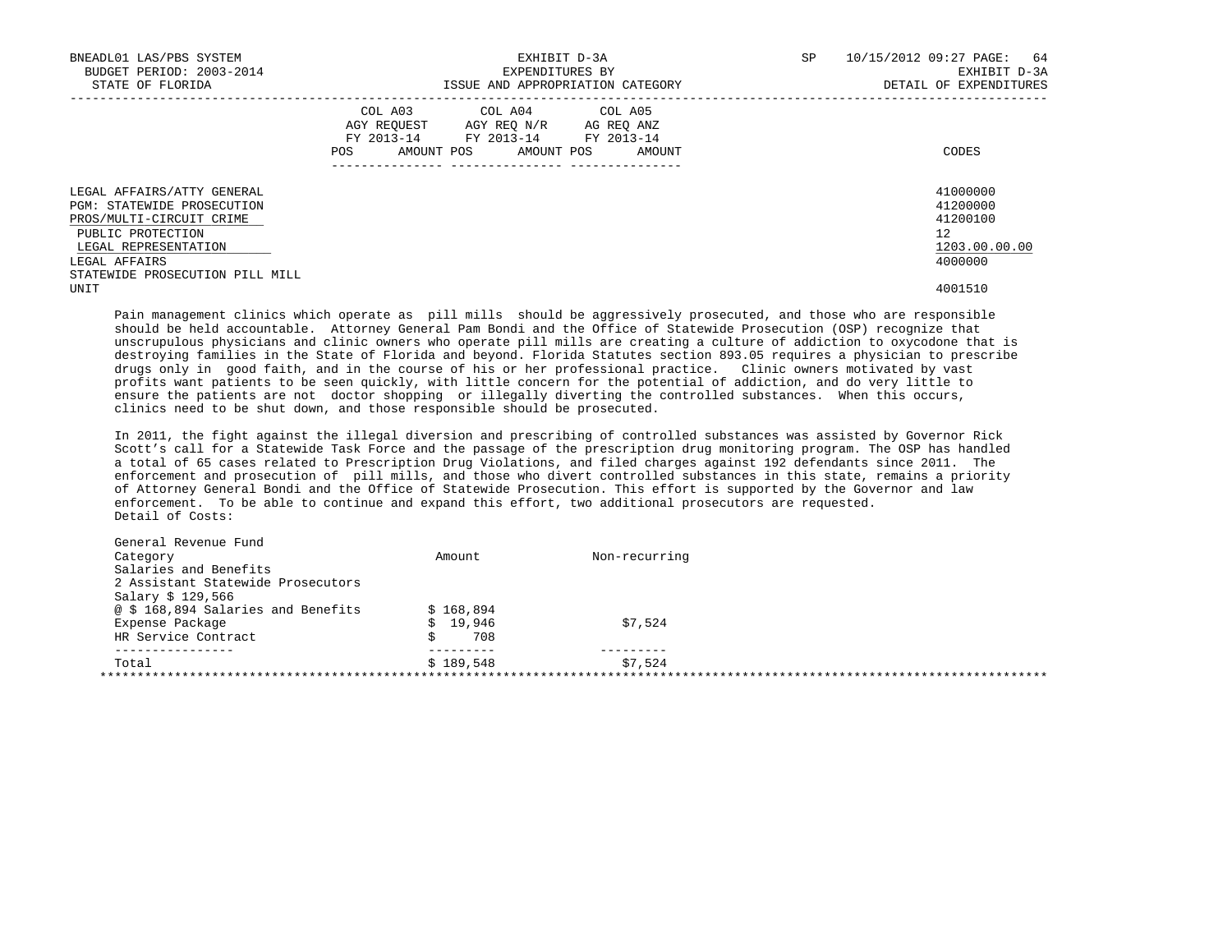| BNEADL01 LAS/PBS SYSTEM<br>BUDGET PERIOD: 2003-2014<br>STATE OF FLORIDA                                                                                                                       |                      | EXPENDITURES BY<br>ISSUE AND APPROPRIATION CATEGORY                                                               | EXHIBIT D-3A |                 | SP                  |   | 10/15/2012 09:27 PAGE:<br>65<br>EXHIBIT D-3A<br>DETAIL OF EXPENDITURES        |
|-----------------------------------------------------------------------------------------------------------------------------------------------------------------------------------------------|----------------------|-------------------------------------------------------------------------------------------------------------------|--------------|-----------------|---------------------|---|-------------------------------------------------------------------------------|
|                                                                                                                                                                                               | COL A03<br>POS       | COL A04<br>AGY REQUEST AGY REQ N/R AG REQ ANZ<br>FY 2013-14 FY 2013-14 FY 2013-14<br>AMOUNT POS AMOUNT POS AMOUNT | COL A05      |                 |                     |   | CODES                                                                         |
| LEGAL AFFAIRS/ATTY GENERAL<br>PGM: STATEWIDE PROSECUTION<br>PROS/MULTI-CIRCUIT CRIME<br>PUBLIC PROTECTION<br>LEGAL REPRESENTATION<br>LEGAL AFFAIRS<br>STATEWIDE PROSECUTION PILL MILL<br>UNIT |                      |                                                                                                                   |              |                 |                     |   | 41000000<br>41200000<br>41200100<br>12<br>1203.00.00.00<br>4000000<br>4001510 |
| POSITION DETAIL OF SALARIES AND BENEFITS:                                                                                                                                                     |                      |                                                                                                                   |              |                 |                     |   |                                                                               |
|                                                                                                                                                                                               |                      | FTE BASE RATE ADDITIVES                                                                                           |              | <b>BENEFITS</b> | SUBTOTAL            | ႜ | LAPSE LAPSED SALARIES<br>AND BENEFITS                                         |
| A03 - AGY REQUEST FY 2013-14                                                                                                                                                                  |                      |                                                                                                                   |              |                 |                     |   |                                                                               |
| NEW POSITIONS<br>8682 ASST STW PROSECUTOR-SENIOR ATTORNEY-DLA<br>N1004 001                                                                                                                    | 2.00                 | 129,566                                                                                                           |              |                 | 39,328 168,894 0.00 |   | 168,894                                                                       |
| TOTALS FOR ISSUE BY FUND<br>1000 GENERAL REVENUE FUND                                                                                                                                         |                      |                                                                                                                   |              |                 |                     |   | 168,894                                                                       |
|                                                                                                                                                                                               | 2.00                 | 129,566                                                                                                           |              |                 | 39,328 168,894      |   | _____________<br>168,894<br>==============                                    |
| TOTAL: LEGAL REPRESENTATION<br>BY FUND TYPE<br>GENERAL REVENUE FUND<br>TRUST FUNDS                                                                                                            | 4,884,362<br>804,230 | 7,524                                                                                                             |              |                 |                     |   | 1203.00.00.00<br>1000<br>2000                                                 |
| TOTAL POSITIONS 61.50<br>TOTAL PROG COMP 5,688,592<br>TOTAL SALARY RATE 3,745,996                                                                                                             |                      | 7,524                                                                                                             |              |                 |                     |   |                                                                               |
| TOTAL: PROS/MULTI-CIRCUIT CRIME<br>BY FUND TYPE<br>GENERAL REVENUE FUND<br>TRUST FUNDS                                                                                                        | 5,171,756<br>804,230 | 7,524                                                                                                             |              |                 |                     |   | 41200100<br>1000<br>2000                                                      |
| TOTAL POSITIONS 65.50<br>TOTAL BUREAU<br>TOTAL SALARY RATE $4,031,704$                                                                                                                        | 5,975,986            | 7,524                                                                                                             |              |                 |                     |   |                                                                               |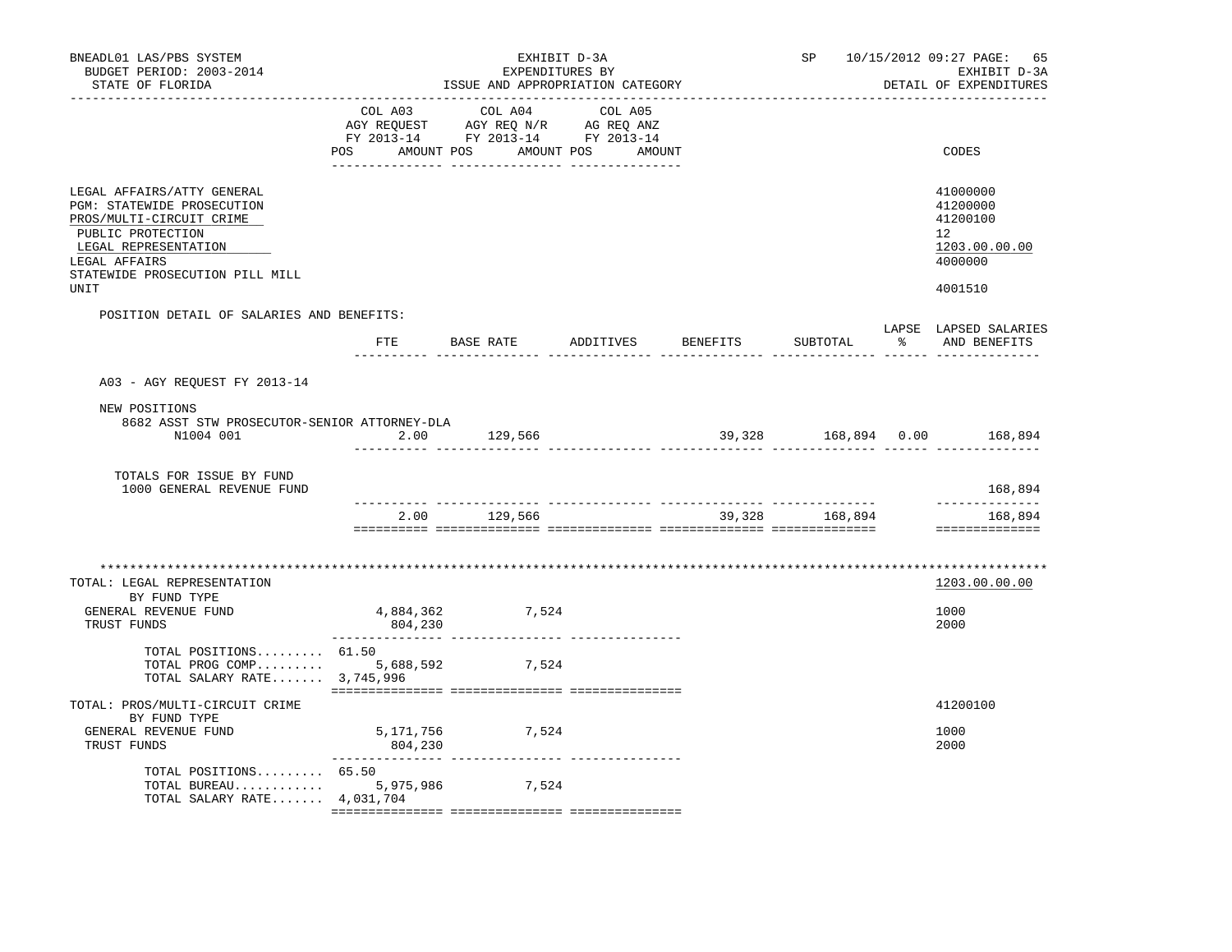| BNEADL01 LAS/PBS SYSTEM<br>BUDGET PERIOD: 2003-2014<br>STATE OF FLORIDA                                                                                                                                                                          |                               | EXHIBIT D-3A<br>EXPENDITURES BY<br>ISSUE AND APPROPRIATION CATEGORY                                                                | SP <sub>2</sub> | 10/15/2012 09:27 PAGE: 66<br>EXHIBIT D-3A<br>DETAIL OF EXPENDITURES                     |
|--------------------------------------------------------------------------------------------------------------------------------------------------------------------------------------------------------------------------------------------------|-------------------------------|------------------------------------------------------------------------------------------------------------------------------------|-----------------|-----------------------------------------------------------------------------------------|
|                                                                                                                                                                                                                                                  | COL A03<br>POS.               | COL A04<br>COL A05<br>AGY REQUEST AGY REQ N/R AG REQ ANZ<br>FY 2013-14 FY 2013-14 FY 2013-14<br>AMOUNT POS<br>AMOUNT POS<br>AMOUNT |                 | CODES                                                                                   |
| LEGAL AFFAIRS/ATTY GENERAL<br>PGM: FL ELECTIONS COMM<br>CAMPAIGN FIN/ELECTN FRAUD<br>GOV OPERATIONS/SUPPORT<br>EXEC LEADERSHIP/SUPPRT SVC<br>ESTIMATED EXPENDITURES<br>ESTIMATED EXPENDITURES - OPERATIONS<br>SALARY RATE<br>SALARY RATE 702,039 |                               |                                                                                                                                    |                 | 41000000<br>41300000<br>41300100<br>16<br>1602.00.00.00<br>1000000<br>1001000<br>000000 |
| SALARIES AND BENEFITS                                                                                                                                                                                                                            |                               |                                                                                                                                    |                 | 010000                                                                                  |
| ELECTIONS COMMISSION TF                                                                                                                                                                                                                          | 14.00<br>$-$ STATE<br>929,665 |                                                                                                                                    |                 | 2511 1                                                                                  |
| OTHER PERSONAL SERVICES                                                                                                                                                                                                                          |                               |                                                                                                                                    |                 | 030000                                                                                  |
| ELECTIONS COMMISSION TF                                                                                                                                                                                                                          | $-STATE$<br>76,354            |                                                                                                                                    |                 | 2511 1                                                                                  |
| <b>EXPENSES</b>                                                                                                                                                                                                                                  |                               |                                                                                                                                    |                 | 040000                                                                                  |
| ELECTIONS COMMISSION TF                                                                                                                                                                                                                          | $-STATE$<br>267,735           |                                                                                                                                    |                 | 2511 1                                                                                  |
| OPERATING CAPITAL OUTLAY                                                                                                                                                                                                                         |                               |                                                                                                                                    |                 | 060000                                                                                  |
| ELECTIONS COMMISSION TF                                                                                                                                                                                                                          | $-$ STATE<br>10,000           |                                                                                                                                    |                 | 2511 1                                                                                  |
| SPECIAL CATEGORIES<br>TRANS TO DIV ADM HEARINGS                                                                                                                                                                                                  |                               |                                                                                                                                    |                 | 100000<br>100565                                                                        |
| ELECTIONS COMMISSION TF                                                                                                                                                                                                                          | $-$ STATE<br>7,114            |                                                                                                                                    |                 | 2511 1                                                                                  |
| CONTRACTED SERVICES                                                                                                                                                                                                                              |                               |                                                                                                                                    |                 | 100777                                                                                  |
| ELECTIONS COMMISSION TF                                                                                                                                                                                                                          | $-STATE$ 17,533               |                                                                                                                                    |                 | 2511 1                                                                                  |
| RISK MANAGEMENT INSURANCE                                                                                                                                                                                                                        |                               |                                                                                                                                    |                 | 103241                                                                                  |
| ELECTIONS COMMISSION TF                                                                                                                                                                                                                          | $-$ STATE<br>26,860           |                                                                                                                                    |                 | 2511 1                                                                                  |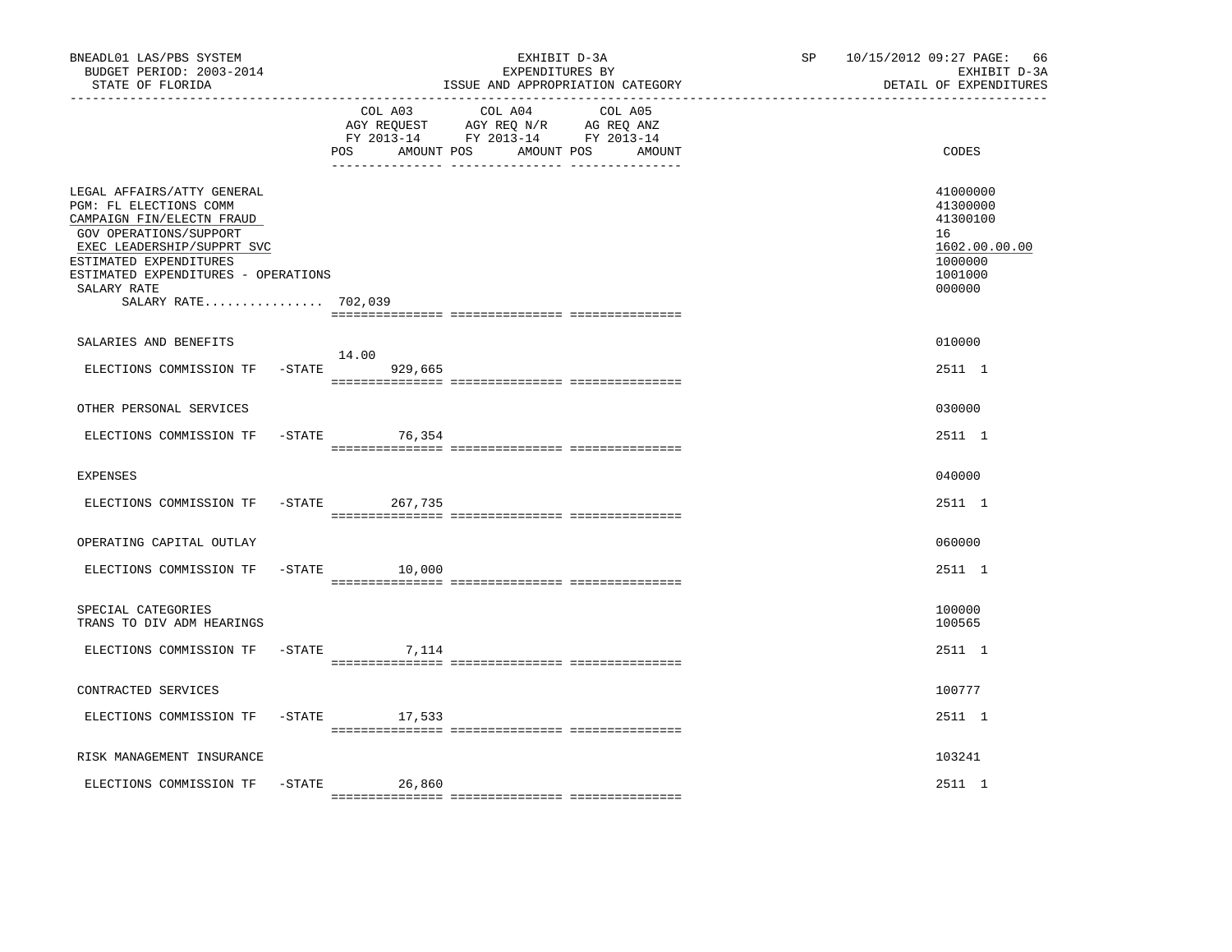| BNEADL01 LAS/PBS SYSTEM<br>BUDGET PERIOD: 2003-2014<br>STATE OF FLORIDA                                                                                                                                                                                        |                              | EXPENDITURES BY                                                                                                      | EXHIBIT D-3A<br>ISSUE AND APPROPRIATION CATEGORY | SP 10/15/2012 09:27 PAGE: 67<br>EXHIBIT D-3A<br>DETAIL OF EXPENDITURES                            |
|----------------------------------------------------------------------------------------------------------------------------------------------------------------------------------------------------------------------------------------------------------------|------------------------------|----------------------------------------------------------------------------------------------------------------------|--------------------------------------------------|---------------------------------------------------------------------------------------------------|
|                                                                                                                                                                                                                                                                | COL A03<br>POS<br>AMOUNT POS | COL A04<br>AGY REQUEST AGY REQ N/R AG REQ ANZ<br>FY 2013-14 FY 2013-14 FY 2013-14<br>AMOUNT POS<br>___ _____________ | COL A05<br>AMOUNT                                | CODES                                                                                             |
| LEGAL AFFAIRS/ATTY GENERAL<br>PGM: FL ELECTIONS COMM<br>CAMPAIGN FIN/ELECTN FRAUD<br>GOV OPERATIONS/SUPPORT<br>EXEC LEADERSHIP/SUPPRT SVC<br>ESTIMATED EXPENDITURES<br>ESTIMATED EXPENDITURES - OPERATIONS<br>SPECIAL CATEGORIES<br>TR/DMS/HR SVCS/STW CONTRCT |                              |                                                                                                                      |                                                  | 41000000<br>41300000<br>41300100<br>16<br>1602.00.00.00<br>1000000<br>1001000<br>100000<br>107040 |
| ELECTIONS COMMISSION TF -STATE 5,541<br>TOTAL: ESTIMATED EXPENDITURES - OPERATIONS<br>TOTAL POSITIONS 14.00<br>TOTAL ISSUE 1,340,802<br>TOTAL SALARY RATE 702,039                                                                                              |                              |                                                                                                                      |                                                  | 2511 1<br>1001000                                                                                 |
| CASUALTY INSURANCE PREMIUM<br>ADJUSTMENT<br>SPECIAL CATEGORIES<br>RISK MANAGEMENT INSURANCE                                                                                                                                                                    |                              |                                                                                                                      |                                                  | 1001090<br>100000<br>103241                                                                       |
| ELECTIONS COMMISSION TF -STATE                                                                                                                                                                                                                                 | 231                          |                                                                                                                      |                                                  | 2511 1                                                                                            |
| FLORIDA RETIREMENT SYSTEM<br>CONTRIBUTION ADJUSTMENT FOR<br>FISCAL YEAR 2012-2013<br>SALARIES AND BENEFITS<br>ELECTIONS COMMISSION TF -STATE 1,600                                                                                                             |                              |                                                                                                                      |                                                  | 1001240<br>010000<br>2511 1                                                                       |
| ADJUSTMENT TO STATE HEALTH<br>INSURANCE PREMIUM CONTRIBUTION -<br>FISCAL YEAR 2012-13<br>SALARIES AND BENEFITS                                                                                                                                                 |                              |                                                                                                                      |                                                  | 1001830<br>010000                                                                                 |
| ELECTIONS COMMISSION TF                                                                                                                                                                                                                                        | $-$ STATE $1,591$            |                                                                                                                      |                                                  | 2511 1                                                                                            |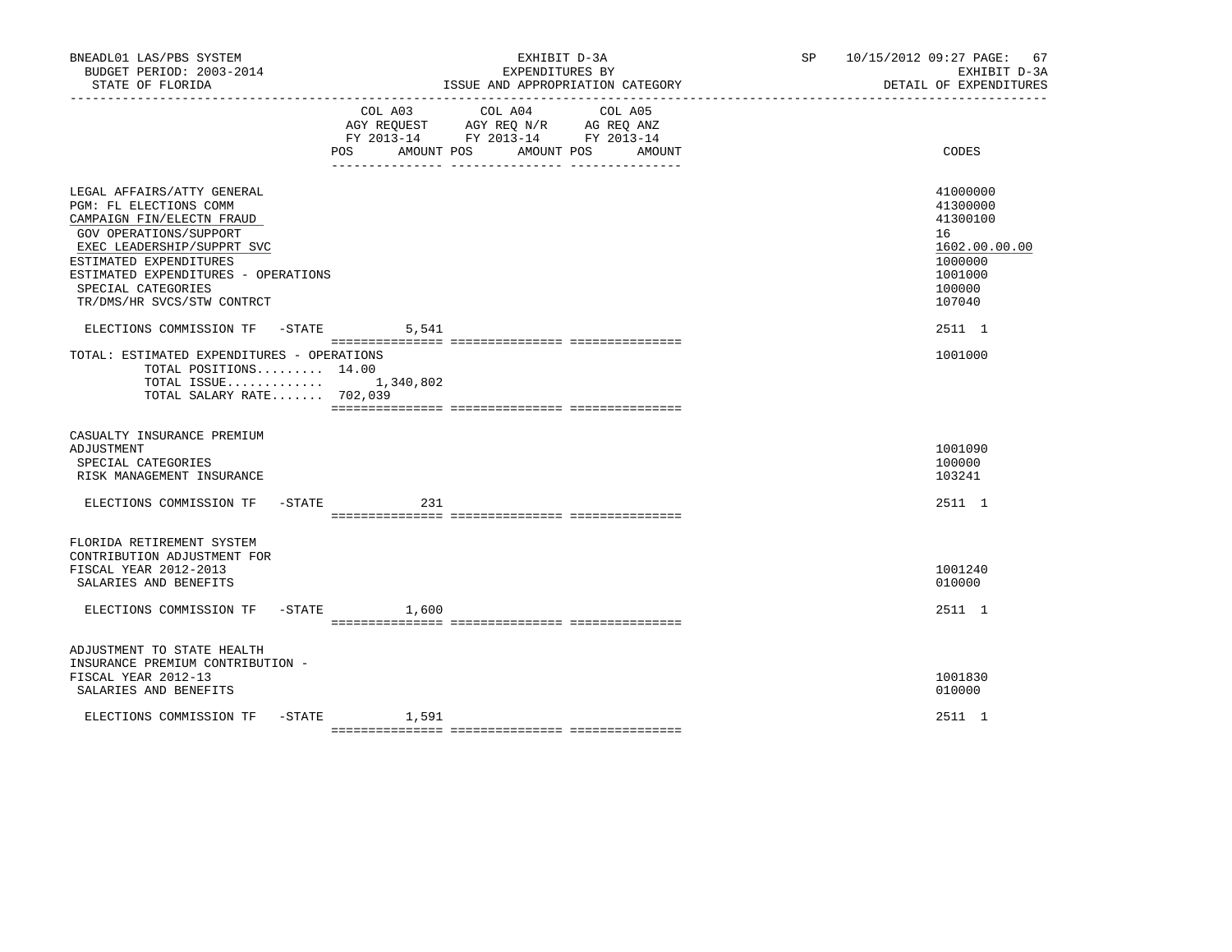| BNEADL01 LAS/PBS SYSTEM<br>BUDGET PERIOD: 2003-2014<br>STATE OF FLORIDA                                                                                                   | EXHIBIT D-3A<br>SP<br>EXPENDITURES BY<br>ISSUE AND APPROPRIATION CATEGORY                                                                      | 10/15/2012 09:27 PAGE: 68<br>EXHIBIT D-3A<br>DETAIL OF EXPENDITURES |
|---------------------------------------------------------------------------------------------------------------------------------------------------------------------------|------------------------------------------------------------------------------------------------------------------------------------------------|---------------------------------------------------------------------|
|                                                                                                                                                                           | COL A03<br>COL A04 COL A05<br>CO AGY REQUEST AGY REQ N/R AG REQ ANZ<br>FY 2013-14 FY 2013-14 FY 2013-14<br>POS<br>AMOUNT POS AMOUNT POS AMOUNT | CODES                                                               |
| LEGAL AFFAIRS/ATTY GENERAL<br>PGM: FL ELECTIONS COMM<br>CAMPAIGN FIN/ELECTN FRAUD<br>GOV OPERATIONS/SUPPORT<br>EXEC LEADERSHIP/SUPPRT SVC<br>ESTIMATED EXPENDITURES       |                                                                                                                                                | 41000000<br>41300000<br>41300100<br>16<br>1602.00.00.00<br>1000000  |
| REALLOCATION OF HUMAN RESOURCES<br>OUTSOURCING<br>SPECIAL CATEGORIES<br>TR/DMS/HR SVCS/STW CONTRCT                                                                        |                                                                                                                                                | 1005900<br>100000<br>107040                                         |
| ELECTIONS COMMISSION TF -STATE                                                                                                                                            | $18-$                                                                                                                                          | 2511 1                                                              |
| ANNUALIZATION OF ADMINISTERED<br>FUNDS APPROPRIATIONS<br>STATE HEALTH INSURANCE ADJUSTMENT<br>FOR FY 2012-13 - 10 MONTHS<br><b>ANNUALIZATION</b><br>SALARIES AND BENEFITS |                                                                                                                                                | 26A0000<br>26A1830<br>010000                                        |
| ELECTIONS COMMISSION TF - STATE 7,955                                                                                                                                     |                                                                                                                                                | 2511 1                                                              |
|                                                                                                                                                                           |                                                                                                                                                |                                                                     |
| LEGAL AFFAIRS<br>ELECTIONS COMMISSION SALARY<br>INCREASES<br>SALARY RATE                                                                                                  |                                                                                                                                                | 4000000<br>4002A00<br>000000                                        |
| SALARY RATE $28,000$                                                                                                                                                      |                                                                                                                                                |                                                                     |
|                                                                                                                                                                           |                                                                                                                                                | 010000                                                              |
| SALARIES AND BENEFITS                                                                                                                                                     |                                                                                                                                                |                                                                     |
| ELECTIONS COMMISSION TF - STATE                                                                                                                                           | 28,000                                                                                                                                         | 2511 1                                                              |
| TOTAL: ELECTIONS COMMISSION SALARY<br>INCREASES                                                                                                                           |                                                                                                                                                | 4002A00                                                             |
| TOTAL ISSUE<br>TOTAL SALARY RATE 28,000                                                                                                                                   | 28,000                                                                                                                                         |                                                                     |
|                                                                                                                                                                           |                                                                                                                                                |                                                                     |
| AGENCY ISSUE NARRATIVE:<br>2013-2014 BUDGET YEAR NARRATIVE:<br>LEGISLATIVE BUDGET REQUEST FY 2013-2014<br>BUDGET ENTITY: Florida Elections Commission                     | IT COMPONENT? NO<br>Issue Title: Florida Election Commission Salary Increases                                                                  |                                                                     |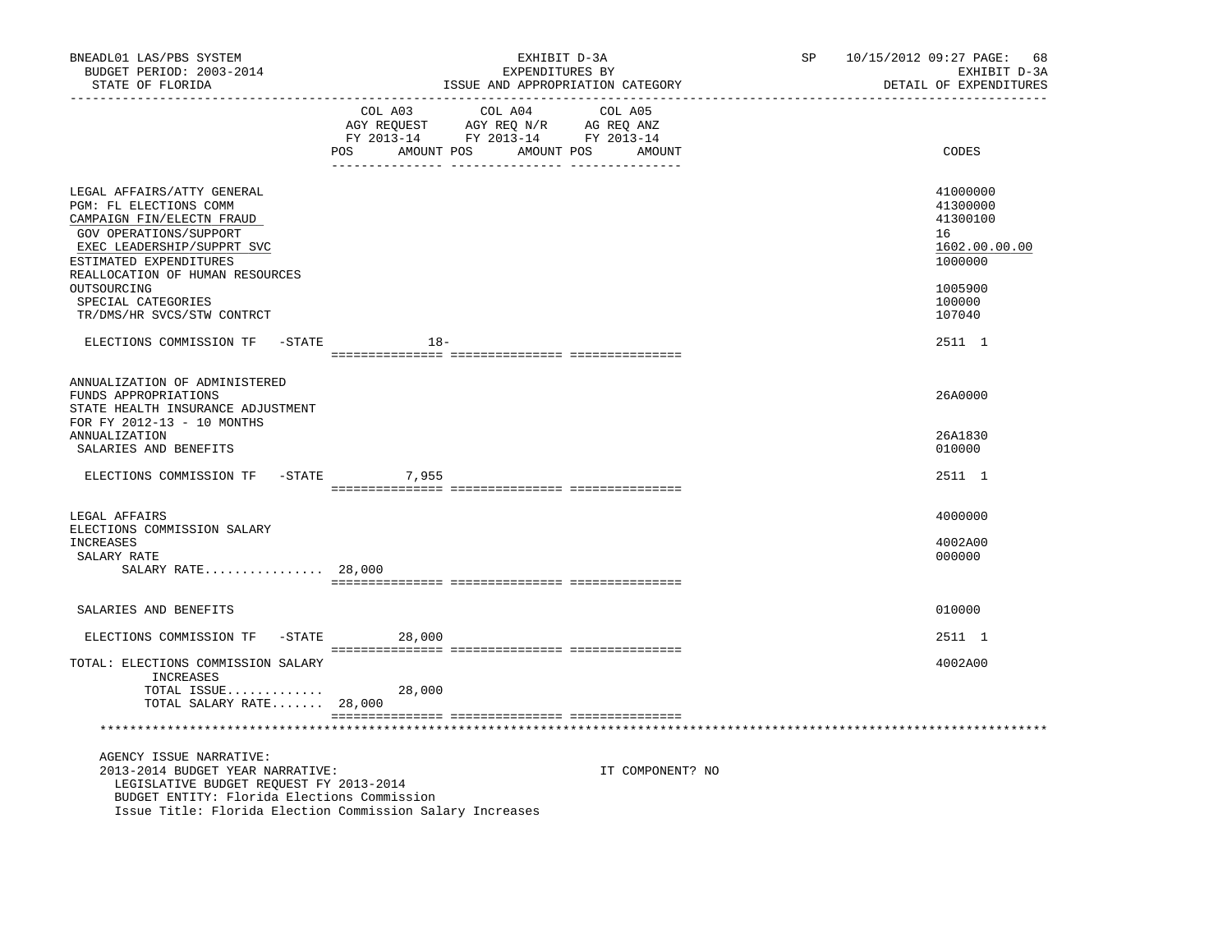| BNEADL01 LAS/PBS SYSTEM<br>BUDGET PERIOD: 2003-2014<br>STATE OF FLORIDA                                                                                    | EXHIBIT D-3A<br>EXPENDITURES BY<br>ISSUE AND APPROPRIATION CATEGORY                                                                                                                                                                                 | SP<br>10/15/2012 09:27 PAGE: 69<br>EXHIBIT D-3A<br>DETAIL OF EXPENDITURES |
|------------------------------------------------------------------------------------------------------------------------------------------------------------|-----------------------------------------------------------------------------------------------------------------------------------------------------------------------------------------------------------------------------------------------------|---------------------------------------------------------------------------|
|                                                                                                                                                            | COL A03 COL A04 COL A05<br>AGY REQUEST AGY REQ N/R AG REQ ANZ<br>FY 2013-14 FY 2013-14 FY 2013-14<br>POS FOR THE POST OF THE POST OF THE POST OF THE POST OF THE POST OF THE POST OF THE POST OF THE POST OF THE PO<br>AMOUNT POS AMOUNT POS AMOUNT | CODES                                                                     |
| LEGAL AFFAIRS/ATTY GENERAL<br>PGM: FL ELECTIONS COMM<br>CAMPAIGN FIN/ELECTN FRAUD<br>GOV OPERATIONS/SUPPORT<br>EXEC LEADERSHIP/SUPPRT SVC<br>LEGAL AFFAIRS |                                                                                                                                                                                                                                                     | 41000000<br>41300000<br>41300100<br>16<br>1602.00.00.00<br>4000000        |
| ELECTIONS COMMISSION SALARY<br>INCREASES                                                                                                                   |                                                                                                                                                                                                                                                     | 4002A00                                                                   |

Issue Summary:

 The Florida Elections Commission is requesting \$28,000 in Salaries and Benefits and rate of 28,000 to provide for merit increases for staff of the Commission.

Reference to Long-Range Program Plan:

 This issue directly supports the goal in the Commission' s Long-Range Program Plan to Enforce Chapters 104 and 106 effectively and efficiently.

Issue Description/Need:

 The quality and experience of the investigative and legal staff is critical to the mission of the Florida Elections Commission (FEC) to ensure fair elections in this state. Therefore, the Commission is requesting an additional \$ 28,000 for performance based compensation to prevent staff turnover and reward superior service of long term employees who have obtained an expertise in election law. Many FEC employees have not received any salary increase. A 2% to 4% compensation increase for FEC employees would be commensurate with employee experience, tenure, and performance evaluations that specifically measure performance criteria for each job in the agency. These performance evaluations are designed to identify and reward staff exceeding their specific standards. These evaluations improve productivity, increase performance levels, and provide an incentive for the achievement of agency goals. In order to be eligible, employees must have been with the FEC for one year, have no disciplinary actions, have not utilized more than 360 hours of leave during the fiscal year and exceed the performance expectations outlined in their evaluations.

 Additionally, a salary comparison between the FEC and the Florida Commission on Ethics shows large discrepancies. The Commission on Ethics was chosen for a comparison because it has similar organizational structure, procedures, and responsibilities. Although the Commission on Ethics oversees different areas of law, both commissions receive complaints from the public, conduct investigations, determine probable cause, and adjudicate violations. The investigators for both commissions are responsible for investigating and writing narrative investigative reports. Attorneys for both commissions work closely with the staff to investigate complaints. Similar to the chief prosecuting attorney for the Commission on Ethics, FEC attorneys make staff recommendations; litigate cases before the Division of Administrative Hearings (DOAH); present cases to the Commission; negotiate consent orders; and handle appeals. Yet, the average annual salary of an investigator for the Commission on Ethics is about 30% more than an investigator at the FEC, and attorneys for the Commission on Ethics earn an average of about 30% more a year than attorneys for the FEC.

| Detail of Costs: Elections Commission Trust Fund |          |               |
|--------------------------------------------------|----------|---------------|
| Category                                         | Amount   | Non-recurring |
| --------                                         |          |               |
| Salaries and Benefits (010000):                  | \$28,000 |               |
|                                                  |          |               |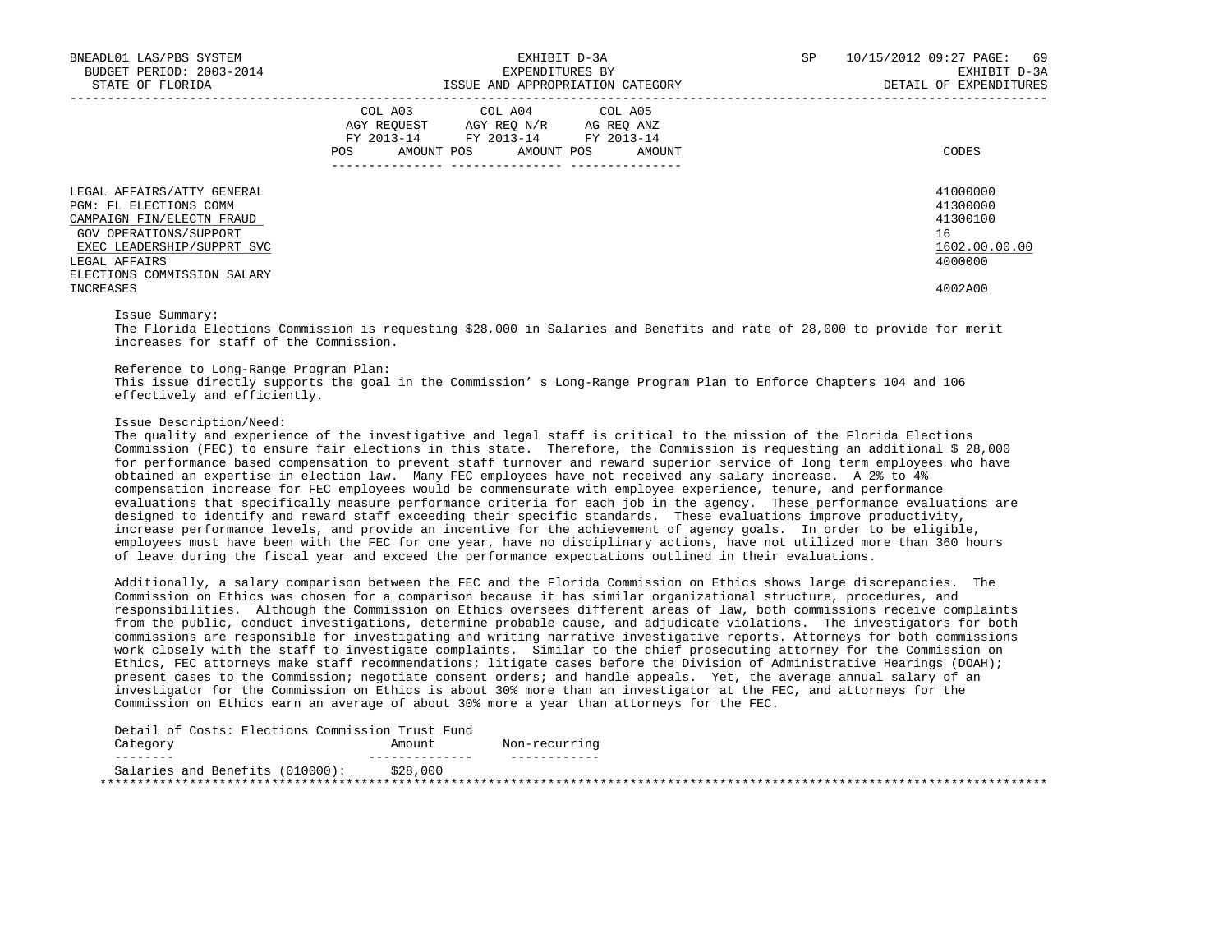| BNEADL01 LAS/PBS SYSTEM<br>BUDGET PERIOD: 2003-2014<br>STATE OF FLORIDA                                                                                                                                |              | EXHIBIT D-3A<br>EXPENDITURES BY                                                                                                                            | ISSUE AND APPROPRIATION CATEGORY | SP                   | 10/15/2012 09:27 PAGE: 70<br>EXHIBIT D-3A<br>DETAIL OF EXPENDITURES           |
|--------------------------------------------------------------------------------------------------------------------------------------------------------------------------------------------------------|--------------|------------------------------------------------------------------------------------------------------------------------------------------------------------|----------------------------------|----------------------|-------------------------------------------------------------------------------|
|                                                                                                                                                                                                        |              | $\begin{tabular}{lcccc} COL A03 & COL A04 & COL A05 \\ AGY REQUEST & AGY REQ N/R & AG REQ ANZ \\ FY & 2013-14 & FY & 2013-14 & FY & 2013-14 \end{tabular}$ | POS AMOUNT POS AMOUNT POS AMOUNT |                      | CODES                                                                         |
| LEGAL AFFAIRS/ATTY GENERAL<br>PGM: FL ELECTIONS COMM<br>CAMPAIGN FIN/ELECTN FRAUD<br>GOV OPERATIONS/SUPPORT<br>EXEC LEADERSHIP/SUPPRT SVC<br>LEGAL AFFAIRS<br>ELECTIONS COMMISSION SALARY<br>INCREASES |              |                                                                                                                                                            |                                  |                      | 41000000<br>41300000<br>41300100<br>16<br>1602.00.00.00<br>4000000<br>4002A00 |
| POSITION DETAIL OF SALARIES AND BENEFITS:                                                                                                                                                              |              |                                                                                                                                                            |                                  |                      | LAPSE LAPSED SALARIES                                                         |
|                                                                                                                                                                                                        | $_{\rm FTE}$ | BASE RATE ADDITIVES                                                                                                                                        |                                  | BENEFITS<br>SUBTOTAL | $\frac{1}{6}$<br>AND BENEFITS                                                 |
| A03 - AGY REQUEST FY 2013-14                                                                                                                                                                           |              |                                                                                                                                                            |                                  |                      |                                                                               |
| CHANGES TO CURRENTLY AUTHORIZED POSITIONS<br>RA00 RATE AND SALARY ADJ - NO FTE/BENEFITS<br>N1003 001                                                                                                   | 0.00         | 28,000                                                                                                                                                     |                                  |                      | 28,000 0.00 28,000                                                            |
| TOTALS FOR ISSUE BY FUND<br>2511 ELECTIONS COMMISSION TF                                                                                                                                               |              |                                                                                                                                                            |                                  |                      | 28,000                                                                        |
|                                                                                                                                                                                                        | 0.00         | 28,000                                                                                                                                                     |                                  | 28,000               | -----------<br>28,000<br>==============                                       |
| FLORIDA ELECTIONS COMMISSION<br>ELECTION YEAR ADDITIONAL<br><b>EXPENDITURES</b>                                                                                                                        |              |                                                                                                                                                            |                                  |                      | 4002210                                                                       |
| <b>EXPENSES</b><br>ELECTIONS COMMISSION TF -STATE 27,000                                                                                                                                               |              |                                                                                                                                                            |                                  |                      | 040000<br>2511 1                                                              |
| SPECIAL CATEGORIES<br>CONTRACTED SERVICES                                                                                                                                                              |              |                                                                                                                                                            |                                  |                      | 100000<br>100777                                                              |
| ELECTIONS COMMISSION TF - STATE                                                                                                                                                                        | 5,000        |                                                                                                                                                            |                                  |                      | 2511 1                                                                        |
| TOTAL: FLORIDA ELECTIONS COMMISSION<br>ELECTION YEAR ADDITIONAL<br>EXPENDITURES                                                                                                                        |              |                                                                                                                                                            |                                  |                      | 4002210                                                                       |
| TOTAL ISSUE                                                                                                                                                                                            | 32,000       |                                                                                                                                                            |                                  |                      |                                                                               |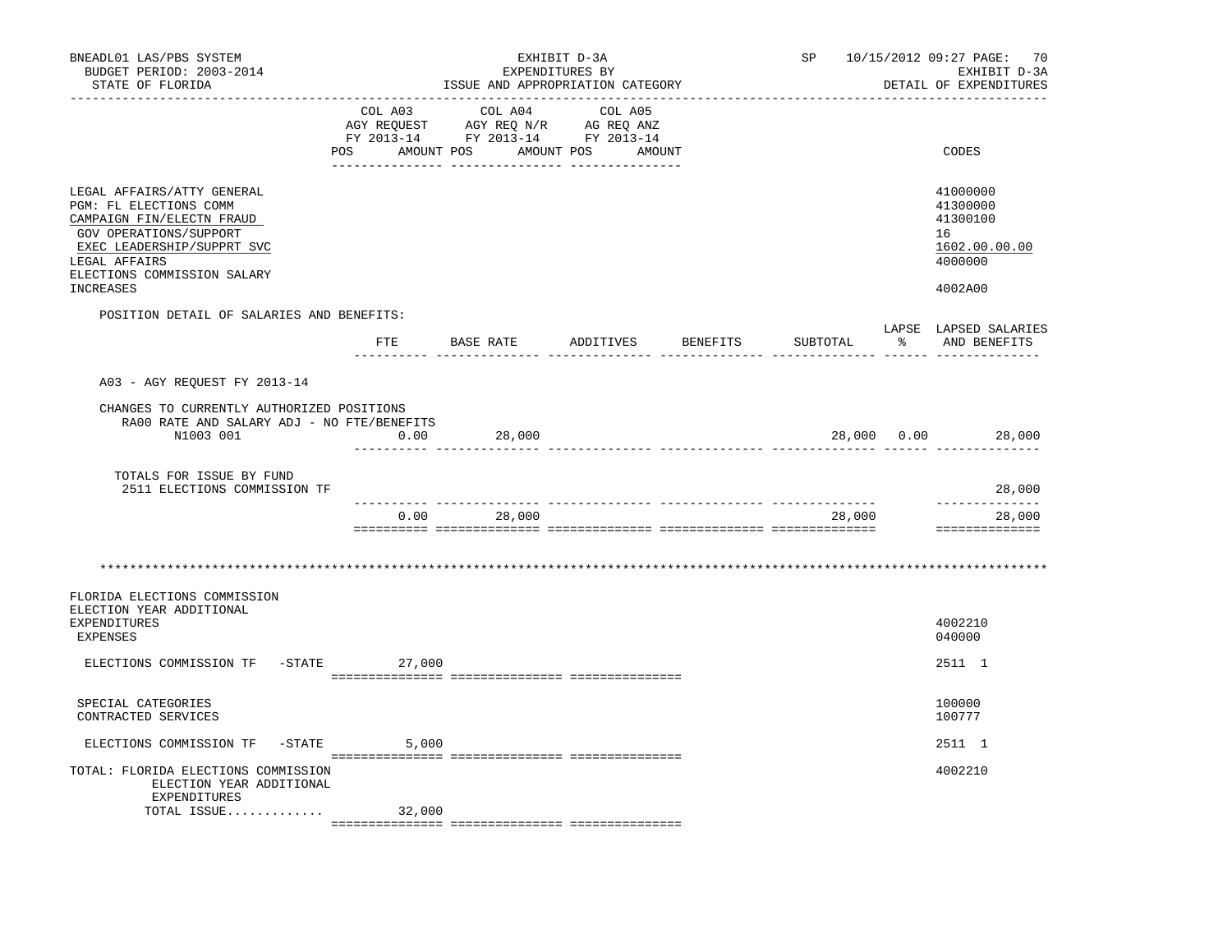| BNEADL01 LAS/PBS SYSTEM<br>BUDGET PERIOD: 2003-2014                                                                                                                                                                                    | EXHIBIT D-3A<br>EXPENDITURES BY                                                                                                                                                                                                                                                                                                                                                                                                                                                                                                                                                                                                                                                                                                                                                                                                                                                                                                                                | SP<br>10/15/2012 09:27 PAGE:<br>71<br>EXHIBIT D-3A<br>DETAIL OF EXPENDITURES  |
|----------------------------------------------------------------------------------------------------------------------------------------------------------------------------------------------------------------------------------------|----------------------------------------------------------------------------------------------------------------------------------------------------------------------------------------------------------------------------------------------------------------------------------------------------------------------------------------------------------------------------------------------------------------------------------------------------------------------------------------------------------------------------------------------------------------------------------------------------------------------------------------------------------------------------------------------------------------------------------------------------------------------------------------------------------------------------------------------------------------------------------------------------------------------------------------------------------------|-------------------------------------------------------------------------------|
|                                                                                                                                                                                                                                        | COL A03<br>COL A04<br>COL A05<br>$\begin{tabular}{lllllll} \bf AGY \,\, REQUEST \,\, & \bf AGY \,\, REQ \,\, N/R & \,\, AG \,\, REQ \,\, ANZ \\ \bf FY \,\, 2013-14 & \,\, FY \,\, 2013-14 & \,\, FY \,\, 2013-14 \\ \end{tabular}$<br>POS AMOUNT POS AMOUNT POS AMOUNT                                                                                                                                                                                                                                                                                                                                                                                                                                                                                                                                                                                                                                                                                        | CODES                                                                         |
| LEGAL AFFAIRS/ATTY GENERAL<br>PGM: FL ELECTIONS COMM<br>CAMPAIGN FIN/ELECTN FRAUD<br>GOV OPERATIONS/SUPPORT<br>EXEC LEADERSHIP/SUPPRT SVC<br>LEGAL AFFAIRS<br>FLORIDA ELECTIONS COMMISSION<br>ELECTION YEAR ADDITIONAL<br>EXPENDITURES |                                                                                                                                                                                                                                                                                                                                                                                                                                                                                                                                                                                                                                                                                                                                                                                                                                                                                                                                                                | 41000000<br>41300000<br>41300100<br>16<br>1602.00.00.00<br>4000000<br>4002210 |
|                                                                                                                                                                                                                                        |                                                                                                                                                                                                                                                                                                                                                                                                                                                                                                                                                                                                                                                                                                                                                                                                                                                                                                                                                                |                                                                               |
| AGENCY ISSUE NARRATIVE:<br>2013-2014 BUDGET YEAR NARRATIVE:<br>LEGISLATIVE BUDGET REQUEST FY 2013-2014<br>BUDGET ENTITY: Florida Elections Commission                                                                                  | IT COMPONENT? NO<br>Issue Title: Florida Election Commission Election Year Additional Expenditures                                                                                                                                                                                                                                                                                                                                                                                                                                                                                                                                                                                                                                                                                                                                                                                                                                                             |                                                                               |
| Issue Summary:<br>Services.                                                                                                                                                                                                            | The Florida Elections Commission is requesting \$27,000 in Expenses and \$5,000 in Special Categories Contracted                                                                                                                                                                                                                                                                                                                                                                                                                                                                                                                                                                                                                                                                                                                                                                                                                                               |                                                                               |
| Reference to Long-Range Program Plan:<br>efficiently.                                                                                                                                                                                  | This issue supports the goal in the Commission's Long-Range Program Plan to Enforce Chapters 104 and 106 effectively and                                                                                                                                                                                                                                                                                                                                                                                                                                                                                                                                                                                                                                                                                                                                                                                                                                       |                                                                               |
| Issue Description/Need:                                                                                                                                                                                                                | The 2013-2014 will follow a major election cycle; the primary and general elections. With an anticipated increased<br>caseload, the Commission expects an increase in depositions and pre-trial discovery. Last year our staff effectively<br>reached negotiated settlements in many cases which ultimately saved the agency money, because they cut down on protracted<br>litigation. This success was directly attributable to staff attorneys taking witness depositions and conducting<br>pre-trial discovery. Expenses related to these activities, including travel and lodging expenses, are expected to<br>increase during the 2013-2014 Fiscal Year. A couple of litigious cases can significantly increase expenses for the<br>agency. More litigious cases are expected after a major presidential election year. Therefore, The Commission requests<br>approximately \$25,000 for additional costs related to pre-trial discovery and depositions. |                                                                               |
|                                                                                                                                                                                                                                        | Additionally, commission staff is developing training programs for Supervisors of Elections, candidates, and the like. To<br>fully and properly implement these training programs, some material printing and additional travel for staff may be<br>necessary. The Commission requests \$2,000 for this additional expense.                                                                                                                                                                                                                                                                                                                                                                                                                                                                                                                                                                                                                                    |                                                                               |
|                                                                                                                                                                                                                                        | The 2013-2014 Fiscal Year follows a major election year, and as a result, an increase in complaints during the election<br>may result in an increase in litigation and investigative costs the following fiscal year. With an increase in cases the<br>previous year, staff expects the caseload of the Division of Administrative Hearings (DOAH) to increase. DOAH also<br>prepares the record on appeal at a cost. The Commission estimates that the average cost of using court reporting<br>services and receiving transcripts of proceedings is \$1250 per additional case that requires a final hearing. It is<br>estimated that the Commission will take part in 4 final hearings during the 2013-2014 Fiscal Year. Therefore, the<br>Commission requests \$5,000 for these additional contracted services expenses.                                                                                                                                   |                                                                               |

Effective May 19, 2011, section 106.25(2), Florida Statutes, was amended, providing that the Commission transmit a copy